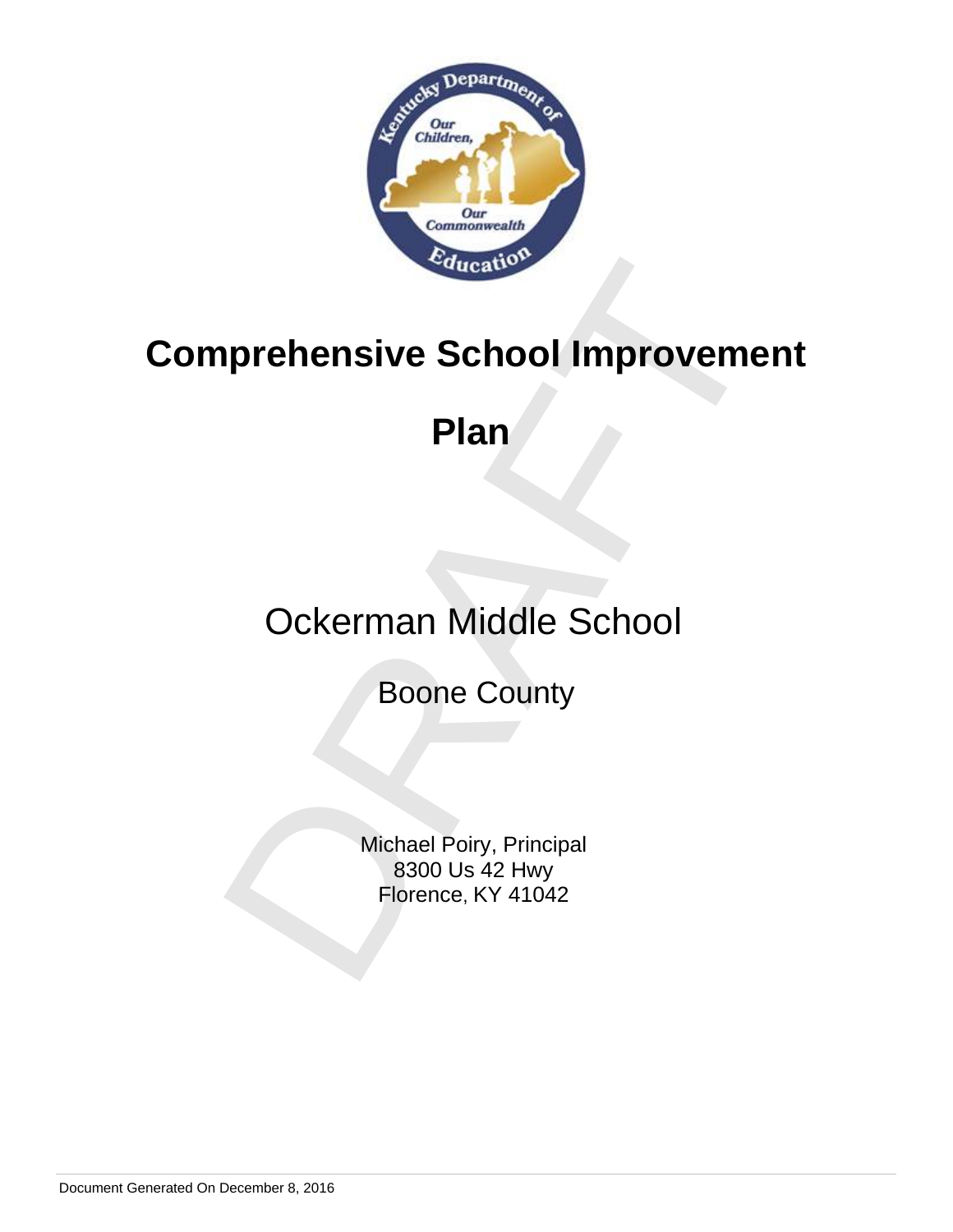### **TABLE OF CONTENTS**

| <b>Phase I - Equitable Access to Effective Educators School Diagnostic</b>                                                                                                                                                    |    |
|-------------------------------------------------------------------------------------------------------------------------------------------------------------------------------------------------------------------------------|----|
|                                                                                                                                                                                                                               |    |
|                                                                                                                                                                                                                               |    |
| <b>Phase I - The Missing Piece</b>                                                                                                                                                                                            |    |
|                                                                                                                                                                                                                               |    |
|                                                                                                                                                                                                                               |    |
| a ya                                                                                                                                                                                                                          |    |
|                                                                                                                                                                                                                               |    |
|                                                                                                                                                                                                                               |    |
|                                                                                                                                                                                                                               |    |
|                                                                                                                                                                                                                               | 18 |
| Community Partnerships. And a control of the community of the community Partnerships. And a control of the community of the community of the community of the community of the community of the community of the community of |    |
|                                                                                                                                                                                                                               | 20 |
|                                                                                                                                                                                                                               | 21 |
| <b>Improvement Plan Stakeholder Involvement</b>                                                                                                                                                                               |    |
|                                                                                                                                                                                                                               | 23 |

Improvement Planning Process 24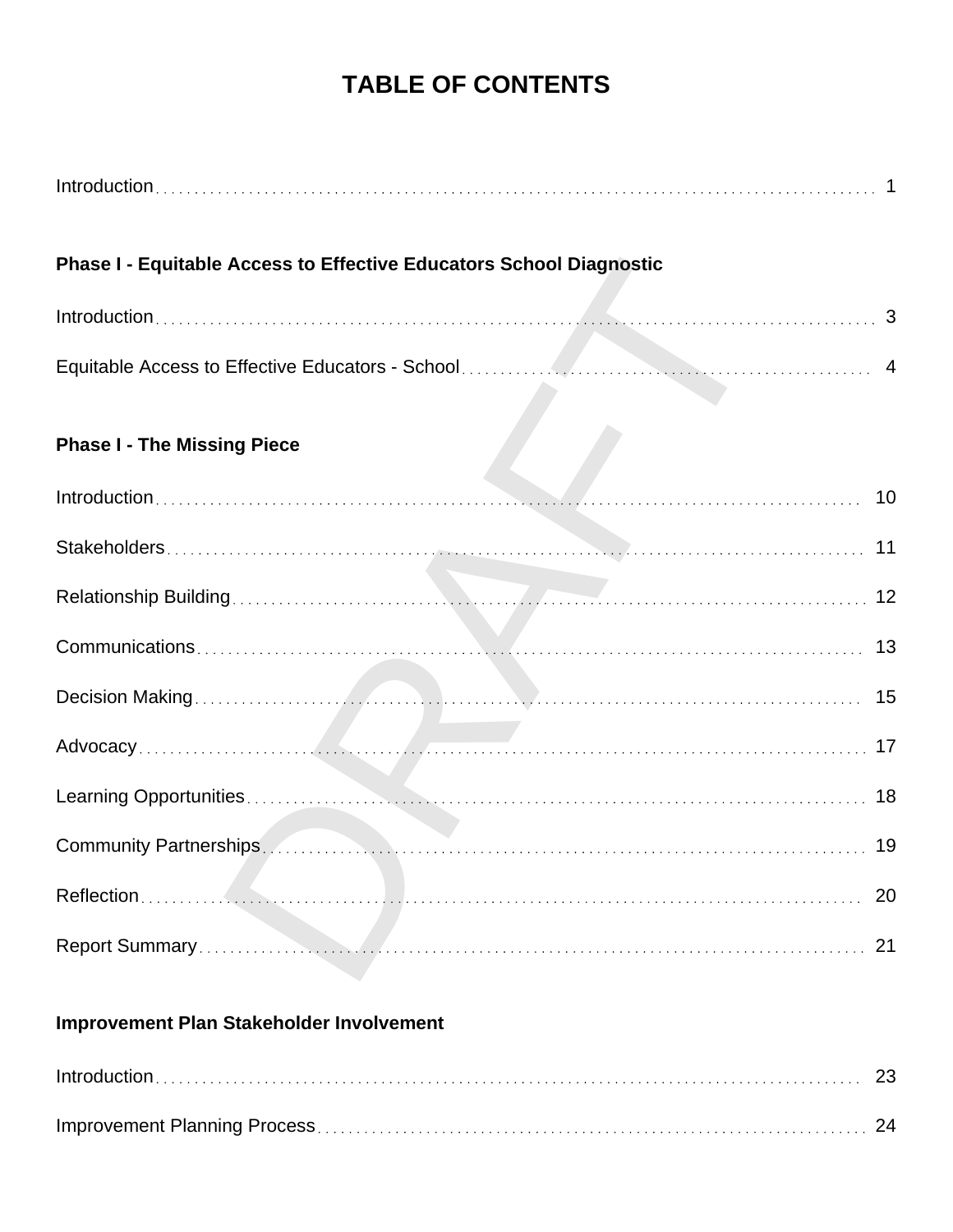### **Phase I - Needs Assessment**

| $Introduction \dots 26$ |  |
|-------------------------|--|
|                         |  |
|                         |  |
|                         |  |
|                         |  |

### **Comprehensive School Improvement Plan 2016-2017**

|                                                                                                                                                                                                                                                                                                                                                      | 28 |
|------------------------------------------------------------------------------------------------------------------------------------------------------------------------------------------------------------------------------------------------------------------------------------------------------------------------------------------------------|----|
|                                                                                                                                                                                                                                                                                                                                                      | 29 |
|                                                                                                                                                                                                                                                                                                                                                      | 30 |
| <b>Comprehensive School Improvement Plan 2016-2017</b>                                                                                                                                                                                                                                                                                               |    |
|                                                                                                                                                                                                                                                                                                                                                      |    |
| Goal 1: Increase the average combined reading and math K-Prep scores from 58.7% to 79.3% by 2018-2019 34<br>Goal 2: Increase the percentage of students who are college and career ready from 58.7% to 79.3% by 2018-19 36<br>Goal 3: Increase percentage of students in identified gap groups scoring at or above proficient from 45.5% to 68.7% by | 42 |
| <b>Phase II - KDE Assurances - Schools</b>                                                                                                                                                                                                                                                                                                           |    |
|                                                                                                                                                                                                                                                                                                                                                      | 48 |
|                                                                                                                                                                                                                                                                                                                                                      | 49 |

### **Phase II - KDE Assurances - Schools**

| <b>Assurances</b> |  |
|-------------------|--|

### **Phase II - KDE Compliance and Accountability - Schools**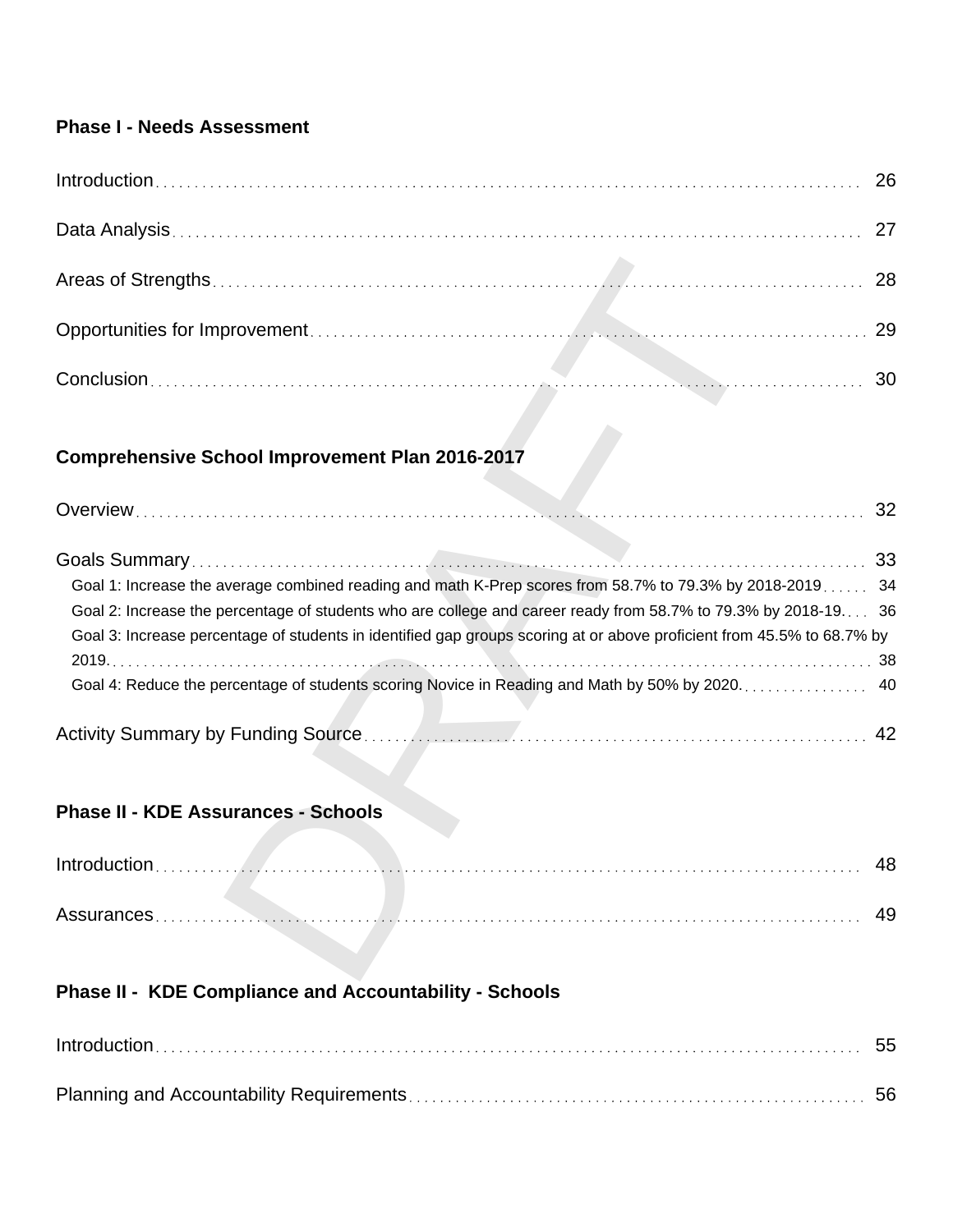### **Executive Summary**

| 70 |
|----|
| 71 |
| 72 |
| 73 |
| 74 |
|    |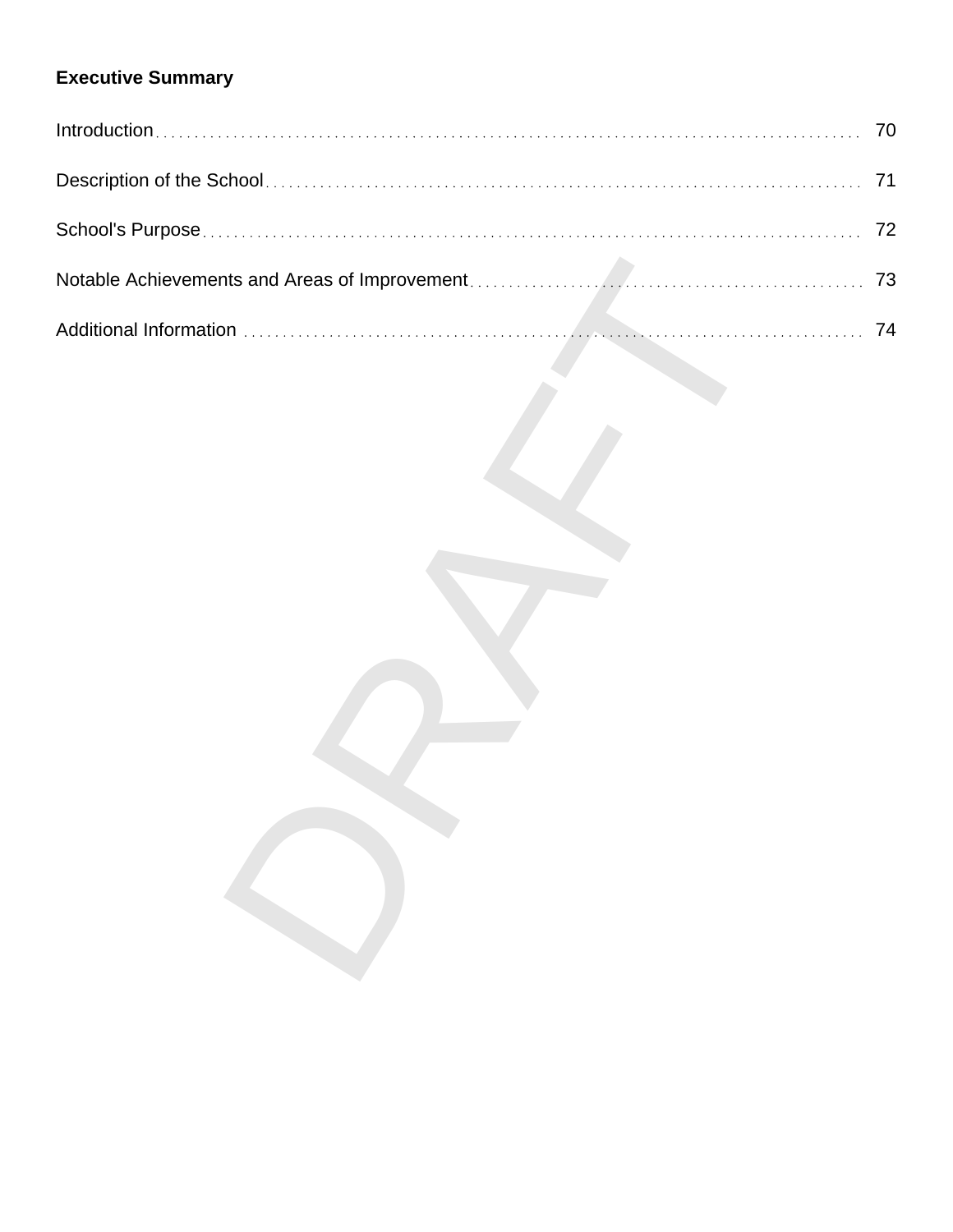### **Introduction**

The following Kentucky Department of Education resources should be referenced to assist in the development of Comprehensive School and District Improvement plans. Each document outlines the purpose and characteristics of effective plans by component.

Production.ky.gov/school/csip/Documents/Effective%20Needs%20Assessment.pdf<br>gov/school/csip/Documents/Effective%20KBE%20Goals.pdf<br>h.ky.gov/school/csip/Documents/Effective%20School%20Objectives.pdf<br>h.ky.gov/school/csip/Docum Needs Assessment: http://education.ky.gov/school/csip/Documents/Effective%20Needs%20Assessment.pdf Goals: http://education.ky.gov/school/csip/Documents/Effective%20KBE%20Goals.pdf Objectives: http://education.ky.gov/school/csip/Documents/Effective%20School%20Objectives.pdf Strategies: http://education.ky.gov/school/csip/Documents/Effective%20Strategies.pdf Activities: http://education.ky.gov/school/csip/Documents/Effective%20Activities.pdf Executive Summary: http://education.ky.gov/school/csip/Documents/Effective%20Executive%20Summary.pdf

KDE encourages the use of the 30-60-90 day plan template as schools incorporate and monitor the goals, objectives, strategies and activities specified in the Comprehensive Improvement Plan.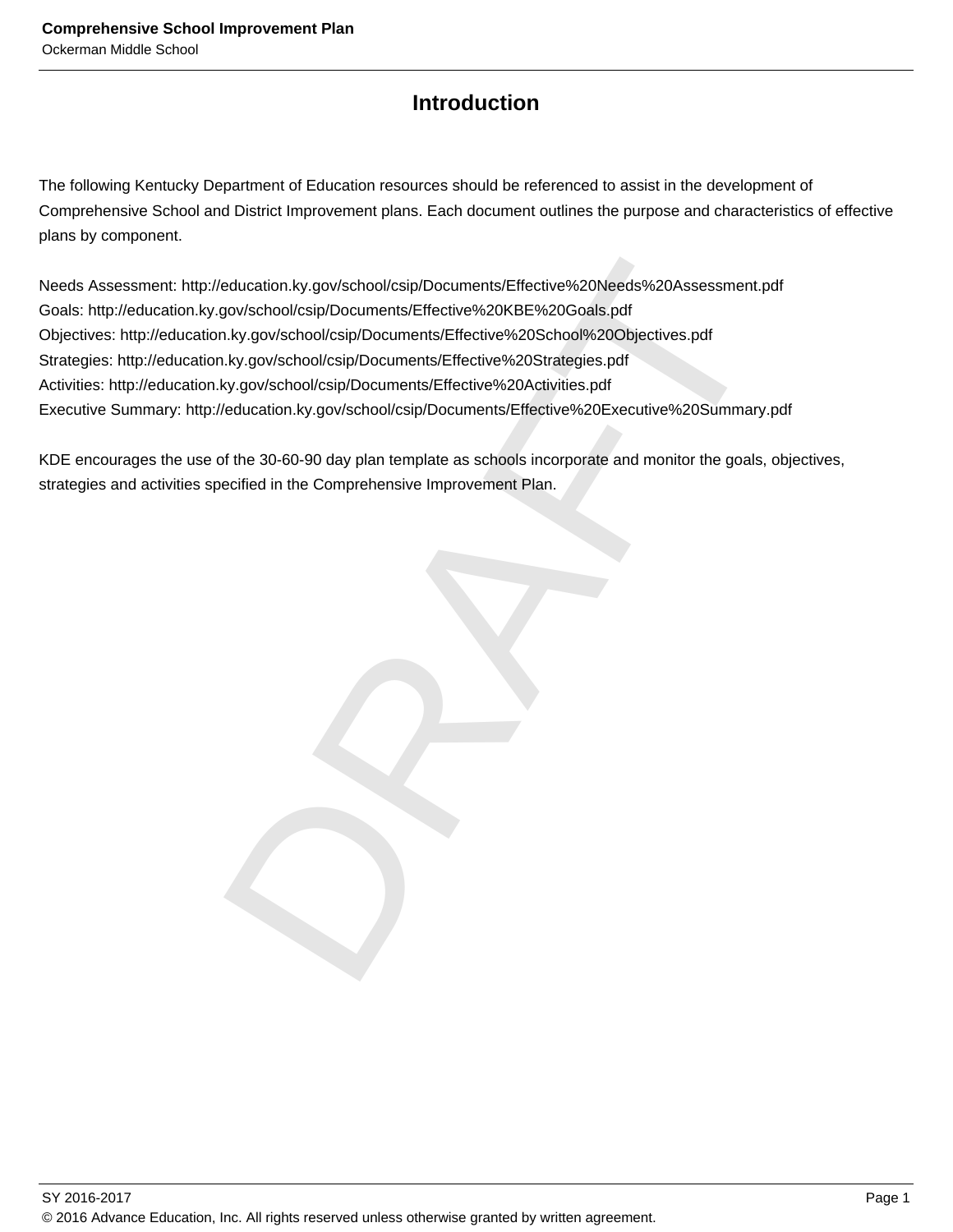### e I - Equitable Access to Effective<br>Educators School Diagnostic<br>Dragmostic **Phase I - Equitable Access to Effective Educators School Diagnostic**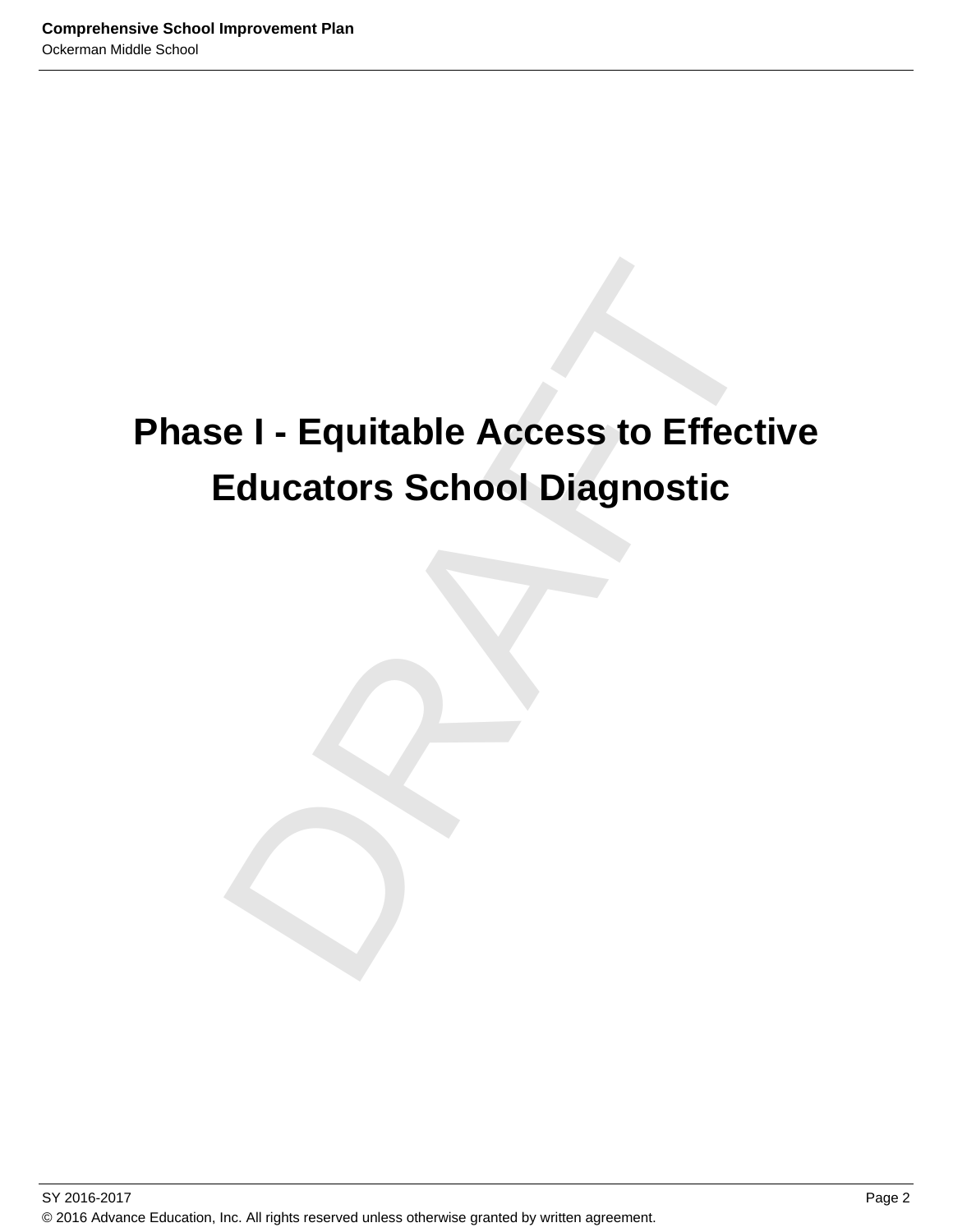### **Introduction**

National data show that poor and minority students, English Language Learners and students with disabilities continue to be taught more often than their peers by inexperienced, out-of-field or ineffective teachers. As a result, the United States Department of Education (USDE) required states to develop equity plans and use evidence based strategies to address this issue. Kentucky's plan is focused on teacher preparation; recruitment, hiring and placement of teachers; providing supports for on-going, job-embedded professional learning; and strategies to retain teacher and leaders.

in kucking<br>
in the captured to identify barriers and develop strategies to address these issues to achieving<br>
for students most at risk. This is being incorporated within the Comprehensive District and School<br>
be used as t All districts and schools in Kentucky are required to identify barriers and develop strategies to address these issues to achieving equitable access to effective educators for students most at risk. This is being incorporated within the Comprehensive District and School Improvement Plans. This diagnostic should be used as tool for identification of barriers and a catalyst for development of strategies that will result in novice reduction for gap closure. Strategies will be incorporated into the Comprehensive School Improvement Plan.

Kentucky's Plan Submitted to U.S. Education Department

http://education.ky.gov/teachers/PGES/Documents/Teacher%20Equity%20Plan.pdf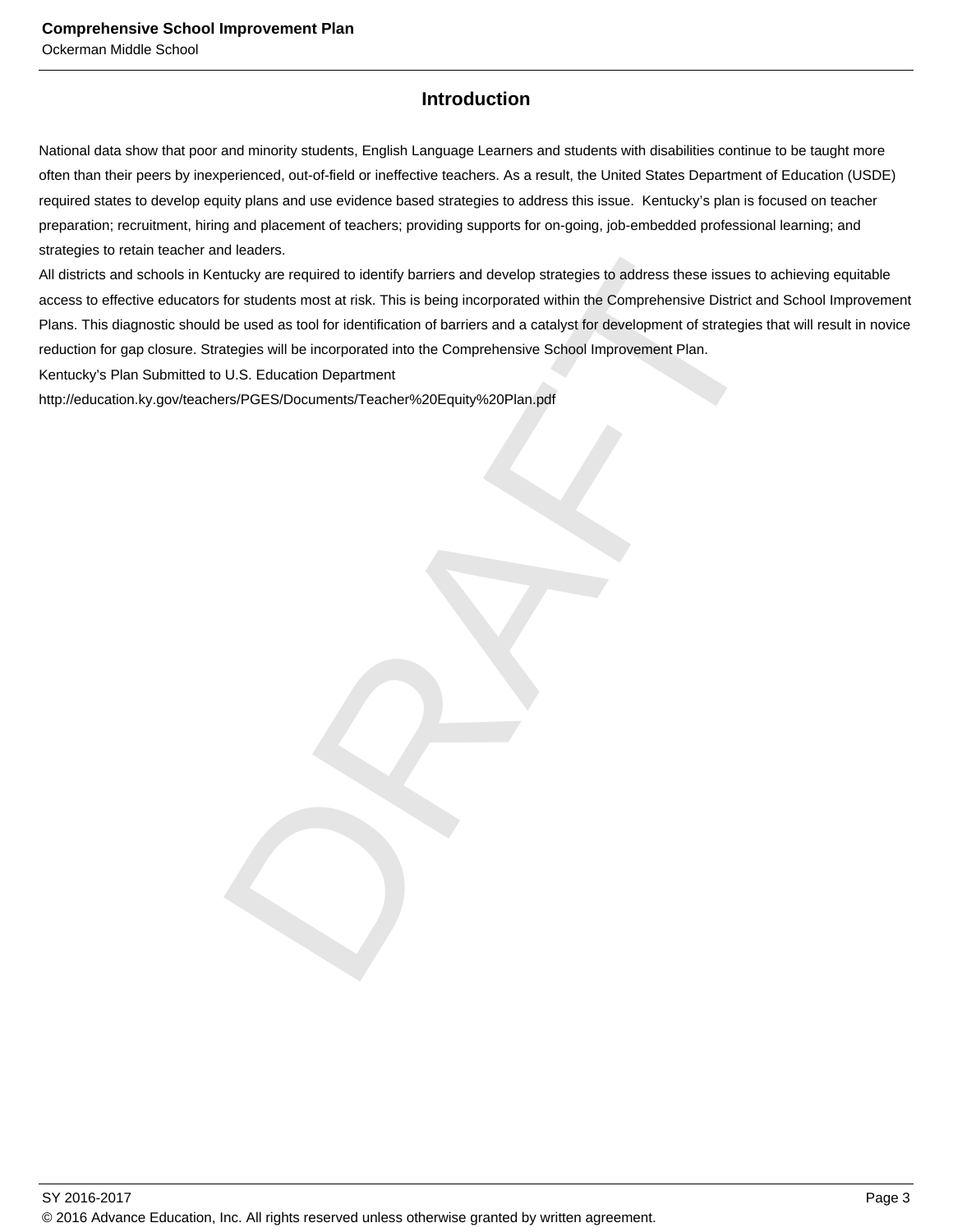### **Equitable Access to Effective Educators - School**

| Label                                   | <b>Assurance</b>                                                                                                                                                                                                                                                                                                                                                                                                                                                                                                                                                                                                                                                                                                                                                                       | Response                                                              | <b>Comment</b> | <b>Attachment</b>                      |
|-----------------------------------------|----------------------------------------------------------------------------------------------------------------------------------------------------------------------------------------------------------------------------------------------------------------------------------------------------------------------------------------------------------------------------------------------------------------------------------------------------------------------------------------------------------------------------------------------------------------------------------------------------------------------------------------------------------------------------------------------------------------------------------------------------------------------------------------|-----------------------------------------------------------------------|----------------|----------------------------------------|
| School Equity Data<br>(1)               | Complete the School Equity Data tab for this<br>diagnostic. Include at least one other self-<br>selected indicator for consideration.<br>*Self-selected data could come from a variety of<br>sources. It should be relevant to the needs of<br>the school. Examples could include: principal,<br>teacher or student demographic data;<br>percentage of National Board Certified<br>Teachers or Advanced Degrees; teacher or<br>principal effectiveness data, TELL, turnover.<br>** The school should complete the information in<br>the chart ONLY for the subgroups reported in<br>the School Report Card where the data has<br>been suppressed to protect student<br>identification required by the Family Educational<br>Rights and Privacy Act (FERPA).<br>Follow the steps below: | acknowledg<br>e that I have<br>uploaded<br>the School<br>Equity Data. |                | <b>OMS Equity</b><br><b>Diagnostic</b> |
|                                         |                                                                                                                                                                                                                                                                                                                                                                                                                                                                                                                                                                                                                                                                                                                                                                                        |                                                                       |                |                                        |
|                                         | Provide a brief analysis the school data from the chart. Include any trends, note-worthy data points or perceptions the data has                                                                                                                                                                                                                                                                                                                                                                                                                                                                                                                                                                                                                                                       |                                                                       |                |                                        |
|                                         | provided related to equitable access to effective educators.                                                                                                                                                                                                                                                                                                                                                                                                                                                                                                                                                                                                                                                                                                                           |                                                                       |                |                                        |
|                                         |                                                                                                                                                                                                                                                                                                                                                                                                                                                                                                                                                                                                                                                                                                                                                                                        |                                                                       |                |                                        |
|                                         | Our work with students with disabilities will remain a priority and focus area. Our students with disabilities are not growing at the same rate of                                                                                                                                                                                                                                                                                                                                                                                                                                                                                                                                                                                                                                     |                                                                       |                |                                        |
|                                         | their peers and are scoring novice at a greater rate than their peers. We are presently focusing on professional development opportunities                                                                                                                                                                                                                                                                                                                                                                                                                                                                                                                                                                                                                                             |                                                                       |                |                                        |
|                                         | for our special education and general education teachers. We are also working with our ARC chairs to improve our targeted interventions                                                                                                                                                                                                                                                                                                                                                                                                                                                                                                                                                                                                                                                |                                                                       |                |                                        |
|                                         | and measurement of such as it relates to student disabilities. We have also made some scheduling adjustments building wide to help us                                                                                                                                                                                                                                                                                                                                                                                                                                                                                                                                                                                                                                                  |                                                                       |                |                                        |
| better serve students with disabilities |                                                                                                                                                                                                                                                                                                                                                                                                                                                                                                                                                                                                                                                                                                                                                                                        |                                                                       |                |                                        |
|                                         |                                                                                                                                                                                                                                                                                                                                                                                                                                                                                                                                                                                                                                                                                                                                                                                        |                                                                       |                |                                        |
|                                         | After the data analysis is complete, the school will then identify the barriers (challenges) for some of the identified trends. An<br>identified barrier, for example, could be higher teacher turnover in priority schools as compared with non-priority schools. Once<br>the barriers have been identified, then root causes of why the barriers exist will be included.                                                                                                                                                                                                                                                                                                                                                                                                             |                                                                       |                |                                        |
|                                         | As mentioned before, our emphasis will continue to focus on our students with disabilities. Our students with disabilities are not displaying                                                                                                                                                                                                                                                                                                                                                                                                                                                                                                                                                                                                                                          |                                                                       |                |                                        |
|                                         | the same amount of annual growth as their peers. Moreover, our students with disabilities are scoring in the novice range at a rate greater                                                                                                                                                                                                                                                                                                                                                                                                                                                                                                                                                                                                                                            |                                                                       |                |                                        |
| disabilities.                           | than their peers. Professional development this year and next year will hopefully improve our instructional service for students with                                                                                                                                                                                                                                                                                                                                                                                                                                                                                                                                                                                                                                                  |                                                                       |                |                                        |
|                                         |                                                                                                                                                                                                                                                                                                                                                                                                                                                                                                                                                                                                                                                                                                                                                                                        |                                                                       |                |                                        |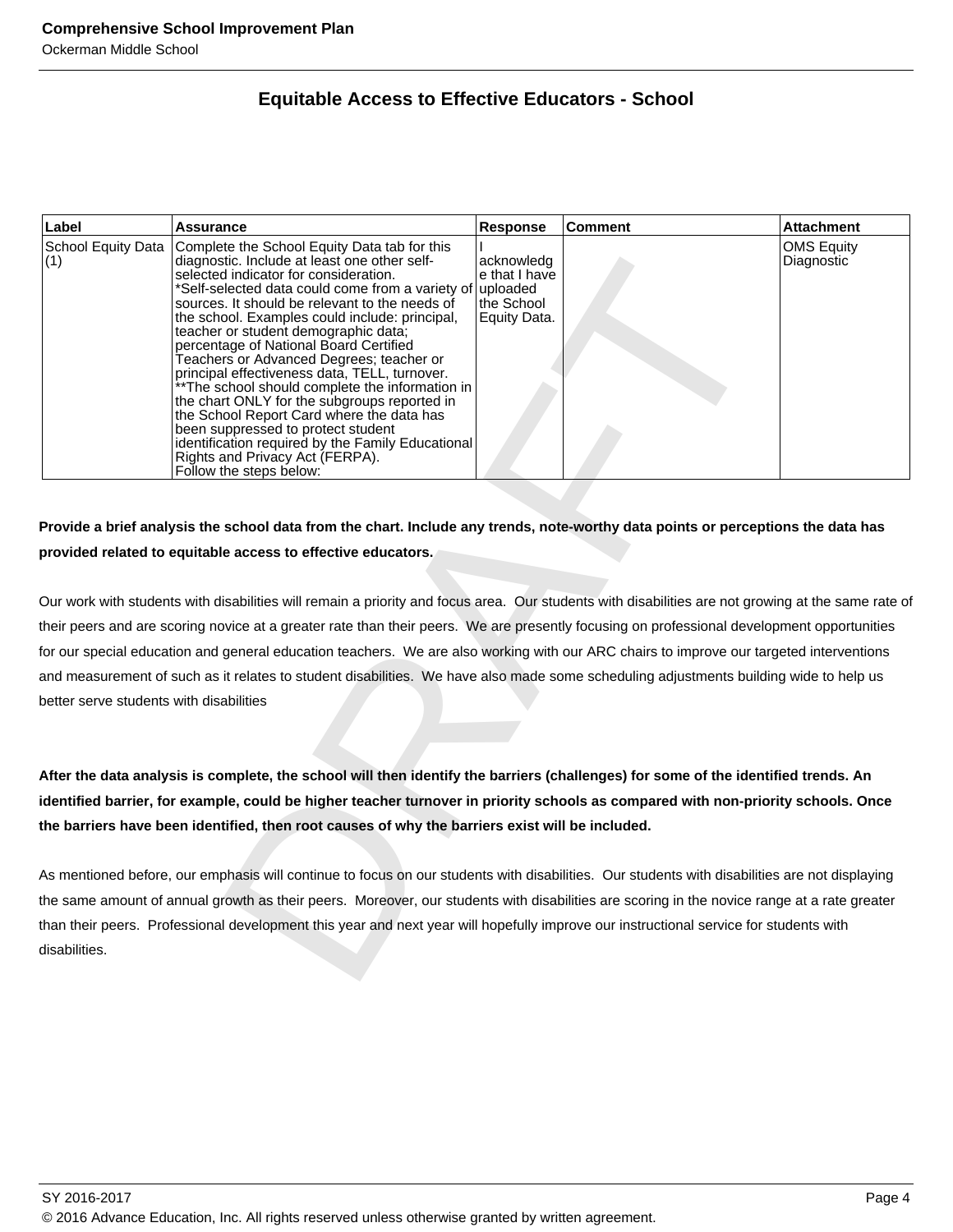Ockerman Middle School

| Label            | Assurance                                                                                                                                                                                                                                                                                                                                                                                                                                                                               | <b>Response</b>                                                  | <b>Comment</b> | <b>Attachment</b>       |
|------------------|-----------------------------------------------------------------------------------------------------------------------------------------------------------------------------------------------------------------------------------------------------------------------------------------------------------------------------------------------------------------------------------------------------------------------------------------------------------------------------------------|------------------------------------------------------------------|----------------|-------------------------|
| Goal Setting (4) | Complete the School Equity Goals tab. Use the<br>school's most recent measures in the Equity tab acknowledg<br>of the School Report Card to set equitable<br>access goals for the next three years. The<br>measures include: Working Conditions, Overall<br>Teacher and Leader Effectiveness, Overall<br>Student Growth, Percentage of new and KTIP<br>teachers, and Percentage of Teacher Turnover.<br>***Goals should reflect an analysis of barriers,<br>root causes and strategies. | le that I have<br>uploaded<br>the School<br>Equity Goal<br>Data. |                | <b>OMS Equity Goals</b> |

uses and strategies.<br>
Ye educators must be reflected in the Comprehensive School Improvement Plan. Strategies<br>
to, recruitment; hiring and placement of teachers and/or students; providing supports for<br>
oncourted to the mem **Equitable access to effective educators must be reflected in the Comprehensive School Improvement Plan. Strategies could include, but are not limited to, recruitment; hiring and placement of teachers and/or students; providing supports for on-going, jobembedded professional learning to improve teacher and leader effectiveness; and strategies to retain teacher and leaders, particularly in high needs schools. Once implemented, these should assist the school in meeting the goals set in the previous section.**

**If there are strategies and activities within one of the five major goals of the CSIP, which adequately addresses equitable access, the school may select the appropriate goal, objective, strategies and activities.**

### **OR**

**The school may create a new goal to address equitable access to effective educators. Once a new goal has been created, the school will need to include appropriate objectives, strategies and activities.**

**The school may choose to provide an optional narrative response to include any additional information, but this is not required.**

### **Goal 1:**

Increase the average combined reading and math K-Prep scores from 58.7% to 79.3% by 2018-2019

### **Measurable Objective 1:**

collaborate to increase the percentage of students scoring proficient and above in combined reading and math from 58.7% to 71.0% by 09/30/2017 as measured by state assessment results.

### **Strategy1:**

Curriculum Design and Support - District and school leadership (principal, assistant principal, instructional coach, content leaders, etc.) along with teachers will collaborate to develop, refine and implement curricula across all content areas that is aligned to KCAS and will monitor implementation via common assessments and data analysis for continuous instructional improvement. Category: Professional Learning & Support Research Cited: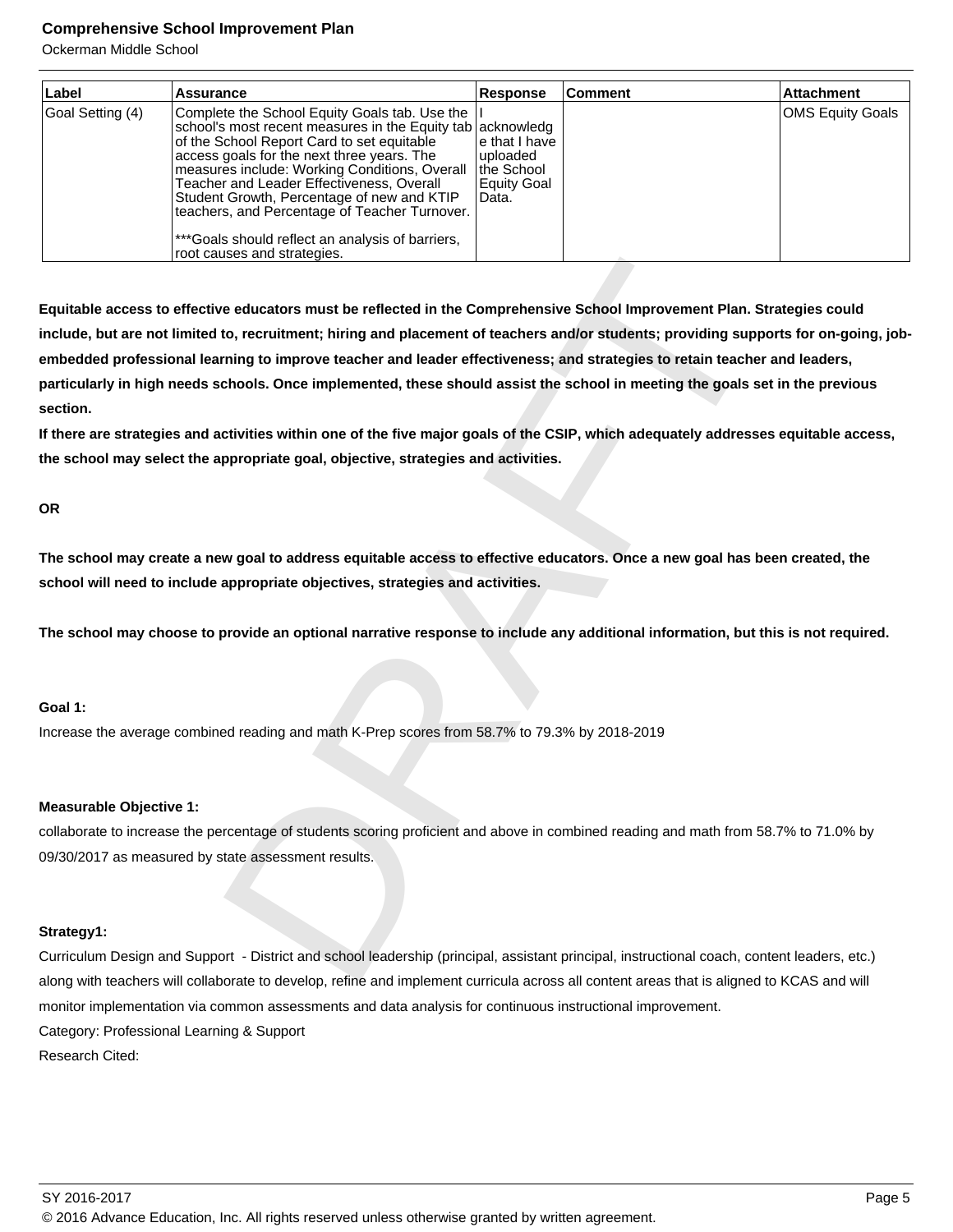Ockerman Middle School

| <b>Activity - Utilizing Teacher Teams</b>                                                                                                                                                                                                                                                             | <b>Activity</b><br>Type        | Begin Date End Date |            | <b>Funding Amount</b><br>∣& Source | <b>Staff Responsible</b>                                                     |
|-------------------------------------------------------------------------------------------------------------------------------------------------------------------------------------------------------------------------------------------------------------------------------------------------------|--------------------------------|---------------------|------------|------------------------------------|------------------------------------------------------------------------------|
| Continue to facilitate and support the<br>collaboration of teacher teams via the use of<br>data teams process to drive instructional<br>decisions and enrich instructional practice.<br>Weekly meetings with instructional coach as a<br>grade level, teaching team and grade level<br><b>content</b> | Academic<br>Support<br>Program | 08/01/2016          | 09/30/2017 | \$0 - No Funding<br>Required       | Principal, Department &<br>Team Leaders,<br>Instructional Coach<br>lteachers |

### **Goal 2:**

### **Measurable Objective 1:**

### **Strategy1:**

| Goal 2:                                                                                                                                                                                                                                                                                                                                                                                                                                                                     |                                |                   |                 |                                   |                                                                                                        |
|-----------------------------------------------------------------------------------------------------------------------------------------------------------------------------------------------------------------------------------------------------------------------------------------------------------------------------------------------------------------------------------------------------------------------------------------------------------------------------|--------------------------------|-------------------|-----------------|-----------------------------------|--------------------------------------------------------------------------------------------------------|
| Increase percentage of students in identified gap groups scoring at or above proficient from 45.5% to 68.7% by 2019.                                                                                                                                                                                                                                                                                                                                                        |                                |                   |                 |                                   |                                                                                                        |
|                                                                                                                                                                                                                                                                                                                                                                                                                                                                             |                                |                   |                 |                                   |                                                                                                        |
| <b>Measurable Objective 1:</b>                                                                                                                                                                                                                                                                                                                                                                                                                                              |                                |                   |                 |                                   |                                                                                                        |
| collaborate to increase the percentage of students in identified gap groups scoring proficient or above from 46.1% to 62.8% by 09/30/2017 as                                                                                                                                                                                                                                                                                                                                |                                |                   |                 |                                   |                                                                                                        |
| measured by state assessment results.                                                                                                                                                                                                                                                                                                                                                                                                                                       |                                |                   |                 |                                   |                                                                                                        |
|                                                                                                                                                                                                                                                                                                                                                                                                                                                                             |                                |                   |                 |                                   |                                                                                                        |
|                                                                                                                                                                                                                                                                                                                                                                                                                                                                             |                                |                   |                 |                                   |                                                                                                        |
| Strategy1:                                                                                                                                                                                                                                                                                                                                                                                                                                                                  |                                |                   |                 |                                   |                                                                                                        |
| Professional Learning - Professional Development                                                                                                                                                                                                                                                                                                                                                                                                                            |                                |                   |                 |                                   |                                                                                                        |
| Category: Professional Learning & Support                                                                                                                                                                                                                                                                                                                                                                                                                                   |                                |                   |                 |                                   |                                                                                                        |
| <b>Research Cited:</b>                                                                                                                                                                                                                                                                                                                                                                                                                                                      |                                |                   |                 |                                   |                                                                                                        |
|                                                                                                                                                                                                                                                                                                                                                                                                                                                                             |                                |                   |                 |                                   |                                                                                                        |
|                                                                                                                                                                                                                                                                                                                                                                                                                                                                             |                                |                   |                 |                                   |                                                                                                        |
| <b>Activity - Students from Diverse</b><br><b>Backgrounds</b>                                                                                                                                                                                                                                                                                                                                                                                                               | <b>Activity</b><br><b>Type</b> | <b>Begin Date</b> | <b>End Date</b> | <b>Funding Amount</b><br>& Source | <b>Staff Responsible</b>                                                                               |
| Support/refine the tiered intervention process at<br>all grade levels for all targeted students<br>including non-duplicated gap group (ELL,<br>special education, F/R). Student progress will<br>be monitored regularly to ensure<br>implementation/fidelity/ effectiveness of<br>intervention; Establish a two-tiered intervention<br>system for reading and math for focused<br>intervention services provided during the<br>intervention period, Fast Forword lab or ESS | Academic<br>Support<br>Program | 08/01/2016        | 09/30/2017      | \$1500 - District<br>Funding      | Principal, Counselors,<br>Instructional Coach, ELL<br>Teacher, Special Ed.<br>Department, all teachers |
|                                                                                                                                                                                                                                                                                                                                                                                                                                                                             |                                |                   |                 |                                   |                                                                                                        |
| Goal 3:                                                                                                                                                                                                                                                                                                                                                                                                                                                                     |                                |                   |                 |                                   |                                                                                                        |
| Reduce the percent of students scoring Novice in math from 11.6% in 2015 to less than 5.8% by 2020 as measured by state and local                                                                                                                                                                                                                                                                                                                                           |                                |                   |                 |                                   |                                                                                                        |
| assessments                                                                                                                                                                                                                                                                                                                                                                                                                                                                 |                                |                   |                 |                                   |                                                                                                        |
|                                                                                                                                                                                                                                                                                                                                                                                                                                                                             |                                |                   |                 |                                   |                                                                                                        |
|                                                                                                                                                                                                                                                                                                                                                                                                                                                                             |                                |                   |                 |                                   |                                                                                                        |
| Measurable Objective 1:                                                                                                                                                                                                                                                                                                                                                                                                                                                     |                                |                   |                 |                                   |                                                                                                        |

### **Goal 3:**

### **Measurable Objective 1:**

50% of Sixth, Seventh and Eighth grade Black or African-American, Asian, Bottom 25%, Bottom 30%, White, Economically Disadvantaged, Free/Reduced Lunch, Gifted and Talented, Hispanic or Latino, Improvement from 10th to 12th Grade, Improvement from 8th to 10th Grade, Students with Disabilities, English Learners, Two or More Races, American Indian or Alaska Native, Native Hawaiian or Other Pacific Islander and Top 75% students will increase student growth by increasing the overall %P/D in Mathematics by 06/30/2020 as measured by a reduction in Novice on KPrep and other state and local assessments.

### **Strategy1:**

© 2016 Advance Education, Inc. All rights reserved unless otherwise granted by written agreement.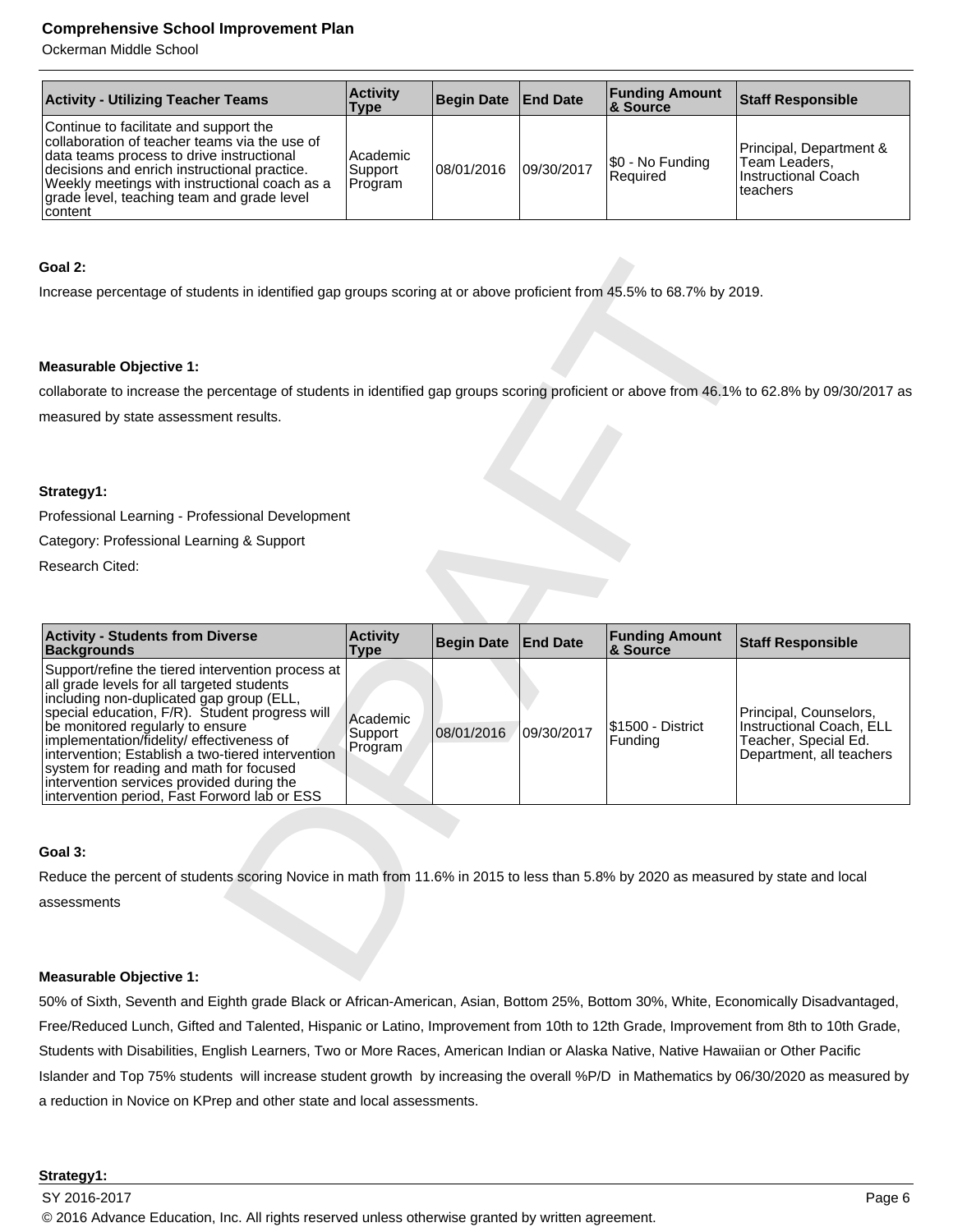Ockerman Middle School

Professional Learning Communities - Teachers will continue to work in PLCs to refine their understanding of all content standards, design instruction and assessment to meet the needs of all students and for progress monitoring of student growth goals.

Category: Professional Learning & Support

Research Cited:

| <b>Activity - Continued refinement and</b><br>implementation of PGPs resulting from<br><b>SGGs</b>                                  | <b>Activity</b><br>Type                | Begin Date End Date |            | <b>Funding Amount</b><br>8 Source | <b>Staff Responsible</b>                                                                                       |
|-------------------------------------------------------------------------------------------------------------------------------------|----------------------------------------|---------------------|------------|-----------------------------------|----------------------------------------------------------------------------------------------------------------|
| School administrators and staff will work<br>collaboratively to refine Student Growth Goals<br>based on data from analysis in PLCs. | Professional $ 08/12/2015$<br>Learning |                     | 06/30/2016 | S0 - Other                        | Principal<br>Assistant and Vice<br>l Principals<br>Team and content leaders<br>Teachers<br>Instructional coach |

| implementation of PGPs resulting from<br><b>SGGs</b>                                                                                                                                             | <b>AVUVILY</b><br><b>Type</b>  | <b>Begin Date</b> | <b>End Date</b> | ı ununıy <i>r</i><br>unvun<br>& Source | Staff Responsible                                                                                                   |
|--------------------------------------------------------------------------------------------------------------------------------------------------------------------------------------------------|--------------------------------|-------------------|-----------------|----------------------------------------|---------------------------------------------------------------------------------------------------------------------|
| School administrators and staff will work<br>collaboratively to refine Student Growth Goals<br>based on data from analysis in PLCs.                                                              | Professional<br>Learning       | 08/12/2015        | 06/30/2016      | \$0 - Other                            | Principal<br><b>Assistant and Vice</b><br>Principals<br>Team and content leaders<br>Teachers<br>Instructional coach |
|                                                                                                                                                                                                  |                                |                   |                 |                                        |                                                                                                                     |
| <b>Activity - PGES Framework</b>                                                                                                                                                                 | <b>Activity</b><br><b>Type</b> | <b>Begin Date</b> | <b>End Date</b> | <b>Funding Amount</b><br>& Source      | <b>Staff Responsible</b>                                                                                            |
| Department specific PLCs work will be based<br>on Danielson Framework 3B Questioning and<br>Discussion Techniques and 3D Using<br>Assessment in Instruction and writing Formative<br>Assessments | Professional<br>Learning       | 08/12/2015        | 06/30/2016      | $$0 - Other$                           | Principal<br>Assistant and vice<br>principals<br>Team and content leaders<br>Teachers<br>Instructional coach        |
|                                                                                                                                                                                                  |                                |                   |                 |                                        |                                                                                                                     |
| Goal 4:                                                                                                                                                                                          |                                |                   |                 |                                        |                                                                                                                     |
| Reduce the percent of students scoring Novice in Reading from 15.1% in 2015 to less than 7.6% in 2020 as measured by state and local                                                             |                                |                   |                 |                                        |                                                                                                                     |
| assessments                                                                                                                                                                                      |                                |                   |                 |                                        |                                                                                                                     |
|                                                                                                                                                                                                  |                                |                   |                 |                                        |                                                                                                                     |
|                                                                                                                                                                                                  |                                |                   |                 |                                        |                                                                                                                     |
| <b>Measurable Objective 1:</b>                                                                                                                                                                   |                                |                   |                 |                                        |                                                                                                                     |
| 50% of Sixth, Seventh and Eighth grade Black or African-American, Asian, Bottom 25%, Bottom 30%, White, Economically Disadvantaged,                                                              |                                |                   |                 |                                        |                                                                                                                     |
| Free/Reduced Lunch, Gifted and Talented, Hispanic or Latino, Improvement from 10th to 12th Grade, Improvement from 8th to 10th Grade,                                                            |                                |                   |                 |                                        |                                                                                                                     |
| Students with Disabilities, English Learners, Two or More Races, American Indian or Alaska Native, Native Hawaiian or Other Pacific                                                              |                                |                   |                 |                                        |                                                                                                                     |
| Islander and Top 75% students will increase student growth by increasing the overall %P/D in Reading by 06/30/2020 as measured by                                                                |                                |                   |                 |                                        |                                                                                                                     |
| Kprep and district level assessments.                                                                                                                                                            |                                |                   |                 |                                        |                                                                                                                     |
| Strategy1:                                                                                                                                                                                       |                                |                   |                 |                                        |                                                                                                                     |
| Professional Learning Communities - Teachers will continue to work in PLCs to refine their understanding of all content standards, design                                                        |                                |                   |                 |                                        |                                                                                                                     |
| instruction and assessment to meet the needs of all students and for progress monitoring of student growth goals.                                                                                |                                |                   |                 |                                        |                                                                                                                     |

### **Goal 4:**

### **Measurable Objective 1:**

### **Strategy1:**

Professional Learning Communities - Teachers will continue to work in PLCs to refine their understanding of all content standards, design instruction and assessment to meet the needs of all students and for progress monitoring of student growth goals. Category: Professional Learning & Support Research Cited: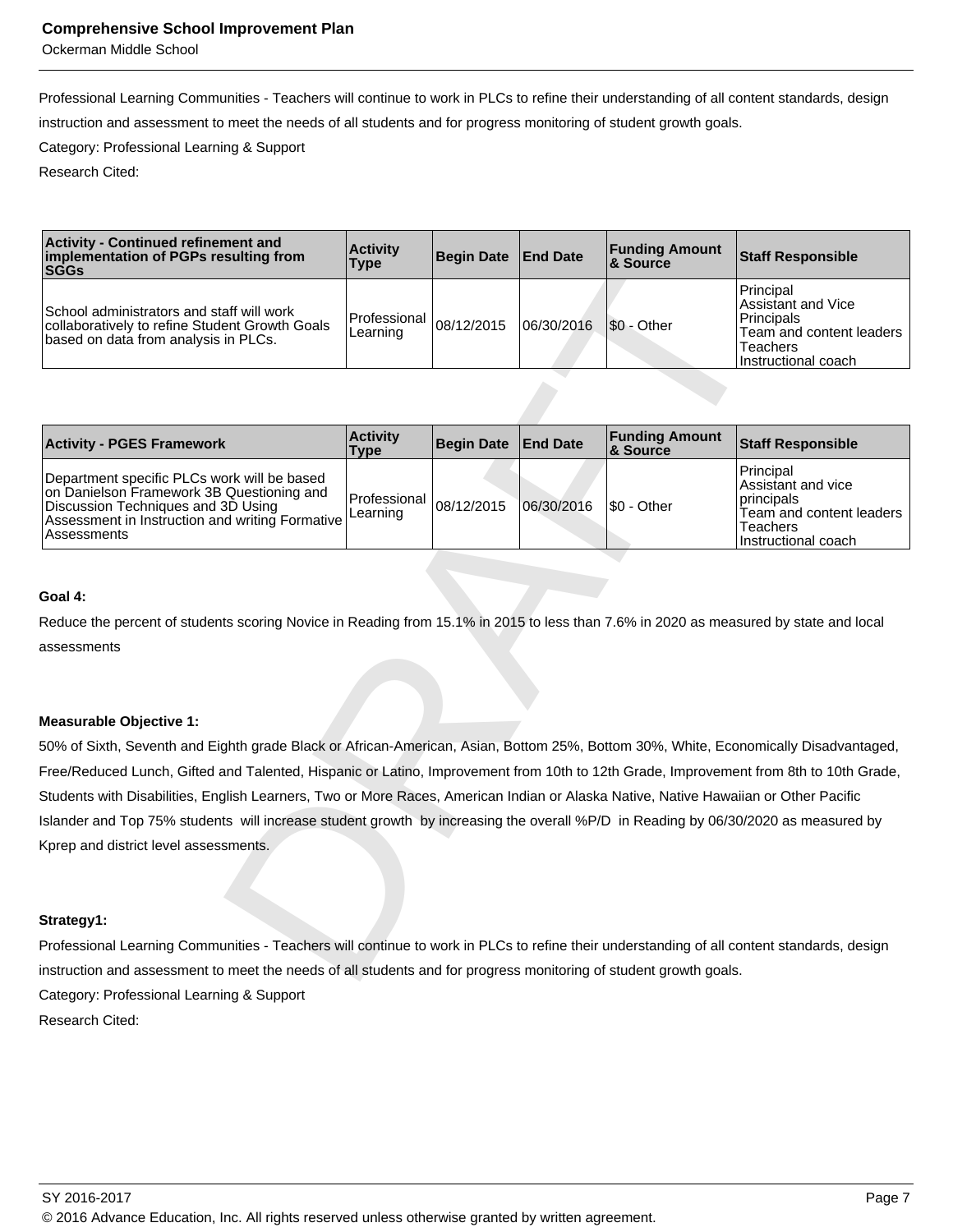Ockerman Middle School

| <b>Activity - PGES Framework</b>                                                                                                                                                                 | <b>Activity</b><br>Type                       | Begin Date   End Date |            | <b>Funding Amount</b><br><b>8 Source</b> | <b>Staff Responsible</b>                                                                     |
|--------------------------------------------------------------------------------------------------------------------------------------------------------------------------------------------------|-----------------------------------------------|-----------------------|------------|------------------------------------------|----------------------------------------------------------------------------------------------|
| Department specific PLCs work will be based<br>on Danielson Framework 3B Questioning and<br>Discussion Techniques<br>and 3D Using Assessment in Instruction and<br>writing Formative Assessments | Professional $\vert_{08/12/2015}$<br>Learning |                       | 06/30/2016 | $\frac{\$0 - No$ Funding<br>Required     | Principal, Assistant and<br>Vice Principal<br>'Coach<br>Team and content leaders<br>Teachers |

| <b>Activity - Continued refinement and</b><br>implementation of PGPs resulting from<br><b>SGGs</b>                                                                                  | <b>Activity</b><br><b>Type</b> | <b>Begin Date</b> | <b>End Date</b> | <b>Funding Amount</b><br>& Source | <b>Staff Responsible</b>                                                                         |
|-------------------------------------------------------------------------------------------------------------------------------------------------------------------------------------|--------------------------------|-------------------|-----------------|-----------------------------------|--------------------------------------------------------------------------------------------------|
| School administrators and staff will work<br>collaboratively to refine Student Growth Goals<br>based on data from analysis in PLCs.                                                 | Professional<br>Learning       | 08/12/2015        | 06/30/2016      | \$0 - No Funding<br>Required      | Principal; assistant<br>principal, vice principal;<br>team leaders, content<br>leaders and staff |
| Goal 5:                                                                                                                                                                             |                                |                   |                 |                                   |                                                                                                  |
| Reduce the percentage of students scoring Novice in Reading and Math by 50% by 2020.                                                                                                |                                |                   |                 |                                   |                                                                                                  |
|                                                                                                                                                                                     |                                |                   |                 |                                   |                                                                                                  |
|                                                                                                                                                                                     |                                |                   |                 |                                   |                                                                                                  |
| <b>Measurable Objective 1:</b>                                                                                                                                                      |                                |                   |                 |                                   |                                                                                                  |
| collaborate to reduce the percentage of all students scoring Novice in reading from 25.5% to 23.0% and in math from 19.5% to 17.6% by                                               |                                |                   |                 |                                   |                                                                                                  |
| 09/30/2017 as measured by state assessment results.                                                                                                                                 |                                |                   |                 |                                   |                                                                                                  |
|                                                                                                                                                                                     |                                |                   |                 |                                   |                                                                                                  |
|                                                                                                                                                                                     |                                |                   |                 |                                   |                                                                                                  |
| Strategy1:                                                                                                                                                                          |                                |                   |                 |                                   |                                                                                                  |
| Professional Learning Communities - Teachers will continue to work in PLCs to refine their understanding of all content standards, design                                           |                                |                   |                 |                                   |                                                                                                  |
| instruction and assessment to meet the needs of all students and for progress monitoring of student growth goals.                                                                   |                                |                   |                 |                                   |                                                                                                  |
| Category: Professional Learning & Support                                                                                                                                           |                                |                   |                 |                                   |                                                                                                  |
| Research Cited:                                                                                                                                                                     |                                |                   |                 |                                   |                                                                                                  |
|                                                                                                                                                                                     |                                |                   |                 |                                   |                                                                                                  |
|                                                                                                                                                                                     |                                |                   |                 |                                   |                                                                                                  |
| <b>Activity - Question and Assessment design</b>                                                                                                                                    | <b>Activity</b><br><b>Type</b> | <b>Begin Date</b> | <b>End Date</b> | <b>Funding Amount</b><br>& Source | <b>Staff Responsible</b>                                                                         |
| Content specific PLC work will be based on<br>Danielson Framework 3B Questioning and<br>Discussion Techniques and 3D Assessment in<br>Instruction and Writing Formative Assessments | Professional<br>Learning       | 08/01/2016        | 09/30/2017      | \$0 - No Funding<br>Required      | Principal, assistant<br>principals, instructional<br>coach, content leads and<br>teachers        |
|                                                                                                                                                                                     |                                |                   |                 |                                   |                                                                                                  |
| Activity - PGP refinement based on SGG                                                                                                                                              | <b>Activity</b><br>Type        | <b>Begin Date</b> | <b>End Date</b> | <b>Funding Amount</b><br>& Source | <b>Staff Responsible</b>                                                                         |

### **Goal 5:**

### **Measurable Objective 1:**

### **Strategy1:**

| <b>Activity - Question and Assessment design</b>                                                                                                                                    | <b>Activity</b><br><b>Type</b>           | Begin Date   End Date |            | <b>Funding Amount</b><br>8. Source | <b>Staff Responsible</b>                                                                   |
|-------------------------------------------------------------------------------------------------------------------------------------------------------------------------------------|------------------------------------------|-----------------------|------------|------------------------------------|--------------------------------------------------------------------------------------------|
| Content specific PLC work will be based on<br>Danielson Framework 3B Questioning and<br>Discussion Techniques and 3D Assessment in<br>Instruction and Writing Formative Assessments | Professional 08/01/2016 Inc.<br>Learning |                       | 09/30/2017 | $ \$0 - No Funding$<br>Required    | Principal, assistant<br>principals, instructional<br>coach, content leads and<br>Iteachers |

| <b>Activity - PGP refinement based on SGG</b>                                                                                                             | <b>Activity</b><br><b>Type</b>          | Begin Date   End Date |            | <b>Funding Amount</b><br>8 Source | <b>Staff Responsible</b>                                                |
|-----------------------------------------------------------------------------------------------------------------------------------------------------------|-----------------------------------------|-----------------------|------------|-----------------------------------|-------------------------------------------------------------------------|
| School leadership and staff will work<br>collaboratively to refine Student Growth Goals<br>based on data from analysis of student work in<br><b>IPLCs</b> | Professional $ 08/01/2016 $<br>Learning |                       | 09/30/2017 | S0 - No Funding<br>Required       | Principal, assistant<br>principal, instructional<br>coach, all teachers |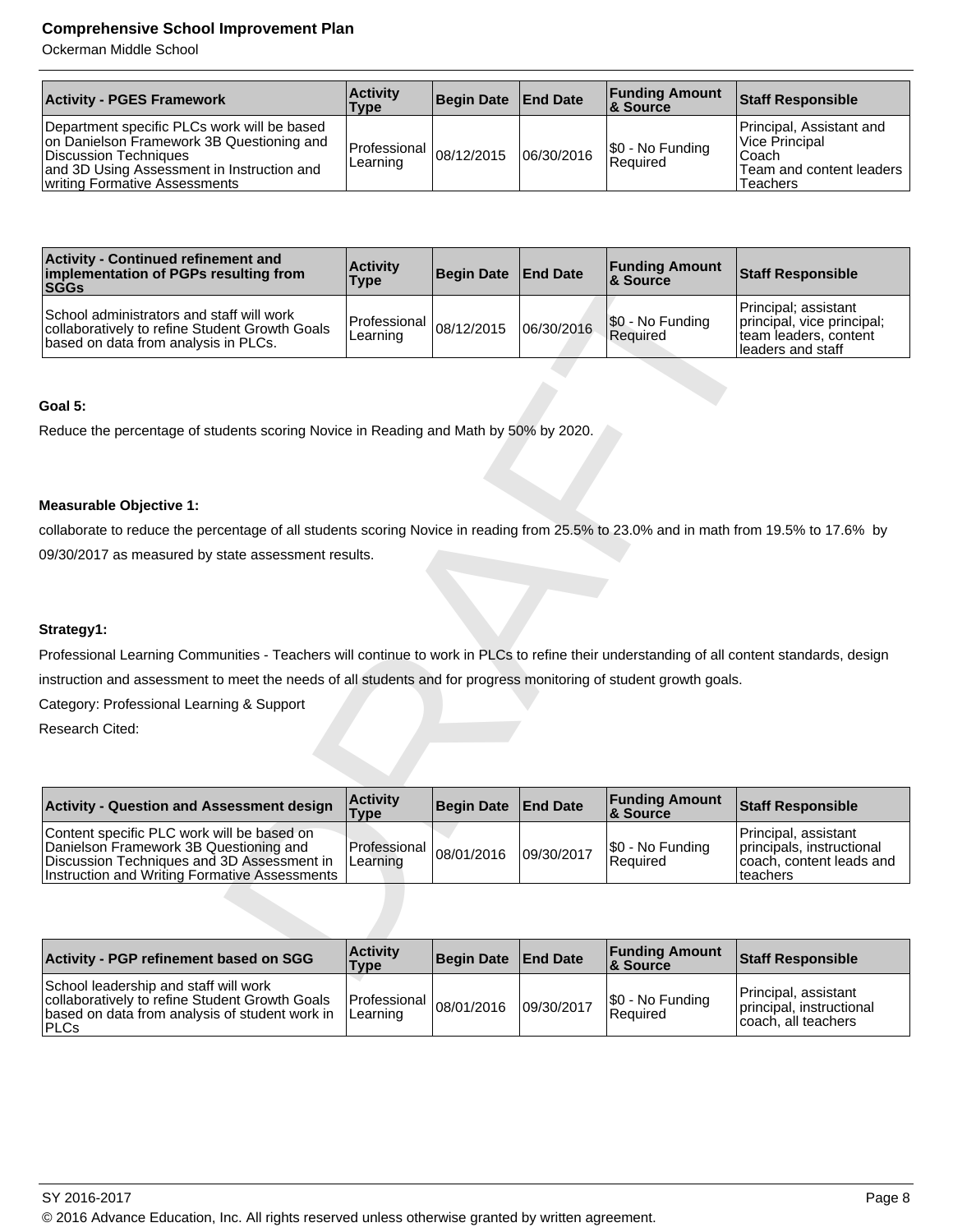# Phase I - The Missing Piece **Phase I - The Missing Piece**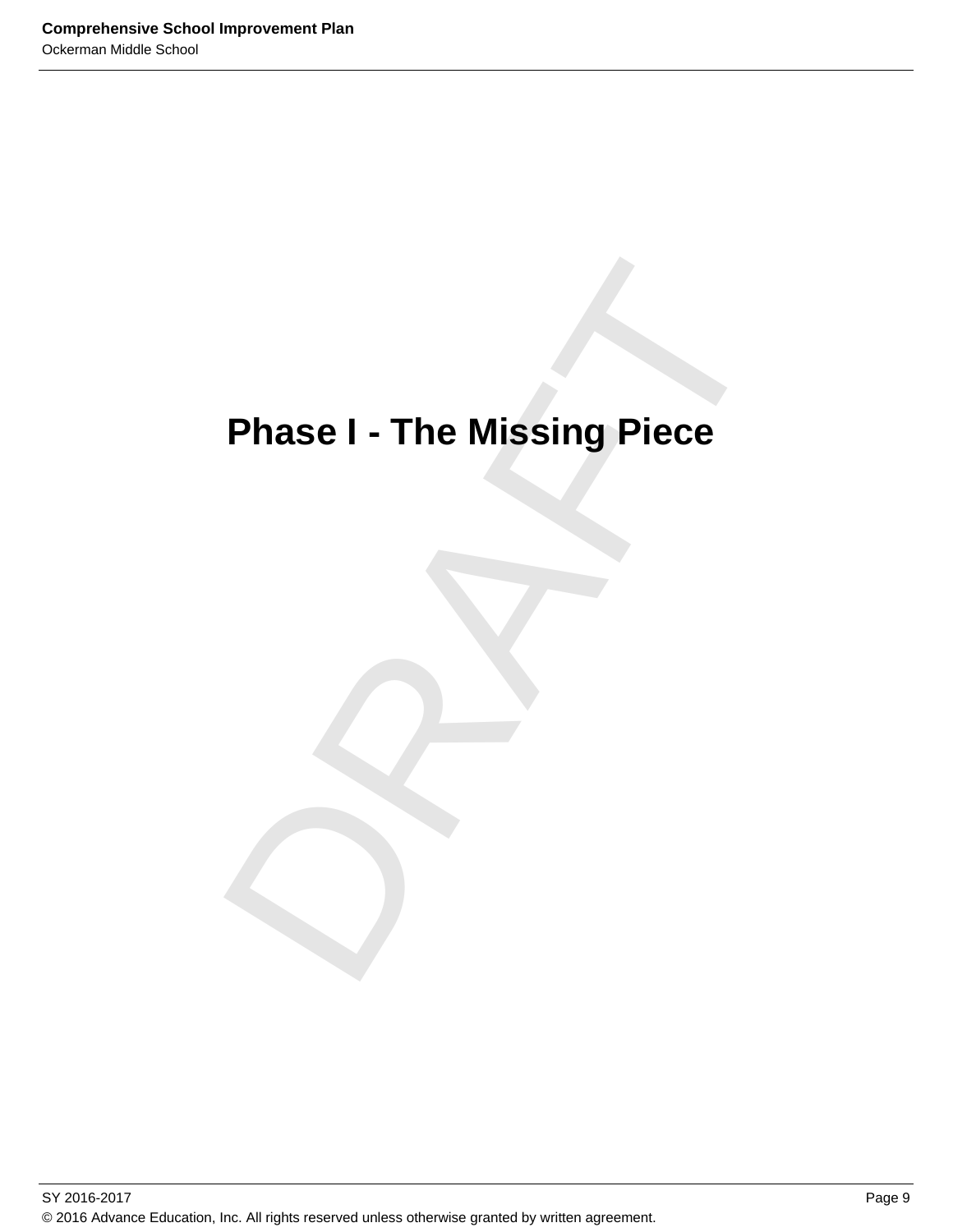### **Introduction**

This report provides a comprehensive response to the six objectives of The Missing Piece set for the by the Commissioner's Parent Advisory Council (CPAC). This diagnostic uses performance measurement and progress, as well as relationship building, resources and support to build capacity within schools and districts measure parent involvement and the desired outcome being made. Use the links below to navigate the diagnostic content and respond to the questions.

DRAFT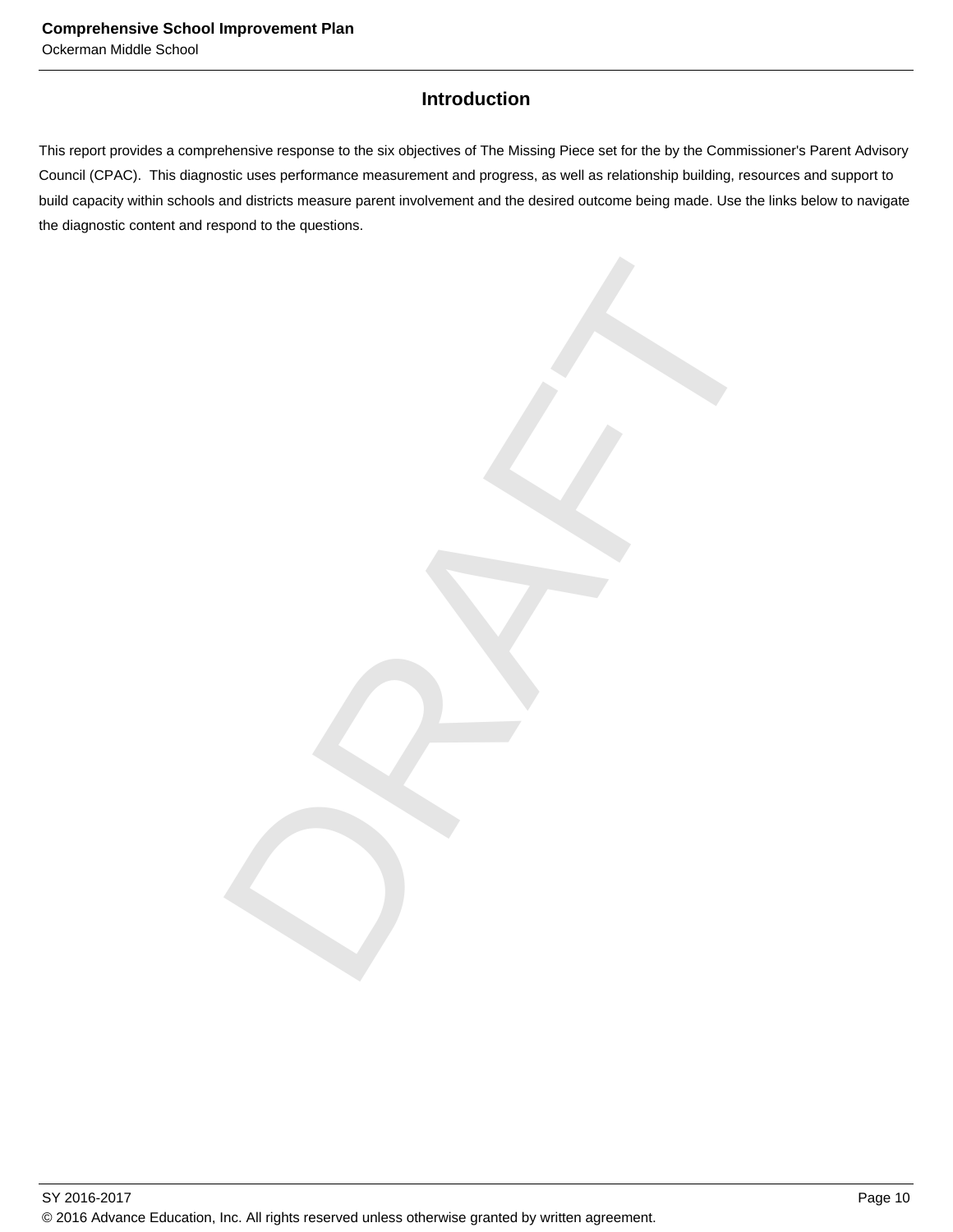### **Stakeholders**

### **What stakeholders (name and title) did you engage for the purpose of completing the Missing Piece diagnostic?**

DRAFT Staff, teachers, leadership, parents/caregivers, and district office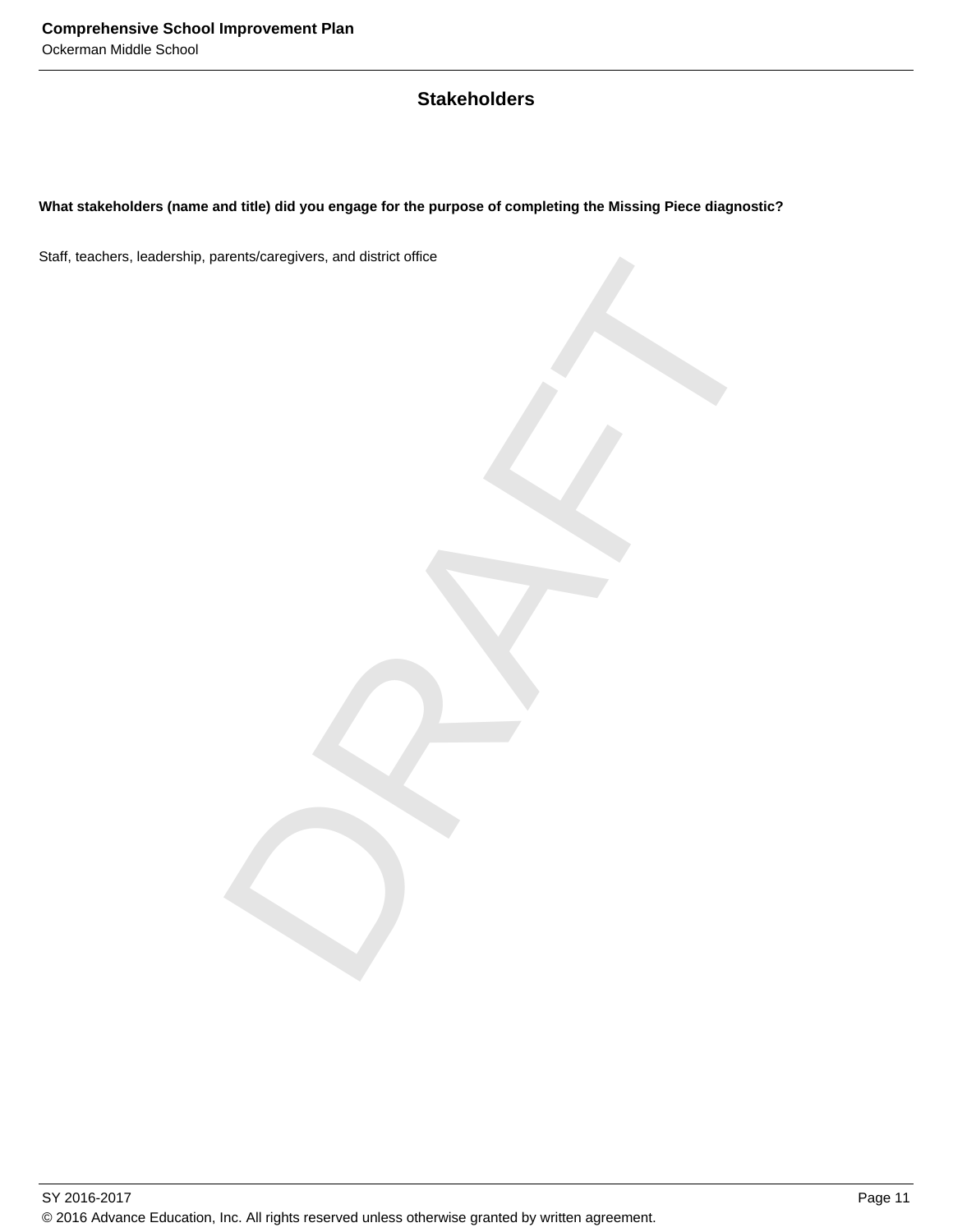### **Relationship Building**

|     | <b>Statement or Question</b>                                                                                                                                                                                 | Response                                                                                       | Rating        |
|-----|--------------------------------------------------------------------------------------------------------------------------------------------------------------------------------------------------------------|------------------------------------------------------------------------------------------------|---------------|
| 2.1 | Parents report that school staff understands<br>and demonstrates how strong relationships with collaborative partnering relationships with all<br>parents contribute to effective teaching and<br>Ilearning. | Teachers and staff have developed<br>parents and students to improve teaching and<br>learning. | Distinguished |

|     | and demonstrates how strong relationships with collaborative partnering relationships with all<br>parents contribute to effective teaching and<br>learning.                                                                        | parents and students to improve teaching and<br>learning.                                                                                                                                        |               |
|-----|------------------------------------------------------------------------------------------------------------------------------------------------------------------------------------------------------------------------------------|--------------------------------------------------------------------------------------------------------------------------------------------------------------------------------------------------|---------------|
|     |                                                                                                                                                                                                                                    |                                                                                                                                                                                                  |               |
|     | <b>Statement or Question</b>                                                                                                                                                                                                       | Response                                                                                                                                                                                         | Rating        |
| 2.2 | School staff implements systematic steps to<br>welcome the parents of new and English as-a-<br>Second-Language (ESL) students (for example,<br>using home visits, personal calls or letters,<br>open houses and/or other methods). | School staff implements systematic steps to<br>welcome the parents of new and ESL students<br>(for example, using home visits, personal calls<br>or letters, open houses, and/or other methods). | Proficient    |
|     |                                                                                                                                                                                                                                    |                                                                                                                                                                                                  |               |
|     | <b>Statement or Question</b>                                                                                                                                                                                                       | <b>Response</b>                                                                                                                                                                                  | Rating        |
| 2.3 | Parents and other stakeholders report that they<br>are actively welcomed when they visit the<br>school.                                                                                                                            | Parents and other stakeholders report that they<br>are actively welcomed when they visit the<br>school.                                                                                          | Proficient    |
|     |                                                                                                                                                                                                                                    |                                                                                                                                                                                                  |               |
|     | <b>Statement or Question</b>                                                                                                                                                                                                       | <b>Response</b>                                                                                                                                                                                  | Rating        |
| 2.4 | School staff implements systematic steps to<br>encourage parents to attend school activities<br>and participate in decisions about their<br>children's learning.                                                                   | Parents and community stakeholders have<br>authentic participation, help plan and implement<br>school and district improvement activities.                                                       | Distinguished |
|     |                                                                                                                                                                                                                                    |                                                                                                                                                                                                  |               |
|     | <b>Statement or Question</b>                                                                                                                                                                                                       | Response                                                                                                                                                                                         | Rating        |
| 2.5 | School staff involves parents in personal<br>communication about their students' progress<br>at least once a month.                                                                                                                | District and school staffs encourage continuous<br>and meaningful communication with all parents<br>about their student's academic goals and<br>progress.                                        | Distinguished |
|     |                                                                                                                                                                                                                                    |                                                                                                                                                                                                  |               |
|     | <b>Statement or Question</b>                                                                                                                                                                                                       | <b>Response</b>                                                                                                                                                                                  | Rating        |
| 2.6 | School staff completes needs assessment with<br>all parents to determine resources necessary<br>for their child's academic success.                                                                                                | District and school staff identify family interests,<br>needs and barriers and provides services to<br>ensure academic success.                                                                  | Distinguished |

|     | <b>Statement or Question</b>                          | <b>Response</b>                                                                                                                                                     | ∣Ratinɑ |
|-----|-------------------------------------------------------|---------------------------------------------------------------------------------------------------------------------------------------------------------------------|---------|
| 2.3 | are actively welcomed when they visit the<br>Ischool. | Parents and other stakeholders report that they Parents and other stakeholders report that they Proficient<br>are actively welcomed when they visit the<br>Ischool. |         |

|     | <b>Statement or Question</b>                                                                                                                                     | Response                                                                                                                                          | Rating        |
|-----|------------------------------------------------------------------------------------------------------------------------------------------------------------------|---------------------------------------------------------------------------------------------------------------------------------------------------|---------------|
| 2.4 | School staff implements systematic steps to<br>encourage parents to attend school activities<br>and participate in decisions about their<br>children's learning. | <b>Parents and community stakeholders have</b><br>authentic participation, help plan and implement<br>school and district improvement activities. | Distinguished |

|      | <b>Statement or Question</b>                                                                                        | <b>Response</b>                                                                                                                                                         | <b>Rating</b> |
|------|---------------------------------------------------------------------------------------------------------------------|-------------------------------------------------------------------------------------------------------------------------------------------------------------------------|---------------|
| 12.5 | School staff involves parents in personal<br>communication about their students' progress<br>at least once a month. | District and school staffs encourage continuous Distinguished<br>and meaningful communication with all parents<br>about their student's academic goals and<br>progress. |               |

|     | <b>Statement or Question</b>                                                                                                          | <b>Response</b>                                                                                                                                | ∣Ratinq |
|-----|---------------------------------------------------------------------------------------------------------------------------------------|------------------------------------------------------------------------------------------------------------------------------------------------|---------|
| 2.6 | School staff completes needs assessment with<br>all parents to determine resources necessary<br>If or their child's academic success. | District and school staff identify family interests, Distinguished<br>needs and barriers and provides services to<br>Tensure academic success. |         |

|     | <b>Statement or Question</b>                                                                                                                                                                               | <b>Response</b>                                                                                                                                         | Rating        |
|-----|------------------------------------------------------------------------------------------------------------------------------------------------------------------------------------------------------------|---------------------------------------------------------------------------------------------------------------------------------------------------------|---------------|
| 2.7 | All parents are asked for feedback on the<br>school's efforts to welcome and engage parents welcoming and engagement efforts is retained<br>land the feedback is used to improve the<br>Ischool's efforts. | Students/family feedback data on school<br>lin a usable confidential format and can be<br>Tretrieved for district or school assistance to<br>Ifamilies. | Distinguished |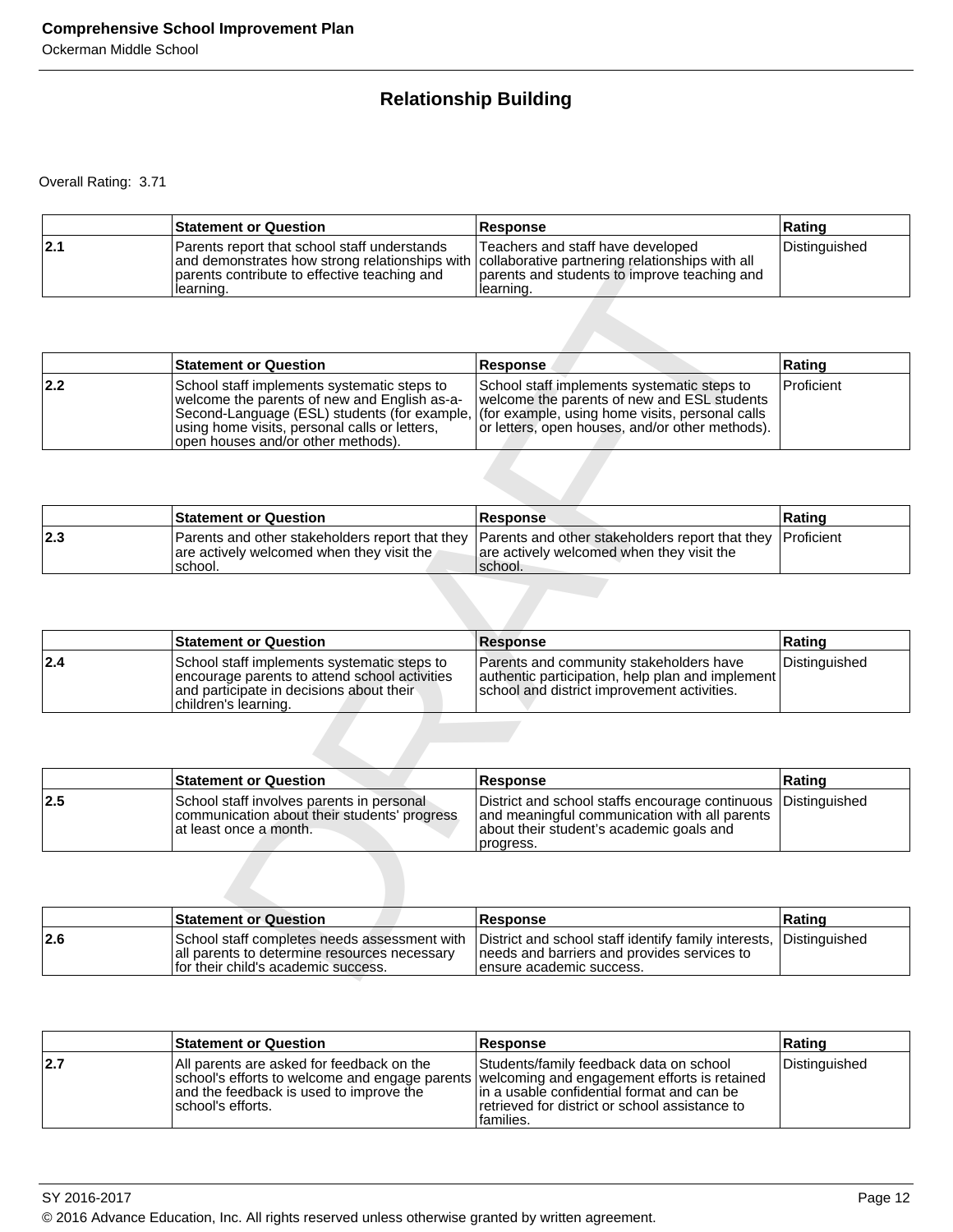### **Communications**

|     | <b>Statement or Question</b>                                                                                                                                                                                                                                                                                                                                   | <b>Response</b>                                                                           | Rating        |
|-----|----------------------------------------------------------------------------------------------------------------------------------------------------------------------------------------------------------------------------------------------------------------------------------------------------------------------------------------------------------------|-------------------------------------------------------------------------------------------|---------------|
| 3.1 | School staff implements systematic efforts to<br>Inform parents about academic goals, class<br>work, grades and homework for their children in goals, class work, and homework, and grades.<br>their home language. (For example, classroom   (See Proficient Examples)<br>contracts, student assignment books,<br>homework websites, and online grade books). | Multiple two-way communications in the home<br>Ilanguage are used to communicate academic | Distinguished |

|     | <b>Statement or Question</b>                                                                                                                                                                                                                                                                                                                    | <b>Response</b>                                                                         | Rating        |
|-----|-------------------------------------------------------------------------------------------------------------------------------------------------------------------------------------------------------------------------------------------------------------------------------------------------------------------------------------------------|-----------------------------------------------------------------------------------------|---------------|
| 3.2 | School staff offers varied ways that parents can District/school staff, parents and community<br>Ishare information with teachers about their<br>children's learning needs. (For example, phone   use of all resources available to meet the<br>and e-mail contacts, offering parent<br>conferences, making home visits, or other<br> methods). | stakeholder's work together to learn from the<br>student's and parent's learning needs. | Distinguished |

|     | <b>Statement or Question</b>                                                                                                     | <b>IResponse</b>                                                                                                                                                                                                                          | ∣Ratinɑ |
|-----|----------------------------------------------------------------------------------------------------------------------------------|-------------------------------------------------------------------------------------------------------------------------------------------------------------------------------------------------------------------------------------------|---------|
| 3.3 | School staff partners with community leaders<br>of academic expectations, school strategies,<br>and student achievement results. | School and district staffs use several strategies Distinguished<br>  and organizations to build parent understanding to involve community leaders to assist in parent<br>education on issues directly related to student<br>lachievement. |         |

|     | <b>Statement or Question</b>                                                                                                                         | <b>Response</b>                                                                                                      | Ratinɑ        |
|-----|------------------------------------------------------------------------------------------------------------------------------------------------------|----------------------------------------------------------------------------------------------------------------------|---------------|
| 3.4 | School staff offers parents opportunities to<br>discuss school-wide achievement issues.<br>lincluding assessment data, at least once a<br>Isemester. | District and school leadership ensure that<br>Istudent achievement is discussed each<br>I semester with all parents. | Distinguished |

|     | inform parents about academic goals, class<br>work, grades and homework for their children in<br>their home language. (For example, classroom<br>contracts, student assignment books,<br>homework websites, and online grade books).                                                  | language are used to communicate academic<br>goals, class work, and homework, and grades.<br>(See Proficient Examples)                                                                |               |
|-----|---------------------------------------------------------------------------------------------------------------------------------------------------------------------------------------------------------------------------------------------------------------------------------------|---------------------------------------------------------------------------------------------------------------------------------------------------------------------------------------|---------------|
|     |                                                                                                                                                                                                                                                                                       |                                                                                                                                                                                       |               |
|     | <b>Statement or Question</b>                                                                                                                                                                                                                                                          | Response                                                                                                                                                                              | Rating        |
| 3.2 | School staff offers varied ways that parents can<br>share information with teachers about their<br>children's learning needs. (For example, phone<br>and e-mail contacts, offering parent<br>conferences, making home visits, or other<br>methods).                                   | District/school staff, parents and community<br>stakeholder's work together to learn from the<br>use of all resources available to meet the<br>student's and parent's learning needs. | Distinguished |
|     |                                                                                                                                                                                                                                                                                       |                                                                                                                                                                                       |               |
|     | <b>Statement or Question</b>                                                                                                                                                                                                                                                          | <b>Response</b>                                                                                                                                                                       | Rating        |
| 3.3 | School staff partners with community leaders<br>and organizations to build parent understanding<br>of academic expectations, school strategies,<br>and student achievement results.                                                                                                   | School and district staffs use several strategies<br>to involve community leaders to assist in parent<br>education on issues directly related to student<br>achievement.              | Distinguished |
|     |                                                                                                                                                                                                                                                                                       |                                                                                                                                                                                       |               |
|     | <b>Statement or Question</b>                                                                                                                                                                                                                                                          | <b>Response</b>                                                                                                                                                                       | Rating        |
| 3.4 | School staff offers parents opportunities to<br>discuss school-wide achievement issues,<br>including assessment data, at least once a<br>semester.                                                                                                                                    | District and school leadership ensure that<br>student achievement is discussed each<br>semester with all parents.                                                                     | Distinguished |
|     |                                                                                                                                                                                                                                                                                       |                                                                                                                                                                                       |               |
|     | <b>Statement or Question</b>                                                                                                                                                                                                                                                          | <b>Response</b>                                                                                                                                                                       | Rating        |
| 3.5 | School staff implements systematic efforts to<br>maximize parent-teacher conference<br>participation. (For example, offering multiple<br>locations, convenient times, follow-up with<br>parents who do not reply to first notices, and<br>opportunities for student-led conferences). | A conference is held twice a year for all<br>students and includes parent or advocate,<br>student and teachers. School council develops<br>ways to address data that is collected.    | Distinguished |
|     |                                                                                                                                                                                                                                                                                       |                                                                                                                                                                                       |               |

|      | <b>Statement or Question</b>                                                                        | <b>Response</b>                                                                          | ⊺Ratinɑ      |
|------|-----------------------------------------------------------------------------------------------------|------------------------------------------------------------------------------------------|--------------|
| ∣3.6 | At least 50 percent of parents respond to<br>annual school and/or district stakeholder<br>Isurveys. | At least 50% of parents respond to annual<br>school and/or district stakeholder surveys. | l Proficient |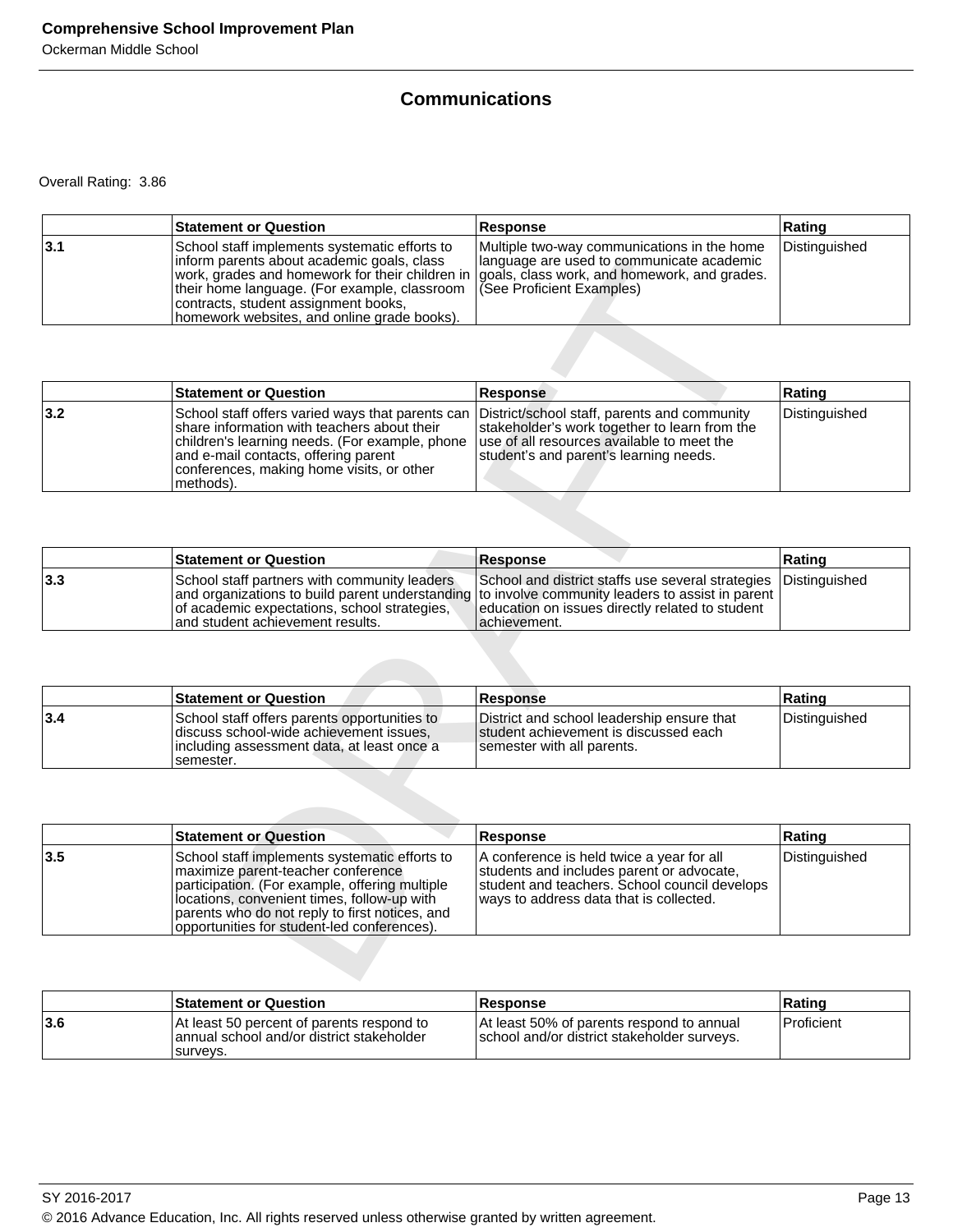Ockerman Middle School

|     | <b>Statement or Question</b>                                                                                                                                             | <b>Response</b>                                                               | ∣Ratinq       |
|-----|--------------------------------------------------------------------------------------------------------------------------------------------------------------------------|-------------------------------------------------------------------------------|---------------|
| 3.7 | Stakeholder survey data is consistently used to Stakeholders help plan district and school<br>I plan school improvement efforts and to<br>levaluate their effectiveness. | survey content regarding school performance<br>las it relates to their child. | Distinguished |

DRAFT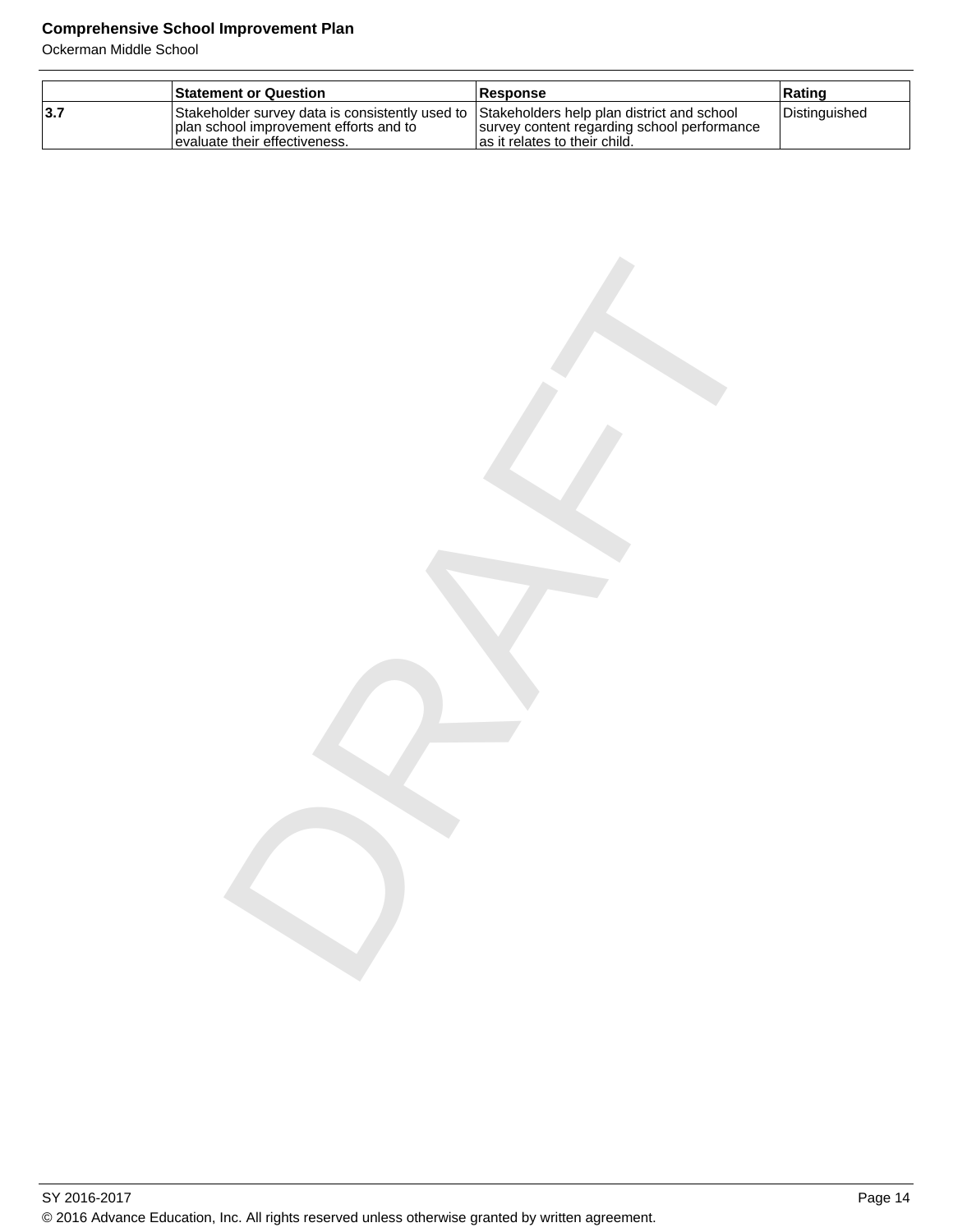### **Decision Making**

|      | <b>Statement or Question</b>                                                                                                                                                                                                                                                                           | <b>Response</b>                                                                                                                    | Rating        |
|------|--------------------------------------------------------------------------------------------------------------------------------------------------------------------------------------------------------------------------------------------------------------------------------------------------------|------------------------------------------------------------------------------------------------------------------------------------|---------------|
| 14.1 | The school staff offers professional learning<br>community opportunities, workshops, and easily opportunities to learn about the decision-<br>accessible written information to equip parents   making process and to participate at all levels<br>for service on the SBDM council and<br>Icommittees. | All stakeholders are provided with multiple<br>including professional learning communities,<br>school council, and its committees. | Distinguished |

|     | community opportunities, workshops, and easily opportunities to learn about the decision-<br>accessible written information to equip parents<br>for service on the SBDM council and<br>committees.                                                                                                                          | making process and to participate at all levels<br>including professional learning communities,<br>school council, and its committees.                                                                                                                                                            |               |
|-----|-----------------------------------------------------------------------------------------------------------------------------------------------------------------------------------------------------------------------------------------------------------------------------------------------------------------------------|---------------------------------------------------------------------------------------------------------------------------------------------------------------------------------------------------------------------------------------------------------------------------------------------------|---------------|
|     |                                                                                                                                                                                                                                                                                                                             |                                                                                                                                                                                                                                                                                                   |               |
|     | <b>Statement or Question</b>                                                                                                                                                                                                                                                                                                | <b>Response</b>                                                                                                                                                                                                                                                                                   | Rating        |
| 4.2 | School council and committees facilitate broad<br>parent participation by actively recruiting<br>diverse membership, providing interpreters and<br>translated materials when needed, setting<br>convenient meeting times, and seeking wide<br>parent input. At least 40 percent of parents vote<br>in SBDM parent election. | School council and committees facilitate broad<br>parent participation by actively recruiting<br>diverse membership, providing interpreters and<br>translated materials, setting convenient meeting<br>times, seeking wide parent input. At least 40%<br>of parents vote in SBDM parent election. | Proficient    |
|     |                                                                                                                                                                                                                                                                                                                             |                                                                                                                                                                                                                                                                                                   |               |
|     | <b>Statement or Question</b>                                                                                                                                                                                                                                                                                                | <b>Response</b>                                                                                                                                                                                                                                                                                   | Rating        |
| 4.3 | Parents on the SBDM council and committees<br>engage and mentor many other parents by<br>reporting to multiple groups and seeking input<br>through surveys, meetings, and varied other<br>methods.                                                                                                                          | School council seeks all parents' input and<br>mentors participation through multiple sources<br>and seeks all stakeholder groups' involvement.                                                                                                                                                   | Distinguished |
|     |                                                                                                                                                                                                                                                                                                                             |                                                                                                                                                                                                                                                                                                   |               |
|     | <b>Statement or Question</b>                                                                                                                                                                                                                                                                                                | <b>Response</b>                                                                                                                                                                                                                                                                                   | Rating        |
| 4.4 | The school council adopts measurable<br>objectives and plans coherent strategies to<br>build authentic parent participation, and the<br>school council monitors the implementation and<br>impact of that work.                                                                                                              | School council adopts measurable objectives<br>and plans coherent strategies to build authentic<br>parent participation, and the school council<br>monitors the implementation and impact of that<br>work.                                                                                        | Proficient    |
|     |                                                                                                                                                                                                                                                                                                                             |                                                                                                                                                                                                                                                                                                   |               |
|     | <b>Statement or Question</b>                                                                                                                                                                                                                                                                                                | <b>Response</b>                                                                                                                                                                                                                                                                                   | Rating        |
| 4.5 | School council policies ensure active roles for<br>parents on SBDM council and committees, and<br>other groups making decisions about school<br>improvement.                                                                                                                                                                | School council policies ensure active roles for<br>parents on SBDM committees, in school<br>improvement planning, and also in decisions<br>about the education of their individual children.                                                                                                      | Proficient    |
|     |                                                                                                                                                                                                                                                                                                                             |                                                                                                                                                                                                                                                                                                   |               |

|      | <b>Statement or Question</b>                                                                                                                                                                       | <b>Response</b>                                                                                                                                 | Rating        |
|------|----------------------------------------------------------------------------------------------------------------------------------------------------------------------------------------------------|-------------------------------------------------------------------------------------------------------------------------------------------------|---------------|
| 14.3 | Parents on the SBDM council and committees<br>engage and mentor many other parents by<br>reporting to multiple groups and seeking input<br>through surveys, meetings, and varied other<br>methods. | School council seeks all parents' input and<br>mentors participation through multiple sources<br>and seeks all stakeholder groups' involvement. | Distinguished |

|     | <b>Statement or Question</b>                                                                                                                                                                                                                                    | <b>Response</b>                                                                                                                                          | Rating            |
|-----|-----------------------------------------------------------------------------------------------------------------------------------------------------------------------------------------------------------------------------------------------------------------|----------------------------------------------------------------------------------------------------------------------------------------------------------|-------------------|
| 4.4 | The school council adopts measurable<br>objectives and plans coherent strategies to<br>build authentic parent participation, and the<br>school council monitors the implementation and Imonitors the implementation and impact of that<br>limpact of that work. | School council adopts measurable objectives<br>and plans coherent strategies to build authentic<br>parent participation, and the school council<br>work. | <b>Proficient</b> |

|     | <b>Statement or Question</b>                                                                                                                                                                        | <b>Response</b>                                                                                                                                      | Rating            |
|-----|-----------------------------------------------------------------------------------------------------------------------------------------------------------------------------------------------------|------------------------------------------------------------------------------------------------------------------------------------------------------|-------------------|
| 4.5 | School council policies ensure active roles for<br>parents on SBDM council and committees, and parents on SBDM committees, in school<br>other groups making decisions about school<br>limprovement. | School council policies ensure active roles for<br>Improvement planning, and also in decisions<br>labout the education of their individual children. | <b>Proficient</b> |

|      | <b>Statement or Question</b>                                                                                                                                                                                                                           | <b>Response</b>                                                                                                                             | ∣Ratinɑ    |
|------|--------------------------------------------------------------------------------------------------------------------------------------------------------------------------------------------------------------------------------------------------------|---------------------------------------------------------------------------------------------------------------------------------------------|------------|
| 14.6 | Parents report that they are treated as valued<br>partners on school leadership teams, SBDM<br>council and committees, the school council, and council and committees, and other groups<br>other groups making decisions about school<br>limprovement. | Parents report that they are treated as valued<br>Dartners on school leadership teams. SBDM<br>I making decisions about school improvement. | Proficient |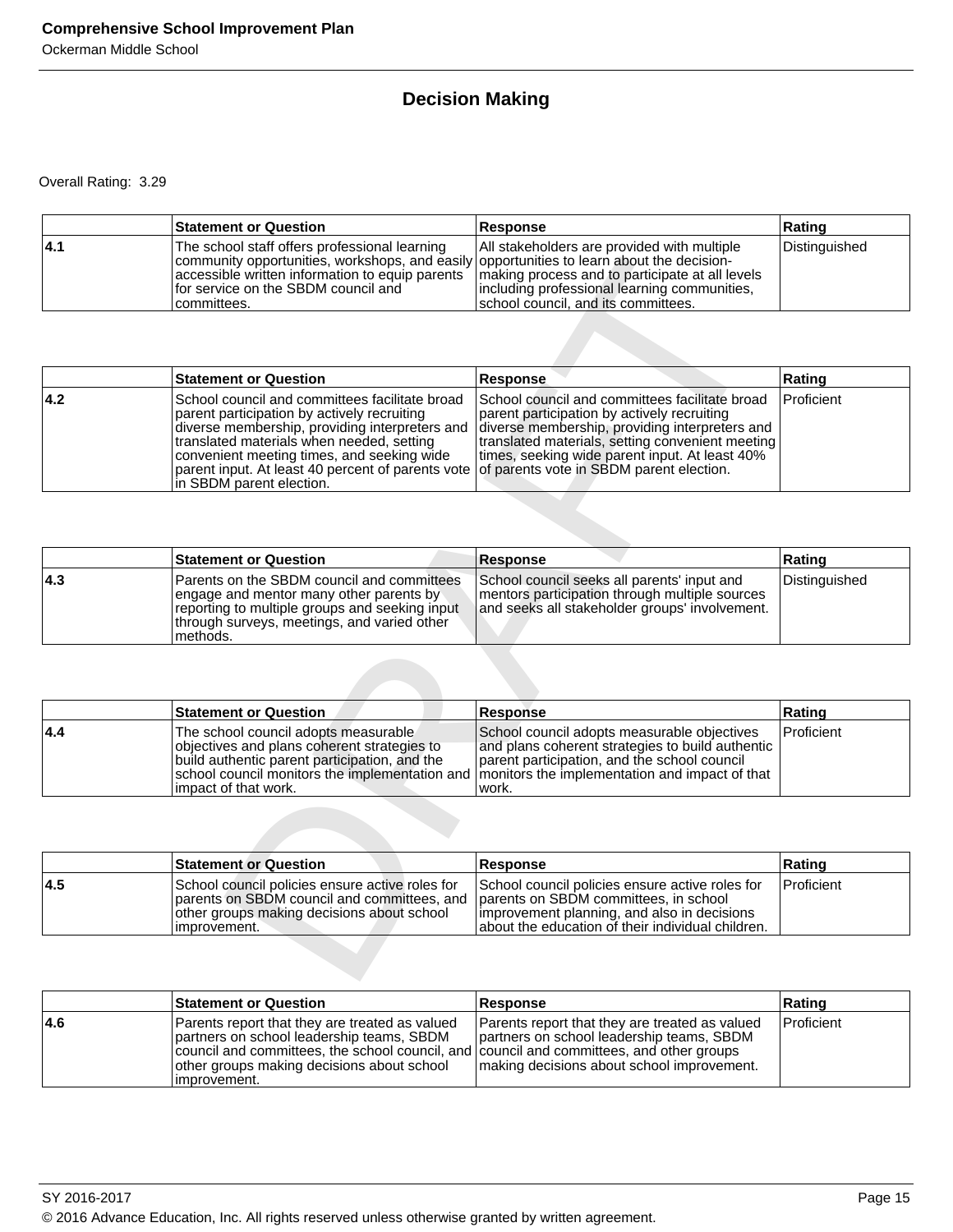Ockerman Middle School

|      | <b>Statement or Question</b>                                                                                                                                                                                                                     | <b>Response</b>                                                                                                                         | Rating       |
|------|--------------------------------------------------------------------------------------------------------------------------------------------------------------------------------------------------------------------------------------------------|-----------------------------------------------------------------------------------------------------------------------------------------|--------------|
| 14.7 | School staff has a plan to identify new and<br>experienced parent leaders who support and<br> build capacity for parents to serve effectively on  build capacity for parents to serve effectively on  <br>the school council and committee work. | School staff has a plan to identify new and<br>experienced parent leaders who support and<br>Ithe school council and in committee work. | l Proficient |

DRAFT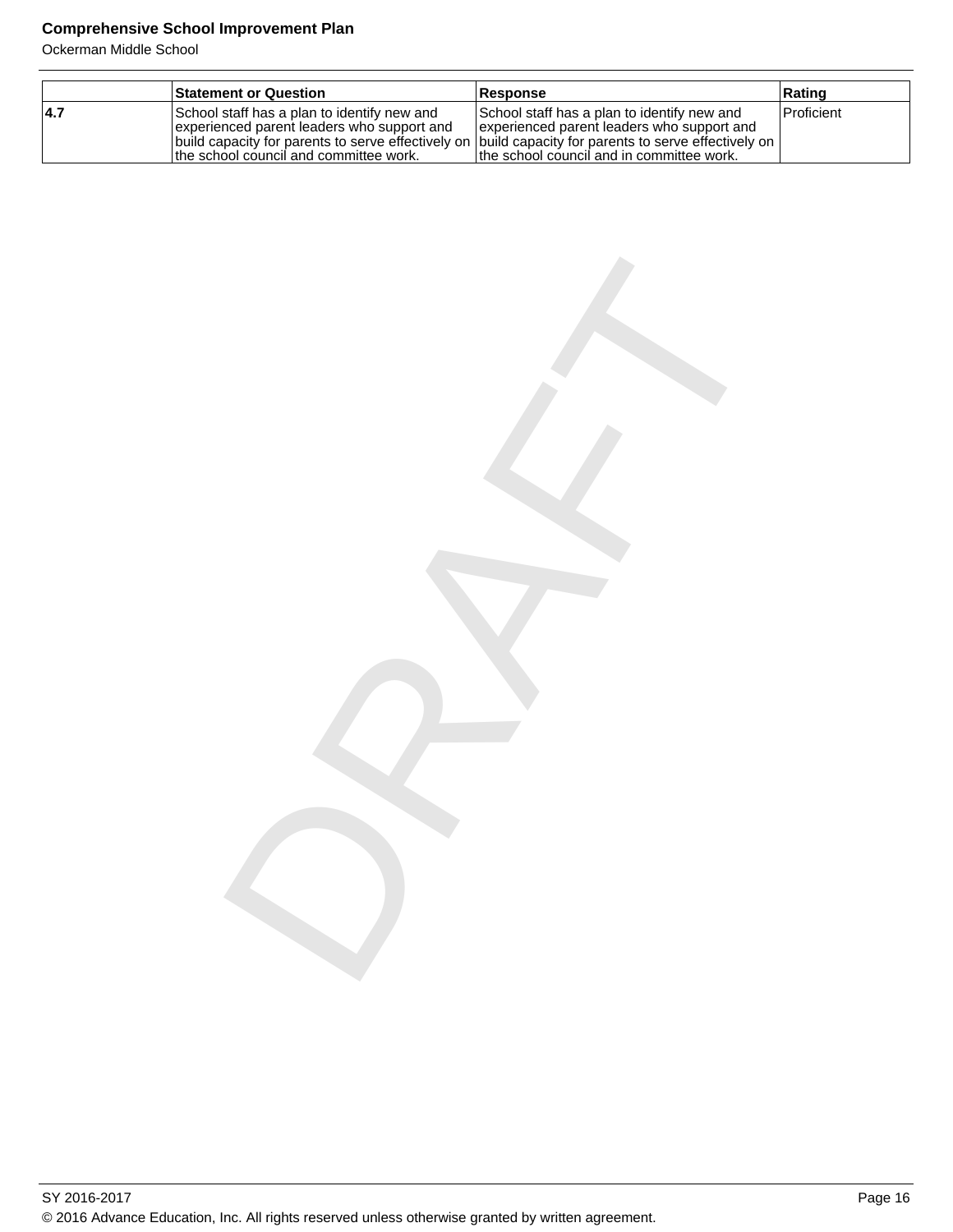### **Advocacy**

|     | <b>Statement or Question</b>                                                                                                                                                           | <b>Response</b>                                                                                                                                                                                       | Rating |
|-----|----------------------------------------------------------------------------------------------------------------------------------------------------------------------------------------|-------------------------------------------------------------------------------------------------------------------------------------------------------------------------------------------------------|--------|
| 5.1 | land/or another adult who knows how to<br>advocate, or speak up for them, regarding the<br>student's academic goals and individual needs. Students' academic goals and learning needs. | School staff ensures every student has a parent School staff ensures every student has a parent Proficient<br>land/or another adult who knows how to<br>advocate, or speak up for them, regarding the |        |

|      | <b>Statement or Question</b>                                                                                                                                 | <b>Response</b>                                                                                                                                             | ∣Ratinɑ           |
|------|--------------------------------------------------------------------------------------------------------------------------------------------------------------|-------------------------------------------------------------------------------------------------------------------------------------------------------------|-------------------|
| 15.2 | Most parents participate actively in student led<br>conferences or other two-way communication<br>about meeting their child's individual learning<br>'needs. | Most parents participate actively in student led<br>conferences or other two-way communication<br>about meeting their child's individual learning<br>needs. | <b>Proficient</b> |

|     | and/or another adult who knows how to<br>advocate, or speak up for them, regarding the<br>student's academic goals and individual needs.                                                                                                                                                           | and/or another adult who knows how to<br>advocate, or speak up for them, regarding the<br>students' academic goals and learning needs.                                                                                                                                                             |               |
|-----|----------------------------------------------------------------------------------------------------------------------------------------------------------------------------------------------------------------------------------------------------------------------------------------------------|----------------------------------------------------------------------------------------------------------------------------------------------------------------------------------------------------------------------------------------------------------------------------------------------------|---------------|
|     |                                                                                                                                                                                                                                                                                                    |                                                                                                                                                                                                                                                                                                    |               |
|     | <b>Statement or Question</b>                                                                                                                                                                                                                                                                       | Response                                                                                                                                                                                                                                                                                           | Rating        |
| 5.2 | Most parents participate actively in student led<br>conferences or other two-way communication<br>about meeting their child's individual learning<br>needs.                                                                                                                                        | Most parents participate actively in student led<br>conferences or other two-way communication<br>about meeting their child's individual learning<br>needs.                                                                                                                                        | Proficient    |
|     |                                                                                                                                                                                                                                                                                                    |                                                                                                                                                                                                                                                                                                    |               |
|     | <b>Statement or Question</b>                                                                                                                                                                                                                                                                       | <b>Response</b>                                                                                                                                                                                                                                                                                    | Rating        |
| 5.3 | Parents report participating actively and<br>effectively in required planning for individual<br>learning, for example, Individual Education<br>Plans, Individual Learning Plans, Gifted Student<br>Plans, 504 Plans, and intervention strategies to<br>ensure college readiness (Senate Bill 130). | Parents report participating actively and<br>effectively in required planning for individual<br>learning, for example, Individual Education<br>Plans, Individual Learning Plans, Gifted Student<br>Plans, 504 Plans, and intervention strategies to<br>ensure college readiness (Senate Bill 130). | Proficient    |
|     |                                                                                                                                                                                                                                                                                                    |                                                                                                                                                                                                                                                                                                    |               |
|     | <b>Statement or Question</b>                                                                                                                                                                                                                                                                       | <b>Response</b>                                                                                                                                                                                                                                                                                    | Rating        |
| 5.4 | School staff gives parents clear, complete<br>information on the procedures for resolving<br>concerns and filing complaints, and the council<br>reviews summary data on those complaints to<br>identify needed improvements.                                                                       | School staff collaborates with stakeholders in<br>developing policies and procedures to resolve<br>issues and complaints and to identify needed<br>improvements.                                                                                                                                   | Distinguished |
|     |                                                                                                                                                                                                                                                                                                    |                                                                                                                                                                                                                                                                                                    |               |
|     | <b>Statement or Question</b>                                                                                                                                                                                                                                                                       | Response                                                                                                                                                                                                                                                                                           | Rating        |
| 5.5 | School staff ensures that parents and<br>community members are well informed about<br>how to become educational advocates, or how<br>to access a trained educational advocate when<br>needed.                                                                                                      | School staff ensures that parents and<br>community members are well informed about<br>how to become educational advocates, or how<br>to access a trained educational advocate when<br>needed.                                                                                                      | Distinguished |
|     |                                                                                                                                                                                                                                                                                                    |                                                                                                                                                                                                                                                                                                    |               |
|     | <b>Statement or Question</b>                                                                                                                                                                                                                                                                       | <b>Response</b>                                                                                                                                                                                                                                                                                    | Rating        |

|     | <b>Statement or Question</b>                                                                                                                                                                                                  | <b>Response</b>                                                                                                                                                   | Rating        |
|-----|-------------------------------------------------------------------------------------------------------------------------------------------------------------------------------------------------------------------------------|-------------------------------------------------------------------------------------------------------------------------------------------------------------------|---------------|
| 5.4 | School staff gives parents clear, complete<br>information on the procedures for resolving<br>concerns and filing complaints, and the council<br>reviews summary data on those complaints to<br>lidentify needed improvements. | School staff collaborates with stakeholders in<br>developing policies and procedures to resolve<br>issues and complaints and to identify needed<br>limprovements. | Distinguished |

|     | <b>Statement or Question</b>                                                                                                                                                                    | <b>Response</b>                                                                                                                                                                                  | Rating        |
|-----|-------------------------------------------------------------------------------------------------------------------------------------------------------------------------------------------------|--------------------------------------------------------------------------------------------------------------------------------------------------------------------------------------------------|---------------|
| 5.5 | School staff ensures that parents and<br>community members are well informed about<br>Thow to become educational advocates, or how<br>Ito access a trained educational advocate when<br>needed. | School staff ensures that parents and<br>community members are well informed about<br>Thow to become educational advocates, or how<br>Ito access a trained educational advocate when<br>Ineeded. | Distinguished |

|     | <b>Statement or Question</b>                                                                                                                                                                                                                                                     | <b>Response</b>                                                                                                                                                                                                                                                                    | Rating            |
|-----|----------------------------------------------------------------------------------------------------------------------------------------------------------------------------------------------------------------------------------------------------------------------------------|------------------------------------------------------------------------------------------------------------------------------------------------------------------------------------------------------------------------------------------------------------------------------------|-------------------|
| 5.6 | As students are identified by school staff as<br>having disabilities or performing at the novice<br>level, additional intentional steps are taken to<br>ensure that parents have the option to use a<br>trained advocate to assist them in speaking for<br>Itheir child's needs. | As students are identified by school staff as<br>having disabilities or performing at the novice<br>level, additional intentional steps are taken to<br>ensure that the parent has the option to use a<br>trained advocate to assist them in speaking for<br>ltheir child's needs. | <b>Proficient</b> |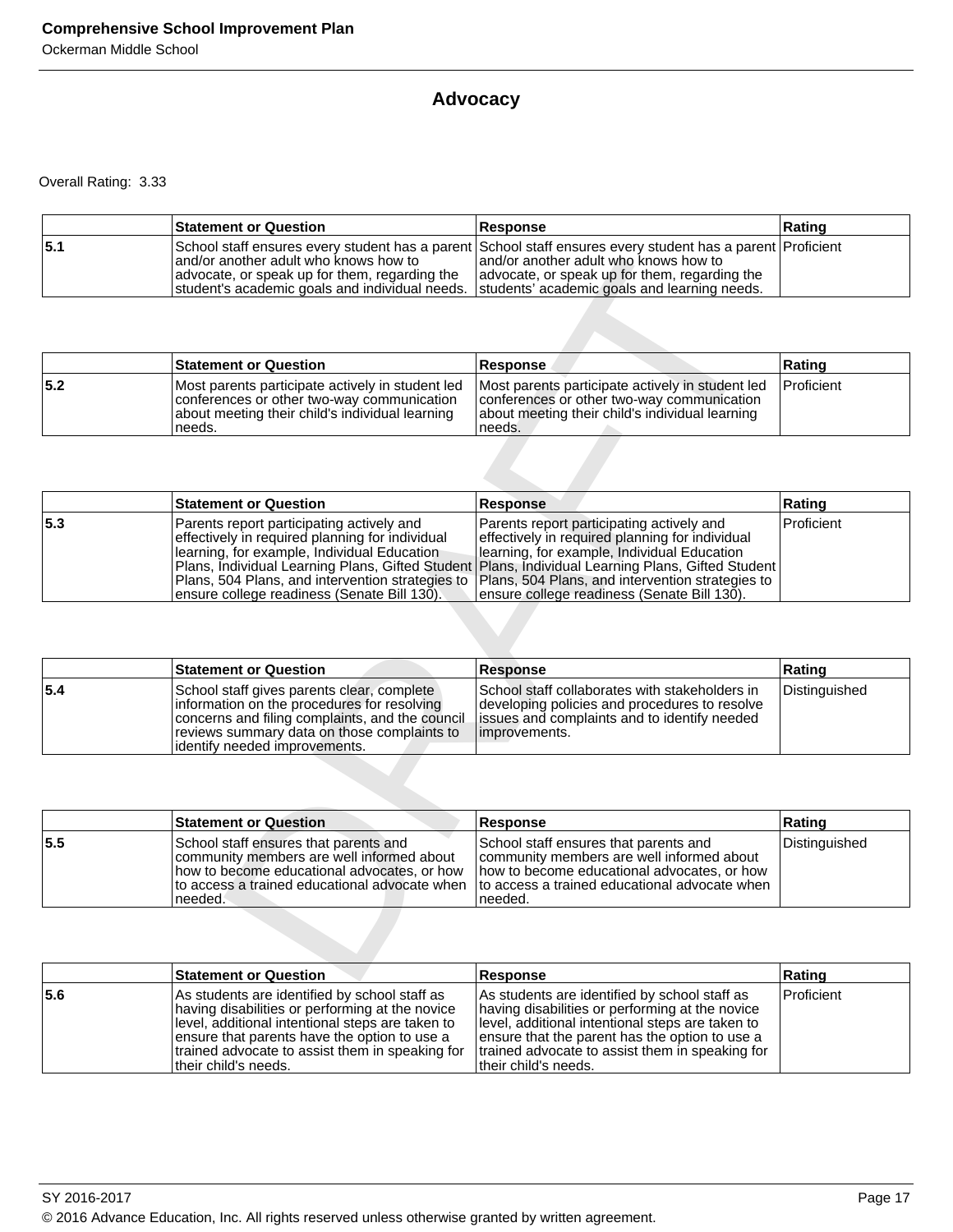### **Learning Opportunities**

|     | <b>Statement or Question</b>                                                                                                                                                                                                                                                                                                                                                                                                                                                                                                                                                                                                                                                                                  | <b>Response</b>                                                                                                                                                                                                                                                                                                                                                                                                                                                                                                                                                                                                                                                                             | Rating         |
|-----|---------------------------------------------------------------------------------------------------------------------------------------------------------------------------------------------------------------------------------------------------------------------------------------------------------------------------------------------------------------------------------------------------------------------------------------------------------------------------------------------------------------------------------------------------------------------------------------------------------------------------------------------------------------------------------------------------------------|---------------------------------------------------------------------------------------------------------------------------------------------------------------------------------------------------------------------------------------------------------------------------------------------------------------------------------------------------------------------------------------------------------------------------------------------------------------------------------------------------------------------------------------------------------------------------------------------------------------------------------------------------------------------------------------------|----------------|
| 6.1 | Parents have multiple opportunities to learn<br>about and discuss the following: - Kentucky<br>standards and expectations for all students -<br>The school's curriculum, instructional methods,<br>and student services - The school's decision-<br>making process, including opportunities for<br>parents to participate on SBDM councils and<br>committees - Their children's learning and<br>development, along with legal and practical<br>options for helping their children succeed, such<br>the IEP and/or ILP process - Community<br>resources to support learning - Opportunities to<br>participate in state and district school<br>improvement efforts, such as forums,<br>committees, and surveys. | Parents have multiple opportunities to learn<br>about and discuss: • Kentucky standards and<br>expectations for all students. • School's<br>curriculum, instructional methods, and student<br>services. • School's decision-making process,<br>including opportunities to participate on SBDM<br>councils and committees. • Their children's<br>learning and development, along with legal and<br>practical options for helping their children<br>succeed such as participation in IEP and/or ILP<br>process. • Community resources to support<br>learning. • Opportunities to participate in state<br>and district school improvement efforts, such as<br>forums, committees, and surveys. | Proficient     |
|     |                                                                                                                                                                                                                                                                                                                                                                                                                                                                                                                                                                                                                                                                                                               |                                                                                                                                                                                                                                                                                                                                                                                                                                                                                                                                                                                                                                                                                             |                |
|     | <b>Statement or Question</b>                                                                                                                                                                                                                                                                                                                                                                                                                                                                                                                                                                                                                                                                                  | <b>Response</b>                                                                                                                                                                                                                                                                                                                                                                                                                                                                                                                                                                                                                                                                             | Rating         |
| 6.2 | School staff makes systematic use of written<br>communications (for example, newsletters,<br>websites, and bulletin boards) to help parents<br>understand their own children's progress and<br>the progress of the school.                                                                                                                                                                                                                                                                                                                                                                                                                                                                                    | All stakeholders are engaged in conversation<br>and written communication about the academic<br>progress of all students in school and district.                                                                                                                                                                                                                                                                                                                                                                                                                                                                                                                                            | Distinguished  |
|     | <b>Statement or Question</b>                                                                                                                                                                                                                                                                                                                                                                                                                                                                                                                                                                                                                                                                                  | <b>Response</b>                                                                                                                                                                                                                                                                                                                                                                                                                                                                                                                                                                                                                                                                             | Rating         |
| 6.3 | School staff displays proficient student work<br>with scoring guides to demonstrate academic<br>expectations to parents and students, and<br>updates the displays regularly.                                                                                                                                                                                                                                                                                                                                                                                                                                                                                                                                  | School staff displays proficient student work<br>with scoring guides to demonstrate academic<br>expectations to parents and students, and<br>updates the displays regularly.                                                                                                                                                                                                                                                                                                                                                                                                                                                                                                                | Proficient     |
|     |                                                                                                                                                                                                                                                                                                                                                                                                                                                                                                                                                                                                                                                                                                               |                                                                                                                                                                                                                                                                                                                                                                                                                                                                                                                                                                                                                                                                                             |                |
|     | <b>Statement or Question</b>                                                                                                                                                                                                                                                                                                                                                                                                                                                                                                                                                                                                                                                                                  | <b>Response</b>                                                                                                                                                                                                                                                                                                                                                                                                                                                                                                                                                                                                                                                                             | Rating         |
| 6.4 | School staff offers parent workshops and<br>meetings in convenient locations to help<br>parents develop skills in supporting their<br>children's learning and the school's<br>improvement efforts.                                                                                                                                                                                                                                                                                                                                                                                                                                                                                                            | District and school staffs collaborate with<br>parents and community members to provide<br>training on how to support children's learning,<br>district and school improvement efforts.                                                                                                                                                                                                                                                                                                                                                                                                                                                                                                      | Distinguished  |
|     |                                                                                                                                                                                                                                                                                                                                                                                                                                                                                                                                                                                                                                                                                                               |                                                                                                                                                                                                                                                                                                                                                                                                                                                                                                                                                                                                                                                                                             |                |
|     | <b>Statement or Question</b>                                                                                                                                                                                                                                                                                                                                                                                                                                                                                                                                                                                                                                                                                  | <b>Response</b>                                                                                                                                                                                                                                                                                                                                                                                                                                                                                                                                                                                                                                                                             | Rating         |
| r F | Oshaal aa wadii kaa a alaaanaan ah                                                                                                                                                                                                                                                                                                                                                                                                                                                                                                                                                                                                                                                                            | Cahaal saupail haa a slaasvaam ahaamistis                                                                                                                                                                                                                                                                                                                                                                                                                                                                                                                                                                                                                                                   | Distinguished. |

|     | <b>Statement or Question</b>                                                                                                                                                                                                | <b>Response</b>                                                                                                                                  | ∣Ratinɑ       |
|-----|-----------------------------------------------------------------------------------------------------------------------------------------------------------------------------------------------------------------------------|--------------------------------------------------------------------------------------------------------------------------------------------------|---------------|
| 6.2 | School staff makes systematic use of written<br>communications (for example, newsletters,<br>websites, and bulletin boards) to help parents<br>understand their own children's progress and<br>Ithe progress of the school. | All stakeholders are engaged in conversation<br>and written communication about the academic<br>progress of all students in school and district. | Distinguished |

|     | <b>Statement or Question</b>                                                                                                                                                 | <b>Response</b>                                                                                                                                                              | Rating            |
|-----|------------------------------------------------------------------------------------------------------------------------------------------------------------------------------|------------------------------------------------------------------------------------------------------------------------------------------------------------------------------|-------------------|
| 6.3 | School staff displays proficient student work<br>with scoring guides to demonstrate academic<br>expectations to parents and students, and<br>updates the displays regularly. | School staff displays proficient student work<br>with scoring guides to demonstrate academic<br>expectations to parents and students, and<br>updates the displays regularly. | <b>Proficient</b> |

|     | <b>Statement or Question</b>                                                                                                                                                                         | <b>Response</b>                                                                                                                                                                         | Rating        |
|-----|------------------------------------------------------------------------------------------------------------------------------------------------------------------------------------------------------|-----------------------------------------------------------------------------------------------------------------------------------------------------------------------------------------|---------------|
| 6.4 | School staff offers parent workshops and<br>Imeetings in convenient locations to help<br>parents develop skills in supporting their<br>children's learning and the school's<br>limprovement efforts. | District and school staffs collaborate with<br>parents and community members to provide<br>training on how to support children's learning,<br>Idistrict and school improvement efforts. | Distinguished |

|     | <b>Statement or Question</b>                                                                              | <b>Response</b>                                                                                           | Ratinq               |
|-----|-----------------------------------------------------------------------------------------------------------|-----------------------------------------------------------------------------------------------------------|----------------------|
| 6.5 | ISchool council has a classroom observation<br>policy that welcomes families to visit all<br>Iclassrooms. | I School council has a classroom observation<br>policy that welcomes families to visit all<br>classrooms. | <i>Distinguished</i> |

|     | <b>Statement or Question</b>                                                                                                                           | <b>Response</b>                                                                                                                                        | Rating        |
|-----|--------------------------------------------------------------------------------------------------------------------------------------------------------|--------------------------------------------------------------------------------------------------------------------------------------------------------|---------------|
| 6.6 | School staff develops parent leaders who<br>contribute regularly to other parents'<br>understanding and who help meet other parent<br>Ilearning needs. | School staff develops parent leaders who<br>contribute regularly to other parents'<br>understanding and who help meet other parent<br>Ilearning needs. | Distinguished |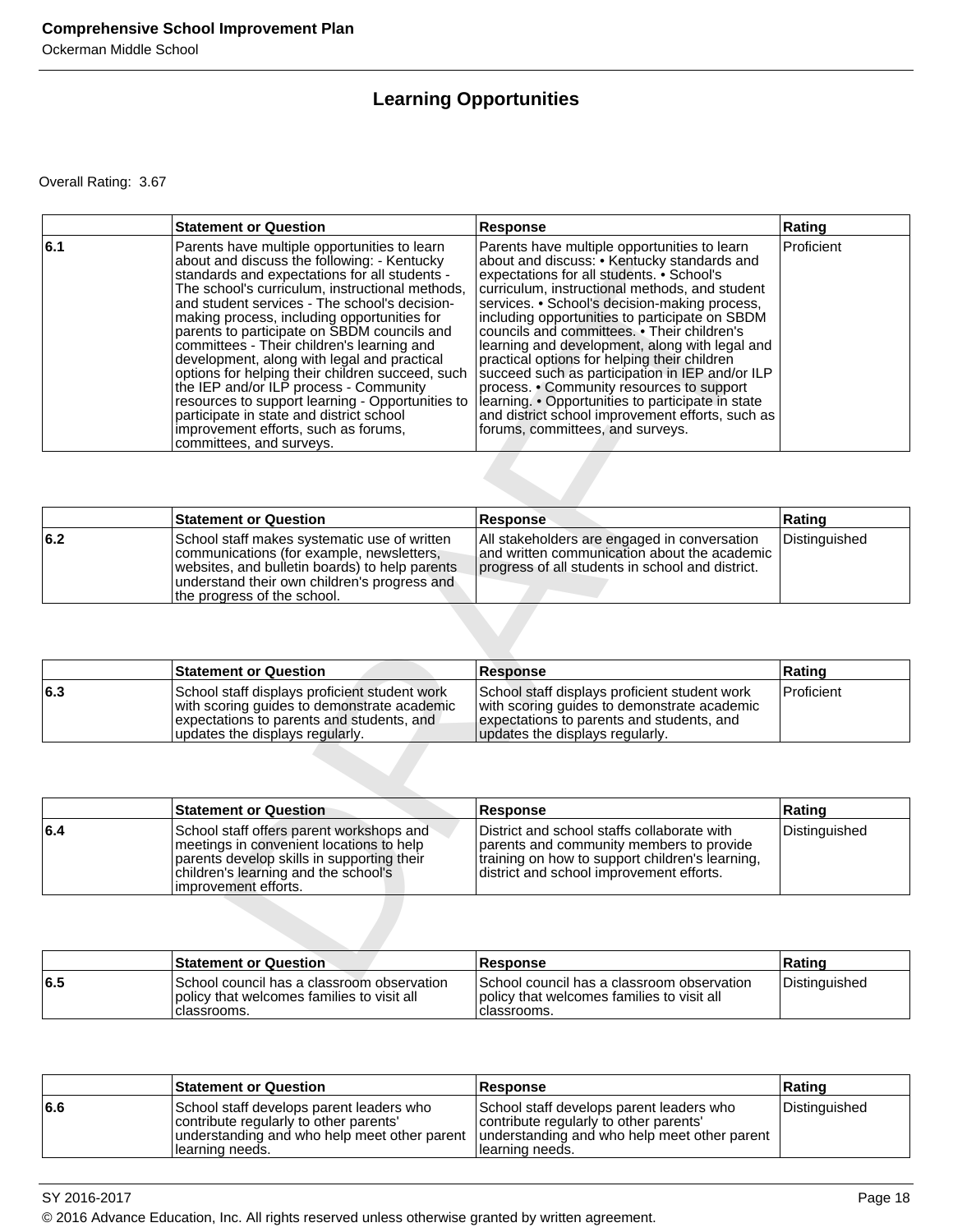### **Community Partnerships**

|     | <b>Statement or Question</b>                                                                                                                              | <b>Response</b>                                                                                                                                                                   | Rating |
|-----|-----------------------------------------------------------------------------------------------------------------------------------------------------------|-----------------------------------------------------------------------------------------------------------------------------------------------------------------------------------|--------|
| 7.1 | School leadership regularly shares information<br>on student achievement and involves business<br>and community leaders in school improvement<br>efforts. | School staff networks and partners with multiple Distinguished<br>businesses and organizations to support<br>student achievement at a school council and a<br>programmatic level. |        |

|     | <b>Statement or Question</b>                                                                                                                                                                                                  | <b>Response</b>                                                                                                           | ∣Ratinɑ       |
|-----|-------------------------------------------------------------------------------------------------------------------------------------------------------------------------------------------------------------------------------|---------------------------------------------------------------------------------------------------------------------------|---------------|
| 7.2 | School leadership develops partnerships with<br>several businesses, organizations, and<br>agencies to support student learning and create support all students learning from the human<br>I mentors for students and parents. | District and school staff leverages all<br>partnerships to gain maximum benefit to<br>land financial resources available. | Distinguished |

|      | <b>Statement or Question</b>                                                                                               | <b>Response</b>                                                                                                            | ∣Ratinɑ            |
|------|----------------------------------------------------------------------------------------------------------------------------|----------------------------------------------------------------------------------------------------------------------------|--------------------|
| ∣7.3 | School leadership collaborates with employers<br>to support parent and volunteer participation in<br>Istudents' education. | School leadership collaborates with employers<br>to support parent and volunteer participation in<br>Istudents' education. | <b>IProficient</b> |

|     | <b>Statement or Question</b>                                                                                                                                   | <b>Response</b>                                                                                                                                         | Rating        |
|-----|----------------------------------------------------------------------------------------------------------------------------------------------------------------|---------------------------------------------------------------------------------------------------------------------------------------------------------|---------------|
| 7.4 | School staff collaborates with businesses,<br>organizations, and agencies to address<br>lindividual student needs and shares that<br>information with parents. | District and school staffs collaborate with all<br>willing organizations to support parents and<br>advocates in addressing individual student<br>needs. | Distinguished |

|     | on student achievement and involves business<br>and community leaders in school improvement<br>efforts.                                                                                                                                                                                                               | businesses and organizations to support<br>student achievement at a school council and a<br>programmatic level.                                                                          |               |
|-----|-----------------------------------------------------------------------------------------------------------------------------------------------------------------------------------------------------------------------------------------------------------------------------------------------------------------------|------------------------------------------------------------------------------------------------------------------------------------------------------------------------------------------|---------------|
|     |                                                                                                                                                                                                                                                                                                                       |                                                                                                                                                                                          |               |
|     | <b>Statement or Question</b>                                                                                                                                                                                                                                                                                          | Response                                                                                                                                                                                 | Rating        |
| 7.2 | School leadership develops partnerships with<br>several businesses, organizations, and<br>agencies to support student learning and create<br>mentors for students and parents.                                                                                                                                        | District and school staff leverages all<br>partnerships to gain maximum benefit to<br>support all students learning from the human<br>and financial resources available.                 | Distinguished |
|     |                                                                                                                                                                                                                                                                                                                       |                                                                                                                                                                                          |               |
|     | <b>Statement or Question</b>                                                                                                                                                                                                                                                                                          | <b>Response</b>                                                                                                                                                                          | Rating        |
| 7.3 | School leadership collaborates with employers<br>to support parent and volunteer participation in<br>students' education.                                                                                                                                                                                             | School leadership collaborates with employers<br>to support parent and volunteer participation in<br>students' education.                                                                | Proficient    |
|     |                                                                                                                                                                                                                                                                                                                       |                                                                                                                                                                                          |               |
|     | <b>Statement or Question</b>                                                                                                                                                                                                                                                                                          | <b>Response</b>                                                                                                                                                                          | Rating        |
| 7.4 | School staff collaborates with businesses,<br>organizations, and agencies to address                                                                                                                                                                                                                                  | District and school staffs collaborate with all<br>willing organizations to support parents and                                                                                          | Distinguished |
|     | individual student needs and shares that<br>information with parents.                                                                                                                                                                                                                                                 | advocates in addressing individual student<br>needs.                                                                                                                                     |               |
|     |                                                                                                                                                                                                                                                                                                                       |                                                                                                                                                                                          |               |
|     | <b>Statement or Question</b>                                                                                                                                                                                                                                                                                          | <b>Response</b>                                                                                                                                                                          | Rating        |
| 7.5 | Parents make active use of the school's<br>resources and community resources and report<br>that they provide meaningful help to resolve<br>family challenges that could interfere with<br>student learning. (For example, FRYSC or Title<br>I coordinators connect family with community<br>resources and follow up). | School staff and parents have seamless<br>integration of consistent and sustained family<br>support services from school and the<br>community to reduce student barriers to<br>learning. | Distinguished |
|     |                                                                                                                                                                                                                                                                                                                       |                                                                                                                                                                                          |               |
| 7.6 | <b>Statement or Question</b><br>School staff offers and publicizes community-                                                                                                                                                                                                                                         | <b>Response</b>                                                                                                                                                                          | Rating        |

|     | <b>Statement or Question</b>                                                                                                                                                                              | <b>Response</b>                                                                                                                                                           | ∣Ratinɑ       |
|-----|-----------------------------------------------------------------------------------------------------------------------------------------------------------------------------------------------------------|---------------------------------------------------------------------------------------------------------------------------------------------------------------------------|---------------|
| 7.6 | School staff offers and publicizes community-<br>based learning activities aligned with the<br>curriculum, such as tutoring linked to the<br>curriculum and internships, for all students and<br>parents. | District staff and school leadership ensures all<br>stakeholders are aware of community based<br> learning opportunities that are linked to student- <br>Ispecific needs. | Distinguished |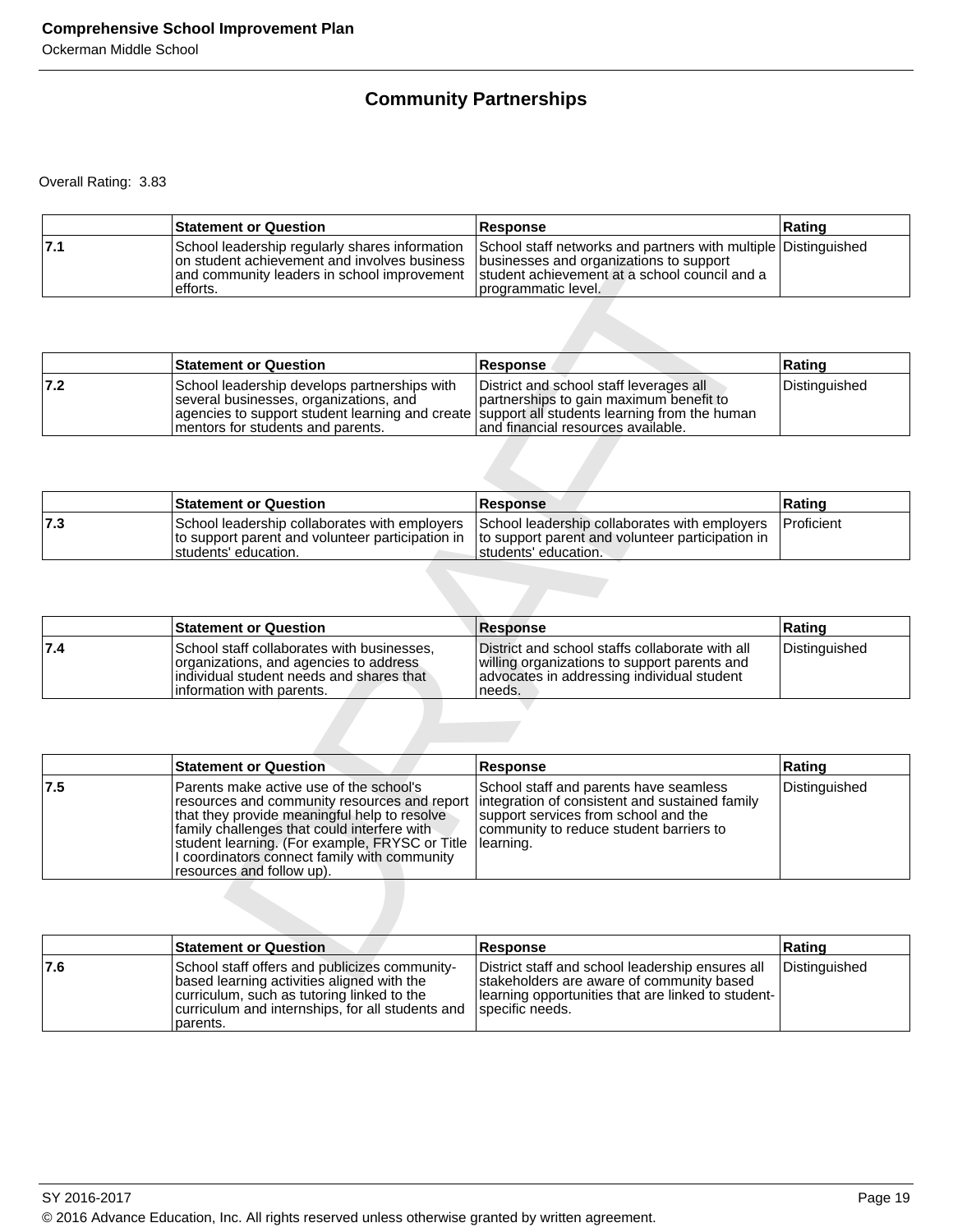### **Reflection**

### **Reflect upon your responses to each of the Missing Piece objectives.**

y summarize OMS and its needs, we had our stakeholders complete a survey. They provided over<br>a cas that presented itself as a growth area to rOMS was our means and frequency of communication<br>whit the quality and amount of In an effort to more accurately summarize OMS and its needs, we had our stakeholders complete a survey. They provided overwhelmingly positive responses. The one area that presented itself as a growth area for OMS was our means and frequency of communication. Stakeholders were satisfied with the quality and amount of communication in regards to their child's academic and social progress. However, they did express a desire for more communication on various things that are happening at OMS during the school day and after school hours (i.e. coding club, craft fair, PBL, bike club, jingle bell run, academic initiatives, etc.) As a result, we have set a goal to establish an OMS Facebook page and Twitter account to increase the frequency in which we share the great things that are happening within the OMS community.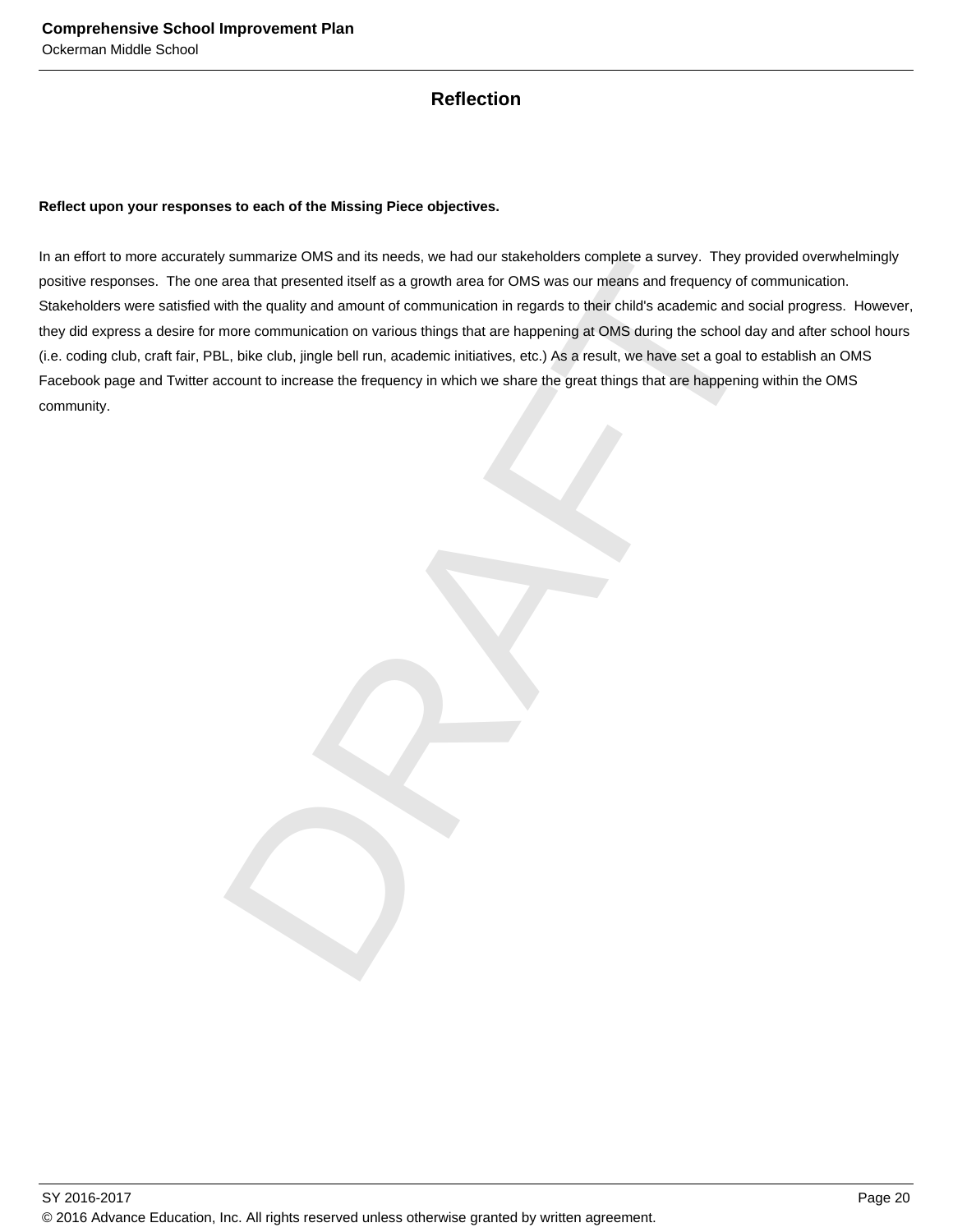### **Report Summary**



**Scores By Section**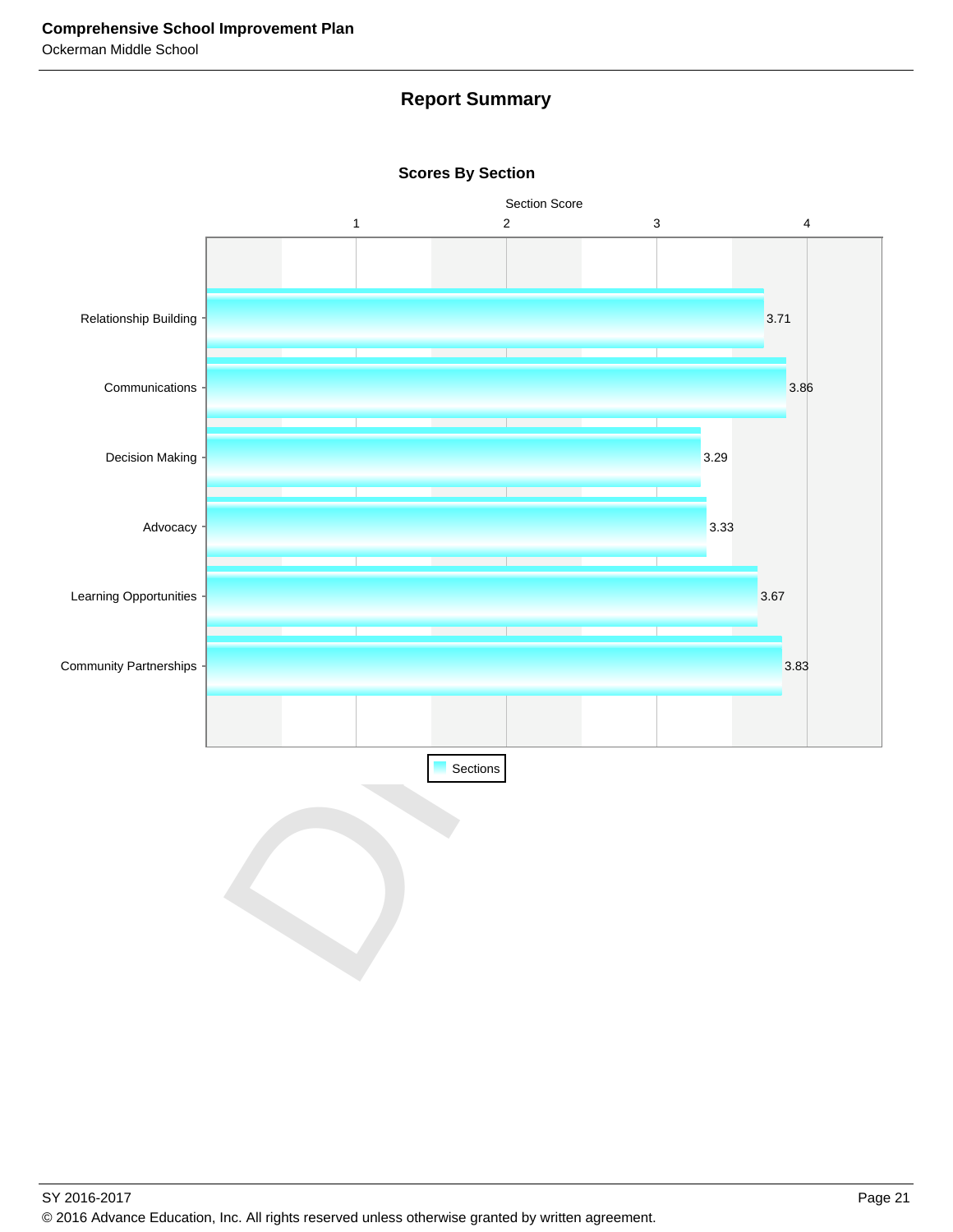# ement Plan Stakeholder Involveme<br>Drama<br>Drama<br>Drama<br>Drama<br>Drama<br>Drama<br>Drama<br>Drama<br>Drama<br>Drama<br>Drama<br>Drama<br>Drama<br>Drama<br>Drama<br>Drama<br>Drama<br>Drama<br>Drama<br>Drama<br>Drama<br>Drama<br>Drama<br>Drama<br>Drama<br>Drama<br>Drama<br>Drama<br>Drama<br>Drama<br>Drama<br>Dra **Improvement Plan Stakeholder Involvement**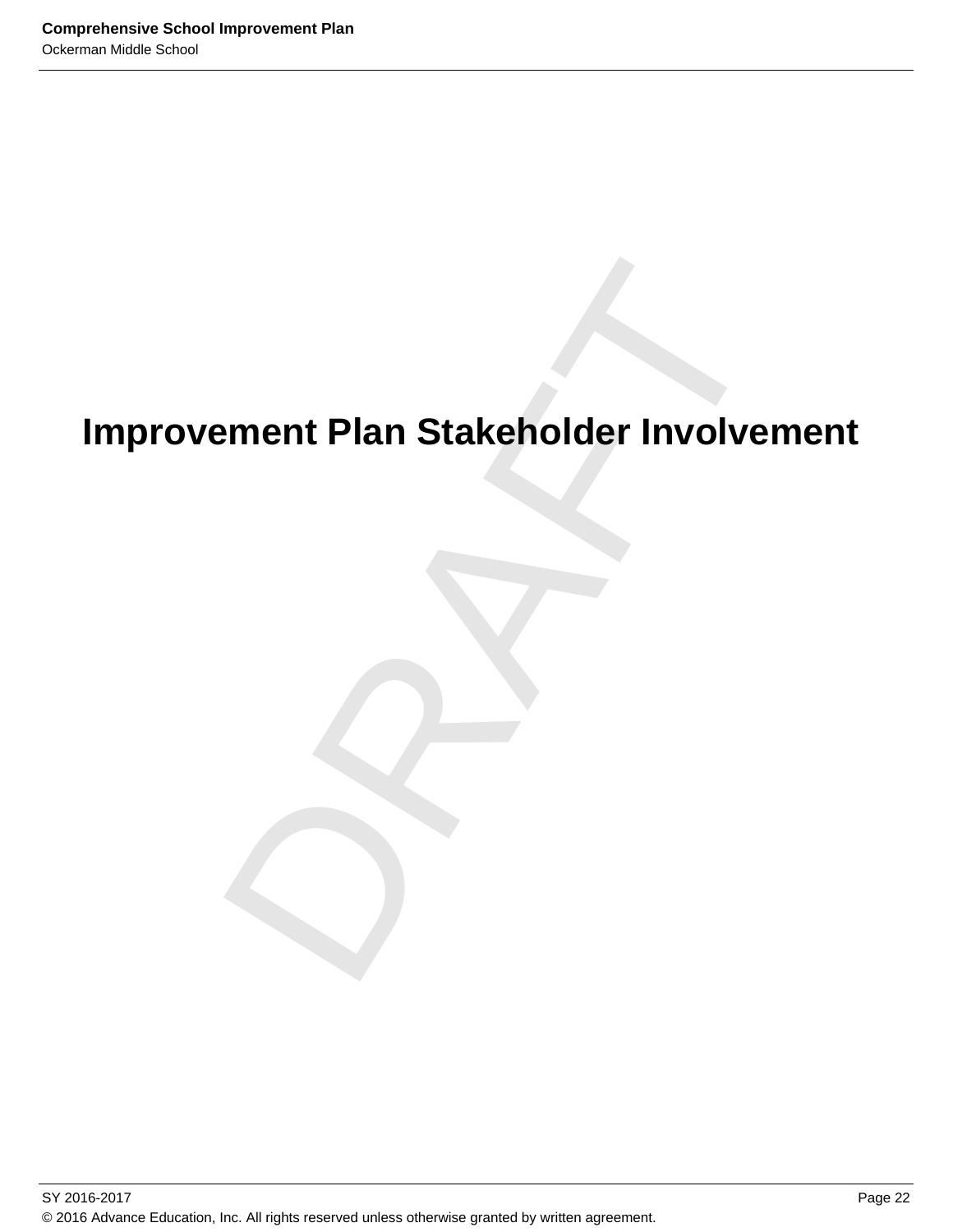### **Introduction**

The responses should be brief, descriptive, and appropriate for the specific section. It is recommended that the responses are written offline and then transferred into the sections below.

DRAFT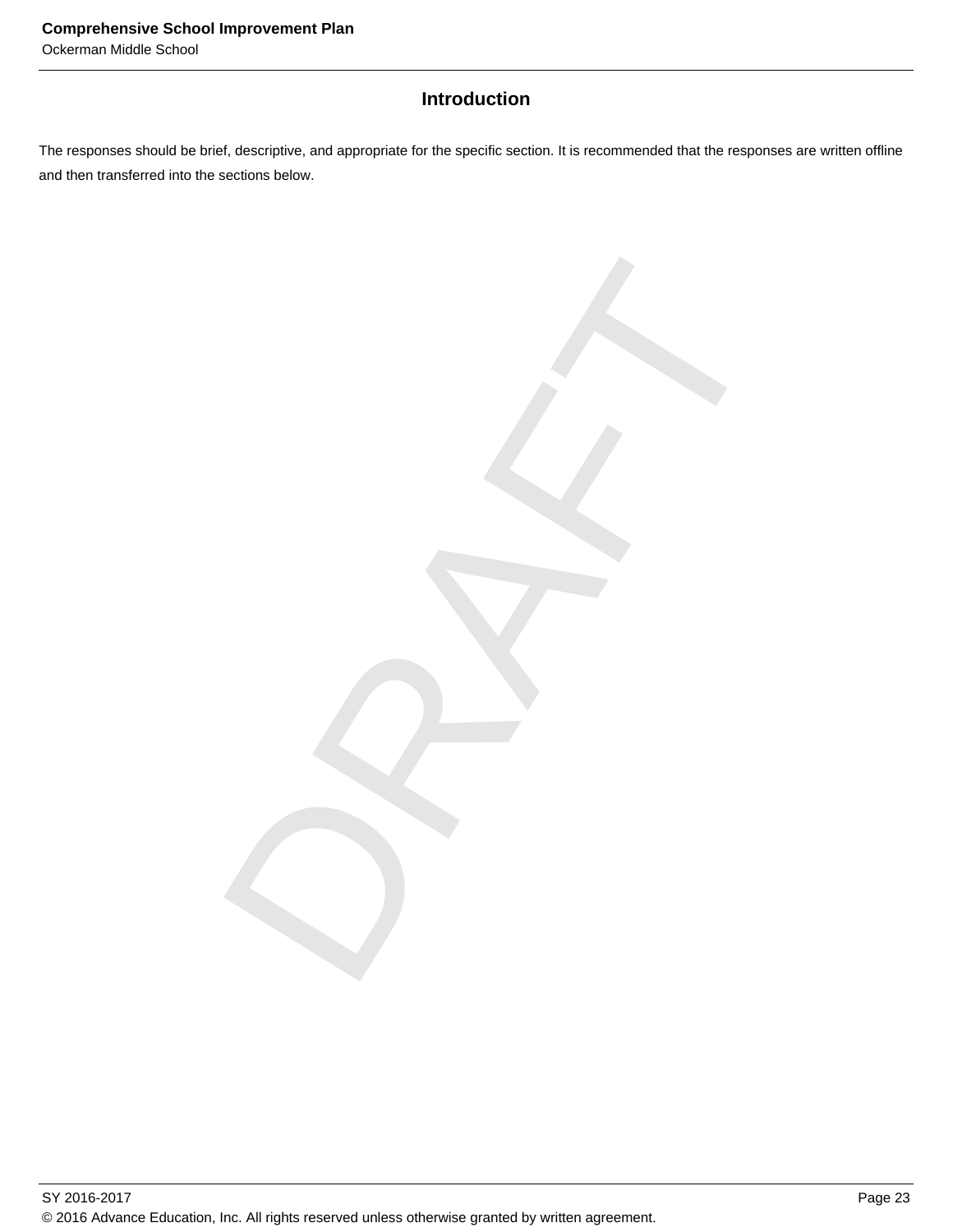### **Improvement Planning Process**

Improvement Planning Process

**Describe the process used to engage a variety of stakeholders in the development of the institution's improvement plan. Include information on how stakeholders were selected and informed of their roles, and how meetings were scheduled to accommodate them.** 

Several committees are involved in the development of our school improvement plan. Our curriculum committee, which is composed the content chairs, serve as one of the bodies that develop and refine our improvement plan. Our administrative team of principals, guidance counselors, and instructional coaches also work to develop and refine our improvement plan. The curriculum committee meets on a monthly basis and they administrative team meets on a weekly basis.

Our SBDM is regularly consulted on our improvement plan through the school year and is updated on our progress toward stated goals. Our SBDM has significant input on development and final improvement of our improvement plan.

**Describe the representations from stakeholder groups that participated in the development of the improvement plan and their responsibilities in this process.**

.The representation on our varying committees to develop our improvement plan includes teachers, content chairs, administration, school counselors, instructional coach, and parents. All of these groups had set meeting times in which they were involved in the development of and finalization of our school improvement plan.

### **Explain how the final improvement plan was communicated to all stakeholders, and the method and frequency in which stakeholders receive information on its progress.**

wed in the development of our school improvement plan. Our curriculum committee, which is compresented and develop and refiline our improvement plan. Our administrative team of principals, coaches also work to develop and .Our final improvement plan is reviewed with our SBDM at the time of its second reading. Our improvement plan is also reviewed with our curriculum committee and our content chairs upon finalization. Our improvement plan is posted on our website for our community. To begin every school year, our school improvement plan is reduced to a word document that is friendlier for our staff to read and comprehend and remain focused on for the coming year. I intend for this word document to be shared with the community at the start of the school year as well.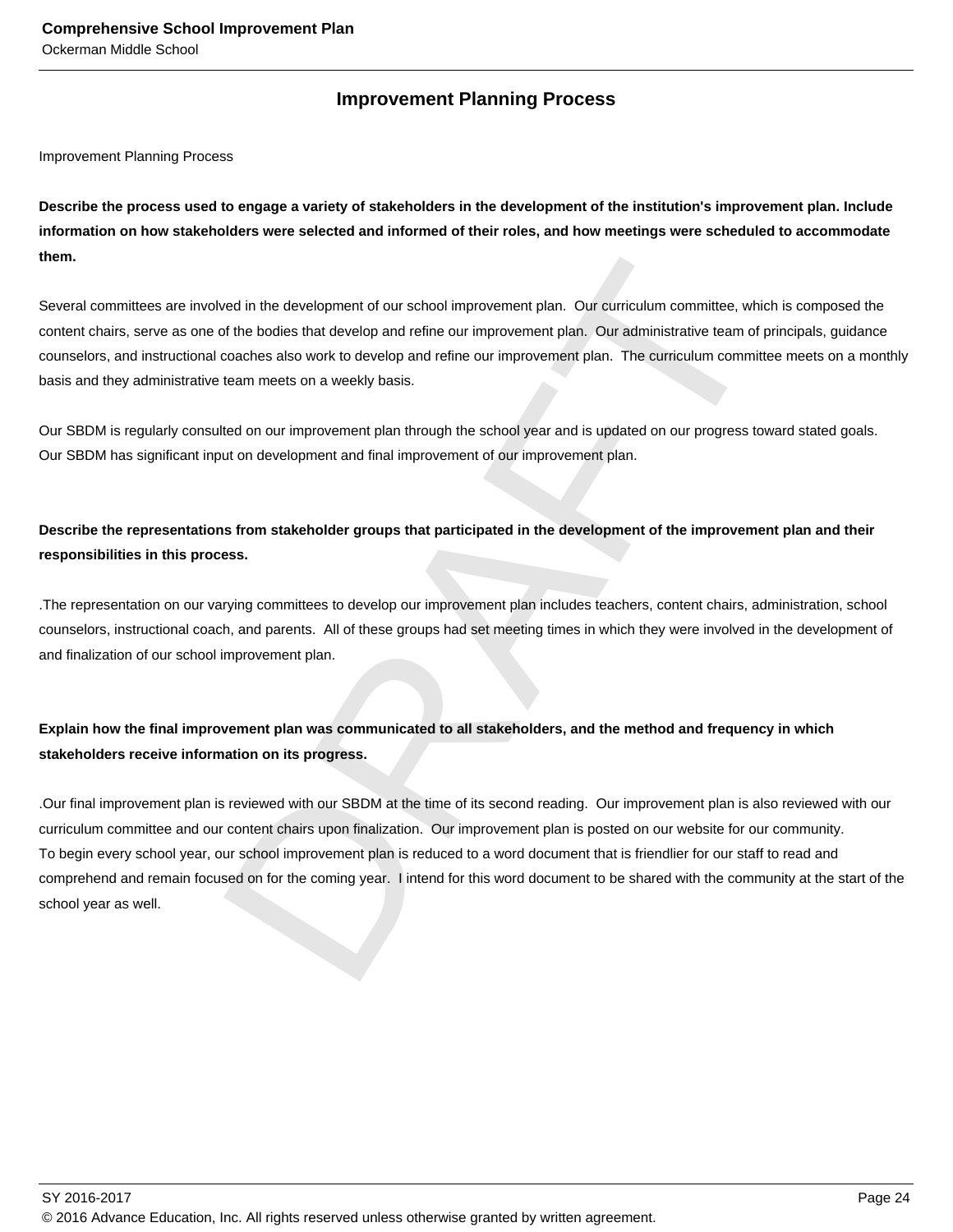# Phase I - Needs Assessment<br>
Phase I - Needs Assessment<br>
Phase I - Needs Assessment<br>
Phase I - Needs Assessment **Phase I - Needs Assessment**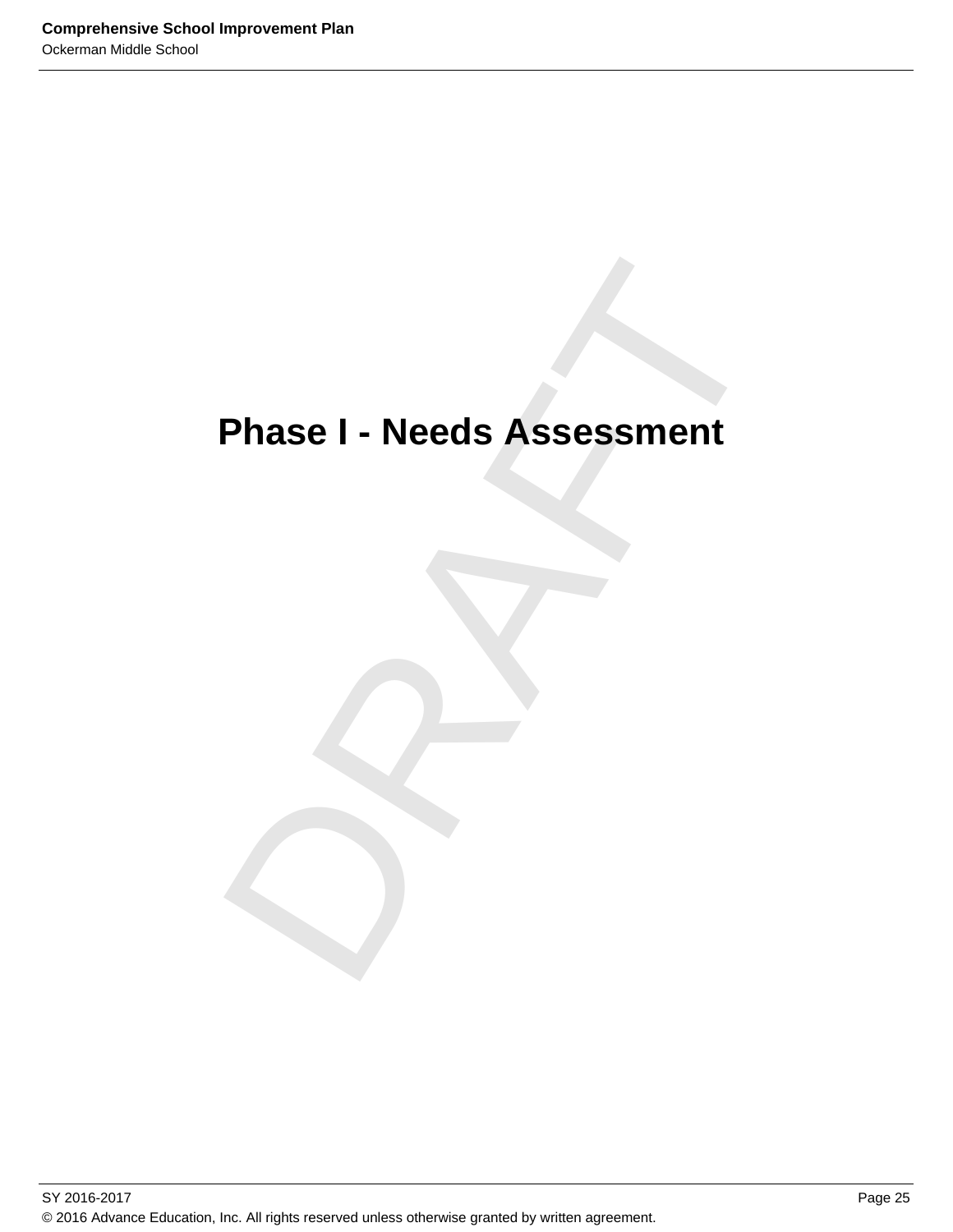### **Introduction**

DRAFT

The purpose of the School Needs Assessment is to use data and information to prioritize allocation of resources and activities.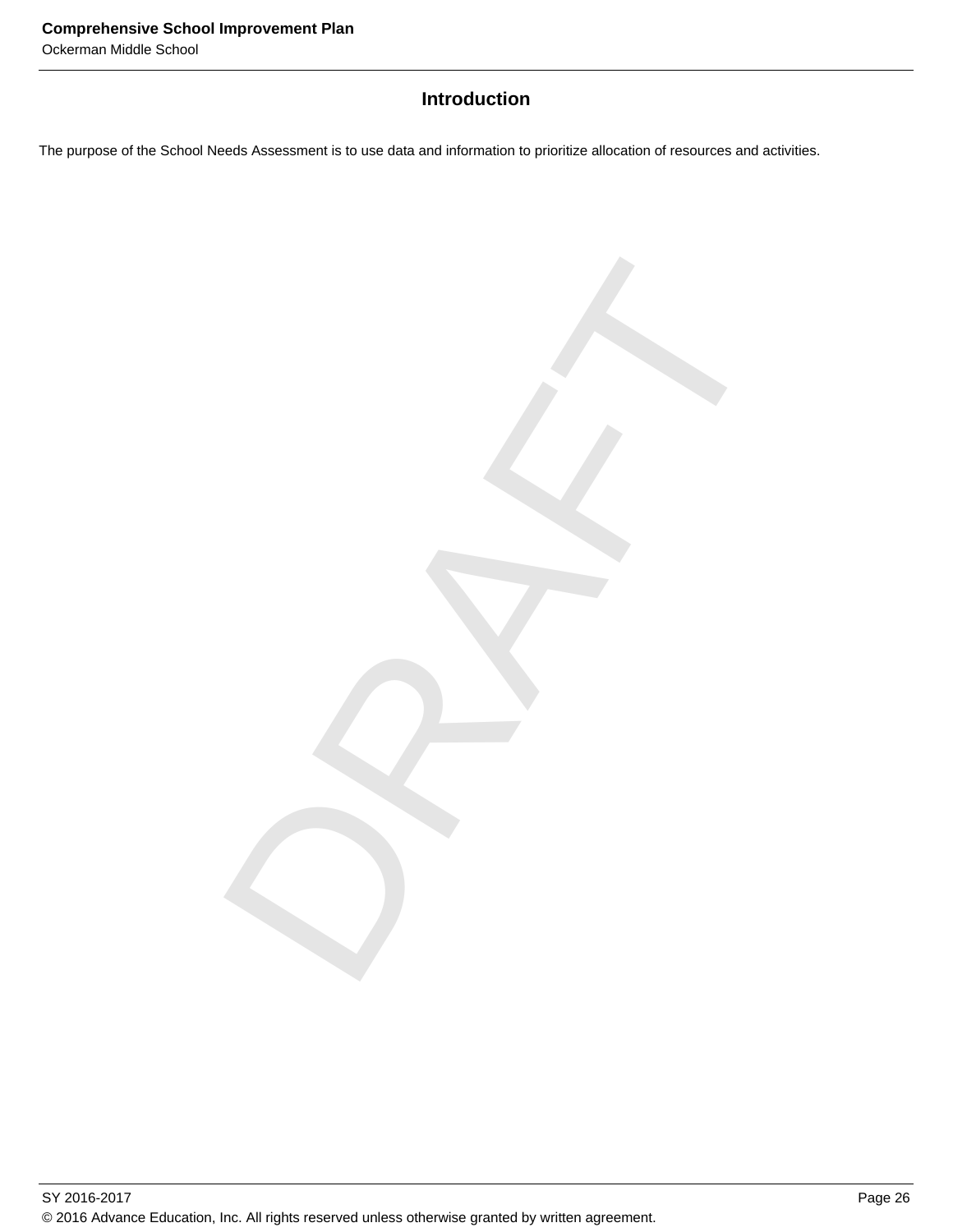### **Data Analysis**

**What question(s) are you trying to answer with the data and information provided to you? What does the data/information tell you? What does the data/information not tell you?**

For all grade levels, there is nearly an equal number of students scoring novice and distinguished in Reading. Clearly there needs to be a greater emphasis on students scoring novice in reading. An analysis of effectiveness of instructional practice in ELA classes and BOLD is deserving (130N to 135D)

Students within our Gap groups compose a considerable portion of our students scoring novice in reading (95)

We are not meeting novice reduction annual targets for special education. Math is not meeting annual novice reduction targets but are making measurable gains

Language mechanics, although 5% of achievement component, has 66 students scoring novice while 126 are scoring proficient or distinguished. 48 of the 66 scoring novice are within our student Gap groups with 38 of 66 proficient and distinguished students are within our Gap groups

7th grade science will be assessed by the state but without consequence

nearly an equal number of students scoring novice and distinguished in Reading. Clearly there nes<br>scoring novice in reading. An analysis of effectiveness of instructional practice in ELA classes are<br>ps compose a considerab the 14-15 school year saw a significant decline in number of students proficient or distinguished in On-Demand. However, we nearly doubled the number of students scoring proficient in On-Demand for the 15-16 school year due to our spring initiative. We will continue this initiative for the 16-17 school year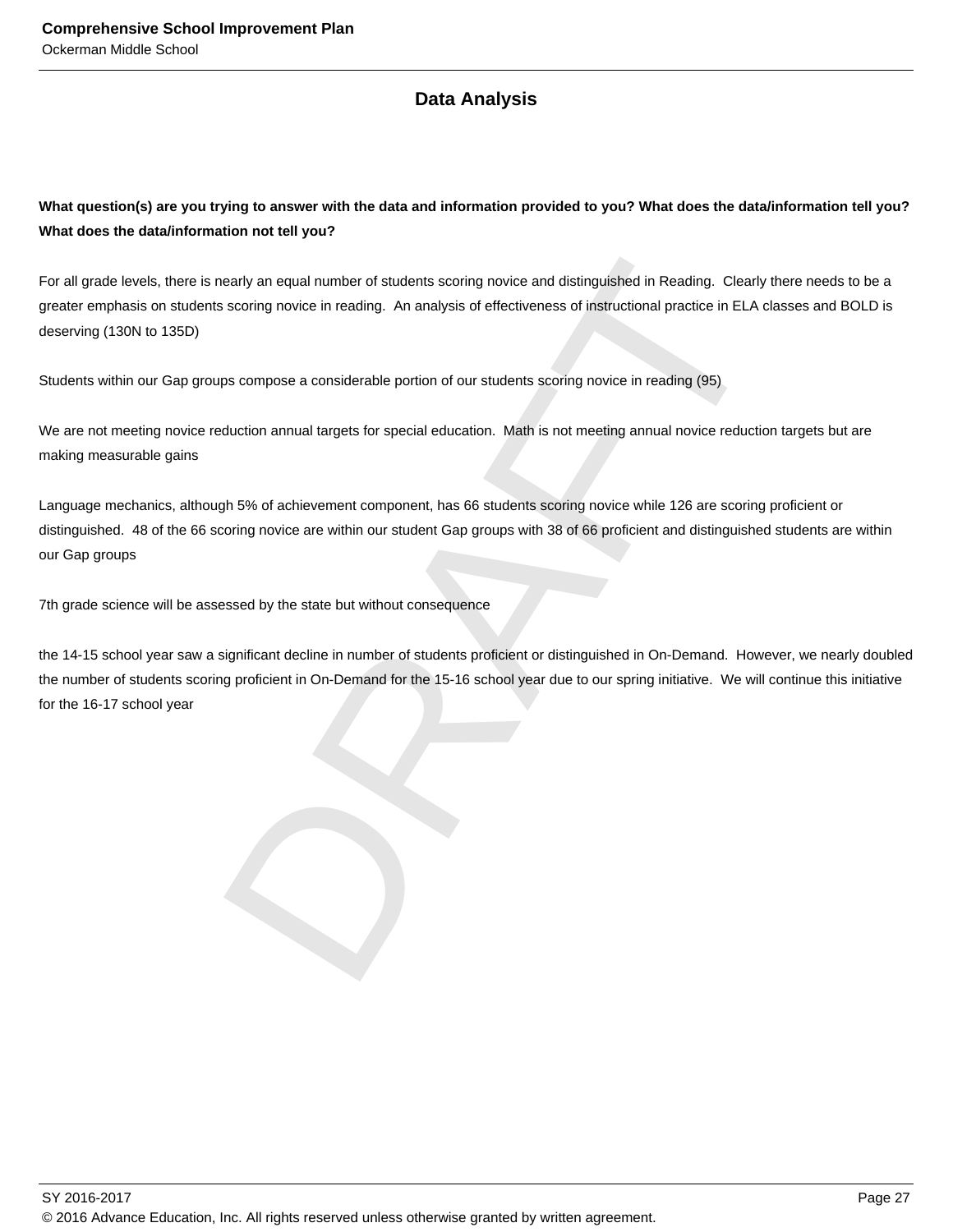### **Areas of Strengths**

### **What were the areas of strength you noted? What actions are you implementing to sustain the areas of strength? What is there cause to celebrate?**

.We have developed PLC's around the SGG and PGP process. These PLC's are using Star as both a diagnostic and predictor as it relates to KPREP and our instructional strategies and priorities.

round the SGG and PGP process. These PLC's are using Star as both a diagnostic and predictor<br>al strategies and priorities.<br>Sisional development opportunities for all staff members. Math, Science, Special Education, Social<br> We have improved our professional development opportunities for all staff members. Math, Science, Special Education, Social Studies, and ELA teachers have attended state sponsored conferences. 7 teachers completed 4-day PBL training with the Buck institute. Northern Kentucky Fishbowl Professional Development will continue for our science teachers. All math and Special Education teachers received 4 hour training in TenMarks. Extensive "in-house" technology professional development has been offered on Google classroom. 10 teachers completed week long training on PBL, blended, and personalized learning as a result of our partnership with Summit Schools

We have created an intervention program during the school day. We have improved our ESS programs to directly target students within our Gap groups or identified as scoring novice.

TELL survey results continue to indicate a positive and improving school culture.

Our On-Demand initiative from 2015-16 school year nearly doubled percentage of our students scoring proficient. This initiative is being expanded to all content areas for the 2016-17 school year.

All teachers for the 2015-16 school year have created a PBL experience for their students.

Our partnership for the 2015-16 school year with Summit Schools will empower our initiatives for Project-Based and Blended Learning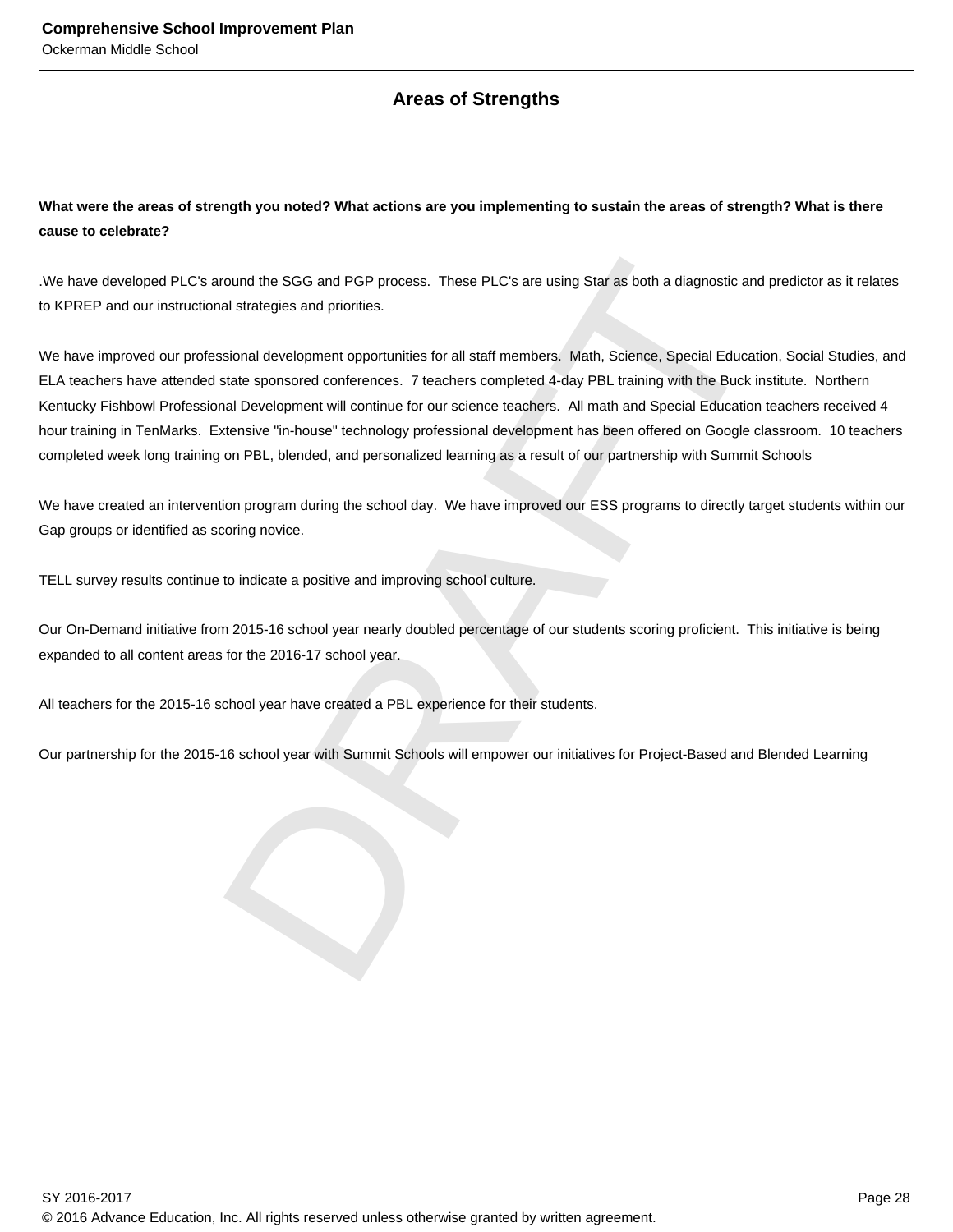### **Opportunities for Improvement**

### **What were areas in need of improvement? What plans are you making to improve the areas of need?**

ss shown improvement but needs to continued intertionality and needs to be a part of all classes<br>duction with special education students was not met<br>in reading is areas of improvement<br>of of formative assessment practices t -On-Demand performance has shown improvement but needs to continued intentionality and needs to be a part of all classes -Annual targets for Novice reduction with special education students was not met -Students scoring novice within reading is areas of improvement -consistent and intentional use of formative assessment practices to inform daily instruction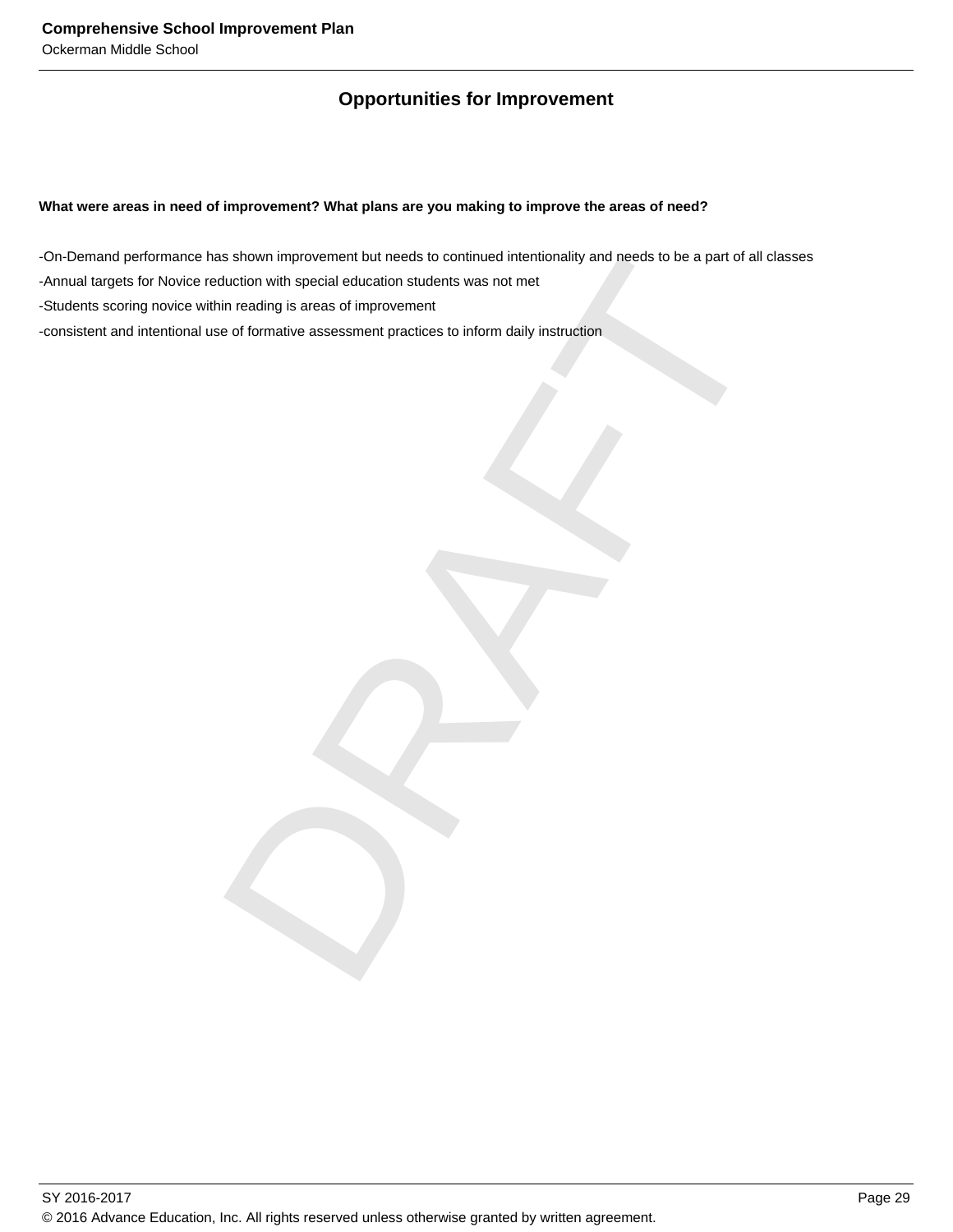### **Conclusion**

### **Reflect on your answers provided in the previous sections. What are your next steps in addressing areas of concern?**

See previous answers

Monitoring and evaluation are integral parts of our program implementation. Data from KPREP, common formative assessments, and Star are critical to making informed decisions and tracking student growth in order to move learning forward for all students

Progress notes from CSIP will be regularly shared with SBDM and reviewed with teachers and staff

is integral parts of our program implementation. Data from KPREP, common formative assessment decisions and tracking student growth in order to move learning forward for all students<br>Il be regularly shared with SBDM and re In a concerted effort to maximize the impact of the intervention time, the leadership and staff work to involve all stakeholders in meeting the needs of all students. Math and ELA remediation groups are decided based on data and then flexible groups according to additional data as it is made available

OMS is a school that sets high expectations for all students and provides a supportive atmosphere that facilitates student achievement. At OMS we are focused on academic rigor, real-world relevance, and we are focused on building relationships with our parents, students, and community.

OMS will continue to seek strengths and areas for growth using multiple forms of data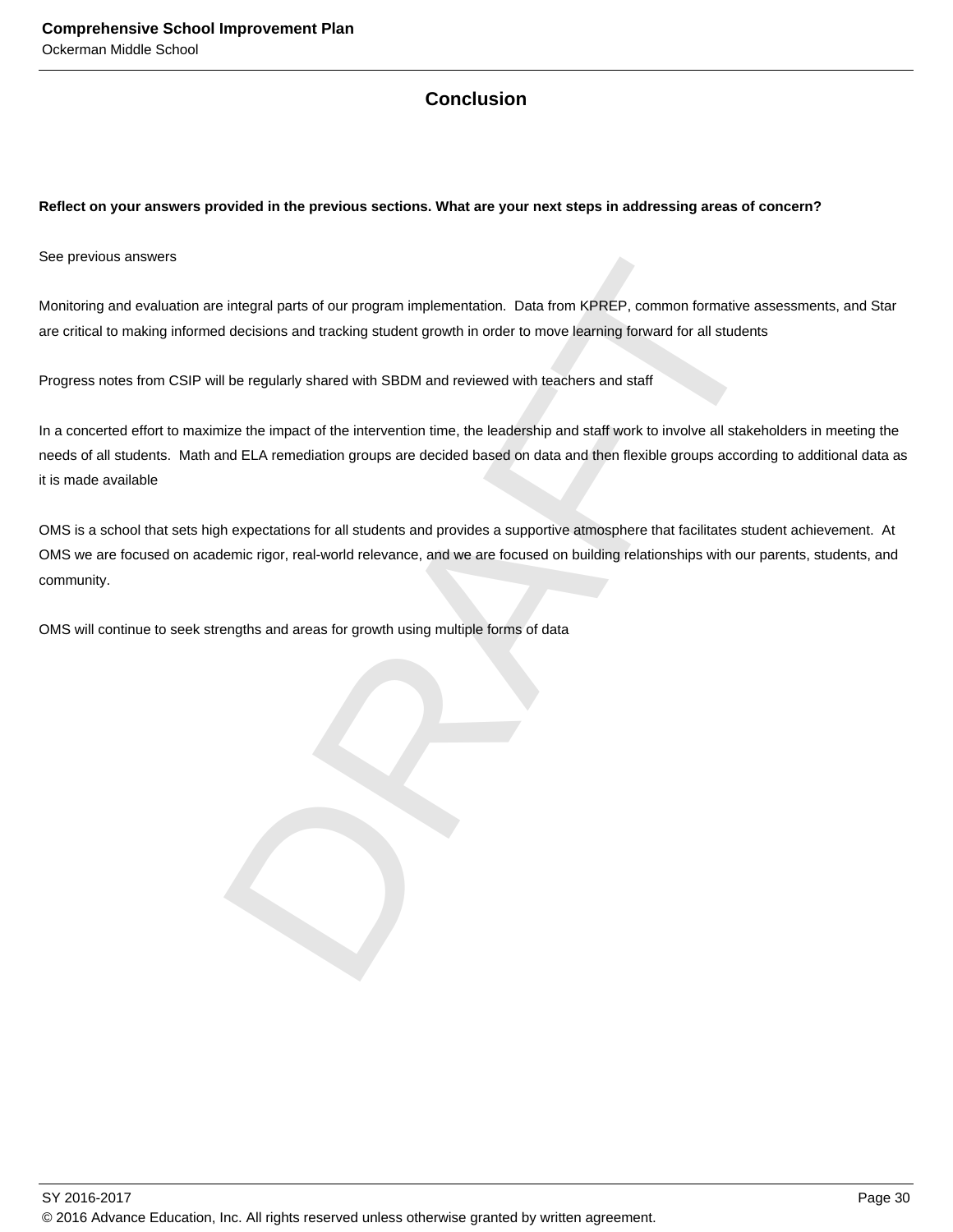### ensive School Improvement Plan 2<br>2017<br>December 2017 **Comprehensive School Improvement Plan 2016- 2017**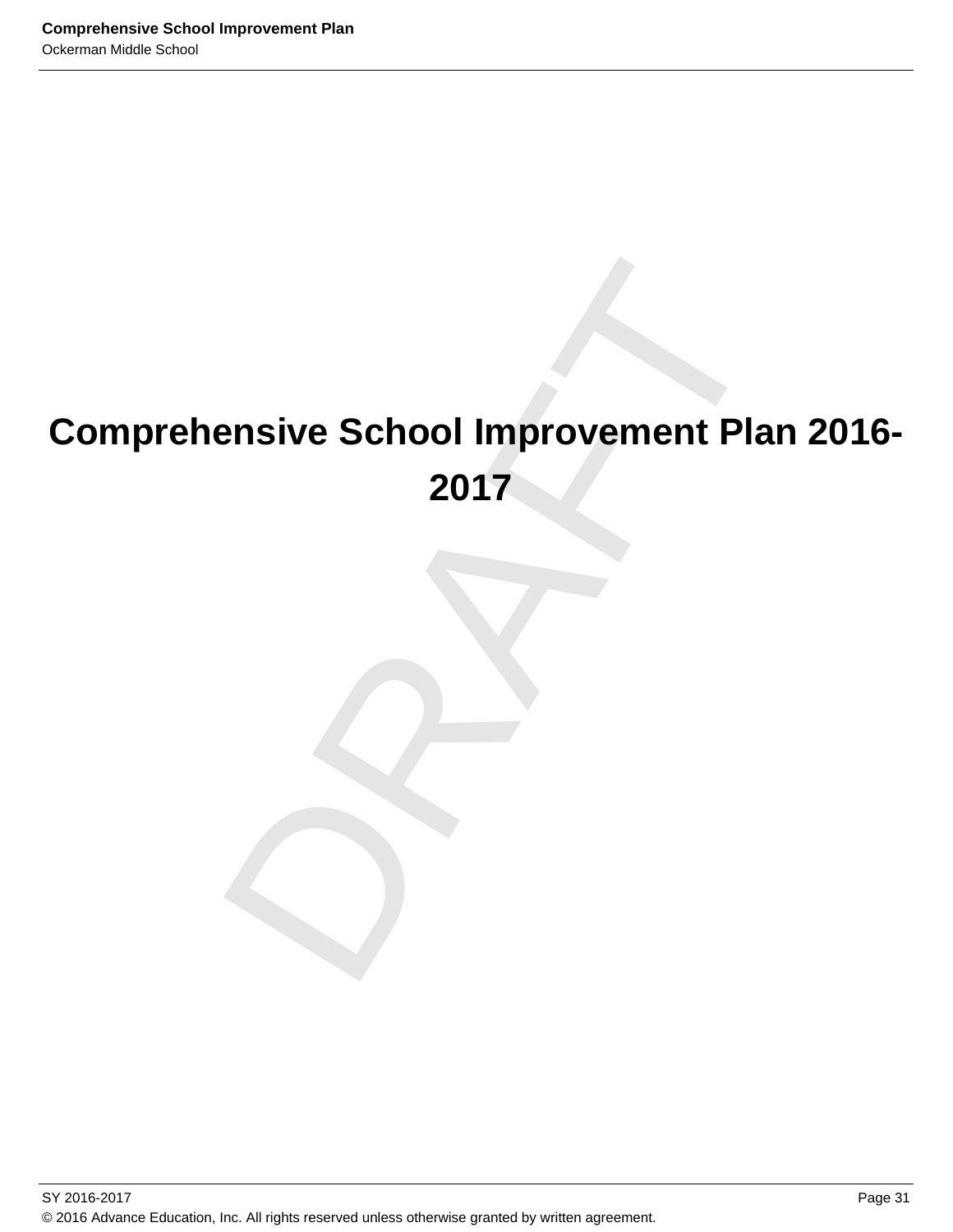Ockerman Middle School

### **Overview**

### **Plan Name**

Comprehensive School Improvement Plan 2016-2017

### **Plan Description**

DRAFT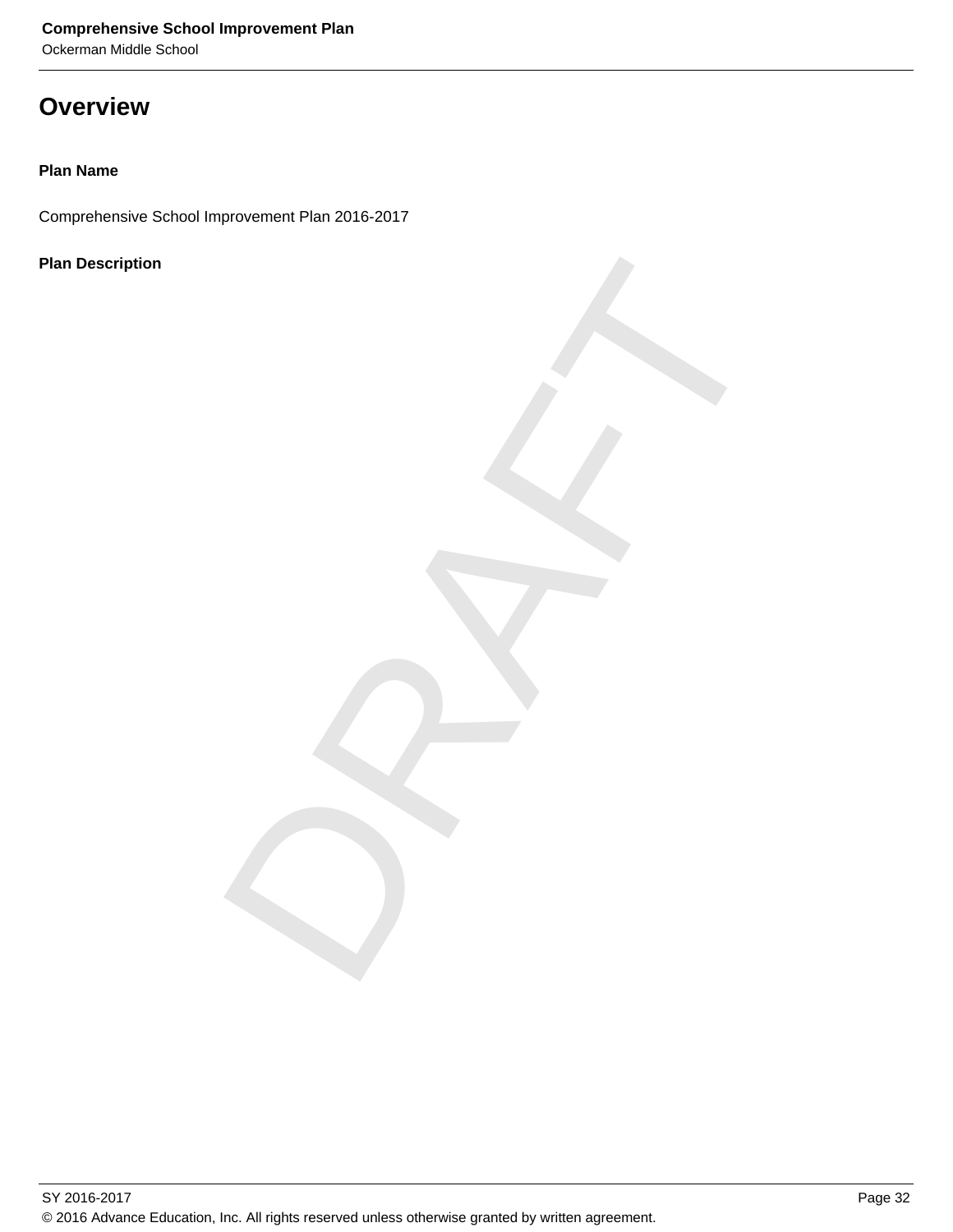|                | Ockerman Middle School<br><b>Goals Summary</b>                                                                                 |                                                 |                  |                      |  |
|----------------|--------------------------------------------------------------------------------------------------------------------------------|-------------------------------------------------|------------------|----------------------|--|
|                | The following is a summary of the goals encompassed in this plan. The details for each goal are available in the next section. |                                                 |                  |                      |  |
| $\#$           | Goal Name                                                                                                                      | <b>Goal Details</b>                             | <b>Goal Type</b> | <b>Total Funding</b> |  |
| $\mathbf{1}$   | Increase the average combined reading and math<br>K-Prep scores from 58.7% to 79.3% by 2018-2019                               | Objectives: 1<br>Strategies: 4<br>Activities: 9 | Organizational   | \$23750              |  |
| $ 2\rangle$    | Increase the percentage of students who are<br>college and career ready from 58.7% to 79.3% by<br>2018-19.                     | Objectives: 1<br>Strategies: 3<br>Activities: 4 | Organizational   | \$21500              |  |
| $\overline{3}$ | Increase percentage of students in identified gap<br>groups scoring at or above proficient from 45.5% to<br>∣68.7% by 2019.    | Objectives: 1<br>Strategies: 4<br>Activities: 8 | Organizational   | \$3500               |  |
| 4              | Reduce the percentage of students scoring Novice<br>in Reading and Math by 50% by 2020.                                        | Objectives: 1<br>Strategies: 2<br>Activities: 6 | Organizational   | \$6000               |  |
|                |                                                                                                                                |                                                 |                  |                      |  |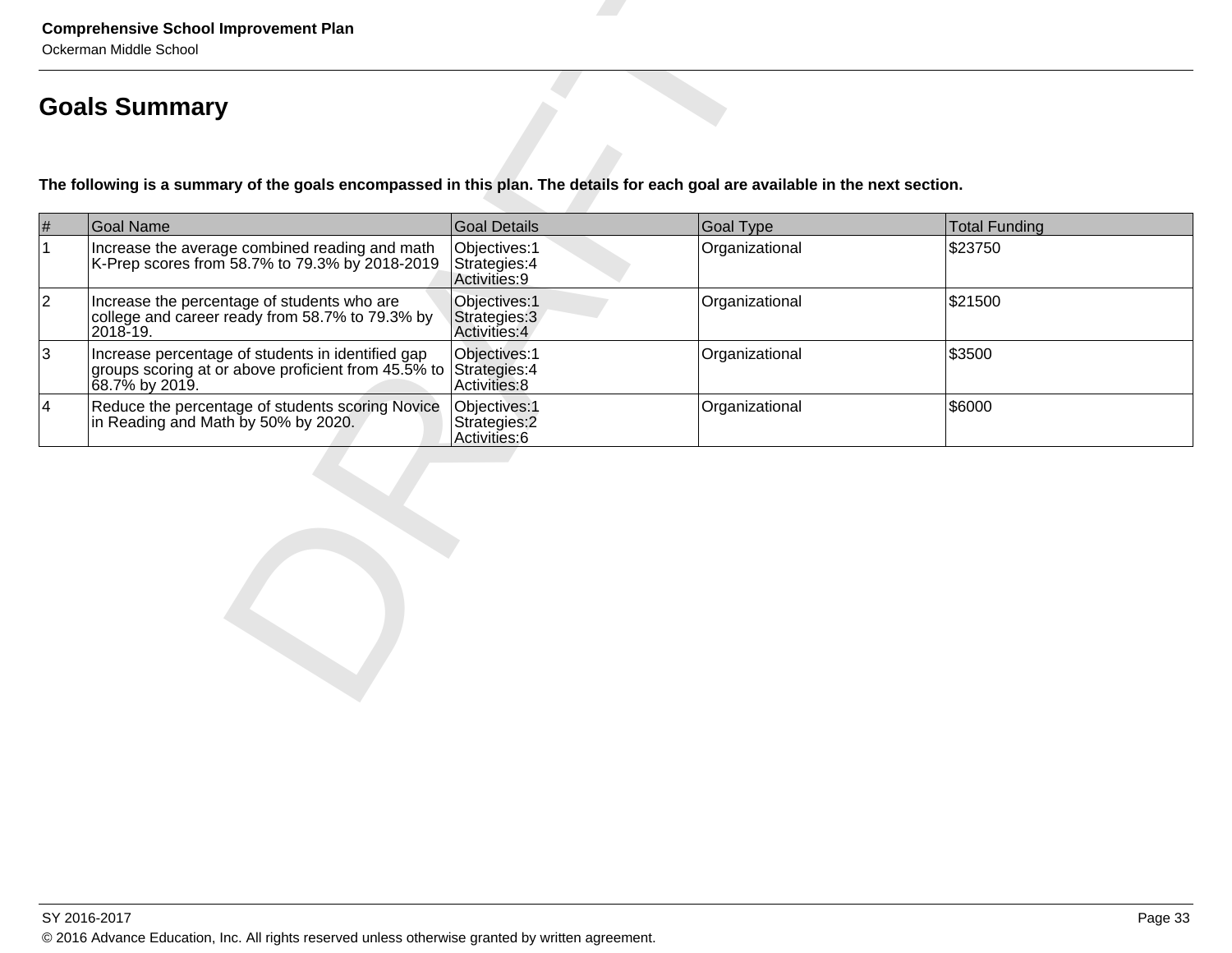#### **Measurable Objective 1:**

| <b>Comprehensive School Improvement Plan</b><br>Ockerman Middle School                                                                                                                                                                                                                                                                                                                                                                                                                                                                                                                                                                                                                                                                                |                                |            |                 |                      |                      |                                                                       |  |  |  |
|-------------------------------------------------------------------------------------------------------------------------------------------------------------------------------------------------------------------------------------------------------------------------------------------------------------------------------------------------------------------------------------------------------------------------------------------------------------------------------------------------------------------------------------------------------------------------------------------------------------------------------------------------------------------------------------------------------------------------------------------------------|--------------------------------|------------|-----------------|----------------------|----------------------|-----------------------------------------------------------------------|--|--|--|
| Goal 1: Increase the average combined reading and math K-Prep scores from 58.7% to 79.3% by                                                                                                                                                                                                                                                                                                                                                                                                                                                                                                                                                                                                                                                           |                                |            |                 |                      |                      |                                                                       |  |  |  |
| 2018-2019                                                                                                                                                                                                                                                                                                                                                                                                                                                                                                                                                                                                                                                                                                                                             |                                |            |                 |                      |                      |                                                                       |  |  |  |
| <b>Measurable Objective 1:</b><br>collaborate to increase the percentage of students scoring proficient and above in combined reading and math from 58.7% to 71.0% by 09/30/2017 as measured by<br>state assessment results.<br>Strategy 1:                                                                                                                                                                                                                                                                                                                                                                                                                                                                                                           |                                |            |                 |                      |                      |                                                                       |  |  |  |
| Program Review Implementation and Support - Program Review                                                                                                                                                                                                                                                                                                                                                                                                                                                                                                                                                                                                                                                                                            |                                |            |                 |                      |                      |                                                                       |  |  |  |
| Category: Continuous Improvement                                                                                                                                                                                                                                                                                                                                                                                                                                                                                                                                                                                                                                                                                                                      |                                |            |                 |                      |                      |                                                                       |  |  |  |
|                                                                                                                                                                                                                                                                                                                                                                                                                                                                                                                                                                                                                                                                                                                                                       |                                |            |                 |                      |                      |                                                                       |  |  |  |
| Activity - Process for Program Review                                                                                                                                                                                                                                                                                                                                                                                                                                                                                                                                                                                                                                                                                                                 | <b>Activity Type</b>           | Begin Date | <b>End Date</b> | Resource<br>Assigned | Source Of<br>Funding | <b>Staff</b><br>Responsible                                           |  |  |  |
| Continue to support and enhance a process for program reviews where all<br>aspects program reviews are reviewed, rationales are established,<br>feedback is given throughout the process, and improvements are made in<br>implementing the proficiency of integrating writing, practical living/career<br>studies and arts and humanities into all content areas. Develop a process<br>for the World Language program review where where all aspects of the<br>world program review are studied in anticipation of the pilot in the 15-16<br>school year. This will include rationales being established, feedback given<br>throughout the process, and decisions will be made as to how to<br>build/support/sustain a viable world language program. | Academic<br>Support<br>Program | 08/01/2016 | 09/30/2017      | \$500                | General Fund         | Principal;<br>Program<br>Review<br>Lead(s);<br>Instructional<br>coach |  |  |  |
| <b>Strategy 2:</b><br>Tiered Interventions/Personalized Learning - Personalization of instruction and monitoring of student progress<br>Category: Continuous Improvement                                                                                                                                                                                                                                                                                                                                                                                                                                                                                                                                                                              |                                |            |                 |                      |                      |                                                                       |  |  |  |
|                                                                                                                                                                                                                                                                                                                                                                                                                                                                                                                                                                                                                                                                                                                                                       |                                |            |                 |                      |                      |                                                                       |  |  |  |
| Activity - Tiered Interventions/Personalized Learning                                                                                                                                                                                                                                                                                                                                                                                                                                                                                                                                                                                                                                                                                                 | Activity Type                  | Begin Date | <b>End Date</b> | Resource<br>Assigned | Source Of<br>Funding | Staff<br>Responsible                                                  |  |  |  |

| Activity - Tiered Interventions/Personalized Learning                                                                                                                                                                                                                                                                                                                                                                                                                          | Activity Type                    | Begin Date  | <b>End Date</b> | <b>Resource</b><br>Assigned | Source Of<br> Funding        | Staff<br>Responsible                                     |
|--------------------------------------------------------------------------------------------------------------------------------------------------------------------------------------------------------------------------------------------------------------------------------------------------------------------------------------------------------------------------------------------------------------------------------------------------------------------------------|----------------------------------|-------------|-----------------|-----------------------------|------------------------------|----------------------------------------------------------|
| Use results of interim, pre-, formative and common assessments to plan<br>instruction and refine the implementation of research-based intervention<br>strategies including meeting protocol and matching the intervention to<br>student need based on data and standards. This will require collaboration<br>among teachers to flexibly group based on student needs and regular<br>monitoring of progress using appropriate assessments and progress<br>monitoring intervals. | l Academic<br>Support<br>Program | 108/01/2016 | 109/30/2017     | 51000                       | School<br>Council<br>l Funds | Principal,<br>Guidance<br>Counselors.<br>Team<br>Leaders |

#### **Strategy 3:**

Transition - Administration and teachers will collaborate with students and families to enable a positive transition to and from Ockerman Middle School

#### Category: Continuous Improvement

SY 2016-2017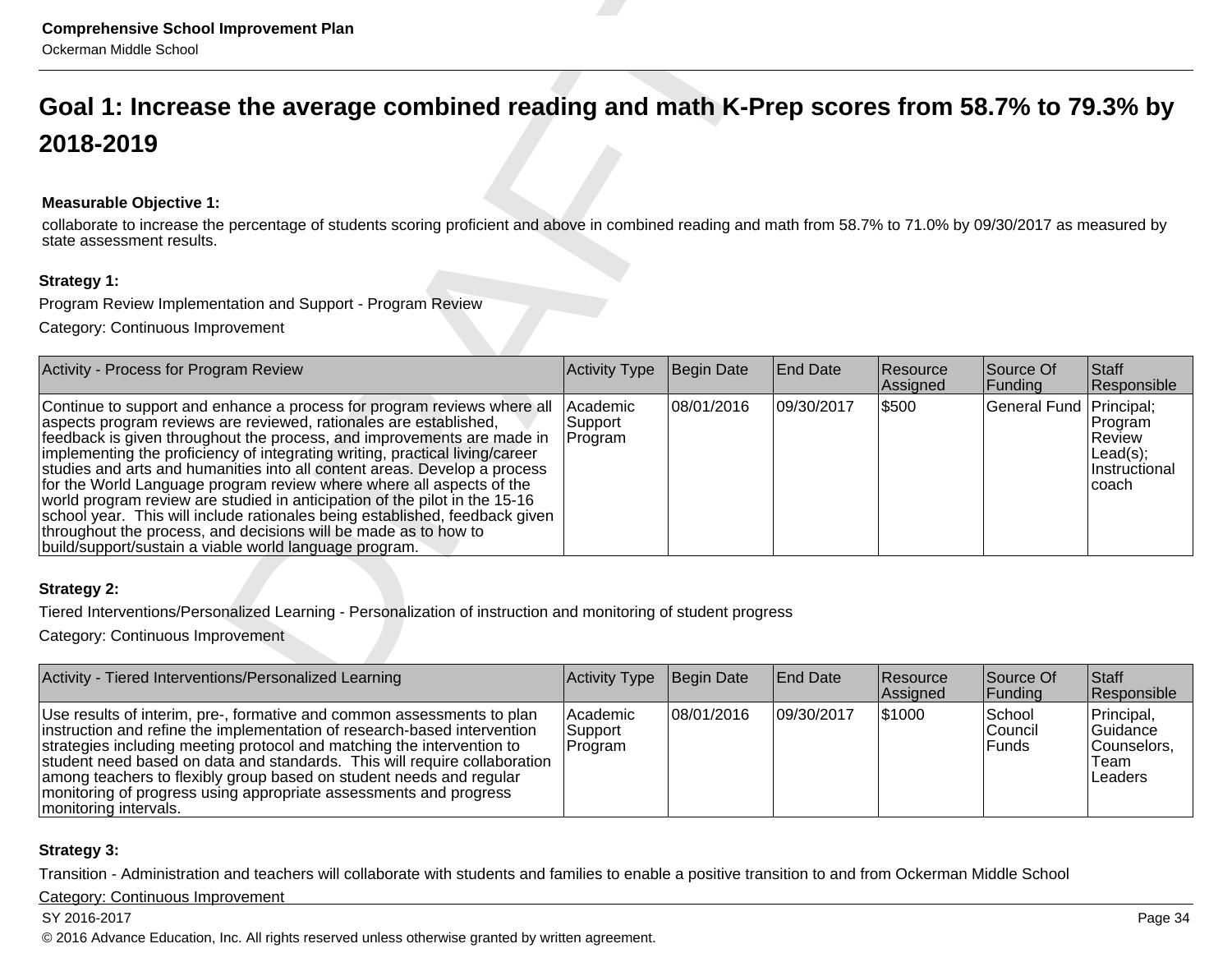| Activity - Transition                                                                                                                                                                                                                                                                                                                  | Activity Type Begin Date |            | <b>End Date</b> | <b>Resource</b><br>Assigned | Source Of<br>Funding               | <b>Staff</b><br>Responsible                                     |
|----------------------------------------------------------------------------------------------------------------------------------------------------------------------------------------------------------------------------------------------------------------------------------------------------------------------------------------|--------------------------|------------|-----------------|-----------------------------|------------------------------------|-----------------------------------------------------------------|
| Transition activities will be planned and executed that will promote<br>successful movement and acclimation of students and families to and from Support<br>Ockerman Middle School. These will include but not be limited to Camp<br>Hawk, high school scheduling counseling, 6th grade orientation for<br>students and families, etc. | l Academic<br>Program    | 05/01/2014 | 106/30/2015     | \$750                       | School<br>lCouncil<br><b>Funds</b> | Principal,<br><b>Guidance</b><br>Counselors.<br>Team<br>Leaders |

| Activity - Common Assessment                                                                                                                                                                                                                                                                                                                                                                                                           | Activity Type                      | Begin Date | <b>End Date</b> | Resource<br>Assigned | Source Of<br> Funding | <b>Staff</b><br>Responsible                                                                   |
|----------------------------------------------------------------------------------------------------------------------------------------------------------------------------------------------------------------------------------------------------------------------------------------------------------------------------------------------------------------------------------------------------------------------------------------|------------------------------------|------------|-----------------|----------------------|-----------------------|-----------------------------------------------------------------------------------------------|
| Facilitate the implementation and refinement of common assessments in<br>all grades and all content areas that are aligned with EPAS and KCAS.<br>Through PLCs, teachers will review and analyze student level data from<br>common assessments to improve instruction and enhance student growth.<br>This formative data analysis process will provide data points along the way<br>for teachers as they work on student growth goals. | l Academic<br> Support<br> Program | 08/01/2016 | 09/30/2017      | \$500                | District<br> Funding  | Principal,<br>lassistant<br>principal,<br>linstructional<br>coach and all<br><b>Iteachers</b> |

| <b>Comprehensive School Improvement Plan</b><br>Ockerman Middle School                                                                                                                                                                                                                                                                                                                                                                 |                                |            |                 |                      |                                   |                                                                                                                                             |  |  |  |
|----------------------------------------------------------------------------------------------------------------------------------------------------------------------------------------------------------------------------------------------------------------------------------------------------------------------------------------------------------------------------------------------------------------------------------------|--------------------------------|------------|-----------------|----------------------|-----------------------------------|---------------------------------------------------------------------------------------------------------------------------------------------|--|--|--|
| <b>Activity - Transition</b>                                                                                                                                                                                                                                                                                                                                                                                                           | Activity Type                  | Begin Date | <b>End Date</b> | Resource<br>Assigned | Source Of<br>Funding              | Staff<br>Responsible                                                                                                                        |  |  |  |
| Transition activities will be planned and executed that will promote<br>successful movement and acclimation of students and families to and from<br>Ockerman Middle School. These will include but not be limited to Camp<br>Hawk, high school scheduling counseling, 6th grade orientation for<br>students and families, etc.                                                                                                         | Academic<br>Support<br>Program | 05/01/2014 | 06/30/2015      | \$750                | School<br>Council<br>Funds        | Principal,<br>Guidance<br>Counselors,<br>Team<br>Leaders                                                                                    |  |  |  |
| <b>Strategy 4:</b>                                                                                                                                                                                                                                                                                                                                                                                                                     |                                |            |                 |                      |                                   |                                                                                                                                             |  |  |  |
| Curriculum Design and Support - District and school leadership (principal, assistant principal, instructional coach, content leaders, etc.) along with teachers will                                                                                                                                                                                                                                                                   |                                |            |                 |                      |                                   |                                                                                                                                             |  |  |  |
| collaborate to develop, refine and implement curricula across all content areas that is aligned to KCAS and will monitor implementation via common assessments and                                                                                                                                                                                                                                                                     |                                |            |                 |                      |                                   |                                                                                                                                             |  |  |  |
| data analysis for continuous instructional improvement.                                                                                                                                                                                                                                                                                                                                                                                |                                |            |                 |                      |                                   |                                                                                                                                             |  |  |  |
| Category: Professional Learning & Support                                                                                                                                                                                                                                                                                                                                                                                              |                                |            |                 |                      |                                   |                                                                                                                                             |  |  |  |
| <b>Activity - Common Assessment</b>                                                                                                                                                                                                                                                                                                                                                                                                    | Activity Type                  | Begin Date | <b>End Date</b> | Resource<br>Assigned | Source Of<br>Funding              | Staff<br>Responsible                                                                                                                        |  |  |  |
| Facilitate the implementation and refinement of common assessments in<br>all grades and all content areas that are aligned with EPAS and KCAS.<br>Through PLCs, teachers will review and analyze student level data from<br>common assessments to improve instruction and enhance student growth.<br>This formative data analysis process will provide data points along the way<br>for teachers as they work on student growth goals. | Academic<br>Support<br>Program | 08/01/2016 | 09/30/2017      | \$500                | District<br>Funding               | Principal,<br>assistant<br>principal,<br>instructional<br>coach and all<br>teachers                                                         |  |  |  |
| Activity - Use of Data                                                                                                                                                                                                                                                                                                                                                                                                                 | Activity Type                  | Begin Date | <b>End Date</b> | Resource             | Source Of                         | Staff                                                                                                                                       |  |  |  |
| School leadership and teachers will use data from EPAS, KPREP,<br>common formative and summative assessments, STAR and progress<br>monitoring to drive instructional practice as well as provide guidance for<br>interventions and counseling points.                                                                                                                                                                                  | Academic<br>Support<br>Program | 08/01/2016 | 09/30/2017      | Assigned<br>l\$0     | Funding<br>No Funding<br>Required | Responsible<br>Principal,<br>assistant<br>principal.<br>linstructional<br>coach,<br>Guidance<br>Counselors,<br>Content &<br>Team<br>Leaders |  |  |  |

| Activity - Curriculum Alignment                                                                                                                                                                                                                                                                                                                                                             | Activity Type Begin Date     |            | <b>End Date</b> | <b>Resource</b><br><b>Assigned</b> | Source Of<br><b>Funding</b> | Staff<br><b>Responsible</b>                                                    |
|---------------------------------------------------------------------------------------------------------------------------------------------------------------------------------------------------------------------------------------------------------------------------------------------------------------------------------------------------------------------------------------------|------------------------------|------------|-----------------|------------------------------------|-----------------------------|--------------------------------------------------------------------------------|
| Teachers will continue to work with district and school leadership to<br>develop, refine and implement standards-based units of instruction aligned Support<br>to KCAS and College Readiness Standards with a clear focus on 21st<br>century skills of critical and creative thinking, collaboration strategies, and<br>written, spoken communication skills via research-based instruction | l Academic<br><b>Program</b> | 08/01/2016 | 109/30/2017     | \$20000                            | School<br>Council<br>Funds  | Principal,<br><b>Instructional</b><br>lCoach.<br><b>IDepartment</b><br> Chairs |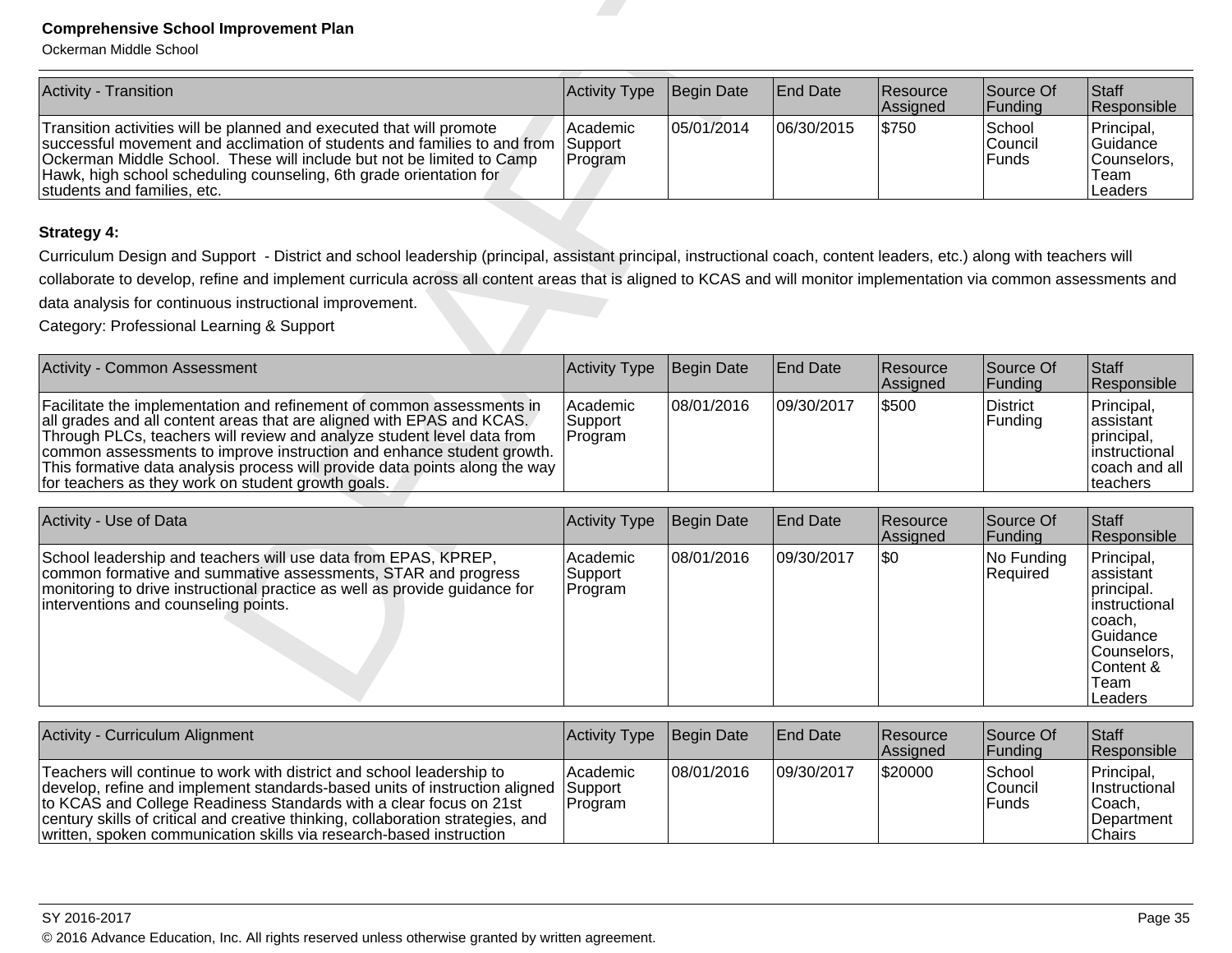| Activity - Acceleration                                                                                                                                                                                                                                                                                                                                                                                                                                                                                                                                                                                    | <b>Activity Type</b>           | Begin Date        | <b>End Date</b> | Resource<br>Assigned | Source Of<br>Funding                                  | <b>Staff</b><br>Responsible                                                          |
|------------------------------------------------------------------------------------------------------------------------------------------------------------------------------------------------------------------------------------------------------------------------------------------------------------------------------------------------------------------------------------------------------------------------------------------------------------------------------------------------------------------------------------------------------------------------------------------------------------|--------------------------------|-------------------|-----------------|----------------------|-------------------------------------------------------|--------------------------------------------------------------------------------------|
| Implement a framework to use and monitor appropriate activities for<br>students who have shown mastery of content through formative<br>assessments with district support.<br>Framework may include: Pyramid of interventions for moving our advanced<br>students and formally identified gifted and talented students by offering<br>personalized learning paths provided by 16/17 personalized learning<br>initiative; instructional strategies to enhance/accelerate learning in the<br>classroom; strategies to address affective needs of learners; resources for<br>instruction<br>and/or extensions. | Academic<br>Support<br>Program | 08/01/2016        | 09/30/2017      | \$1000               | School<br>Council<br>Funds, No<br>Funding<br>Required | Principal,<br>Instructional<br>Coach,<br>Guidance<br>Counselors,<br>all teachers     |
| Activity - Utilizing Teacher Teams                                                                                                                                                                                                                                                                                                                                                                                                                                                                                                                                                                         | <b>Activity Type</b>           | Begin Date        | <b>End Date</b> | Resource<br>Assigned | Source Of<br>Funding                                  | <b>Staff</b><br>Responsible                                                          |
| Continue to facilitate and support the collaboration of teacher teams via the Academic<br>use of data teams process to drive instructional decisions and enrich<br>instructional practice. Weekly meetings with instructional coach as a grade<br>level, teaching team and grade level content                                                                                                                                                                                                                                                                                                             | Support<br>Program             | 08/01/2016        | 09/30/2017      | $ $ \$0              | No Funding<br>Required                                | Principal,<br>Department &<br>Team<br>Leaders,<br>Instructional<br>Coach<br>teachers |
| Activity - Professional Learning                                                                                                                                                                                                                                                                                                                                                                                                                                                                                                                                                                           | <b>Activity Type</b>           | <b>Begin Date</b> | <b>End Date</b> | Resource<br>Assigned | Source Of<br>Funding                                  | <b>Staff</b><br>Responsible                                                          |
| Provide modeling, embedded PD, training, to:<br>A) support all teachers as they use research-based instructional<br>strategies; 21st Century Skills; differentiation of instruction based on<br>formative and summative assessments to meet the needs of all learners<br>and move learning forward for all students<br>B) personalized learning training and initiative C) Ten Marks training D)<br>State conferences in content areas E) On Demand writing state training to<br>support 15/16 On Demand writing initiative                                                                                | Professional<br>Learning       | 08/01/2016        | 09/30/2017      | $ $ \$0              | No Funding<br>Required                                | Principal,<br>Instructional<br>Coach, all<br>teachers                                |

| Activity - Utilizing Teacher Teams                                                                                                                                                                                                                                                                     | Activity Type | Begin Date | <b>End Date</b> | <b>Resource</b><br>Assigned | Source Of<br> Funding  | <b>Staff</b><br>Responsible                                                                            |
|--------------------------------------------------------------------------------------------------------------------------------------------------------------------------------------------------------------------------------------------------------------------------------------------------------|---------------|------------|-----------------|-----------------------------|------------------------|--------------------------------------------------------------------------------------------------------|
| Continue to facilitate and support the collaboration of teacher teams via the Academic<br>use of data teams process to drive instructional decisions and enrich<br>instructional practice. Weekly meetings with instructional coach as a grade Program<br>level, teaching team and grade level content | Support       | 08/01/2016 | 09/30/2017      | 1\$0                        | No Funding<br>Required | Principal,<br>Department & I<br>Team<br>lLeaders.<br><b>Instructional</b><br>Coach<br><b>Iteachers</b> |

| Activity - Professional Learning                                                                                                                                                                                                                                                                                                                                                                                                                                                                                             | Activity Type              | Begin Date | <b>End Date</b> | Resource<br>Assigned | Source Of<br> Funding  | <b>Staff</b><br>Responsible                                    |
|------------------------------------------------------------------------------------------------------------------------------------------------------------------------------------------------------------------------------------------------------------------------------------------------------------------------------------------------------------------------------------------------------------------------------------------------------------------------------------------------------------------------------|----------------------------|------------|-----------------|----------------------|------------------------|----------------------------------------------------------------|
| Provide modeling, embedded PD, training, to:<br>A) support all teachers as they use research-based instructional<br>strategies; 21st Century Skills; differentiation of instruction based on<br>formative and summative assessments to meet the needs of all learners<br>and move learning forward for all students<br>(B) personalized learning training and initiative C) Ten Marks training D)<br>State conferences in content areas E) On Demand writing state training to<br>support 15/16 On Demand writing initiative | l Professional<br>Learning | 08/01/2016 | 09/30/2017      | <b>\$0</b>           | No Funding<br>Required | Principal,<br><b>Instructional</b><br> Coach, all<br>lteachers |

# **Measurable Objective 1:**

collaborate to increase the percentage of students who are college and career ready from 58.7% to 71.0% by 09/30/2017 as measured by state assessment results.

# **Strategy 1:**

Targeted Intervention - Pre-assessment; STAR, common formative assessment will be analyzed in teacher teams to design specific targeted instruction andintervention for students

#### SY 2016-2017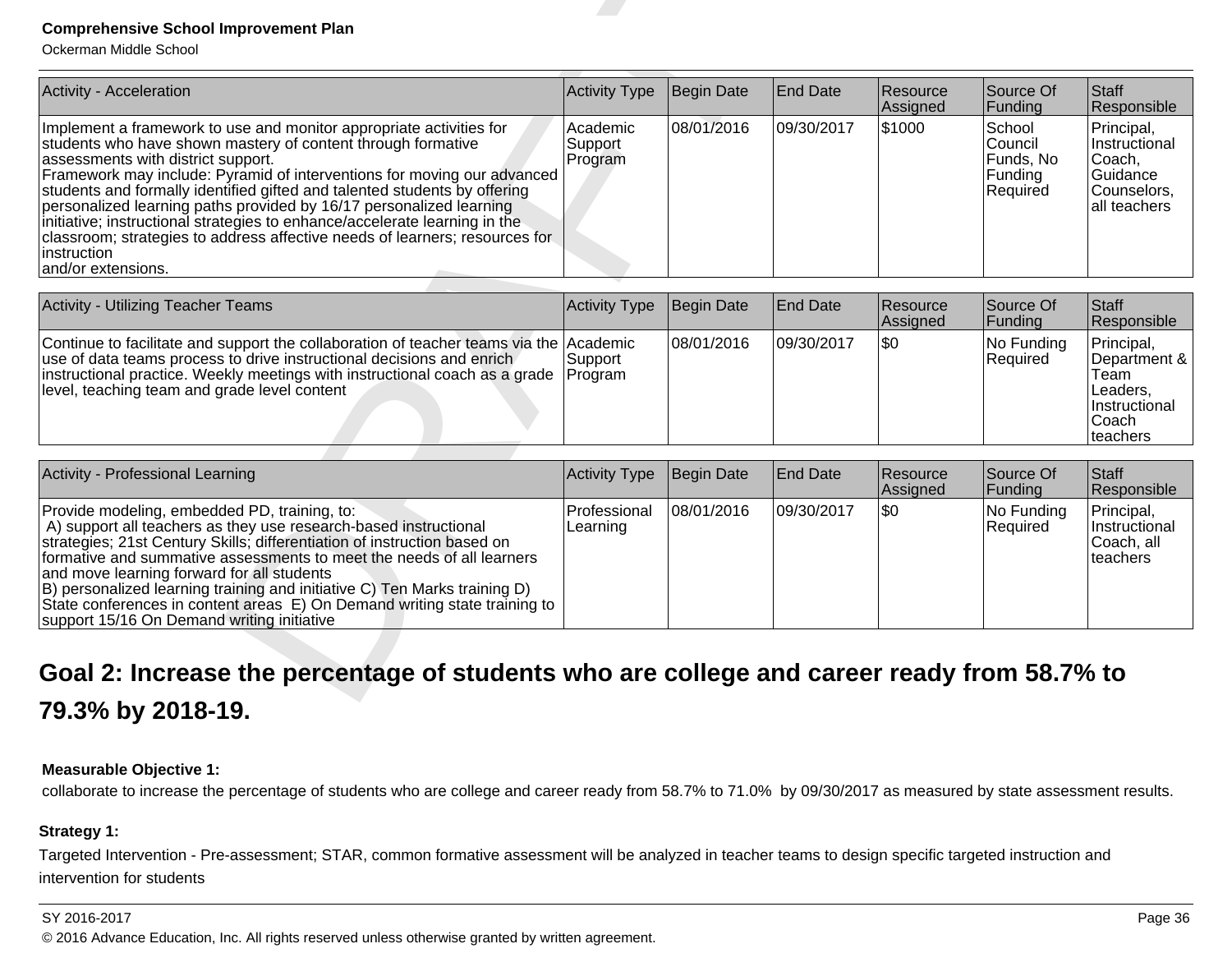| <b>Comprehensive School Improvement Plan</b><br>Ockerman Middle School                                                                                                                                                                                                                                                                                                                                                                                                                                                    |                                       |            |                 |                      |                            |                                                                             |  |  |  |
|---------------------------------------------------------------------------------------------------------------------------------------------------------------------------------------------------------------------------------------------------------------------------------------------------------------------------------------------------------------------------------------------------------------------------------------------------------------------------------------------------------------------------|---------------------------------------|------------|-----------------|----------------------|----------------------------|-----------------------------------------------------------------------------|--|--|--|
| Category: Continuous Improvement                                                                                                                                                                                                                                                                                                                                                                                                                                                                                          |                                       |            |                 |                      |                            |                                                                             |  |  |  |
| Activity - System of Interventions                                                                                                                                                                                                                                                                                                                                                                                                                                                                                        | Activity Type                         | Begin Date | <b>End Date</b> | Resource<br>Assigned | Source Of<br>Funding       | Staff<br>Responsible                                                        |  |  |  |
| Continue to implement/support a system of intervention based on data<br>specific to individual student needs and present levels of performance.<br>Students scoring below the 40th percentile in reading as identified by<br>STAR Reading will have FastForword 40 minutes daily. Students scoring<br>below the 40th percentile in math as identified by STAR Math will have<br>their intervention with TenMarks. Special education teachers will have<br>their caseloads during remediation period to focus on TenMarks. | Academic<br>Support<br>Program        | 08/01/2016 | 09/30/2017      | \$1500               | School<br>Council<br>Funds | Principal,<br>Instructional<br>Coach, all<br>teachers                       |  |  |  |
| <b>Strategy 2:</b><br>Academic/Career Advising - Academic and Career Advising<br>Category: Career Readiness Pathways                                                                                                                                                                                                                                                                                                                                                                                                      |                                       |            |                 |                      |                            |                                                                             |  |  |  |
| Activity - Innovation                                                                                                                                                                                                                                                                                                                                                                                                                                                                                                     | Activity Type                         | Begin Date | <b>End Date</b> | Resource<br>Assigned | Source Of<br>Funding       | Staff<br>Responsible                                                        |  |  |  |
| Increase access and opportunities for all students to participate in science,<br>technology, engineering, and mathematics (STEM) programs including but<br>not limited to: virtual zoo, bicycle STEM club. Priority will also be made to<br>increase the inventory of mobile labs. Blended learning initiative 16/17;<br>PBL initiative 16/17; 1:1 with Chromebooks                                                                                                                                                       | Career<br>Preparation/O<br>rientation | 08/01/2016 | 09/30/2017      | \$20000              | <b>District</b><br>Funding | Principal,<br>Instructional<br>Coach,<br>Department<br>Head(s);<br>teachers |  |  |  |
| Activity - Technology Tools for Careers                                                                                                                                                                                                                                                                                                                                                                                                                                                                                   | <b>Activity Type</b>                  | Begin Date | <b>End Date</b> | Resource<br>Assigned | Source Of<br>Funding       | Staff<br>Responsible                                                        |  |  |  |
| Provide all students the opportunity to explore and utilize technology tools<br>and applications effectively and productively in all subjects to advance<br>them on their path to career and college readiness; 1:1 with Chromebooks;<br>High School credit-bearing classes                                                                                                                                                                                                                                               | Career<br>Preparation/O<br>rientation | 08/01/2016 | 09/30/2017      | \$0                  | No Funding<br>Required     | Principal, all<br>teachers                                                  |  |  |  |
| <b>Strategy 3:</b><br>Career Readiness Pathway - Career Readiness Pathway will be studied for integration in current curriculum                                                                                                                                                                                                                                                                                                                                                                                           |                                       |            |                 |                      |                            |                                                                             |  |  |  |
| Category: Career Readiness Pathways                                                                                                                                                                                                                                                                                                                                                                                                                                                                                       |                                       |            |                 |                      |                            |                                                                             |  |  |  |

| Activity - Innovation                                                                                                                                                                                                                                                                                                                                                                                     | Activity Type Begin Date |             | <b>End Date</b> | <b>Resource</b><br>Assigned | Source Of<br><b>Funding</b> | Staff<br>Responsible                                                                 |
|-----------------------------------------------------------------------------------------------------------------------------------------------------------------------------------------------------------------------------------------------------------------------------------------------------------------------------------------------------------------------------------------------------------|--------------------------|-------------|-----------------|-----------------------------|-----------------------------|--------------------------------------------------------------------------------------|
| Increase access and opportunities for all students to participate in science, Career<br> technology, engineering, and mathematics (STEM) programs including but  Preparation/O  <br>not limited to: virtual zoo, bicycle STEM club. Priority will also be made to Irientation<br>increase the inventory of mobile labs. Blended learning initiative 16/17;<br>IPBL initiative 16/17: 1:1 with Chromebooks |                          | 108/01/2016 | 109/30/2017     | \$20000                     | District<br> Fundina        | Principal,<br><b>Instructional</b><br>Coach.<br>lDepartment<br>Head(s);<br>∣teachers |

| Activity - Technology Tools for Careers                                                                                                                                                                                                                                                 | <b>Activity Type Begin Date</b>   |             | <b>End Date</b> | <b>Resource</b><br><b>Assianed</b> | Source Of<br><b>IFunding</b>   | <b>Staff</b><br><b>Responsible</b> |
|-----------------------------------------------------------------------------------------------------------------------------------------------------------------------------------------------------------------------------------------------------------------------------------------|-----------------------------------|-------------|-----------------|------------------------------------|--------------------------------|------------------------------------|
| Provide all students the opportunity to explore and utilize technology tools<br>and applications effectively and productively in all subjects to advance<br>them on their path to career and college readiness; 1:1 with Chromebooks;  rientation<br>High School credit-bearing classes | lCareer<br><b>IPreparation/OI</b> | 108/01/2016 | 109/30/2017     | 1\$C                               | INo Fundina<br><b>Required</b> | Principal, all<br><b>Iteachers</b> |

| Activity - Career and Academic Advising for CTE                                                                                         | Activity Type                                          | Begin Date  | <b>End Date</b> | <b>Resource</b><br>Assigned | Source Of<br> Funding     | Staff<br>Responsible                                             |
|-----------------------------------------------------------------------------------------------------------------------------------------|--------------------------------------------------------|-------------|-----------------|-----------------------------|---------------------------|------------------------------------------------------------------|
| Study and begin to implement career and academic advising to broaden<br>career pathways for CTE programs available within the district. | Career<br><b>Preparation/OI</b><br><b>I</b> rientation | 108/01/2016 | 109/30/2017     | 1\$0                        | $ No$ Funding<br>Required | Practical<br>living<br>Teacher.<br>Guidance<br><b>Counselors</b> |

#### SY 2016-2017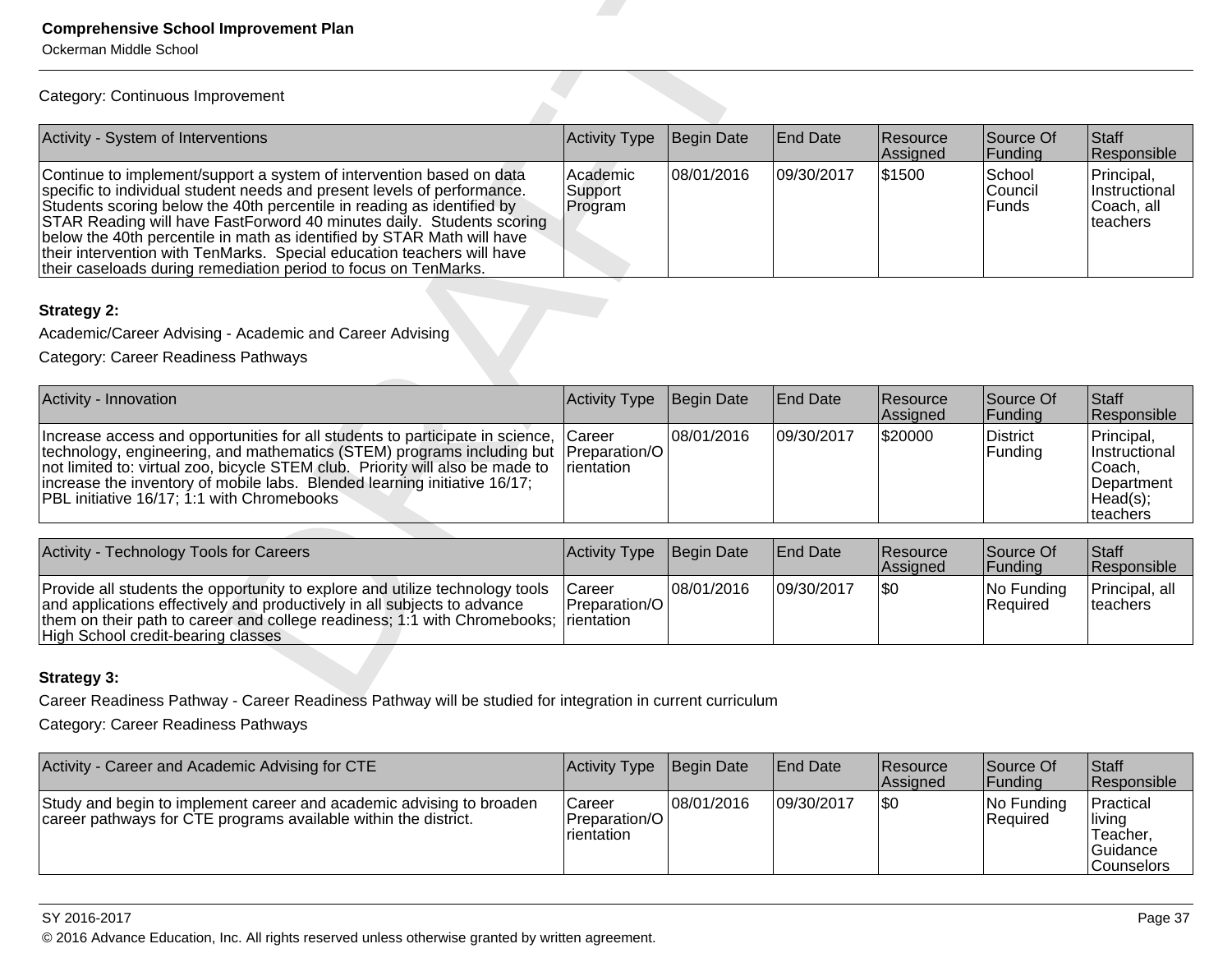# **Measurable Objective 1:**

| <b>Comprehensive School Improvement Plan</b><br>Ockerman Middle School                                                                                                                                                                                                                                                                                                                                                                                                                                  |                                |            |                 |                      |                                   |                                                                       |  |  |  |
|---------------------------------------------------------------------------------------------------------------------------------------------------------------------------------------------------------------------------------------------------------------------------------------------------------------------------------------------------------------------------------------------------------------------------------------------------------------------------------------------------------|--------------------------------|------------|-----------------|----------------------|-----------------------------------|-----------------------------------------------------------------------|--|--|--|
| Goal 3: Increase percentage of students in identified gap groups scoring at or above proficient                                                                                                                                                                                                                                                                                                                                                                                                         |                                |            |                 |                      |                                   |                                                                       |  |  |  |
| from 45.5% to 68.7% by 2019.                                                                                                                                                                                                                                                                                                                                                                                                                                                                            |                                |            |                 |                      |                                   |                                                                       |  |  |  |
|                                                                                                                                                                                                                                                                                                                                                                                                                                                                                                         |                                |            |                 |                      |                                   |                                                                       |  |  |  |
| <b>Measurable Objective 1:</b><br>collaborate to increase the percentage of students in identified gap groups scoring proficient or above from 46.1% to 62.8% by 09/30/2017 as measured by state<br>assessment results.                                                                                                                                                                                                                                                                                 |                                |            |                 |                      |                                   |                                                                       |  |  |  |
| <b>Strategy 1:</b>                                                                                                                                                                                                                                                                                                                                                                                                                                                                                      |                                |            |                 |                      |                                   |                                                                       |  |  |  |
| Best Practice; Progress Monitoring - Best Practice; Progress Monitoring                                                                                                                                                                                                                                                                                                                                                                                                                                 |                                |            |                 |                      |                                   |                                                                       |  |  |  |
| Category:                                                                                                                                                                                                                                                                                                                                                                                                                                                                                               |                                |            |                 |                      |                                   |                                                                       |  |  |  |
| Activity - Personalization and Progress Monitoring                                                                                                                                                                                                                                                                                                                                                                                                                                                      | <b>Activity Type</b>           | Begin Date | <b>End Date</b> | Resource<br>Assigned | Source Of<br>Funding              | Staff<br>Responsible                                                  |  |  |  |
| Support teachers as they use results of pre, formative, and common<br>assessments and STAR to plan for<br>personalized instruction for students who have not achieved content<br>mastery and for underperforming students. Personalization requires<br>collaboration among teachers to flexibly group their students based on their<br>needs as derived by progress monitoring; Flexibly group students during<br>remediation period; utilize FastForward lab; Novice reduction progress<br>through ESS | Academic<br>Support<br>Program | 08/01/2016 | 09/30/2017      | \$0                  | No Funding<br>Required            | Principal, Cou<br> nselor,<br>Instructional<br>Coach, all<br>teachers |  |  |  |
| Strategy 2:                                                                                                                                                                                                                                                                                                                                                                                                                                                                                             |                                |            |                 |                      |                                   |                                                                       |  |  |  |
| Professional Learning - Professional Development                                                                                                                                                                                                                                                                                                                                                                                                                                                        |                                |            |                 |                      |                                   |                                                                       |  |  |  |
| Category: Professional Learning & Support                                                                                                                                                                                                                                                                                                                                                                                                                                                               |                                |            |                 |                      |                                   |                                                                       |  |  |  |
| Activity - Students from Diverse Backgrounds                                                                                                                                                                                                                                                                                                                                                                                                                                                            | <b>Activity Type</b>           | Begin Date | <b>End Date</b> | Resource<br>Assigned | Source Of<br>Funding              | Staff<br>Responsible                                                  |  |  |  |
| Support/refine the tiered intervention process at all grade levels for all<br>Teinerate II-leap aren't including non-duplicated are around the heteoret                                                                                                                                                                                                                                                                                                                                                 | Academic<br>Support            | 08/01/2016 | 09/30/2017      | \$1500               | <b>District</b><br><b>Eundina</b> | Principal,<br>l Counselors                                            |  |  |  |

| Activity - Students from Diverse Backgrounds                                                                                                                                                                                                                                                                                                                                                                                                                     | Activity Type                    | Begin Date  | <b>End Date</b> | <b>Resource</b><br>Assigned | Source Of<br> Funding | <b>Staff</b><br>Responsible                                                                                                |
|------------------------------------------------------------------------------------------------------------------------------------------------------------------------------------------------------------------------------------------------------------------------------------------------------------------------------------------------------------------------------------------------------------------------------------------------------------------|----------------------------------|-------------|-----------------|-----------------------------|-----------------------|----------------------------------------------------------------------------------------------------------------------------|
| Support/refine the tiered intervention process at all grade levels for all<br>targeted students including non-duplicated gap group (ELL, special<br>education, F/R). Student progress will be monitored regularly to ensure<br> implementation/fidelity/ effectiveness of intervention; Establish a two-tiered<br>intervention system for reading and math for focused intervention services<br>provided during the intervention period, Fast Forword lab or ESS | l Academic<br>Support<br>Program | 108/01/2016 | 109/30/2017     | 1\$1500                     | District<br>Funding   | Principal,<br>Counselors.<br><i>Instructional</i><br>ICoach. ELL<br>Teacher.<br>Special Ed.<br>Department.<br>all teachers |

# **Strategy 3:**

Best Practice - Best Practice

Category:

#### SY 2016-2017

Page 38 and the set of the set of the set of the set of the set of the set of the set of the set of the set of the set of the set of the set of the set of the set of the set of the set of the set of the set of the set of t © 2016 Advance Education, Inc. All rights reserved unless otherwise granted by written agreement.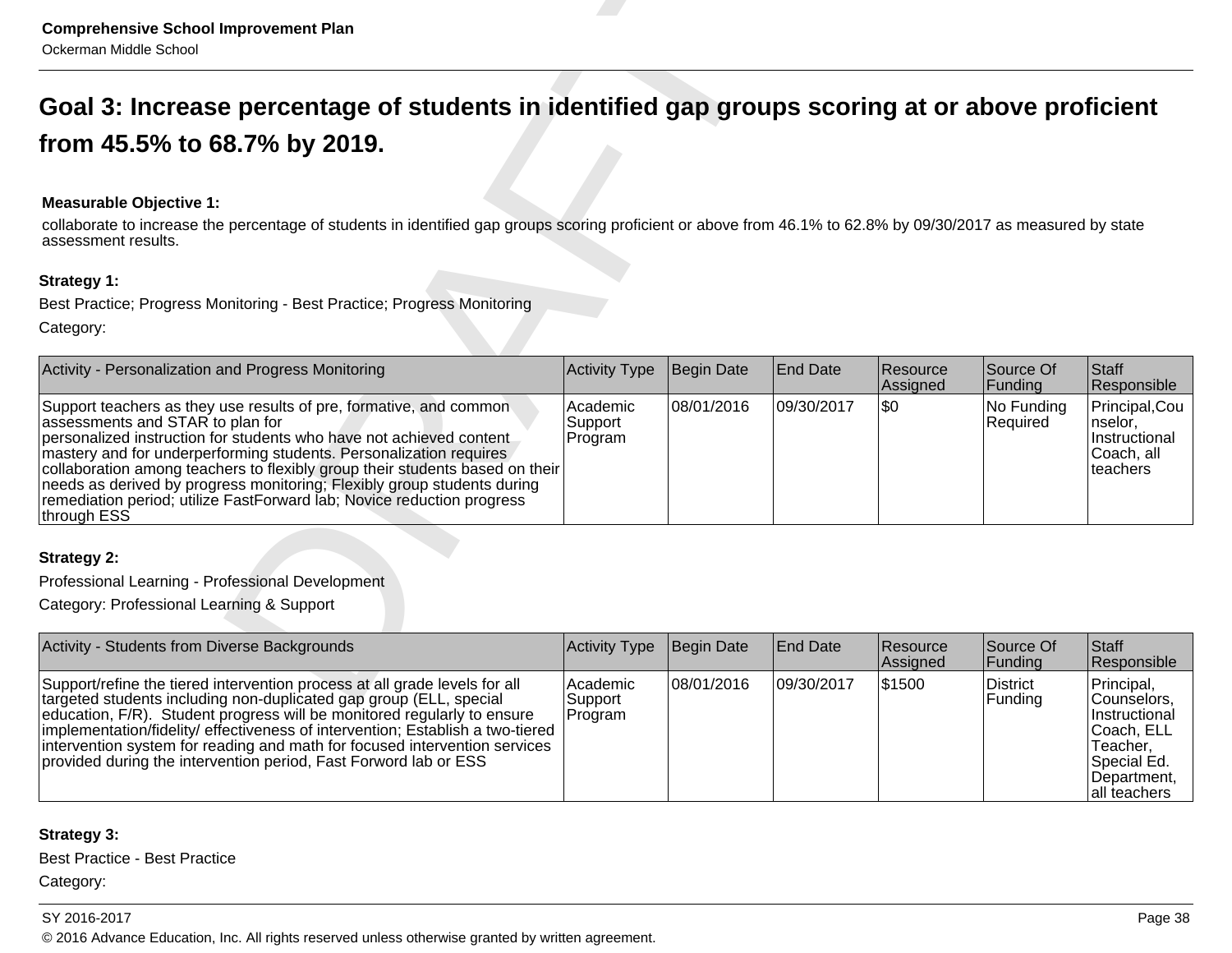| Activity - Language Acquisition                                                                                                                                                                                         | <b>Activity Type</b>             | <b>Begin Date</b> | <b>End Date</b> | Resource<br>Assigned | Source Of<br>Funding              | <b>Staff</b><br>Responsible                                               |
|-------------------------------------------------------------------------------------------------------------------------------------------------------------------------------------------------------------------------|----------------------------------|-------------------|-----------------|----------------------|-----------------------------------|---------------------------------------------------------------------------|
| Explore and implement Rosetta Stone for language acquisition                                                                                                                                                            | Academic<br>Support<br>Program   | 08/01/2016        | 09/30/2017      | \$500                | <b>District</b><br>Funding        | Principal, ELL<br>Teacher,<br>counselors                                  |
| Activity - PBIS                                                                                                                                                                                                         | <b>Activity Type</b>             | <b>Begin Date</b> | <b>End Date</b> | Resource<br>Assigned | Source Of<br>Funding              | <b>Staff</b><br>Responsible                                               |
| Continued training and support/monitoring for school-wide implementation<br>of PBIS                                                                                                                                     | Behavioral<br>Support<br>Program | 08/01/2016        | 09/30/2017      | \$0                  | No Funding<br>Required            | Assistant<br>Principal,<br><b>PBIS</b><br>Coach/Team                      |
| Activity - Reduce Suspensions/Student Support                                                                                                                                                                           | <b>Activity Type</b>             | <b>Begin Date</b> | <b>End Date</b> | Resource<br>Assigned | Source Of<br>Funding              | <b>Staff</b><br>Responsible                                               |
| PBIS Team will use SWIS data to identify T2/T3 students needing behavior (and, if needed academic) interventions. Team will further analyze SWIS<br>data to identify trends in behavior and offer ideas for improvement | <b>Other</b>                     | 08/01/2016        | 09/30/2017      | \$1500               | School<br>Council<br><b>Funds</b> | Principal,<br>Assistant<br>Principal,<br>PBIS Team                        |
| Activity - Student Problem Solving                                                                                                                                                                                      | <b>Activity Type</b>             | <b>Begin Date</b> | <b>End Date</b> | Resource<br>Assigned | Source Of<br>Funding              | <b>Staff</b><br>Responsible                                               |
| Training and support for implementation of a student problem solving and<br>intervention process                                                                                                                        | Behavioral<br>Support<br>Program | 08/01/2016        | 09/30/2017      | \$0                  | No Funding<br>Required            | Principal,<br>Assistant<br>Principal,<br>Counselor(s);<br>Team<br>Leaders |
| Strategy 4:                                                                                                                                                                                                             |                                  |                   |                 |                      |                                   |                                                                           |
| Parent/Community Engagement - Parents, caregivers, and community will be actively engaged at OMS<br>Category: Stakeholder Engagement                                                                                    |                                  |                   |                 |                      |                                   |                                                                           |
| <b>Activity - Parent Engagement</b>                                                                                                                                                                                     | <b>Activity Type</b>             | <b>Begin Date</b> | <b>End Date</b> | Resource<br>Assigned | Source Of<br>Funding              | <b>Staff</b><br>Responsible                                               |

| Activity - Parent Engagement                                                                                                                                                                                    | Activity Type Begin Date            |            | <b>End Date</b> | Resource<br><b>Assigned</b> | Source Of<br> Funding  | Staff<br>Responsible        |
|-----------------------------------------------------------------------------------------------------------------------------------------------------------------------------------------------------------------|-------------------------------------|------------|-----------------|-----------------------------|------------------------|-----------------------------|
| Continue to refine opportunities for increasing parent engagement to<br>include: Parent/Teacher conference, Bi-weekly newsletters, Principal<br>message, daily school announcements posted electronically, etc. | <b>Parent</b><br><b>Involvement</b> | 08/01/2016 | 09/30/2017      | 1\$0                        | No Funding<br>Required | Principal,<br> STC,         |
| Activity - Increase communication                                                                                                                                                                               | Activity Type                       | Begin Date | <b>End Date</b> | Resource<br>Assigned        | Source Of<br> Fundina  | <b>Staff</b><br>Responsible |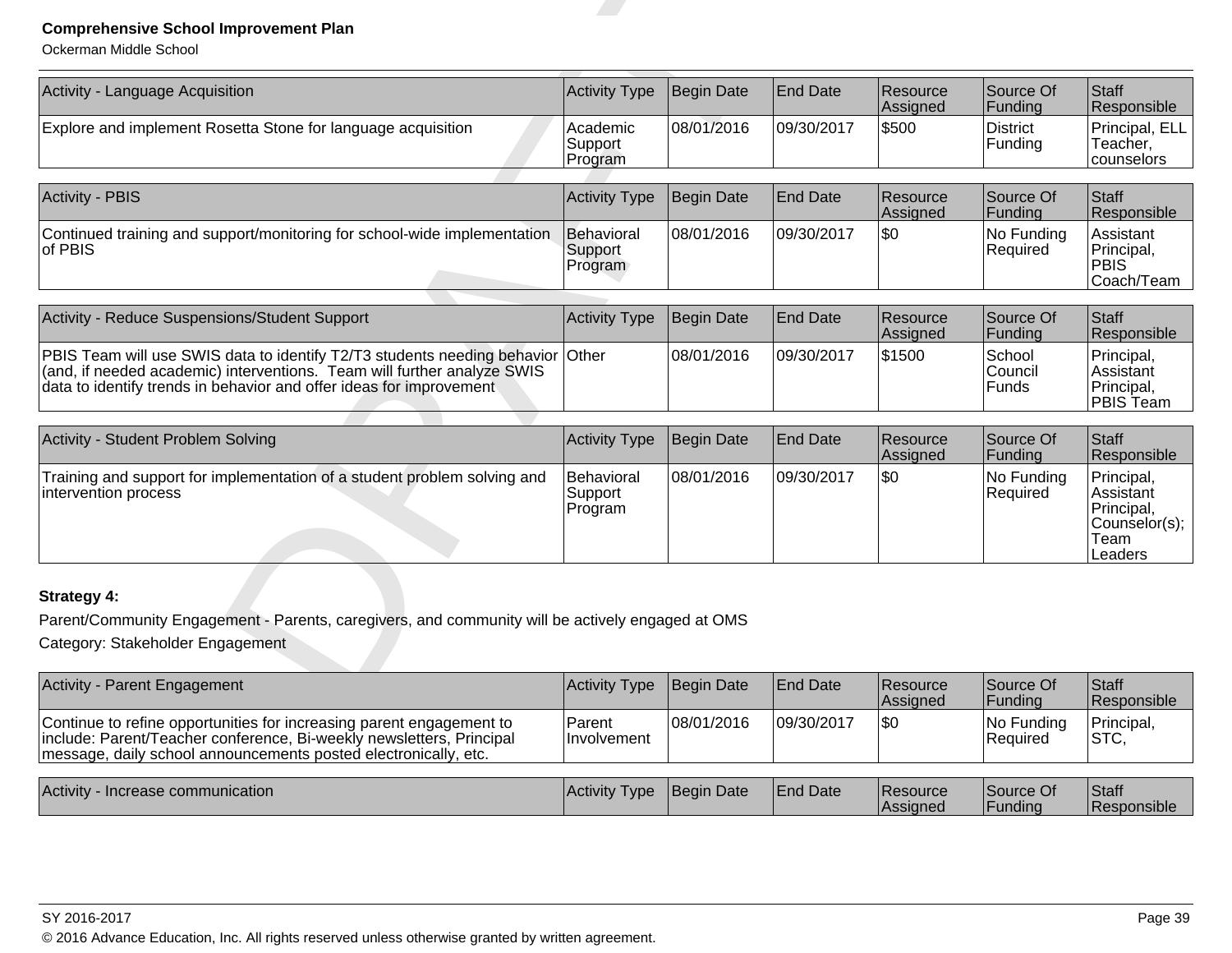| Ensure communication among school leadership, teachers, and<br>parents/caregivers regarding effectiveness of interventions and continuous   Involvement | l'Parent | 08/01/2016 | 09/30/2017 | 1\$0 | INo Fundina<br><b>Required</b> | Principal,<br>∣Assistant                 |
|---------------------------------------------------------------------------------------------------------------------------------------------------------|----------|------------|------------|------|--------------------------------|------------------------------------------|
| progress/student improvement                                                                                                                            |          |            |            |      |                                | Iprincipal.<br>linstructional<br>Icoach, |
|                                                                                                                                                         |          |            |            |      |                                | counselors.<br><b>Iteachers</b>          |

#### **Measurable Objective 1:**

| <b>Comprehensive School Improvement Plan</b><br>Ockerman Middle School                                                                                                                       |                          |                   |                 |                      |                               |                                                                                             |
|----------------------------------------------------------------------------------------------------------------------------------------------------------------------------------------------|--------------------------|-------------------|-----------------|----------------------|-------------------------------|---------------------------------------------------------------------------------------------|
| Ensure communication among school leadership, teachers, and<br>parents/caregivers regarding effectiveness of interventions and continuous<br>progress/student improvement                    | Parent<br>Involvement    | 08/01/2016        | 09/30/2017      | $\overline{50}$      | No Funding<br>Required        | Principal,<br>Assistant<br>principal,<br>instructional<br>coach,<br>counselors,<br>teachers |
| Goal 4: Reduce the percentage of students scoring Novice in Reading and Math by 50% by 2020.                                                                                                 |                          |                   |                 |                      |                               |                                                                                             |
| <b>Measurable Objective 1:</b>                                                                                                                                                               |                          |                   |                 |                      |                               |                                                                                             |
| collaborate to reduce the percentage of all students scoring Novice in reading from 25.5% to 23.0% and in math from 19.5% to 17.6% by 09/30/2017 as measured by<br>state assessment results. |                          |                   |                 |                      |                               |                                                                                             |
| <b>Strategy 1:</b>                                                                                                                                                                           |                          |                   |                 |                      |                               |                                                                                             |
| Professional Learning Communities - Teachers will continue to work in PLCs to refine their understanding of all content standards, design instruction and assessment to                      |                          |                   |                 |                      |                               |                                                                                             |
| meet the needs of all students and for progress monitoring of student growth goals.                                                                                                          |                          |                   |                 |                      |                               |                                                                                             |
| Category: Professional Learning & Support                                                                                                                                                    |                          |                   |                 |                      |                               |                                                                                             |
| Activity - PGP refinement based on SGG                                                                                                                                                       | Activity Type            | <b>Begin Date</b> | End Date        | Resource<br>Assigned | Source Of<br>Funding          | <b>Staff</b><br>Responsible                                                                 |
| School leadership and staff will work collaboratively to refine Student<br>Growth Goals based on data from analysis of student work in PLCs                                                  | Professional<br>Learning | 08/01/2016        | 09/30/2017      | \$0                  | No Funding<br>Required        | Principal,<br>assistant<br>principal,<br>instructional<br>coach, all<br>teachers            |
|                                                                                                                                                                                              |                          |                   |                 |                      |                               |                                                                                             |
| Activity - Question and Assessment design                                                                                                                                                    | <b>Activity Type</b>     | Begin Date        | <b>End Date</b> | Resource<br>Assigned | Source Of<br>Funding          | Staff<br>Responsible                                                                        |
| Content specific PLC work will be based on Danielson Framework 3B<br>Questioning and Discussion Techniques and 3D Assessment in Instruction                                                  | Professional<br>Learning | 08/01/2016        | 09/30/2017      | <b>\$0</b>           | No Funding<br><b>Required</b> | Principal,<br>assistant                                                                     |

| Activity - Question and Assessment design                                                                                                                                                  | Activity Type  | Begin Date | <b>End Date</b> | <b>Resource</b><br>Assigned | Source Of<br><b>IFundina</b> | <b>Staff</b><br><b>Responsible</b>                                                                     |
|--------------------------------------------------------------------------------------------------------------------------------------------------------------------------------------------|----------------|------------|-----------------|-----------------------------|------------------------------|--------------------------------------------------------------------------------------------------------|
| Content specific PLC work will be based on Danielson Framework 3B<br>Questioning and Discussion Techniques and 3D Assessment in Instruction  Learning<br>and Writing Formative Assessments | l Professional | 08/01/2016 | 09/30/2017      | \$0                         | No Funding<br>Required       | Principal,<br>lassistant<br>principals,<br>linstructional<br>⊺coach.<br>content leads<br>land teachers |

# **Strategy 2:**

Tiered Intervention - Targeted intervention will be implemented and monitored for students identified from multiple data sources, including but not limited to state assessments, STAR, embedded classroom assessments, who need intervention to meet proficiency. Preference will be given to students in the gap subpopulations.Category: Learning Systems

#### SY 2016-2017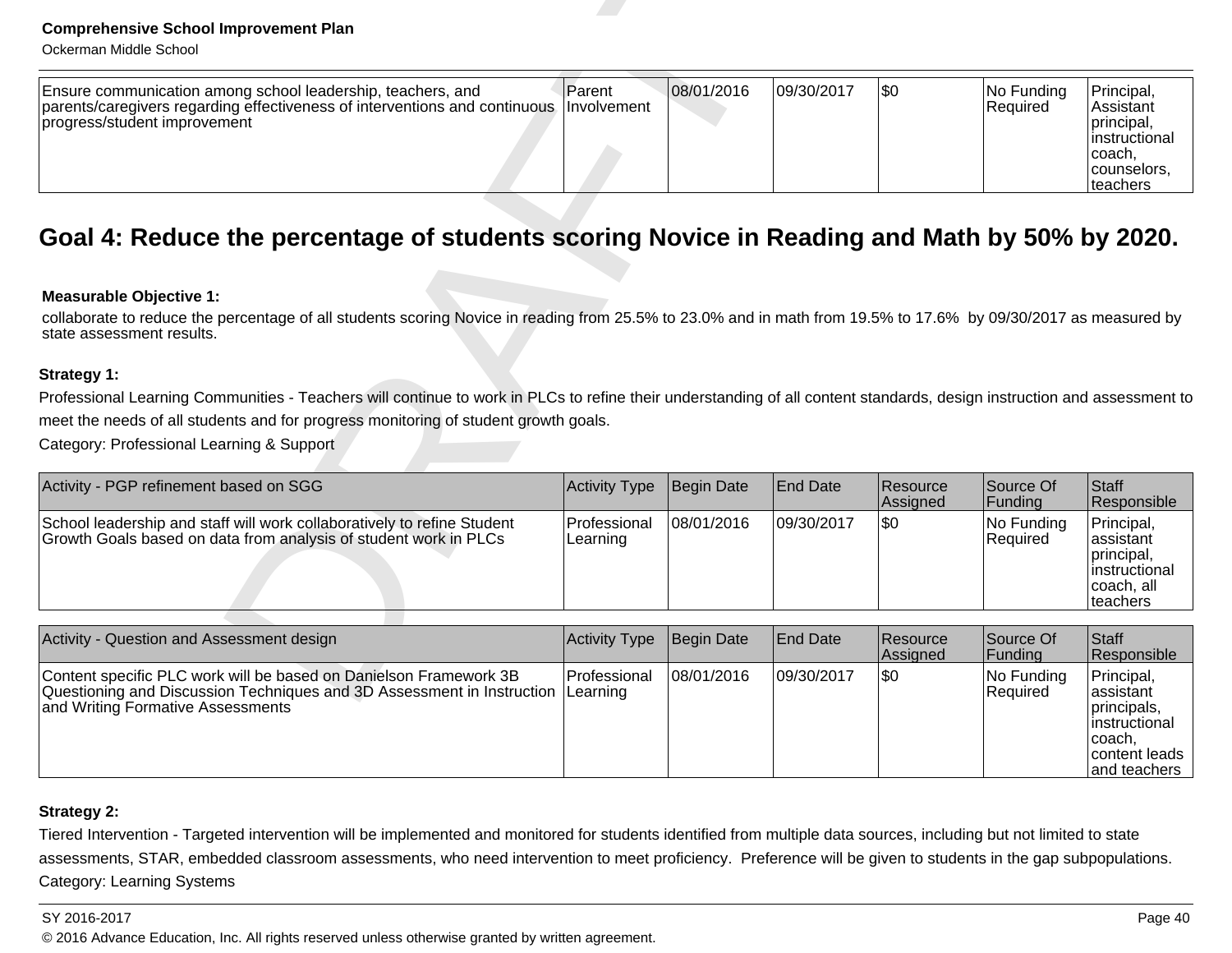| <b>Comprehensive School Improvement Plan</b><br>Ockerman Middle School                                                                                                                                                                                                                                                                                                                                                                                                                       |                                |                   |                 |                      |                        |                                                                                   |
|----------------------------------------------------------------------------------------------------------------------------------------------------------------------------------------------------------------------------------------------------------------------------------------------------------------------------------------------------------------------------------------------------------------------------------------------------------------------------------------------|--------------------------------|-------------------|-----------------|----------------------|------------------------|-----------------------------------------------------------------------------------|
| <b>Activity - ESS</b>                                                                                                                                                                                                                                                                                                                                                                                                                                                                        | Activity Type                  | Begin Date        | <b>End Date</b> | Resource<br>Assigned | Source Of<br>Funding   | Staff<br>Responsible                                                              |
| Three times/week after school students identified as below grade level, in<br>gap group, or scoring Novice or Apprentice will attend intervention for<br>reading or math                                                                                                                                                                                                                                                                                                                     | Academic<br>Support<br>Program | 08/01/2016        | 09/30/2017      | \$3000               | Other                  | <b>ESS</b><br>coordinator<br>and<br>designated<br>teachers                        |
| Activity - Afterschool Intervention (ESS)                                                                                                                                                                                                                                                                                                                                                                                                                                                    | Activity Type                  | <b>Begin Date</b> | <b>End Date</b> | Resource<br>Assigned | Source Of<br>Funding   | <b>Staff</b><br>Responsible                                                       |
| Students needing more intensive intervention, as identified by state<br>assessments, STAR, or classroom embedded assessments will be<br>personally invited to attend intensive intervention once a week for three<br>hours until skills are on target and students are on track to proficiency.<br>This intensive intervention is for students identified as below grade level<br>with special consideration given to those within identified gap groups or<br>scoring Novice or Apprentice. | Academic<br>Support<br>Program | 08/01/2016        | 09/30/2017      | \$3000               | Other                  | <b>ESS</b><br>Coordinator:<br>designated<br>teachers                              |
| <b>Activity - Students Not Meeting Benchmark</b>                                                                                                                                                                                                                                                                                                                                                                                                                                             | Activity Type                  | Begin Date        | <b>End Date</b> | Resource<br>Assigned | Source Of<br>Funding   | Staff<br>Responsible                                                              |
| Review of data to analyze gaps in instructional programming for<br>identification of students not meeting benchmark and review other student<br>level evaluation data for the purpose of specifying targeted, tiered<br>interventions                                                                                                                                                                                                                                                        | Academic<br>Support<br>Program | 08/01/2016        | 09/30/2017      | \$0                  | No Funding<br>Required | Principal,<br>assistant<br>principals,<br>instructional<br>coach, team<br>leaders |
| Activity - Interventions                                                                                                                                                                                                                                                                                                                                                                                                                                                                     | Activity Type                  | Begin Date        | <b>End Date</b> | Resource<br>Assigned | Source Of<br>Funding   | Staff<br>Responsible                                                              |
| Implement and monitor tiered interventions for students who have not met<br>grade level benchmarks:<br>Reading Tier 1-FastForword Tier 2-BOLD<br>Math Tier 1-BOLD<br>Tier 2-ESS                                                                                                                                                                                                                                                                                                              | Academic<br>Support<br>Program | 08/01/2016        | 09/30/2017      | \$0                  | No Funding<br>Required | Principal,<br>Instructional<br>coach, ESS<br>Coordinator,<br>teachers             |

| <b>POUVILY - IFILGI VOLILIULIS</b>                                                                                                                                                  | M                                      | <b>TDEUIL DAIE</b> | <b>ILIIU DAIT</b> | <b>INGSUULLE</b><br><b>Assigned</b> | <b>IUUUILE UI</b><br> Fundina  | <b>I</b> Ulall<br><b>Responsible</b>                                    |
|-------------------------------------------------------------------------------------------------------------------------------------------------------------------------------------|----------------------------------------|--------------------|-------------------|-------------------------------------|--------------------------------|-------------------------------------------------------------------------|
| Implement and monitor tiered interventions for students who have not met<br>lgrade level benchmarks:<br>Tier 2-BOLD<br>Reading Tier 1-FastForword<br>Math Tier 1-BOLD<br>Tier 2-ESS | <b>IAcademic</b><br>Support<br>Program | 108/01/2016        | 09/30/2017        | <b>\\$0</b>                         | INo Fundina<br><b>Required</b> | Principal,<br>linstructional<br>coach, ESS<br>Coordinator.<br>Iteachers |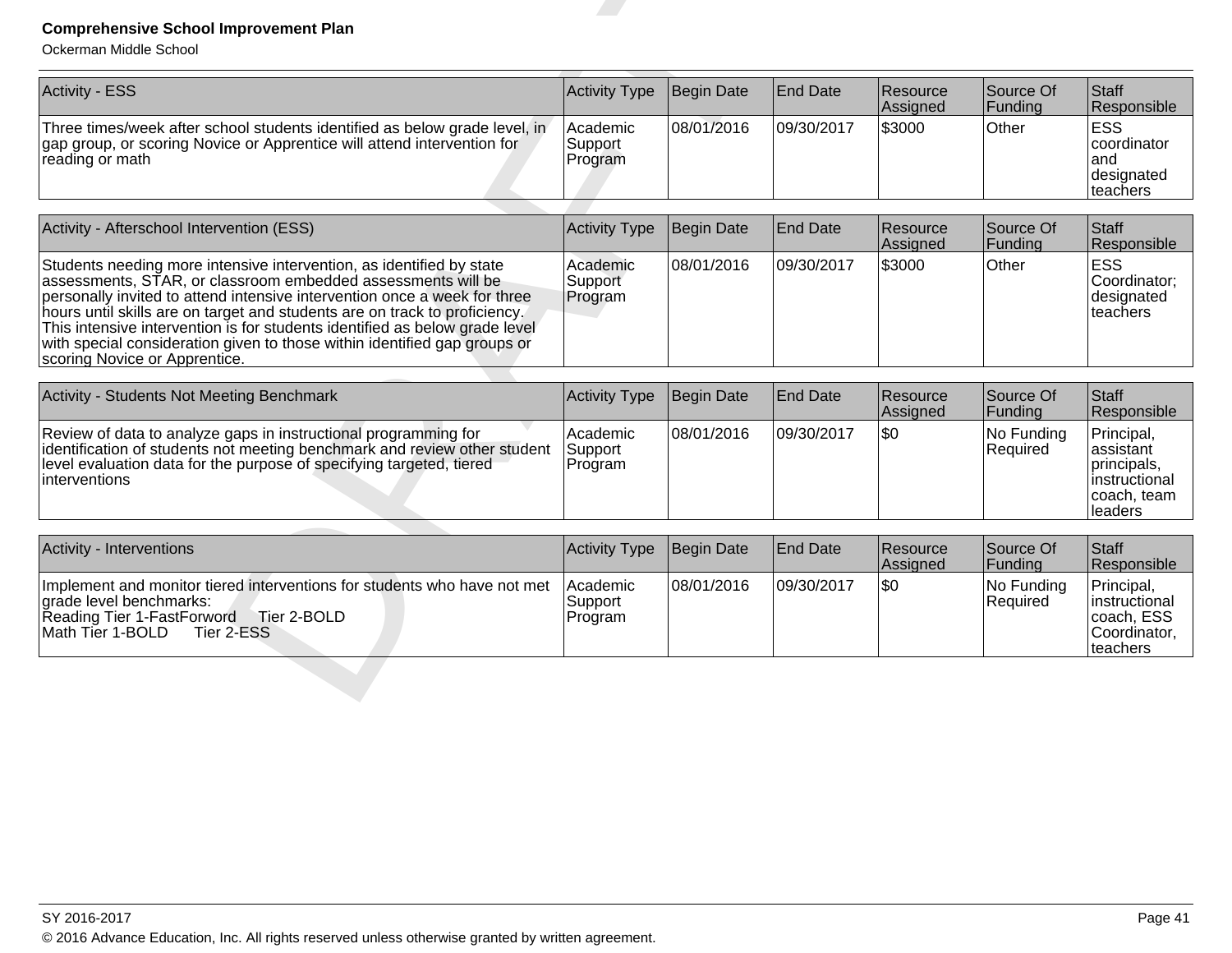| <b>Comprehensive School Improvement Plan</b><br>Ockerman Middle School |                                                                                                                                                                                                                                                                                                                                                                                                                                                                                                 |                                |                   |                 |                      |                                                            |  |  |  |
|------------------------------------------------------------------------|-------------------------------------------------------------------------------------------------------------------------------------------------------------------------------------------------------------------------------------------------------------------------------------------------------------------------------------------------------------------------------------------------------------------------------------------------------------------------------------------------|--------------------------------|-------------------|-----------------|----------------------|------------------------------------------------------------|--|--|--|
| <b>Activity Summary by Funding Source</b>                              |                                                                                                                                                                                                                                                                                                                                                                                                                                                                                                 |                                |                   |                 |                      |                                                            |  |  |  |
|                                                                        | Below is a breakdown of your activities by funding source                                                                                                                                                                                                                                                                                                                                                                                                                                       |                                |                   |                 |                      |                                                            |  |  |  |
| <b>Other</b>                                                           |                                                                                                                                                                                                                                                                                                                                                                                                                                                                                                 |                                |                   |                 |                      |                                                            |  |  |  |
| <b>Activity Name</b>                                                   | Activity Description                                                                                                                                                                                                                                                                                                                                                                                                                                                                            | <b>Activity Type</b>           | Begin Date        | <b>End Date</b> | Resource<br>Assigned | Staff<br>Responsible                                       |  |  |  |
| <b>ESS</b>                                                             | Three times/week after school students identified as below<br>grade level, in gap group, or scoring Novice or Apprentice<br>will attend intervention for reading or math                                                                                                                                                                                                                                                                                                                        | Academic<br>Support<br>Program | 08/01/2016        | 09/30/2017      | \$3000               | <b>ESS</b><br>coordinator<br>and<br>designated<br>teachers |  |  |  |
| Afterschool Intervention<br>(ESS)                                      | Students needing more intensive intervention, as identified<br>by state assessments, STAR, or classroom embedded<br>assessments will be personally invited to attend intensive<br>intervention once a week for three hours until skills are on<br>target and students are on track to proficiency. This<br>intensive intervention is for students identified as below<br>grade level with special consideration given to those within<br>identified gap groups or scoring Novice or Apprentice. | Academic<br>Support<br>Program | 08/01/2016        | 09/30/2017      | \$3000               | <b>ESS</b><br>Coordinator:<br>designated<br>teachers       |  |  |  |
|                                                                        |                                                                                                                                                                                                                                                                                                                                                                                                                                                                                                 |                                |                   | <b>Total</b>    | \$6000               |                                                            |  |  |  |
| <b>School Council Funds</b>                                            |                                                                                                                                                                                                                                                                                                                                                                                                                                                                                                 |                                |                   |                 |                      |                                                            |  |  |  |
| <b>Activity Name</b>                                                   | <b>Activity Description</b>                                                                                                                                                                                                                                                                                                                                                                                                                                                                     | <b>Activity Type</b>           | <b>Begin Date</b> | <b>End Date</b> | Resource<br>Assigned | Staff<br>Responsible                                       |  |  |  |
| Transition                                                             | Transition activities will be planned and executed that will<br>promote successful movement and acclimation of students<br>and families to and from Ockerman Middle School. These<br>will include but not be limited to Camp Hawk, high school<br>scheduling counseling, 6th grade orientation for students<br>and families, etc.                                                                                                                                                               | Academic<br>Support<br>Program | 05/01/2014        | 06/30/2015      | \$750                | Principal,<br>Guidance<br>Counselors,<br>Team<br>Leaders   |  |  |  |

| <b>Activity Name</b>                      | <b>Activity Description</b>                                                                                                                                                                                                                                                                                                                                                                | <b>Activity Type</b>           | Begin Date  | <b>End Date</b> | Resource<br><b>Assigned</b> | <b>Staff</b><br>Responsible                                    |
|-------------------------------------------|--------------------------------------------------------------------------------------------------------------------------------------------------------------------------------------------------------------------------------------------------------------------------------------------------------------------------------------------------------------------------------------------|--------------------------------|-------------|-----------------|-----------------------------|----------------------------------------------------------------|
| Transition                                | Transition activities will be planned and executed that will<br>promote successful movement and acclimation of students<br>and families to and from Ockerman Middle School. These<br>will include but not be limited to Camp Hawk, high school<br>scheduling counseling, 6th grade orientation for students<br>and families, etc.                                                          | Academic<br>Support<br>Program | 05/01/2014  | 06/30/2015      | \$750                       | Principal,<br>Guidance<br>Counselors,<br>Team<br>Leaders       |
| Reduce<br>Suspensions/Student<br> Support | PBIS Team will use SWIS data to identify T2/T3 students<br>needing behavior (and, if needed academic) interventions.<br>Team will further analyze SWIS data to identify trends in<br>behavior and offer ideas for improvement                                                                                                                                                              | Other                          | 08/01/2016  | 09/30/2017      | \$1500                      | Principal,<br>Assistant<br>Principal,<br>IPBIS Team            |
| Curriculum Alignment                      | Teachers will continue to work with district and school<br>leadership to develop, refine and implement standards-<br>based units of instruction aligned to KCAS and College<br>Readiness Standards with a clear focus on 21st century<br>skills of critical and creative thinking, collaboration<br>strategies, and written, spoken communication skills via<br>research-based instruction | Academic<br>Support<br>Program | 108/01/2016 | 09/30/2017      | \$20000                     | Principal,<br>Instructional<br> Coach,<br>Department<br>Chairs |

#### SY 2016-2017

en and the set of the set of the set of the set of the set of the set of the set of the set of the set of the set of the set of the set of the set of the set of the set of the set of the set of the set of the set of the se © 2016 Advance Education, Inc. All rights reserved unless otherwise granted by written agreement.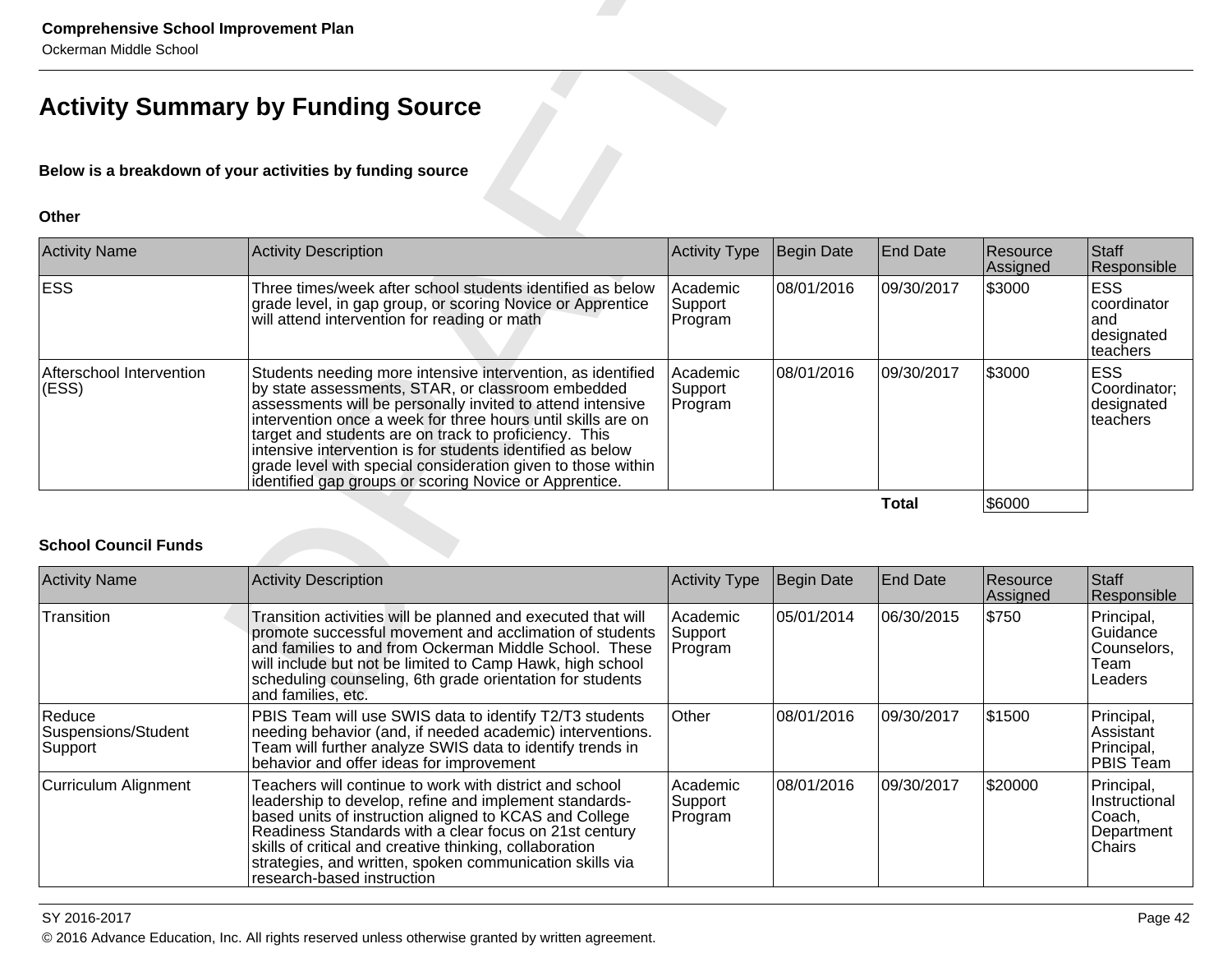| System of Interventions                          | Continue to implement/support a system of intervention<br>based on data specific to individual student needs and<br>present levels of performance. Students scoring below the<br>40th percentile in reading as identified by STAR Reading<br>will have FastForword 40 minutes daily. Students scoring<br>below the 40th percentile in math as identified by STAR<br>Math will have their intervention with TenMarks. Special<br>education teachers will have their caseloads during<br>remediation period to focus on TenMarks.                                                                               | Academic<br>Support<br>Program | 08/01/2016        | 09/30/2017      | \$1500           | Principal,<br>Instructional<br>Coach, all<br>teachers                            |
|--------------------------------------------------|---------------------------------------------------------------------------------------------------------------------------------------------------------------------------------------------------------------------------------------------------------------------------------------------------------------------------------------------------------------------------------------------------------------------------------------------------------------------------------------------------------------------------------------------------------------------------------------------------------------|--------------------------------|-------------------|-----------------|------------------|----------------------------------------------------------------------------------|
| Acceleration                                     | Implement a framework to use and monitor appropriate<br>activities for students who have shown mastery of content<br>through formative assessments with district support.<br>Framework may include: Pyramid of interventions for<br>moving our advanced students and formally identified gifted<br>and talented students by offering personalized learning<br>paths provided by 16/17 personalized learning initiative;<br>instructional strategies to enhance/accelerate learning in<br>the classroom; strategies to address affective needs of<br>learners; resources for instruction<br>and/or extensions. | Academic<br>Support<br>Program | 08/01/2016        | 09/30/2017      | \$1000           | Principal,<br>Instructional<br>Coach,<br>Guidance<br>Counselors,<br>all teachers |
| Tiered<br>Interventions/Personalized<br>Learning | Use results of interim, pre-, formative and common<br>assessments to plan instruction and refine the<br>implementation of research-based intervention strategies<br>including meeting protocol and matching the intervention to<br>student need based on data and standards. This will<br>require collaboration among teachers to flexibly group<br>based on student needs and regular monitoring of progress<br>using appropriate assessments and progress monitoring<br>intervals.                                                                                                                          | Academic<br>Support<br>Program | 08/01/2016        | 09/30/2017      | \$1000           | Principal,<br>Guidance<br>Counselors,<br>Team<br>Leaders                         |
| <b>No Funding Required</b>                       |                                                                                                                                                                                                                                                                                                                                                                                                                                                                                                                                                                                                               |                                |                   | <b>Total</b>    | \$25750          |                                                                                  |
| <b>Activity Name</b>                             | <b>Activity Description</b>                                                                                                                                                                                                                                                                                                                                                                                                                                                                                                                                                                                   | <b>Activity Type</b>           | <b>Begin Date</b> | <b>End Date</b> | Resource         | Staff                                                                            |
| <b>Professional Learning</b>                     | Provide modeling, embedded PD, training, to:<br>A) support all teachers as they use research-based                                                                                                                                                                                                                                                                                                                                                                                                                                                                                                            | Professional<br>Learning       | 08/01/2016        | 09/30/2017      | Assigned<br> \$0 | Responsible<br>Principal,<br>Instructional                                       |

| <b>Activity Name</b>         | <b>Activity Description</b>                                                                                                                                                                                                                                                                                                                                                                                                                                                                                                       | <b>Activity Type</b>     | Begin Date | <b>End Date</b> | Resource<br>Assigned | Staff<br>Responsible                                   |
|------------------------------|-----------------------------------------------------------------------------------------------------------------------------------------------------------------------------------------------------------------------------------------------------------------------------------------------------------------------------------------------------------------------------------------------------------------------------------------------------------------------------------------------------------------------------------|--------------------------|------------|-----------------|----------------------|--------------------------------------------------------|
| <b>Professional Learning</b> | Provide modeling, embedded PD, training, to:<br>A) support all teachers as they use research-based<br>instructional strategies; 21st Century Skills; differentiation of<br>instruction based on formative and summative assessments<br>to meet the needs of all learners and move learning forward<br>for all students<br>B) personalized learning training and initiative C) Ten Marks<br>training D) State conferences in content areas E) On<br>Demand writing state training to support 15/16 On Demand<br>writing initiative | Professional<br>Learning | 08/01/2016 | 09/30/2017      | $ \$0$               | Principal,<br>Instructional<br>Coach, all<br>lteachers |
| Parent Engagement            | Continue to refine opportunities for increasing parent<br>engagement to include: Parent/Teacher conference, Bi-<br>weekly newsletters, Principal message, daily school<br>announcements posted electronically, etc.                                                                                                                                                                                                                                                                                                               | Parent<br>Involvement    | 08/01/2016 | 09/30/2017      | \$0                  | Principal,<br>STC,                                     |

#### SY 2016-2017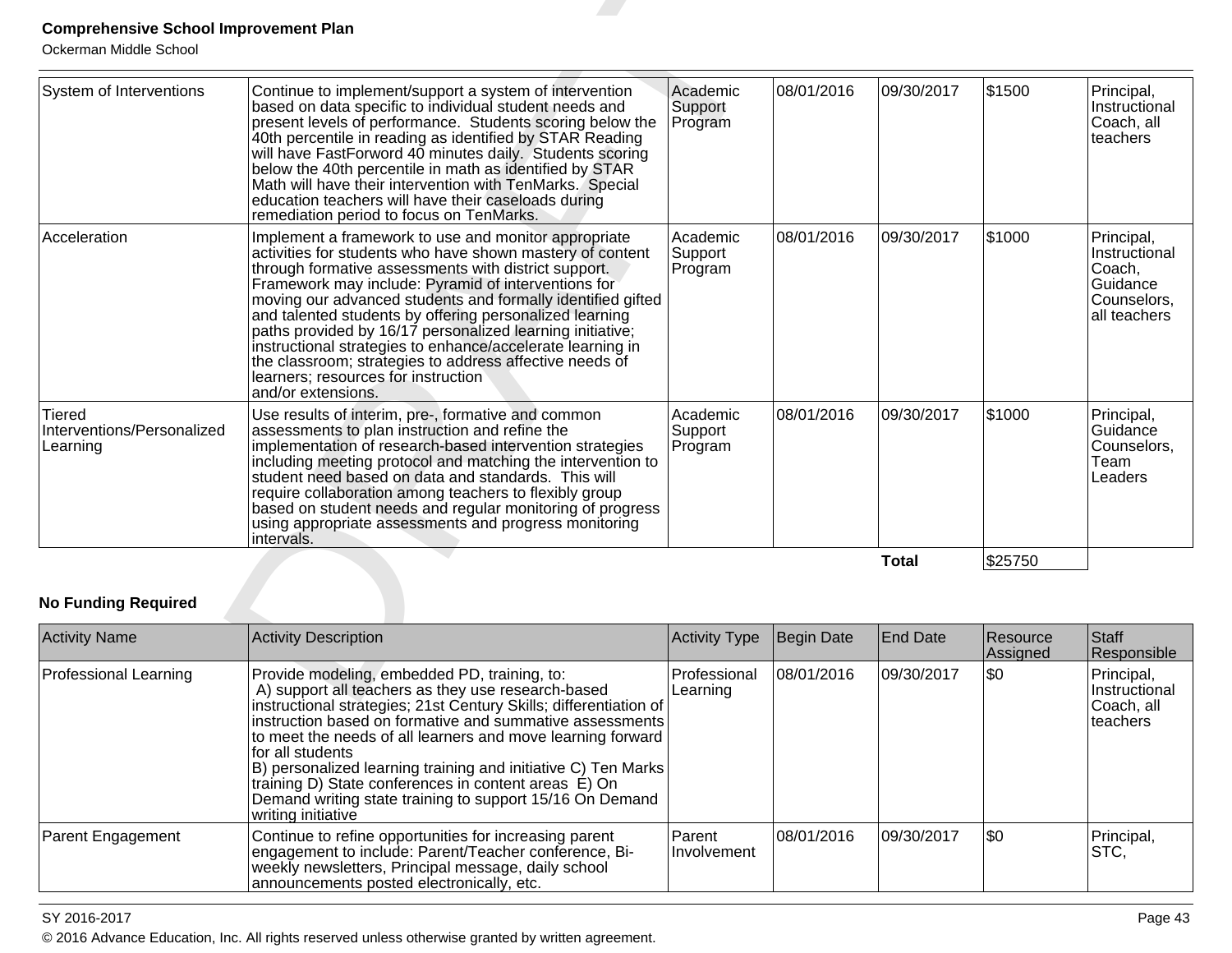| <b>Comprehensive School Improvement Plan</b>                     |                                                                                                                                                                                                                                                                                                                                                                                                                                                                                                                                                                                                               |                                       |            |            |            |                                                                                                                             |
|------------------------------------------------------------------|---------------------------------------------------------------------------------------------------------------------------------------------------------------------------------------------------------------------------------------------------------------------------------------------------------------------------------------------------------------------------------------------------------------------------------------------------------------------------------------------------------------------------------------------------------------------------------------------------------------|---------------------------------------|------------|------------|------------|-----------------------------------------------------------------------------------------------------------------------------|
| Ockerman Middle School<br><b>Technology Tools for</b><br>Careers | Provide all students the opportunity to explore and utilize<br>technology tools and applications effectively and<br>productively in all subjects to advance them on their path to<br>career and college readiness; 1:1 with Chromebooks; High<br>School credit-bearing classes                                                                                                                                                                                                                                                                                                                                | Career<br>Preparation/O<br>rientation | 08/01/2016 | 09/30/2017 | \$0        | Principal, all<br>teachers                                                                                                  |
| <b>Student Problem Solving</b>                                   | Training and support for implementation of a student<br>problem solving and<br>intervention process                                                                                                                                                                                                                                                                                                                                                                                                                                                                                                           | Behavioral<br>Support<br>Program      | 08/01/2016 | 09/30/2017 | \$0        | Principal,<br>Assistant<br>Principal,<br>Counselor(s);<br>Team<br>Leaders                                                   |
| Acceleration                                                     | Implement a framework to use and monitor appropriate<br>activities for students who have shown mastery of content<br>through formative assessments with district support.<br>Framework may include: Pyramid of interventions for<br>moving our advanced students and formally identified gifted<br>and talented students by offering personalized learning<br>paths provided by 16/17 personalized learning initiative;<br>instructional strategies to enhance/accelerate learning in<br>the classroom; strategies to address affective needs of<br>learners; resources for instruction<br>and/or extensions. | Academic<br>Support<br>Program        | 08/01/2016 | 09/30/2017 | <b>\$0</b> | Principal,<br>Instructional<br>Coach,<br>Guidance<br>Counselors,<br>all teachers                                            |
| <b>Students Not Meeting</b><br>Benchmark                         | Review of data to analyze gaps in instructional<br>programming for identification of students not meeting<br>benchmark and review other student level evaluation data<br>for the purpose of specifying targeted, tiered interventions                                                                                                                                                                                                                                                                                                                                                                         | Academic<br>Support<br>Program        | 08/01/2016 | 09/30/2017 | l\$0       | Principal,<br>assistant<br>principals,<br>instructional<br>coach, team<br>leaders                                           |
| PGP refinement based on<br><b>SGG</b>                            | School leadership and staff will work collaboratively to<br>refine Student Growth Goals based on data from analysis of<br>student work in PLCs                                                                                                                                                                                                                                                                                                                                                                                                                                                                | Professional<br>Learning              | 08/01/2016 | 09/30/2017 | \$0        | Principal,<br>lassistant<br>principal,<br>instructional<br>coach, all<br>teachers                                           |
| Use of Data                                                      | School leadership and teachers will use data from EPAS,<br>KPREP, common formative and summative assessments,<br>STAR and progress monitoring to drive instructional<br>practice as well as provide guidance for interventions and<br>counseling points.                                                                                                                                                                                                                                                                                                                                                      | Academic<br>Support<br>Program        | 08/01/2016 | 09/30/2017 | \$0        | Principal,<br>assistant<br>principal.<br>instructional<br>coach,<br>Guidance<br>Counselors,<br>Content &<br>Team<br>Leaders |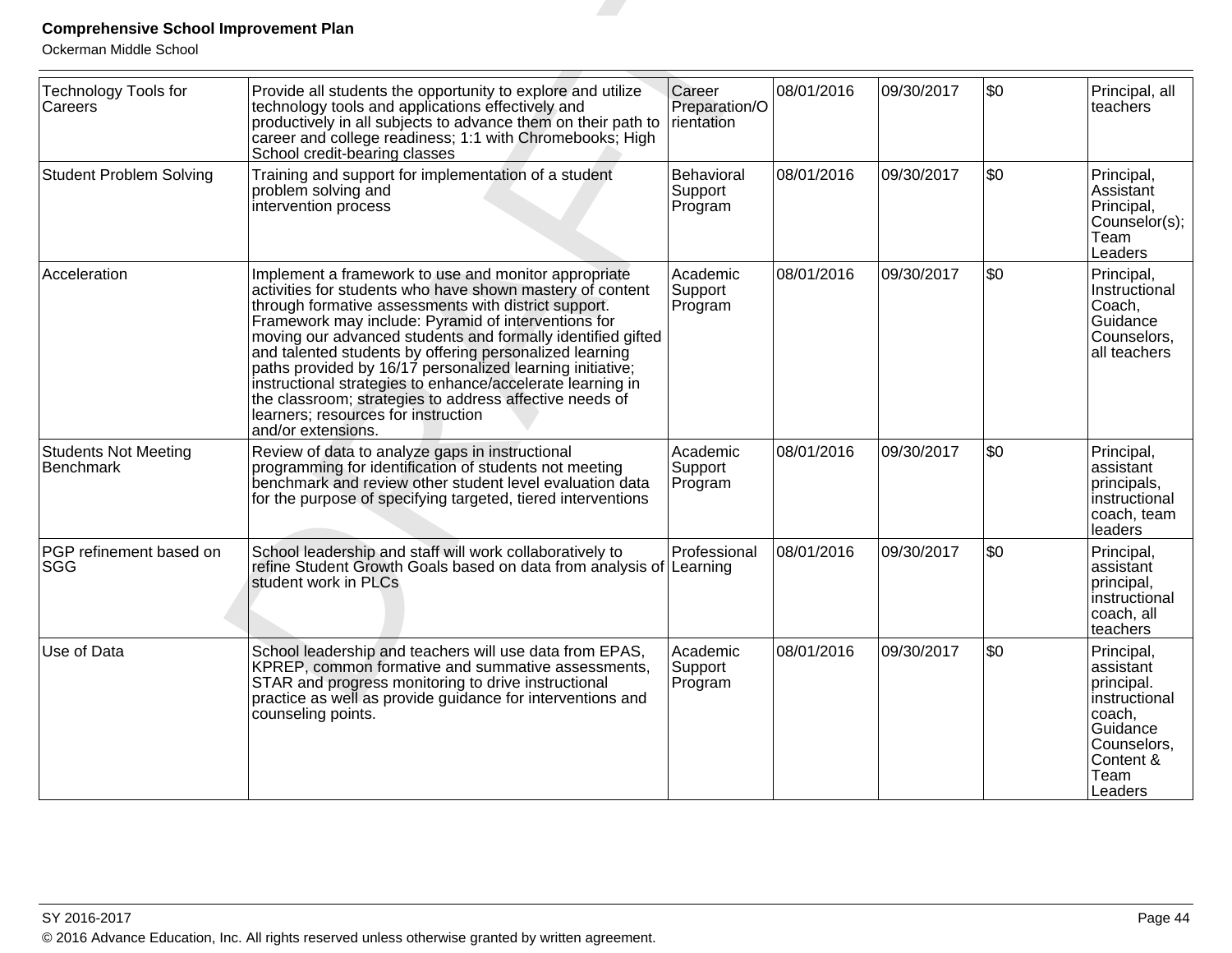| <b>Comprehensive School Improvement Plan</b><br>Ockerman Middle School |                                                                                                                                                                                                                                                                                                                                                                                                                                                                                                                                  |                                       |            |              |         |                                                                                                       |
|------------------------------------------------------------------------|----------------------------------------------------------------------------------------------------------------------------------------------------------------------------------------------------------------------------------------------------------------------------------------------------------------------------------------------------------------------------------------------------------------------------------------------------------------------------------------------------------------------------------|---------------------------------------|------------|--------------|---------|-------------------------------------------------------------------------------------------------------|
| <b>Question and Assessment</b><br>design                               | Content specific PLC work will be based on Danielson<br>Framework 3B Questioning and Discussion Techniques and Learning<br>3D Assessment in Instruction and Writing Formative<br>Assessments                                                                                                                                                                                                                                                                                                                                     | Professional                          | 08/01/2016 | 09/30/2017   | \$0     | Principal,<br>lassistant<br>principals,<br>linstructional<br>∣coach,<br>content leads<br>and teachers |
|                                                                        | Personalization and Progress Support teachers as they use results of pre, formative, and<br>Monitoring<br>Monitoring<br>personalized instruction for students who have not achieved Program<br>content mastery and for underperforming students.<br>Personalization requires collaboration among teachers to<br>flexibly group their students based on their needs as<br>derived by progress monitoring; Flexibly group students<br>during remediation period; utilize FastForward lab; Novice<br>reduction progress through ESS | Academic<br>Support                   | 08/01/2016 | 09/30/2017   | \$0     | Principal,Cou<br>nselor,<br>Instructional<br>Coach, all<br>lteachers                                  |
| PBIS                                                                   | Continued training and support/monitoring for school-wide<br>implementation of PBIS                                                                                                                                                                                                                                                                                                                                                                                                                                              | Behavioral<br>Support<br>Program      | 08/01/2016 | 09/30/2017   | \$0     | Assistant<br>Principal,<br><b>PBIS</b><br>Coach/Team                                                  |
| <b>Utilizing Teacher Teams</b>                                         | Continue to facilitate and support the collaboration of<br>teacher teams via the use of data teams process to drive<br>instructional decisions and enrich instructional practice.<br>Weekly meetings with instructional coach as a grade level,<br>teaching team and grade level content                                                                                                                                                                                                                                         | Academic<br>Support<br>Program        | 08/01/2016 | 09/30/2017   | \$0     | Principal,<br>Department &<br>Team<br>Leaders,<br>Instructional<br> Coach<br>teachers                 |
| <b>Career and Academic</b><br>Advising for CTE                         | Study and begin to implement career and academic<br>advising to broaden career pathways for CTE programs<br>available within the district.                                                                                                                                                                                                                                                                                                                                                                                       | Career<br>Preparation/O<br>rientation | 08/01/2016 | 09/30/2017   | \$0     | Practical<br> living<br>Teacher,<br>Guidance<br>Counselors                                            |
| Increase communication                                                 | Ensure communication among school leadership, teachers,<br>and parents/caregivers regarding effectiveness of<br>interventions and continuous progress/student improvement                                                                                                                                                                                                                                                                                                                                                        | Parent<br>Involvement                 | 08/01/2016 | 09/30/2017   | \$0     | Principal,<br>Assistant<br>principal,<br>instructional<br>coach,<br>counselors,<br>teachers           |
| Interventions                                                          | Implement and monitor tiered interventions for students who Academic<br>have not met grade level benchmarks:<br>Reading Tier 1-FastForword Tier 2-BOLD<br>Math Tier 1-BOLD Tier 2-ESS                                                                                                                                                                                                                                                                                                                                            | Support<br>Program                    | 08/01/2016 | 09/30/2017   | \$0     | Principal,<br>instructional<br>coach, ESS<br>Coordinator,<br>teachers                                 |
|                                                                        |                                                                                                                                                                                                                                                                                                                                                                                                                                                                                                                                  |                                       |            | <b>Total</b> | $ $ \$0 |                                                                                                       |

# **General Fund**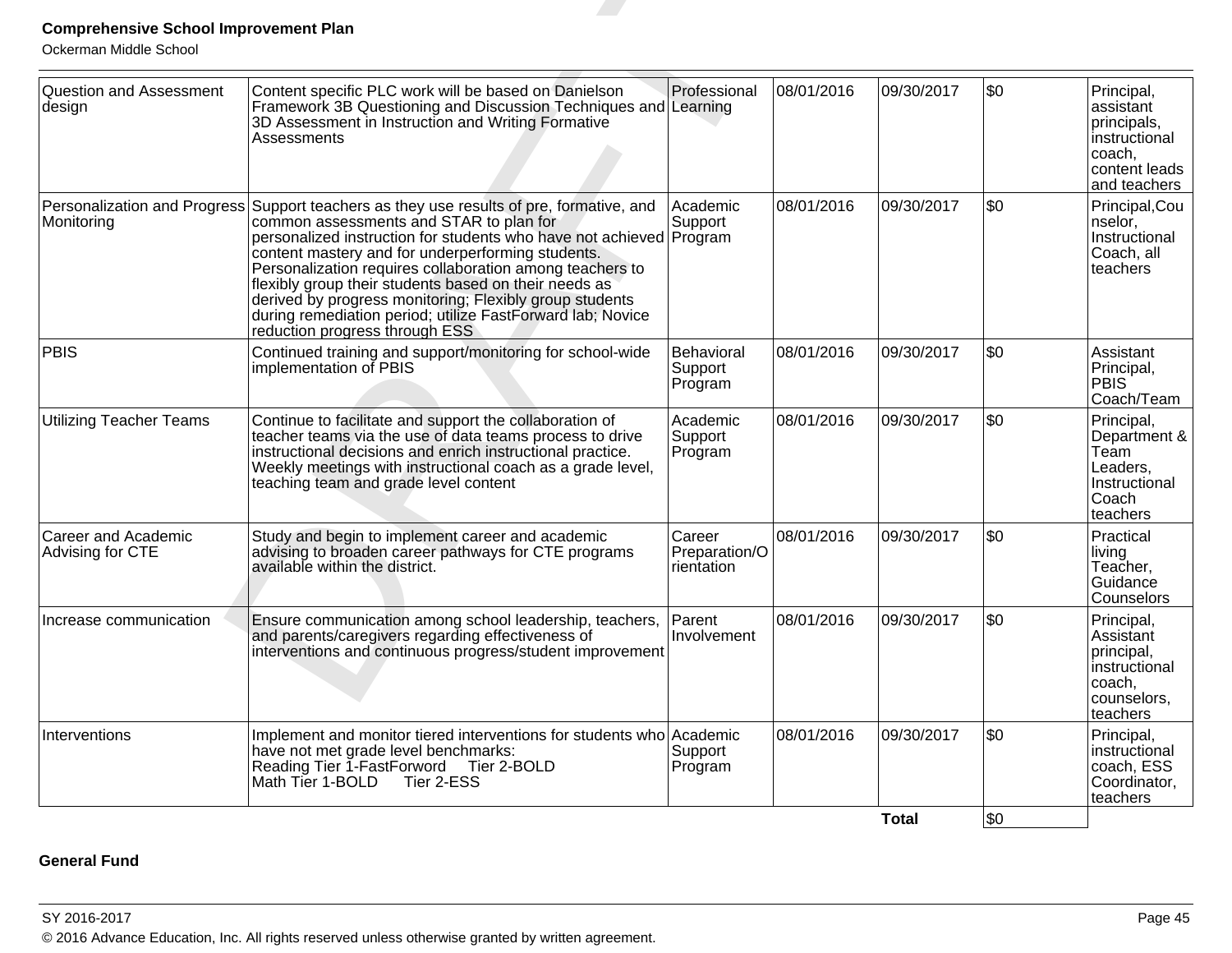| <b>Activity Name</b> | <b>Activity Description</b>                                                                                                                                                                                                                                                                                                                                                                                                                                                                                                                                                                                                                                                                                                                                                                          | Activity Type        | Begin Date | End Date   | Resource<br>Assigned | Staff<br>Responsible                                                    |
|----------------------|------------------------------------------------------------------------------------------------------------------------------------------------------------------------------------------------------------------------------------------------------------------------------------------------------------------------------------------------------------------------------------------------------------------------------------------------------------------------------------------------------------------------------------------------------------------------------------------------------------------------------------------------------------------------------------------------------------------------------------------------------------------------------------------------------|----------------------|------------|------------|----------------------|-------------------------------------------------------------------------|
|                      | Process for Program Review   Continue to support and enhance a process for program<br>reviews where all aspects program reviews are reviewed,<br>rationales are established, feedback is given throughout the Program<br>process, and improvements are made in implementing the<br>proficiency of integrating writing, practical living/career<br>studies and arts and humanities into all content areas.<br>Develop a process for the World Language program review<br>where where all aspects of the world program review are<br>studied in anticipation of the pilot in the 15-16 school year.<br>This will include rationales being established, feedback<br>given throughout the process, and decisions will be made<br>as to how to build/support/sustain a viable world language<br> program. | lAcademic<br>Support | 08/01/2016 | 09/30/2017 | \$500                | Principal;<br>Program<br> Review<br>Lead(s);<br>Instructional<br>Icoach |
|                      |                                                                                                                                                                                                                                                                                                                                                                                                                                                                                                                                                                                                                                                                                                                                                                                                      |                      |            | Total      | \$500                |                                                                         |

| <b>Comprehensive School Improvement Plan</b><br>Ockerman Middle School |                                                                                                                                                                                                                                                                                                                                                                                                                                                                                                                                                                                                                                                                                                                                                                |                                       |            |                 |                      |                                                                                                                    |
|------------------------------------------------------------------------|----------------------------------------------------------------------------------------------------------------------------------------------------------------------------------------------------------------------------------------------------------------------------------------------------------------------------------------------------------------------------------------------------------------------------------------------------------------------------------------------------------------------------------------------------------------------------------------------------------------------------------------------------------------------------------------------------------------------------------------------------------------|---------------------------------------|------------|-----------------|----------------------|--------------------------------------------------------------------------------------------------------------------|
| <b>Activity Name</b>                                                   | <b>Activity Description</b>                                                                                                                                                                                                                                                                                                                                                                                                                                                                                                                                                                                                                                                                                                                                    | <b>Activity Type</b>                  | Begin Date | <b>End Date</b> | Resource<br>Assigned | Staff<br>Responsible                                                                                               |
| Process for Program Review                                             | Continue to support and enhance a process for program<br>reviews where all aspects program reviews are reviewed,<br>rationales are established, feedback is given throughout the<br>process, and improvements are made in implementing the<br>proficiency of integrating writing, practical living/career<br>studies and arts and humanities into all content areas.<br>Develop a process for the World Language program review<br>where where all aspects of the world program review are<br>studied in anticipation of the pilot in the 15-16 school year.<br>This will include rationales being established, feedback<br>given throughout the process, and decisions will be made<br>as to how to build/support/sustain a viable world language<br>program. | Academic<br>Support<br>Program        | 08/01/2016 | 09/30/2017      | \$500                | Principal;<br>Program<br>Review<br>Lead(s);<br>Instructional<br>coach                                              |
|                                                                        |                                                                                                                                                                                                                                                                                                                                                                                                                                                                                                                                                                                                                                                                                                                                                                |                                       |            | <b>Total</b>    | \$500                |                                                                                                                    |
| <b>District Funding</b><br><b>Activity Name</b>                        | <b>Activity Description</b>                                                                                                                                                                                                                                                                                                                                                                                                                                                                                                                                                                                                                                                                                                                                    | <b>Activity Type</b>                  | Begin Date | <b>End Date</b> | Resource<br>Assigned | Staff<br>Responsible                                                                                               |
| Innovation                                                             | Increase access and opportunities for all students to<br>participate in science, technology, engineering, and<br>mathematics (STEM) programs including but not limited to:<br>virtual zoo, bicycle STEM club. Priority will also be made to<br>increase the inventory of mobile labs. Blended learning<br>initiative 16/17; PBL initiative 16/17; 1:1 with Chromebooks                                                                                                                                                                                                                                                                                                                                                                                         | Career<br>Preparation/O<br>rientation | 08/01/2016 | 09/30/2017      | \$20000              | Principal,<br>Instructional<br>Coach,<br>Department<br>Head(s);<br>teachers                                        |
| <b>Common Assessment</b>                                               | Facilitate the implementation and refinement of common<br>assessments in all grades and all content areas that are<br>aligned with EPAS and KCAS. Through PLCs, teachers will Program<br>review and analyze student level data from common<br>assessments to improve instruction and enhance student<br>growth. This formative data analysis process will provide<br>data points along the way for teachers as they work on<br>student growth goals.                                                                                                                                                                                                                                                                                                           | Academic<br>Support                   | 08/01/2016 | 09/30/2017      | \$500                | Principal,<br>assistant<br>principal,<br>instructional<br>coach and all<br>teachers                                |
| <b>Students from Diverse</b><br>Backgrounds                            | Support/refine the tiered intervention process at all grade<br>levels for all targeted students including non-duplicated gap<br>group (ELL, special education, F/R). Student progress will<br>be monitored regularly to ensure implementation/fidelity/<br>effectiveness of intervention; Establish a two-tiered<br>intervention system for reading and math for focused<br>intervention services provided during the intervention<br>period, Fast Forword lab or ESS                                                                                                                                                                                                                                                                                          | Academic<br>Support<br>Program        | 08/01/2016 | 09/30/2017      | \$1500               | Principal,<br>Counselors,<br>Instructional<br>Coach, ELL<br>Teacher,<br>Special Ed.<br>Department,<br>all teachers |
| Language Acquisition                                                   | Explore and implement Rosetta Stone for language<br>acquisition                                                                                                                                                                                                                                                                                                                                                                                                                                                                                                                                                                                                                                                                                                | Academic<br>Support<br>Program        | 08/01/2016 | 09/30/2017      | \$500                | Principal, ELL<br>Teacher,<br>counselors                                                                           |
|                                                                        |                                                                                                                                                                                                                                                                                                                                                                                                                                                                                                                                                                                                                                                                                                                                                                |                                       |            | <b>Total</b>    | \$22500              |                                                                                                                    |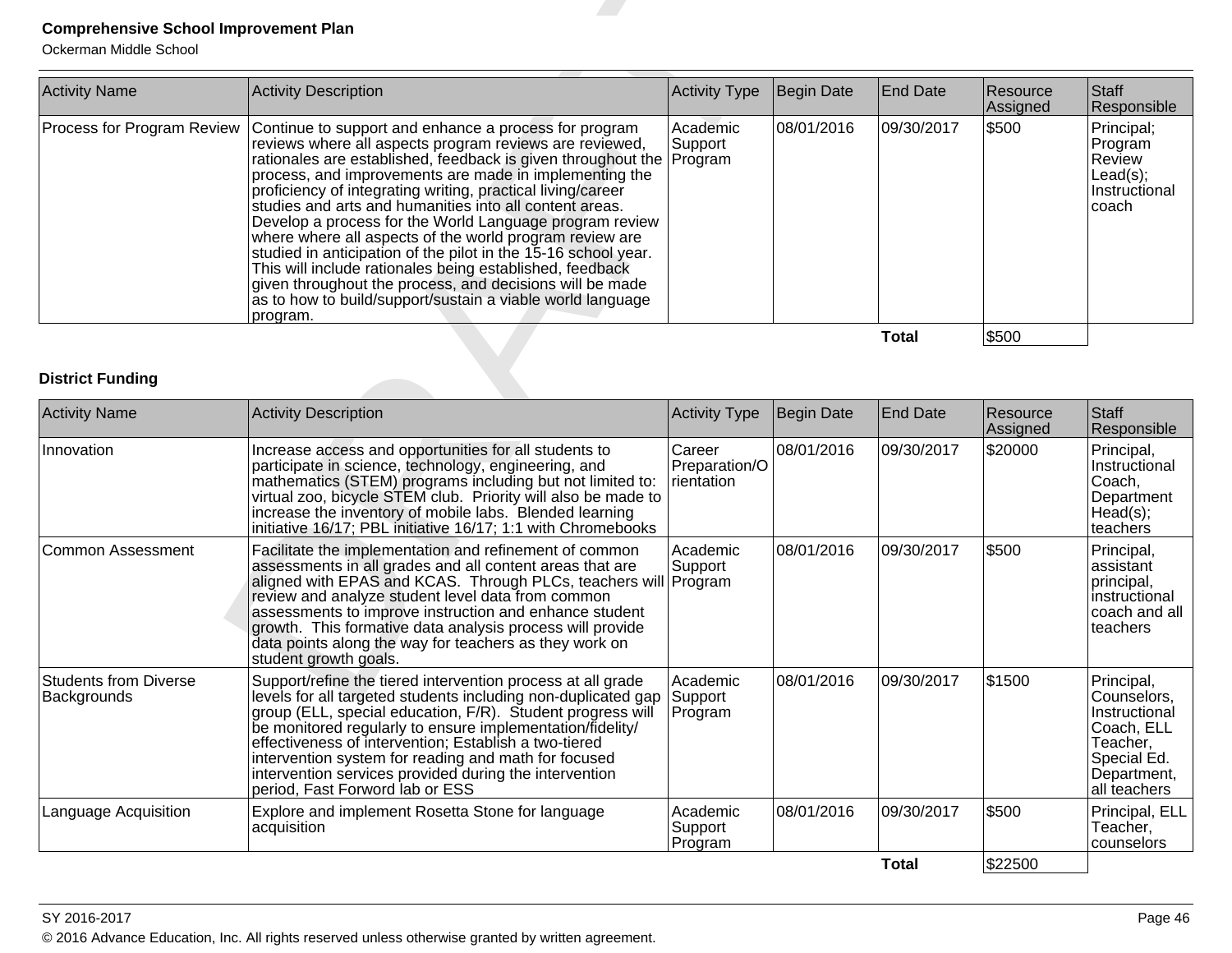# Comprehensive School Improvement Plan<br>
Ockerman Middle School<br> **Phase II - KDE Assurances - Schools**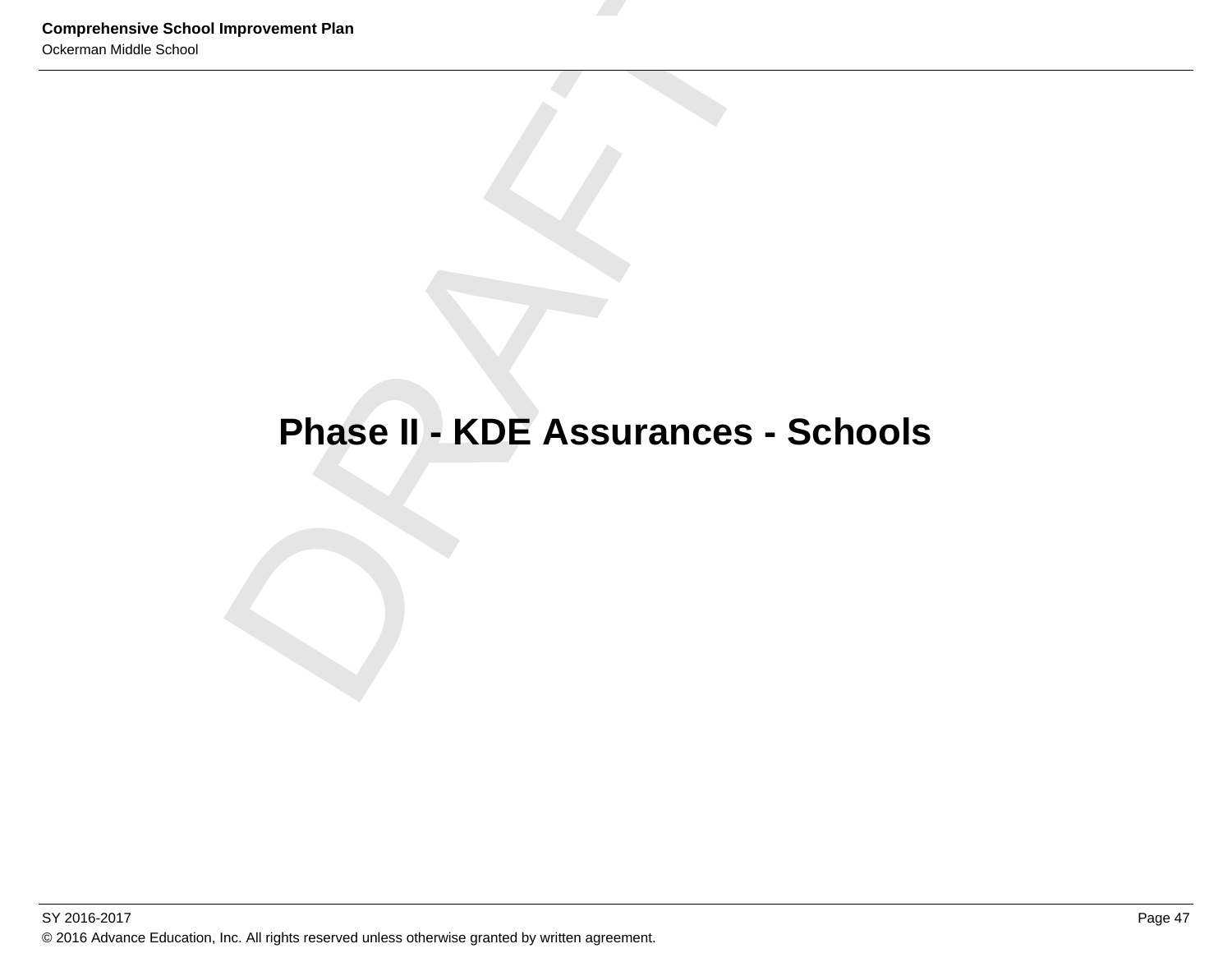Ockerman Middle School

# **Introduction**

DRAFT

KDE Assurances - School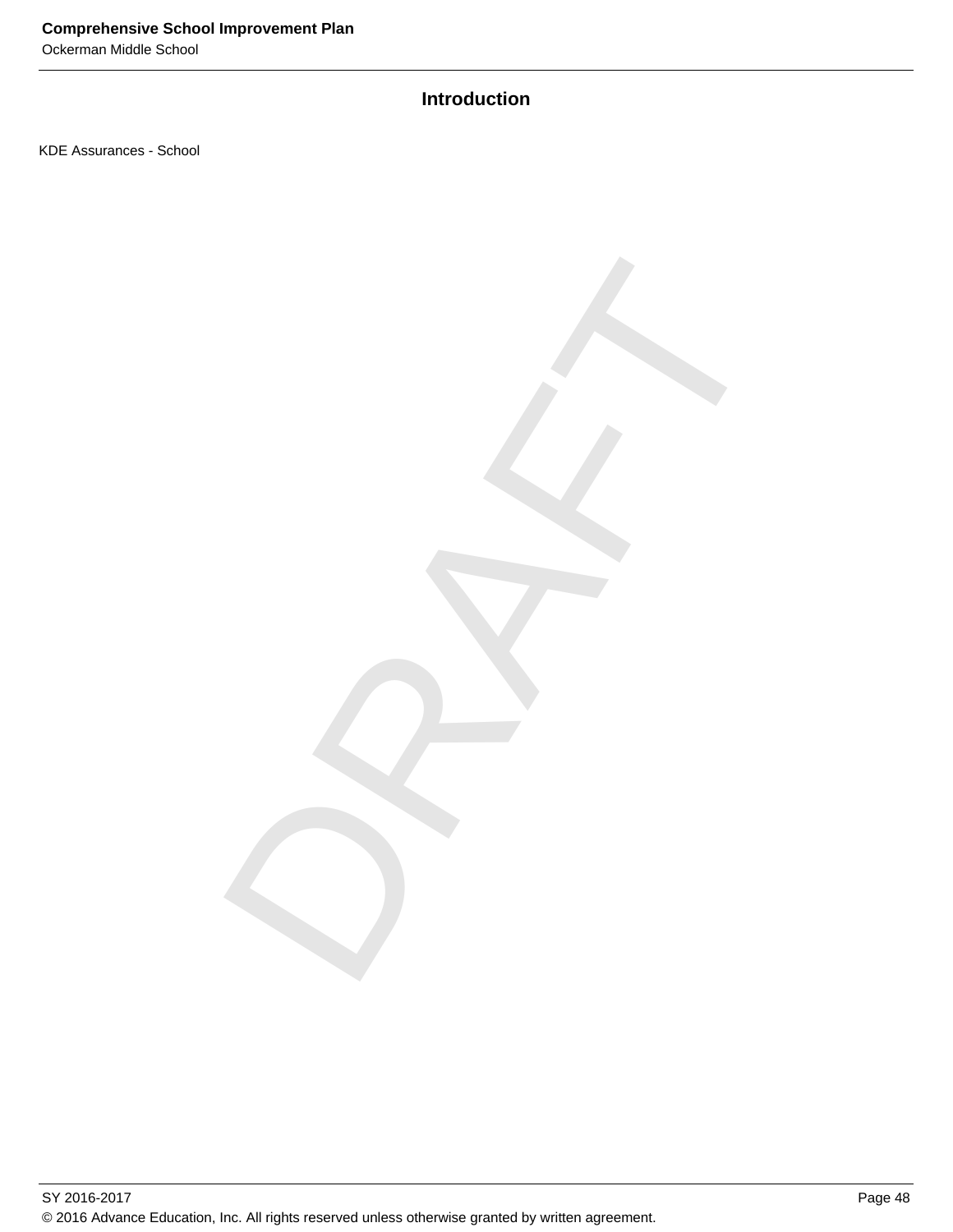# **Assurances**

| ∣Label        | Assurance                                                                                                                                                                                                                                                  | <b>Response</b> | <b>Comment</b> | <b>Attachment</b> |
|---------------|------------------------------------------------------------------------------------------------------------------------------------------------------------------------------------------------------------------------------------------------------------|-----------------|----------------|-------------------|
| Comprehensive | The school conducted a comprehensive needs<br>INeeds Assessment lassessment, which included a review of<br>lacademic achievement data for all students and l<br>assessed the needs of the school relative to<br>each of the schoolwide program components. | <b>IYes</b>     |                |                   |

|                                            | Needs Assessment assessment, which included a review of<br>academic achievement data for all students and<br>assessed the needs of the school relative to                                                                                               |                 |                                          |                   |
|--------------------------------------------|---------------------------------------------------------------------------------------------------------------------------------------------------------------------------------------------------------------------------------------------------------|-----------------|------------------------------------------|-------------------|
|                                            | each of the schoolwide program components.                                                                                                                                                                                                              |                 |                                          |                   |
| Label                                      | <b>Assurance</b>                                                                                                                                                                                                                                        | Response        | <b>Comment</b>                           | <b>Attachment</b> |
| Core Academic<br>Programs                  | The school planned and developed Schoolwide<br>researchbased instructional reform strategies to<br>strengthen the core academic program,<br>increase the amount and quality of learning<br>time, and provide additional support to all<br>students.     | Yes             |                                          |                   |
|                                            |                                                                                                                                                                                                                                                         |                 |                                          |                   |
| Label                                      | Assurance                                                                                                                                                                                                                                               | Response        | <b>Comment</b>                           | <b>Attachment</b> |
| Preschool<br>Transition                    | The school planned preschool transition<br>strategies and the implementation process.                                                                                                                                                                   | N/A             | School is grades 6-8                     |                   |
|                                            |                                                                                                                                                                                                                                                         |                 |                                          |                   |
| Label                                      | Assurance                                                                                                                                                                                                                                               | <b>Response</b> | <b>Comment</b>                           | Attachment        |
| Research-based<br><b>Strategies</b>        | The school planned and developed schoolwide<br>researchbased instructional strategies that<br>provide additional instruction for students<br>experiencing the greatest degree of difficulty<br>mastering the state's academic achievement<br>standards. | Yes             |                                          |                   |
|                                            |                                                                                                                                                                                                                                                         |                 |                                          |                   |
| Label                                      | <b>Assurance</b>                                                                                                                                                                                                                                        | <b>Response</b> | <b>Comment</b>                           | Attachment        |
| <b>Highly Qualified</b><br><b>Teachers</b> | The school planned strategies to recruit and<br>retain highly qualified teachers.                                                                                                                                                                       | Yes             |                                          |                   |
|                                            |                                                                                                                                                                                                                                                         |                 |                                          |                   |
| Label                                      | Assurance                                                                                                                                                                                                                                               | <b>Response</b> | Comment                                  | Attachment        |
| Title I, Part A<br>Schoolwide Funds        | The school allocated and spent Title I, Part A<br>Schoolwide funds only on allowable programs<br>and octivities and mointained enprensiate                                                                                                              | N/A             | School does not receive Title 1<br>funds |                   |

| <b>Label</b>                    | <b>Assurance</b>                                                                       | Response | <b>Comment</b>       | <b>Attachment</b> |
|---------------------------------|----------------------------------------------------------------------------------------|----------|----------------------|-------------------|
| <b>Preschool</b><br>'Transition | The school planned preschool transition<br>Istrategies and the implementation process. | 'N/A     | School is grades 6-8 |                   |

| ∣Label                       | Assurance                                                                                                                                                                                                                                                 | <b>Response</b> | ∣Comment | <b>Attachment</b> |
|------------------------------|-----------------------------------------------------------------------------------------------------------------------------------------------------------------------------------------------------------------------------------------------------------|-----------------|----------|-------------------|
| Research-based<br>Strategies | The school planned and developed schoolwide<br>researchbased instructional strategies that<br>provide additional instruction for students<br>experiencing the greatest degree of difficulty<br>Imastering the state's academic achievement<br>Istandards. | <b>IYes</b>     |          |                   |

| ∣Label                              | <b>Assurance</b>                                                                  | <b>Response</b> | <b>Comment</b> | Attachment |
|-------------------------------------|-----------------------------------------------------------------------------------|-----------------|----------------|------------|
| <b>Highly Qualified</b><br>Teachers | The school planned strategies to recruit and<br>retain highly qualified teachers. | Yes             |                |            |

| ∣Label                               | <b>Assurance</b>                                                                                                                                                                                                                  | <b>Response</b> | <b>Comment</b>                            | ∣Attachment |
|--------------------------------------|-----------------------------------------------------------------------------------------------------------------------------------------------------------------------------------------------------------------------------------|-----------------|-------------------------------------------|-------------|
| Title I. Part A<br> Schoolwide Funds | The school allocated and spent Title I, Part A<br>Schoolwide funds only on allowable programs<br>and activities and maintained appropriate<br>financial records in this regard on its Title I,<br>Part A programs and activities. | IN/A            | School does not receive Title 1<br>Ifunds |             |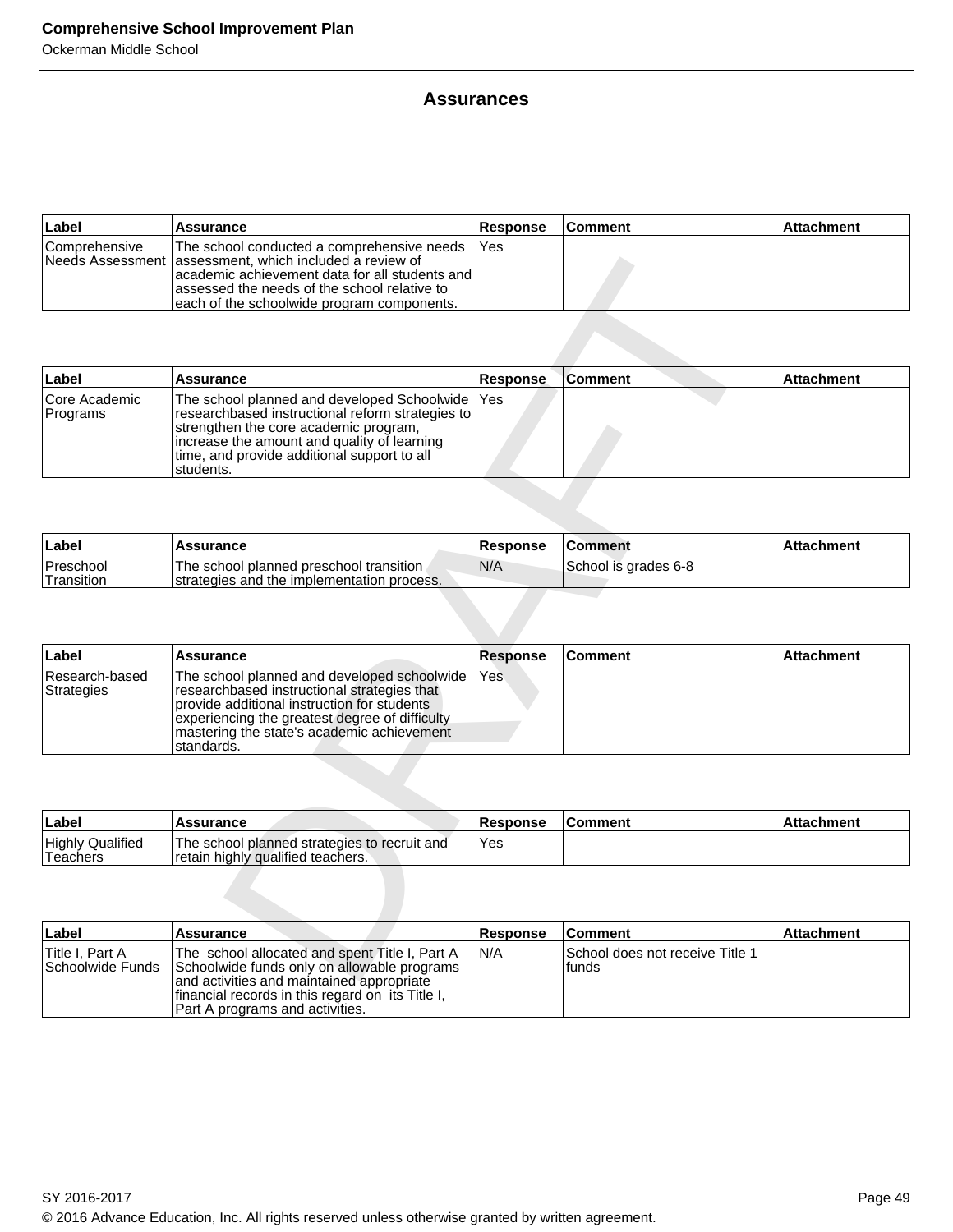| ∣Label                          | <b>Assurance</b>                                                                                                                                                                                                                                                                                                     | <b>Response</b> | ∣Comment                                   | <b>Attachment</b> |
|---------------------------------|----------------------------------------------------------------------------------------------------------------------------------------------------------------------------------------------------------------------------------------------------------------------------------------------------------------------|-----------------|--------------------------------------------|-------------------|
| Parental<br><i>I</i> nvolvement | The school planned or developed strategies to<br>increase parental involvement in the design,<br>implementation, evaluation and communication<br>of assessment results of the Schoolwide<br>activities, which included the development and<br>implementation of a Parent Compact and a<br>Parent Involvement Policy. | IN/A            | ISchool does not receive Title 1<br>Ifunds |                   |

| Label                  | <b>Assurance</b>                                                                                                          | <b>Response</b> | <b>Comment</b> | ∣Attachment |
|------------------------|---------------------------------------------------------------------------------------------------------------------------|-----------------|----------------|-------------|
| Schoolwide<br>Planning | The school incorporated the ten schoolwide<br>planning criteria into the existing school<br>improvement planning process. | Yes             |                |             |

| Label                              | Assurance                                                                                                                              | Response | <b>Comment</b> | ⊺Attachment |
|------------------------------------|----------------------------------------------------------------------------------------------------------------------------------------|----------|----------------|-------------|
| <b>Professional</b><br>Development | The school planned or provided appropriate<br>I professional development activities for staff<br>members who will be serving students. | Yes      |                |             |

| Label                                     | <b>Assurance</b>                                                                                                                                                                    | <b>Response</b> | <b>Comment</b> | <b>Attachment</b> |
|-------------------------------------------|-------------------------------------------------------------------------------------------------------------------------------------------------------------------------------------|-----------------|----------------|-------------------|
| <b>Comprehensive</b><br><sup>1</sup> Plan | The school an annual evaluation that addresses lYes<br>Ithe implementation of the comprehensive plan<br>land student achievement results that will inform I<br>changes when needed. |                 |                |                   |

| Label                                    | Assurance                                                                                                                                                                                              | <b>Response</b> | <b>Comment</b>                           | <b>Attachment</b> |
|------------------------------------------|--------------------------------------------------------------------------------------------------------------------------------------------------------------------------------------------------------|-----------------|------------------------------------------|-------------------|
| Schoolwide<br>Planning                   | The school incorporated the ten schoolwide<br>planning criteria into the existing school<br>improvement planning process.                                                                              | Yes             |                                          |                   |
|                                          |                                                                                                                                                                                                        |                 |                                          |                   |
| Label                                    | <b>Assurance</b>                                                                                                                                                                                       | <b>Response</b> | <b>Comment</b>                           | <b>Attachment</b> |
| Professional<br>Development              | The school planned or provided appropriate<br>professional development activities for staff<br>members who will be serving students.                                                                   | Yes             |                                          |                   |
|                                          |                                                                                                                                                                                                        |                 |                                          |                   |
| Label                                    | <b>Assurance</b>                                                                                                                                                                                       | Response        | <b>Comment</b>                           | <b>Attachment</b> |
| Comprehensive<br>Plan                    | The school an annual evaluation that addresses<br>the implementation of the comprehensive plan<br>and student achievement results that will inform<br>changes when needed.                             | Yes             |                                          |                   |
| Label                                    | Assurance                                                                                                                                                                                              | <b>Response</b> | <b>Comment</b>                           | <b>Attachment</b> |
| Comprehensive<br><b>Needs Assessment</b> | The school conducted a comprehensive needs<br>assessment, which included a review of<br>academic achievement data, and established<br>objective criteria for identifying eligible Title I<br>students. | N/A             | School does not receive Title 1<br>funds |                   |
|                                          |                                                                                                                                                                                                        |                 |                                          |                   |
| Label                                    | <b>Assurance</b>                                                                                                                                                                                       | Response        | <b>Comment</b>                           | <b>Attachment</b> |
| Instructional<br><b>Strategies</b>       | The school planned and developed research<br>based instructional strategies to support and<br>assist identified students.                                                                              | N/A             | School does not receive Title 1<br>funds |                   |
|                                          |                                                                                                                                                                                                        |                 |                                          |                   |
| Label                                    | <b>Assurance</b>                                                                                                                                                                                       | <b>Response</b> | <b>Comment</b>                           | <b>Attachment</b> |
| Targeted<br>Assistance                   | The school planned targeted assistance<br>activities for identified students that coordinated                                                                                                          | N/A             | School does not receive Title 1<br>funds |                   |

| ∣Label                             | Assurance                                                                                                                  | Response | <b>Comment</b>                            | ⊺Attachment |
|------------------------------------|----------------------------------------------------------------------------------------------------------------------------|----------|-------------------------------------------|-------------|
| <b>Instructional</b><br>Strategies | The school planned and developed research<br>based instructional strategies to support and<br>lassist identified students. | IN/A     | School does not receive Title 1<br>Ifunds |             |

| ∣Label                                             | Assurance                                                                                                                                                          | <b>Response</b> | <b>Comment</b>                            | <b>Attachment</b> |
|----------------------------------------------------|--------------------------------------------------------------------------------------------------------------------------------------------------------------------|-----------------|-------------------------------------------|-------------------|
| Targeted<br><b>Assistance</b><br><b>Activities</b> | The school planned targeted assistance<br>activities for identified students that coordinated I<br>and integrate with other federal, state, and local<br>programs. | 'N/A            | School does not receive Title 1<br>Ifunds |                   |

| ∣Label                                        | Assurance                                                                                                                                                                                          | <b>Response</b> | l Comment                                  | Attachment |
|-----------------------------------------------|----------------------------------------------------------------------------------------------------------------------------------------------------------------------------------------------------|-----------------|--------------------------------------------|------------|
| Targeted<br>l Assistance<br><b>Activities</b> | The school planned targeted assistance<br>activities for identified students that coordinate<br>with and support the regular educational<br>program so identified students have access to<br>both. | N/A             | ISchool does not receive Title 1<br>lfunds |            |

<sup>© 2016</sup> Advance Education, Inc. All rights reserved unless otherwise granted by written agreement.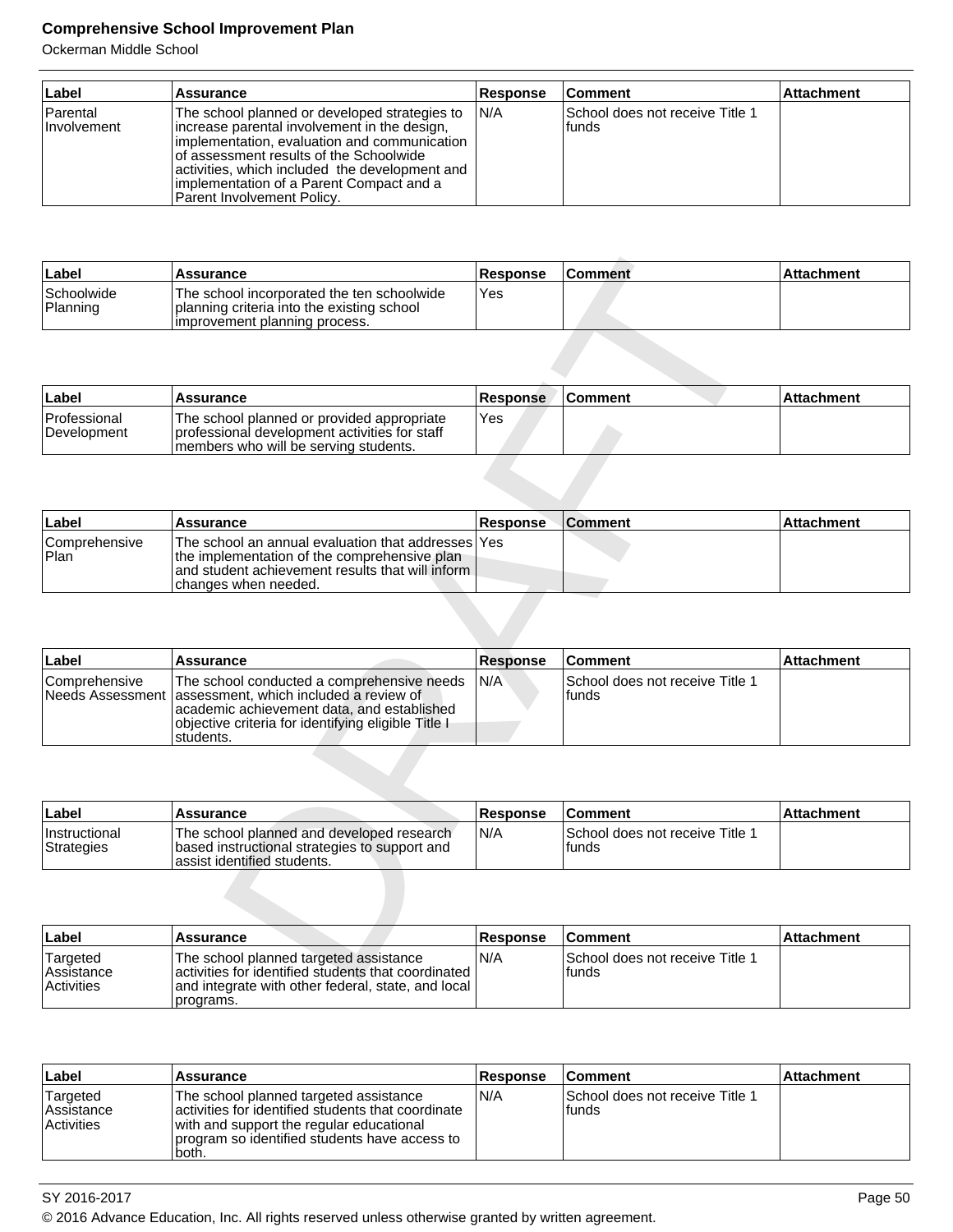| ∣Label                                 | <b>Assurance</b>                                                                                                             | <b>Response</b> | <b>Comment</b>                             | l Attachment |
|----------------------------------------|------------------------------------------------------------------------------------------------------------------------------|-----------------|--------------------------------------------|--------------|
| <b>Schoolwide</b><br><b>Activities</b> | The school planned activities to coordinate and IN/A<br>lintegrate with other federal, state, and local<br><b>Iprograms.</b> |                 | ISchool does not receive Title 1<br>Ifunds |              |

| Label                                              | Assurance                                                                                                                                                                                                                                                                                          | <b>Response</b> | ∣Comment                                           | <b>Attachment</b> |
|----------------------------------------------------|----------------------------------------------------------------------------------------------------------------------------------------------------------------------------------------------------------------------------------------------------------------------------------------------------|-----------------|----------------------------------------------------|-------------------|
| Targeted<br><b>Assistance</b><br><b>Activities</b> | The school planned or developed strategies to<br>monitor and evaluate the success of targeted<br>lassistance activities with the identified students<br>land will use the results of the evaluation to<br>inform and improve instructional strategies and<br>Iprofessional development activities. | IN/A            | l School does not receive Title 1<br><b>Ifunds</b> |                   |

| Label                   | Assurance                                                                                                                                                        | <b>Response</b> | <b>Comment</b>                            | <b>Attachment</b> |
|-------------------------|------------------------------------------------------------------------------------------------------------------------------------------------------------------|-----------------|-------------------------------------------|-------------------|
| <b>Highly Qualified</b> | The school assigned paraprofessionals who<br>met the requirements of Highly Qualified under<br>ESEA to work with targeted assistance<br>programs and activities. | N/A             | School does not receive Title 1<br>lfunds |                   |

| ∣Label                     | <b>Assurance</b>                                                                                                                                                                                                                              | <b>Response</b> | l Comment                                         | <b>Attachment</b> |
|----------------------------|-----------------------------------------------------------------------------------------------------------------------------------------------------------------------------------------------------------------------------------------------|-----------------|---------------------------------------------------|-------------------|
| Federal Program<br>l Funds | The school allocated and spent federal program N/A<br>funds only on programs and activities for<br>lidentified eligible students. The school<br>I maintained appropriate financial records on its<br>Title I, Part A programs and activities. |                 | <b>ISchool does not receive Title 1</b><br>lfunds |                   |

| Label                                | <b>Assurance</b>                                                                                                                                                                                                                                                                                | <b>Response</b> | <b>Comment</b>                           | <b>Attachment</b> |
|--------------------------------------|-------------------------------------------------------------------------------------------------------------------------------------------------------------------------------------------------------------------------------------------------------------------------------------------------|-----------------|------------------------------------------|-------------------|
| Targeted<br>Assistance<br>Activities | The school planned or developed strategies to<br>monitor and evaluate the success of targeted<br>assistance activities with the identified students<br>and will use the results of the evaluation to<br>inform and improve instructional strategies and<br>professional development activities. | N/A             | School does not receive Title 1<br>funds |                   |
|                                      |                                                                                                                                                                                                                                                                                                 |                 |                                          |                   |
| Label                                | <b>Assurance</b>                                                                                                                                                                                                                                                                                | <b>Response</b> | <b>Comment</b>                           | <b>Attachment</b> |
| <b>Highly Qualified</b>              | The school assigned paraprofessionals who<br>met the requirements of Highly Qualified under<br>ESEA to work with targeted assistance<br>programs and activities.                                                                                                                                | N/A             | School does not receive Title 1<br>funds |                   |
|                                      |                                                                                                                                                                                                                                                                                                 |                 |                                          |                   |
| Label                                | <b>Assurance</b>                                                                                                                                                                                                                                                                                | <b>Response</b> | <b>Comment</b>                           | <b>Attachment</b> |
| Federal Program<br><b>Funds</b>      | The school allocated and spent federal program<br>funds only on programs and activities for<br>identified eligible students. The school<br>maintained appropriate financial records on its<br>Title I, Part A programs and activities.                                                          | N/A             | School does not receive Title 1<br>funds |                   |
|                                      |                                                                                                                                                                                                                                                                                                 |                 |                                          |                   |
| Label                                | <b>Assurance</b>                                                                                                                                                                                                                                                                                | <b>Response</b> | <b>Comment</b>                           | <b>Attachment</b> |
| Parental<br>Involvement              | The school planned or developed strategies to<br>increase parental involvement in the design,<br>implementation, and evaluation of the targeted<br>assistance activities, which included the<br>implementation of a Parent Compact and a<br>Parent Involvement Policy.                          | N/A             | School does not receive Title 1<br>funds |                   |
|                                      |                                                                                                                                                                                                                                                                                                 |                 |                                          |                   |
| Label                                | <b>Assurance</b>                                                                                                                                                                                                                                                                                | <b>Response</b> | <b>Comment</b>                           | <b>Attachment</b> |
| Targeted<br>Assistance<br>Planning   | The school incorporated the eight Targeted<br>Assistance Planning components into the<br>existing school improvement planning process.                                                                                                                                                          | N/A             | School does not receive Title 1<br>funds |                   |
|                                      |                                                                                                                                                                                                                                                                                                 |                 |                                          |                   |

| <b>Label</b>                               | <b>Assurance</b>                                                                                                                       | <b>Response</b> | <b>Comment</b>                            | ∣Attachment |
|--------------------------------------------|----------------------------------------------------------------------------------------------------------------------------------------|-----------------|-------------------------------------------|-------------|
| 'Targeted<br><b>Assistance</b><br>Planning | The school incorporated the eight Targeted<br>Assistance Planning components into the<br>existing school improvement planning process. | IN/A            | School does not receive Title 1<br>Ifunds |             |

| ⊺Label                             | <b>Assurance</b>                                                                                                                                 | <b>Response</b> | ⊺Comment                                   | ⊺Attachment |
|------------------------------------|--------------------------------------------------------------------------------------------------------------------------------------------------|-----------------|--------------------------------------------|-------------|
| <b>Professional</b><br>Development | The school planned or provided appropriate<br>I professional development activities for staff<br>Imembers who serve identified Title I students. | N/A             | ISchool does not receive Title 1<br>Ifunds |             |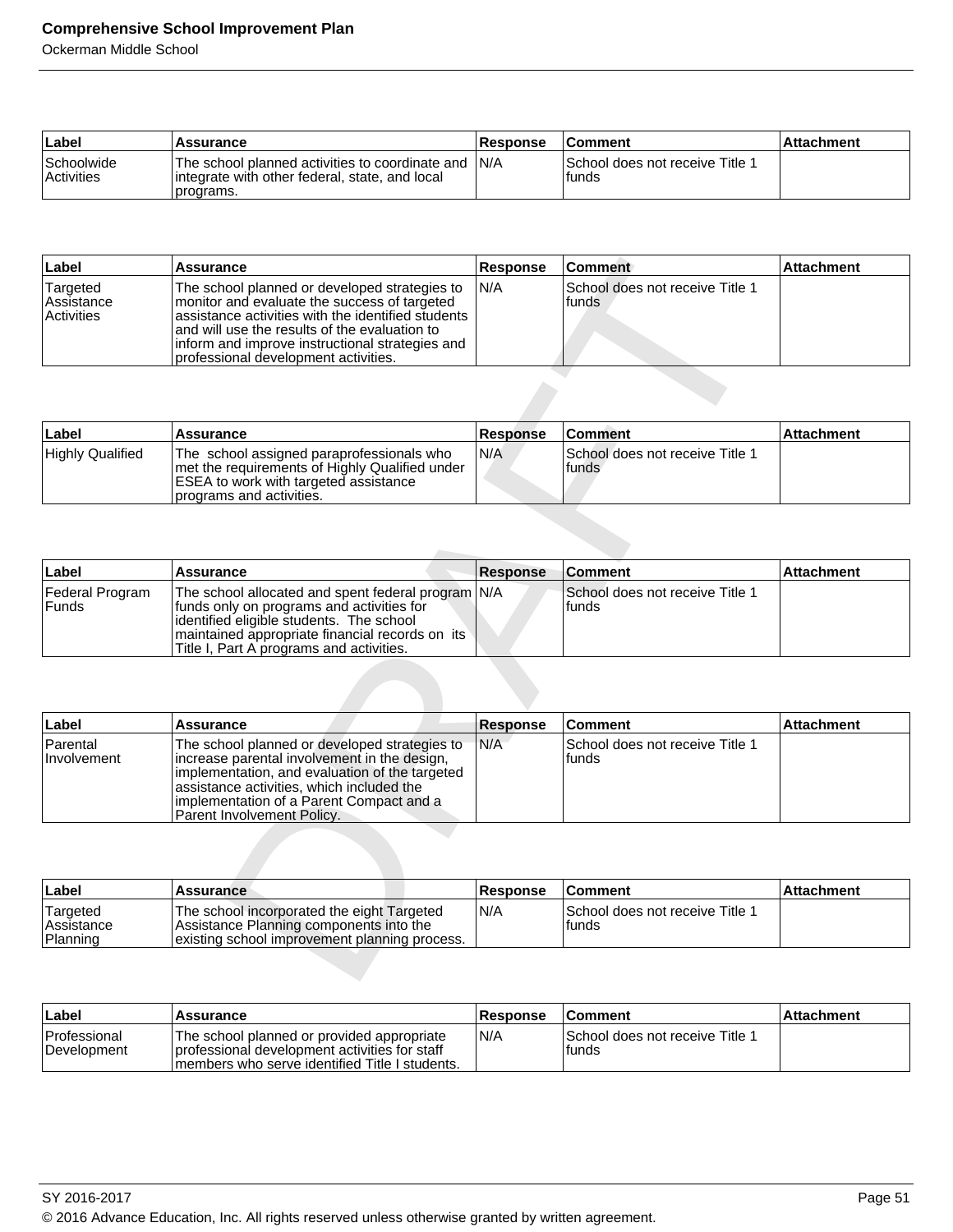| ∣Label                                    | <b>Assurance</b>                                                                                                                                                                 | <b>Response</b> | <b>Comment</b> | l Attachment |
|-------------------------------------------|----------------------------------------------------------------------------------------------------------------------------------------------------------------------------------|-----------------|----------------|--------------|
| <b>Comprehensive</b><br>Ilmprovement Plan | The school planned an annual evaluation that<br>addressed the implementation of the<br>comprehensive plan and student achievement<br>fresults that informed changes when needed. | 'Yes            |                |              |

| Label        | Assurance                                                                                                                                                                             | <b>Response</b> | <b>Comment</b>                                 | ∣Attachment |
|--------------|---------------------------------------------------------------------------------------------------------------------------------------------------------------------------------------|-----------------|------------------------------------------------|-------------|
| Transparency | The current school year Comprehensive School   Yes<br>Improvement Plan (CSIP) is available for<br>Istakeholders to examine on our school website<br>(provide the website link below). |                 | http://www.boone.k12.ky.us/09/H<br><b>Iome</b> |             |

| ⊦Label          | Assurance                                                                                                                                          | <b>Response</b> | <b>Comment</b> | <b>Attachment</b> |
|-----------------|----------------------------------------------------------------------------------------------------------------------------------------------------|-----------------|----------------|-------------------|
| Teacher Quality | The school notifies parents when their<br>child(ren) are taught for four or more<br>consecutive weeks by teachers who are not<br>highly qualified. | Yes             |                |                   |

| <b>Hansparency</b>     | The current scribble year Complementsive Scribble Lites<br>Improvement Plan (CSIP) is available for<br>stakeholders to examine on our school website<br>(provide the website link below).                                            |                        | IIIIPL///WWW.UUUIUH.R. IZ.RY.US/UY/HI<br>ome |                   |
|------------------------|--------------------------------------------------------------------------------------------------------------------------------------------------------------------------------------------------------------------------------------|------------------------|----------------------------------------------|-------------------|
|                        |                                                                                                                                                                                                                                      |                        |                                              |                   |
| Label                  | Assurance                                                                                                                                                                                                                            | <b>Response</b>        | <b>Comment</b>                               | <b>Attachment</b> |
| <b>Teacher Quality</b> | The school notifies parents when their<br>child(ren) are taught for four or more<br>consecutive weeks by teachers who are not<br>highly qualified.                                                                                   | Yes                    |                                              |                   |
|                        |                                                                                                                                                                                                                                      |                        | <b>Comment</b>                               |                   |
| Label<br>Professional  | <b>Assurance</b><br>The school provides professional development                                                                                                                                                                     | <b>Response</b><br>Yes |                                              | <b>Attachment</b> |
| Development            | for staff based on a comprehensive needs<br>assessment, which included a review of<br>academic achievement data and additional<br>criteria, to ensure all students are college and<br>career ready.                                  |                        |                                              |                   |
|                        |                                                                                                                                                                                                                                      |                        |                                              |                   |
| Label                  | <b>Assurance</b>                                                                                                                                                                                                                     | <b>Response</b>        | <b>Comment</b>                               | <b>Attachment</b> |
| <b>Ranking Report</b>  | The school ensures that if the Title I Ranking<br>Report lists counselors, nurses, media,<br>specialists or "other" staff for the school, there<br>is documentation indicating this need in order to<br>improve student achievement. | N/A                    | School does not receive Title 1<br>funds     |                   |
|                        |                                                                                                                                                                                                                                      |                        |                                              |                   |
| Label                  | <b>Assurance</b>                                                                                                                                                                                                                     | <b>Response</b>        | <b>Comment</b>                               | <b>Attachment</b> |
| Para-educators         | The school ensures that all para-educators with<br>instructional duties are under the direct<br>supervision of a highly qualified classroom<br>teacher and providing instruction rather than<br>clerical work.                       | N/A                    | School does not receive Title 1<br>funds     |                   |
|                        |                                                                                                                                                                                                                                      |                        |                                              |                   |

| Label          | <b>Assurance</b>                                                                                                                                                                                                                        | <b>Response</b> | <b>Comment</b>                            | <b>Attachment</b> |
|----------------|-----------------------------------------------------------------------------------------------------------------------------------------------------------------------------------------------------------------------------------------|-----------------|-------------------------------------------|-------------------|
| Ranking Report | The school ensures that if the Title I Ranking<br>Report lists counselors, nurses, media,<br>specialists or "other" staff for the school, there<br>  is documentation indicating this need in order to<br>limprove student achievement. | IN/A            | School does not receive Title 1<br>Ifunds |                   |

| ∣Label         | Assurance                                                                                                                                                                                                           | <b>Response</b> | <b>Comment</b>                            | <b>Attachment</b> |
|----------------|---------------------------------------------------------------------------------------------------------------------------------------------------------------------------------------------------------------------|-----------------|-------------------------------------------|-------------------|
| Para-educators | The school ensures that all para-educators with N/A<br>linstructional duties are under the direct<br>supervision of a highly qualified classroom<br>teacher and providing instruction rather than<br>clerical work. |                 | School does not receive Title 1<br>Ifunds |                   |

| ∣Label         | <b>Assurance</b>                                                                                                                                                                                                                                   | <b>Response</b> | <b>Comment</b>                             | ∣Attachment |
|----------------|----------------------------------------------------------------------------------------------------------------------------------------------------------------------------------------------------------------------------------------------------|-----------------|--------------------------------------------|-------------|
| Para-educators | The school ensures that all para-educators with IN/A<br>instructional duties that involve targeted<br>students are under the direct supervision of a<br>highly qualified classroom teacher and<br>providing instruction rather than clerical work. |                 | ISchool does not receive Title 1<br>lfunds |             |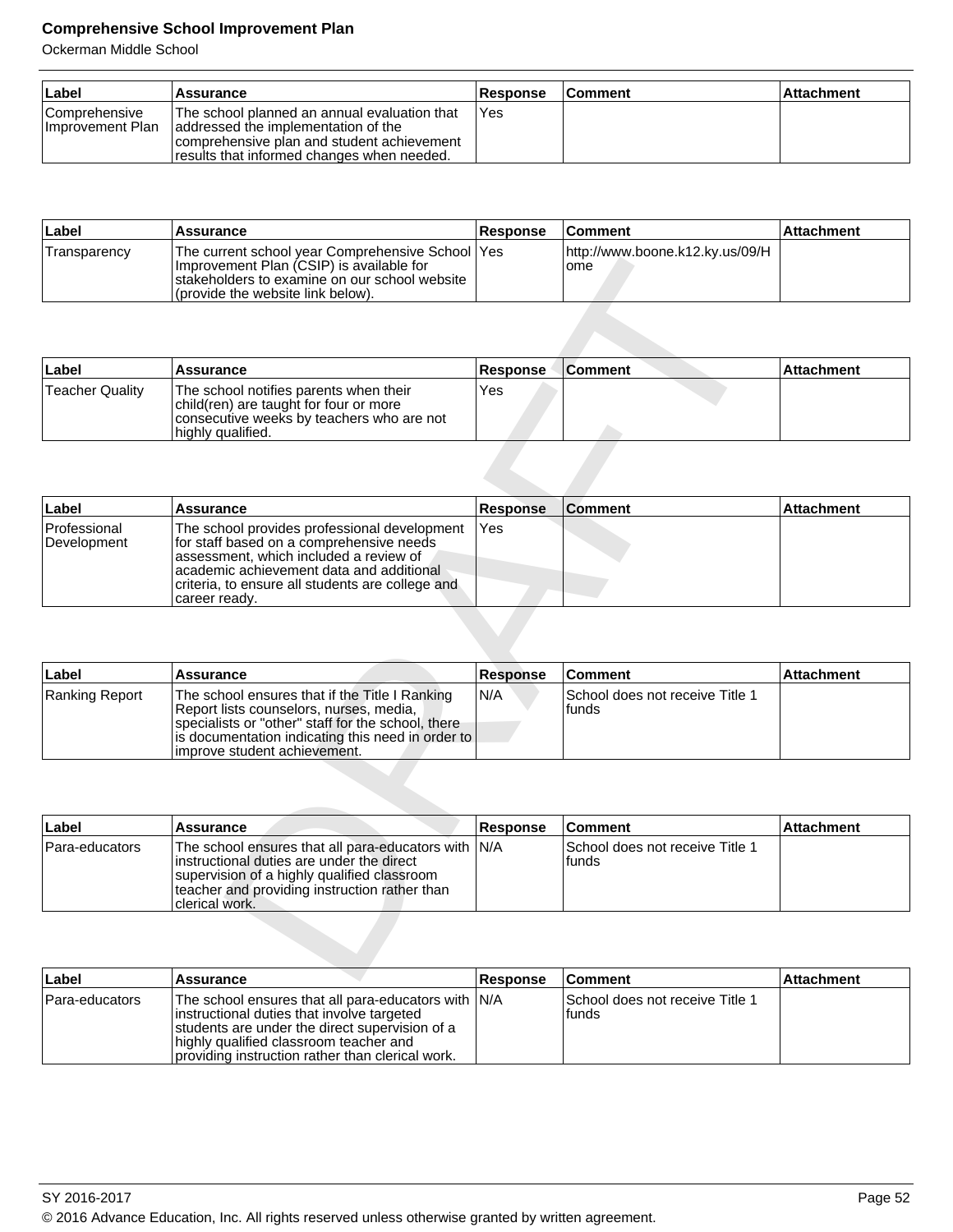| ⊺Label | ⊺Assurance                                                                                                                                                                                                | <b>Response</b> | <b>Comment</b>                            | <b>Attachment</b> |
|--------|-----------------------------------------------------------------------------------------------------------------------------------------------------------------------------------------------------------|-----------------|-------------------------------------------|-------------------|
|        | Para-educator Non- The school ensures that there is a schedule of<br>Instructional Duties   non-instructional duties for para-educators<br>demonstrating that the duties are on a limited<br>Ibasis only. | IN/A            | School does not receive Title 1<br>Ifunds |                   |

| ∣Label | Assurance                                                                                                                                                                                                        | <b>Response</b> | <b>Comment</b>                              | ∣Attachment∶ |
|--------|------------------------------------------------------------------------------------------------------------------------------------------------------------------------------------------------------------------|-----------------|---------------------------------------------|--------------|
|        | Para-educator Non-   The school scheduled non-instructional duties<br>Instructional Duties   for para-educators working with targeted<br>students demonstrating that the duties are on a<br>Ilimited basis only. | IN/A            | School does not receive Title 1<br>lfunds . |              |

| <b>Instructional Duties</b> | Para-equication Non-Time scribbi scributioned non-instructional duties<br>for para-educators working with targeted<br>students demonstrating that the duties are on a<br>limited basis only. | IVA             | <b>OCHOOL QUES HOL TECEIVE THIS T</b><br>funds |                   |
|-----------------------------|----------------------------------------------------------------------------------------------------------------------------------------------------------------------------------------------|-----------------|------------------------------------------------|-------------------|
|                             |                                                                                                                                                                                              |                 |                                                |                   |
| Label                       | <b>Assurance</b>                                                                                                                                                                             | Response        | <b>Comment</b>                                 | <b>Attachment</b> |
| Cap Size<br>Requirements    | The school met its cap size requirements<br>without using Title I funds.                                                                                                                     | N/A             | School does not receive Title 1<br>funds       |                   |
|                             |                                                                                                                                                                                              |                 |                                                |                   |
| Label                       | <b>Assurance</b>                                                                                                                                                                             | <b>Response</b> | <b>Comment</b>                                 | <b>Attachment</b> |
| Cap Size<br>Requirements    | The school met its cap size requirements<br>without using Title II funds.                                                                                                                    | N/A             | School does not receive Title 1<br>funds       |                   |
|                             |                                                                                                                                                                                              |                 |                                                |                   |
|                             |                                                                                                                                                                                              |                 |                                                |                   |
|                             |                                                                                                                                                                                              |                 |                                                |                   |
|                             |                                                                                                                                                                                              |                 |                                                |                   |
|                             |                                                                                                                                                                                              |                 |                                                |                   |
|                             |                                                                                                                                                                                              |                 |                                                |                   |
|                             |                                                                                                                                                                                              |                 |                                                |                   |
|                             |                                                                                                                                                                                              |                 |                                                |                   |
|                             |                                                                                                                                                                                              |                 |                                                |                   |
|                             |                                                                                                                                                                                              |                 |                                                |                   |
|                             |                                                                                                                                                                                              |                 |                                                |                   |
|                             |                                                                                                                                                                                              |                 |                                                |                   |
|                             |                                                                                                                                                                                              |                 |                                                |                   |
|                             |                                                                                                                                                                                              |                 |                                                |                   |
|                             |                                                                                                                                                                                              |                 |                                                |                   |
|                             |                                                                                                                                                                                              |                 |                                                |                   |
|                             |                                                                                                                                                                                              |                 |                                                |                   |

| ⊺Label                   | Assurance                                                                 | <b>Response</b> | <b>IComment</b>                         | l Attachment |
|--------------------------|---------------------------------------------------------------------------|-----------------|-----------------------------------------|--------------|
| Cap Size<br>Requirements | The school met its cap size requirements<br>without using Title II funds. | 'N/A            | School does not receive Title<br>Ifunds |              |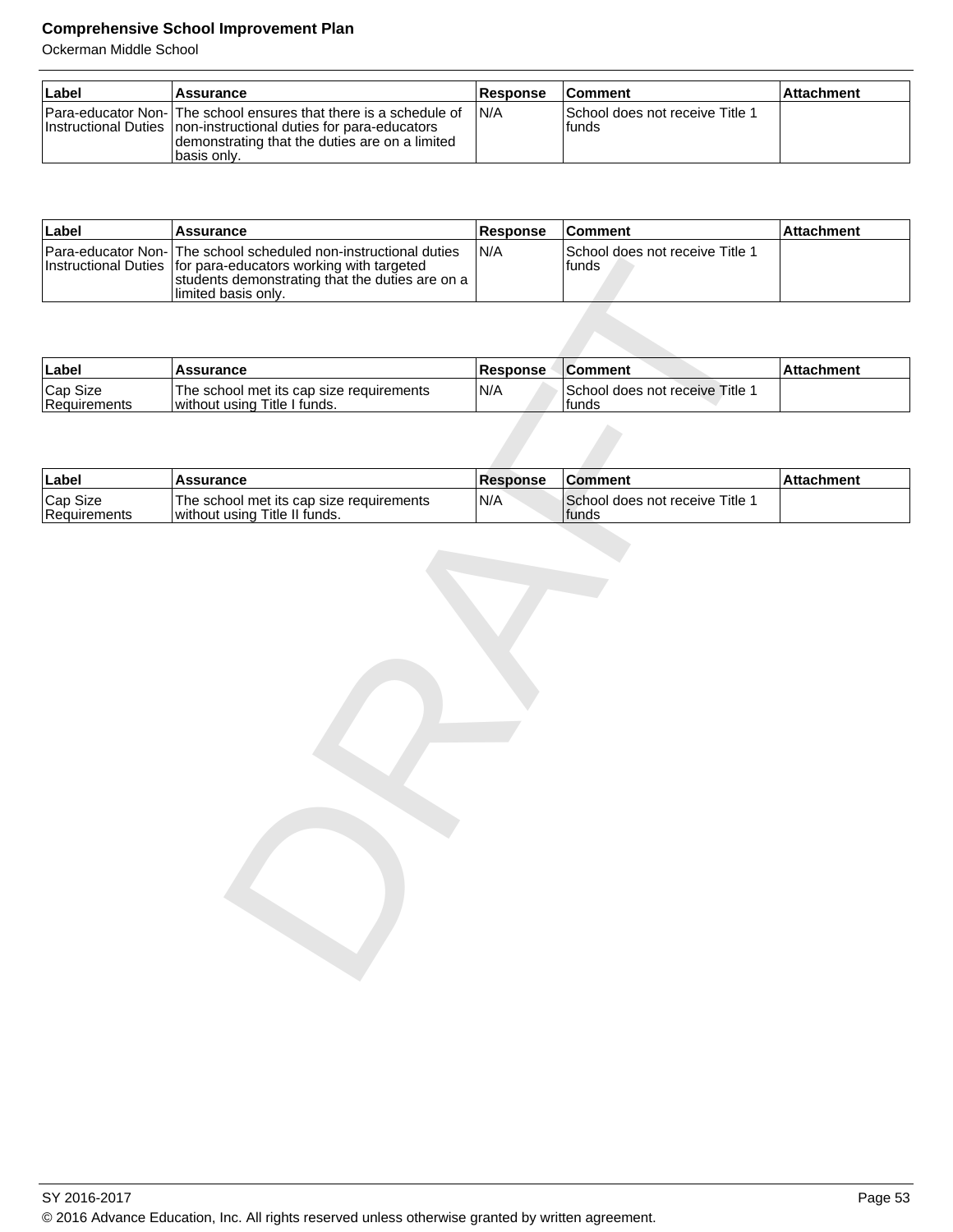# KDE Compliance and Accountabi<br>Schools<br>
Property of the Schools **Phase II - KDE Compliance and Accountability - Schools**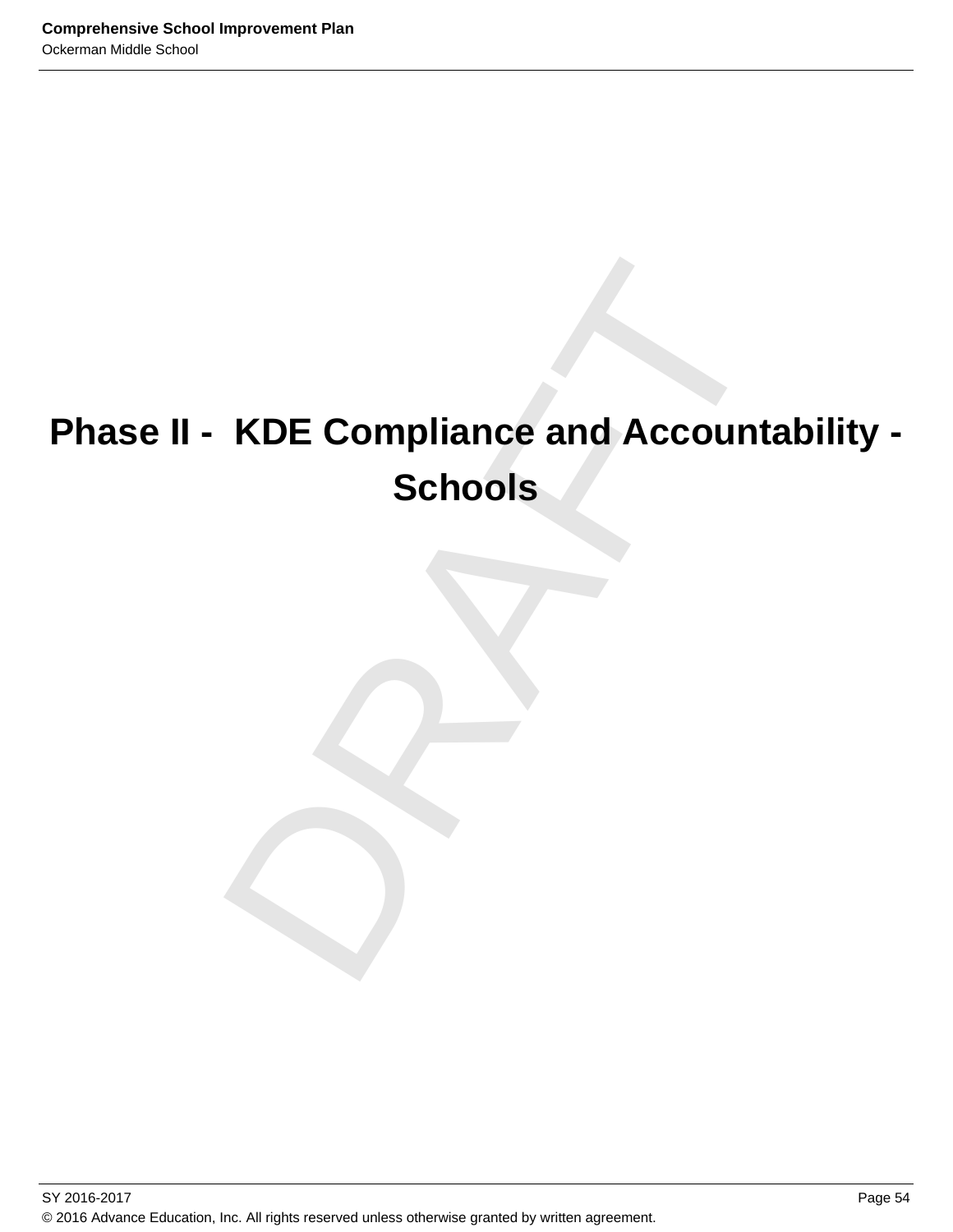# **Introduction**

The process of Improvement Planning in Kentucky is used as the means of determining how schools and districts will plan to ensure that students reach proficiency and beyond by 2015. The process focuses school and district improvement efforts on student needs by bringing together all stakeholders to plan for improvement, by focusing planning efforts on priority needs and closing achievement gaps between subgroups of students, by building upon school and district capacity for high quality planning, and by making connections between the funds that flow into the district and the priority needs in schools.

mont must be based on careful and honest analysis of data, address all content areas, and clear<br>wement must be based on careful and honest analysis of data, Your school's plans for improvement must be based on careful and honest analysis of data, address all content areas, and clearly address gaps in student achievement.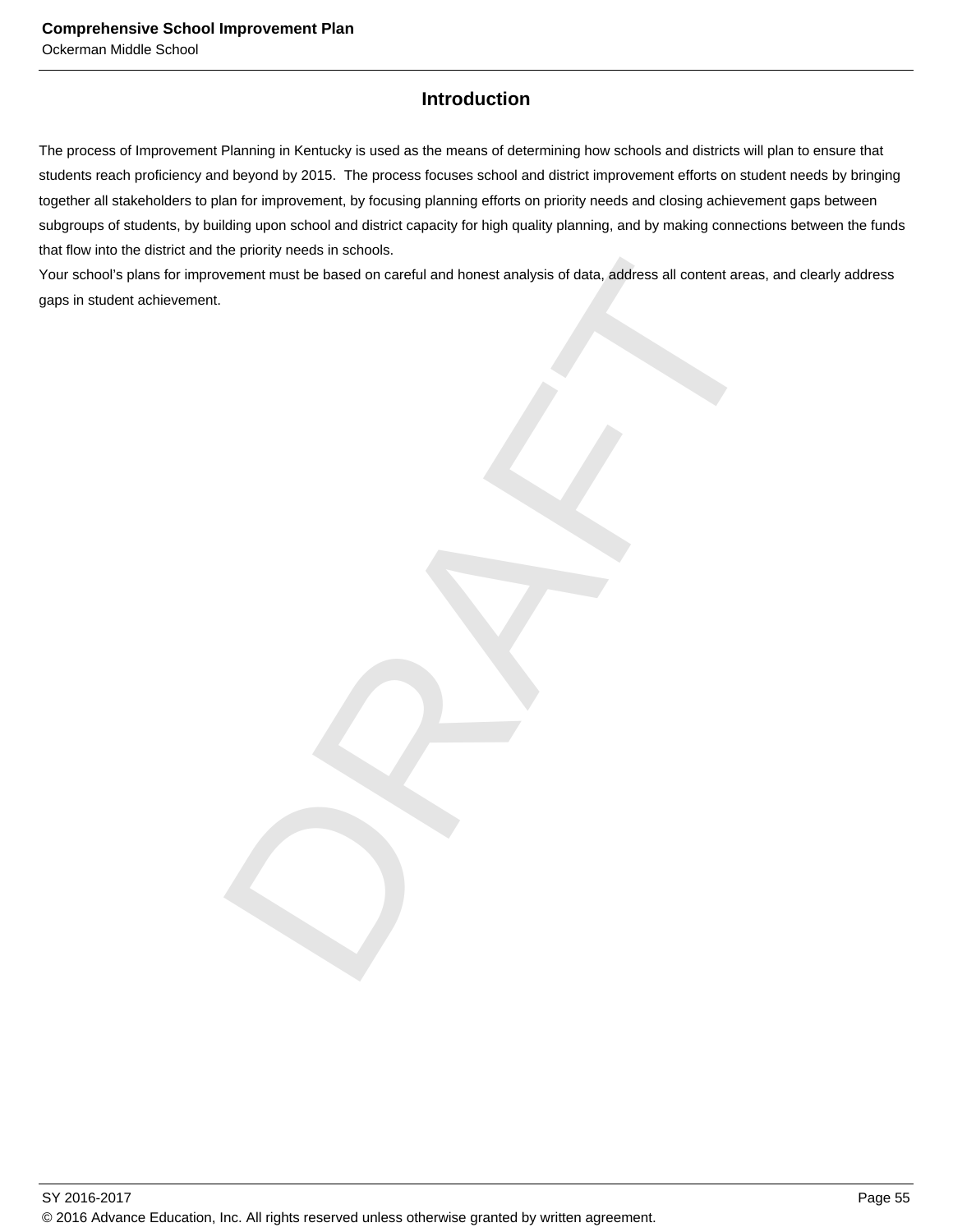# **Planning and Accountability Requirements**

#### **The school has identified specific strategies to address areas for improvement identified in the TELLKY Survey results.**

#### **Goal 1:**

#### **Measurable Objective 1:**

#### **Strategy1:**

| Goal 1:                                                                                                                                                                                                                                                                                                                                                                                                                                                                    |                                |                   |                 |                                   |                                                                                                        |
|----------------------------------------------------------------------------------------------------------------------------------------------------------------------------------------------------------------------------------------------------------------------------------------------------------------------------------------------------------------------------------------------------------------------------------------------------------------------------|--------------------------------|-------------------|-----------------|-----------------------------------|--------------------------------------------------------------------------------------------------------|
| Increase percentage of students in identified gap groups scoring at or above proficient from 45.5% to 68.7% by 2019.                                                                                                                                                                                                                                                                                                                                                       |                                |                   |                 |                                   |                                                                                                        |
|                                                                                                                                                                                                                                                                                                                                                                                                                                                                            |                                |                   |                 |                                   |                                                                                                        |
| <b>Measurable Objective 1:</b>                                                                                                                                                                                                                                                                                                                                                                                                                                             |                                |                   |                 |                                   |                                                                                                        |
| collaborate to increase the percentage of students in identified gap groups scoring proficient or above from 46.1% to 62.8% by 09/30/2017 as                                                                                                                                                                                                                                                                                                                               |                                |                   |                 |                                   |                                                                                                        |
| measured by state assessment results.                                                                                                                                                                                                                                                                                                                                                                                                                                      |                                |                   |                 |                                   |                                                                                                        |
|                                                                                                                                                                                                                                                                                                                                                                                                                                                                            |                                |                   |                 |                                   |                                                                                                        |
| Strategy1:                                                                                                                                                                                                                                                                                                                                                                                                                                                                 |                                |                   |                 |                                   |                                                                                                        |
| Professional Learning - Professional Development                                                                                                                                                                                                                                                                                                                                                                                                                           |                                |                   |                 |                                   |                                                                                                        |
| Category: Professional Learning & Support                                                                                                                                                                                                                                                                                                                                                                                                                                  |                                |                   |                 |                                   |                                                                                                        |
| Research Cited:                                                                                                                                                                                                                                                                                                                                                                                                                                                            |                                |                   |                 |                                   |                                                                                                        |
|                                                                                                                                                                                                                                                                                                                                                                                                                                                                            |                                |                   |                 |                                   |                                                                                                        |
|                                                                                                                                                                                                                                                                                                                                                                                                                                                                            |                                |                   |                 |                                   |                                                                                                        |
| <b>Activity - Students from Diverse</b><br><b>Backgrounds</b>                                                                                                                                                                                                                                                                                                                                                                                                              | <b>Activity</b><br><b>Type</b> | <b>Begin Date</b> | <b>End Date</b> | <b>Funding Amount</b><br>& Source | <b>Staff Responsible</b>                                                                               |
| Support/refine the tiered intervention process at<br>all grade levels for all targeted students<br>including non-duplicated gap group (ELL,<br>special education, F/R). Student progress will<br>be monitored regularly to ensure<br>implementation/fidelity/effectiveness of<br>intervention; Establish a two-tiered intervention<br>system for reading and math for focused<br>intervention services provided during the<br>intervention period, Fast Forword lab or ESS | Academic<br>Support<br>Program | 08/01/2016        | 09/30/2017      | \$1500 - District<br>Funding      | Principal, Counselors,<br>Instructional Coach, ELL<br>Teacher, Special Ed.<br>Department, all teachers |
|                                                                                                                                                                                                                                                                                                                                                                                                                                                                            |                                |                   |                 |                                   |                                                                                                        |
| Goal 2:                                                                                                                                                                                                                                                                                                                                                                                                                                                                    |                                |                   |                 |                                   |                                                                                                        |
| Reduce the percentage of students scoring Novice in Reading and Math by 50% by 2020.                                                                                                                                                                                                                                                                                                                                                                                       |                                |                   |                 |                                   |                                                                                                        |
|                                                                                                                                                                                                                                                                                                                                                                                                                                                                            |                                |                   |                 |                                   |                                                                                                        |
| <b>Measurable Objective 1:</b>                                                                                                                                                                                                                                                                                                                                                                                                                                             |                                |                   |                 |                                   |                                                                                                        |
| collaborate to reduce the percentage of all students scoring Novice in reading from 25.5% to 23.0% and in math from 19.5% to 17.6% by                                                                                                                                                                                                                                                                                                                                      |                                |                   |                 |                                   |                                                                                                        |
|                                                                                                                                                                                                                                                                                                                                                                                                                                                                            |                                |                   |                 |                                   |                                                                                                        |

#### **Goal 2:**

#### **Measurable Objective 1:**

collaborate to reduce the percentage of all students scoring Novice in reading from 25.5% to 23.0% and in math from 19.5% to 17.6% by 09/30/2017 as measured by state assessment results.

#### **Strategy1:**

Professional Learning Communities - Teachers will continue to work in PLCs to refine their understanding of all content standards, design instruction and assessment to meet the needs of all students and for progress monitoring of student growth goals.

Category: Professional Learning & Support

Research Cited: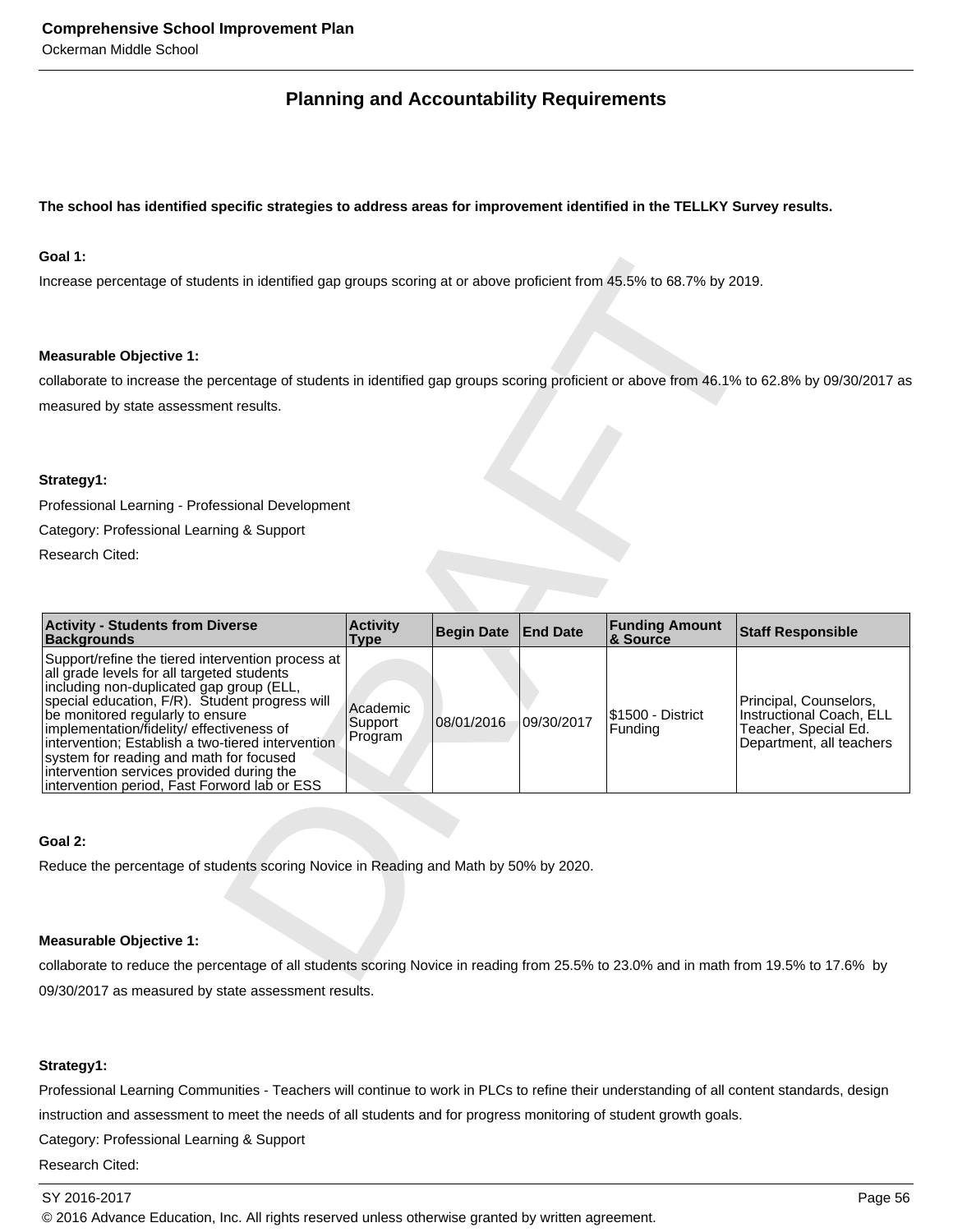Ockerman Middle School

| <b>Activity - Question and Assessment design</b>                                                                                                                                    | <b>Activity</b><br><b>Type</b>      | Begin Date End Date |            | <b>Funding Amount</b><br>8. Source | <b>Staff Responsible</b>                                                                   |
|-------------------------------------------------------------------------------------------------------------------------------------------------------------------------------------|-------------------------------------|---------------------|------------|------------------------------------|--------------------------------------------------------------------------------------------|
| Content specific PLC work will be based on<br>Danielson Framework 3B Questioning and<br>Discussion Techniques and 3D Assessment in<br>Instruction and Writing Formative Assessments | Professian   08/01/2016<br>Learning |                     | 09/30/2017 | $ \$0 - No$ Funding<br>Required    | Principal, assistant<br>principals, instructional<br>coach, content leads and<br>lteachers |

| <b>Activity - PGP refinement based on SGG</b>                                                                                                             | <b>Activity</b><br><b>Type</b>                    | Begin Date End Date |            | <b>Funding Amount</b><br>& Source | <b>Staff Responsible</b>                                                |
|-----------------------------------------------------------------------------------------------------------------------------------------------------------|---------------------------------------------------|---------------------|------------|-----------------------------------|-------------------------------------------------------------------------|
| School leadership and staff will work<br>collaboratively to refine Student Growth Goals<br>based on data from analysis of student work in<br><b>IPLCs</b> | Jais   Professional 08/01/2016   note<br>Learning |                     | 09/30/2017 | \$0 - No Funding<br>Required      | Principal, assistant<br>principal, instructional<br>coach, all teachers |

#### **The school identified specific strategies to increase the average combined reading and math K-Prep proficiency scores.**

#### **Goal 1:**

#### **Measurable Objective 1:**

#### **Strategy1:**

| Activity - PGP refinement based on SGG                                                                                                                                                                                                                                                                                                                                                                                                                                                     | <b>Activity</b><br>Type        | <b>Begin Date</b> | <b>End Date</b> | <b>Funding Amount</b><br>& Source | <b>Staff Responsible</b>                                                |
|--------------------------------------------------------------------------------------------------------------------------------------------------------------------------------------------------------------------------------------------------------------------------------------------------------------------------------------------------------------------------------------------------------------------------------------------------------------------------------------------|--------------------------------|-------------------|-----------------|-----------------------------------|-------------------------------------------------------------------------|
| School leadership and staff will work<br>collaboratively to refine Student Growth Goals<br>based on data from analysis of student work in<br><b>PLCs</b>                                                                                                                                                                                                                                                                                                                                   | Professional<br>Learning       | 08/01/2016        | 09/30/2017      | \$0 - No Funding<br>Required      | Principal, assistant<br>principal, instructional<br>coach. all teachers |
|                                                                                                                                                                                                                                                                                                                                                                                                                                                                                            |                                |                   |                 |                                   |                                                                         |
| The school identified specific strategies to increase the average combined reading and math K-Prep proficiency scores.                                                                                                                                                                                                                                                                                                                                                                     |                                |                   |                 |                                   |                                                                         |
| Goal 1:                                                                                                                                                                                                                                                                                                                                                                                                                                                                                    |                                |                   |                 |                                   |                                                                         |
| Increase the average combined reading and math K-Prep scores from 58.7% to 79.3% by 2018-2019                                                                                                                                                                                                                                                                                                                                                                                              |                                |                   |                 |                                   |                                                                         |
|                                                                                                                                                                                                                                                                                                                                                                                                                                                                                            |                                |                   |                 |                                   |                                                                         |
| <b>Measurable Objective 1:</b>                                                                                                                                                                                                                                                                                                                                                                                                                                                             |                                |                   |                 |                                   |                                                                         |
| collaborate to increase the percentage of students scoring proficient and above in combined reading and math from 58.7% to 71.0% by                                                                                                                                                                                                                                                                                                                                                        |                                |                   |                 |                                   |                                                                         |
| 09/30/2017 as measured by state assessment results.                                                                                                                                                                                                                                                                                                                                                                                                                                        |                                |                   |                 |                                   |                                                                         |
|                                                                                                                                                                                                                                                                                                                                                                                                                                                                                            |                                |                   |                 |                                   |                                                                         |
|                                                                                                                                                                                                                                                                                                                                                                                                                                                                                            |                                |                   |                 |                                   |                                                                         |
| Strategy1:                                                                                                                                                                                                                                                                                                                                                                                                                                                                                 |                                |                   |                 |                                   |                                                                         |
| Tiered Interventions/Personalized Learning - Personalization of instruction and monitoring of student progress                                                                                                                                                                                                                                                                                                                                                                             |                                |                   |                 |                                   |                                                                         |
| Category: Continuous Improvement                                                                                                                                                                                                                                                                                                                                                                                                                                                           |                                |                   |                 |                                   |                                                                         |
| Research Cited:                                                                                                                                                                                                                                                                                                                                                                                                                                                                            |                                |                   |                 |                                   |                                                                         |
|                                                                                                                                                                                                                                                                                                                                                                                                                                                                                            |                                |                   |                 |                                   |                                                                         |
| <b>Activity - Tiered Interventions/Personalized</b><br>Learning                                                                                                                                                                                                                                                                                                                                                                                                                            | <b>Activity</b><br><b>Type</b> | <b>Begin Date</b> | <b>End Date</b> | <b>Funding Amount</b><br>& Source | <b>Staff Responsible</b>                                                |
| Use results of interim, pre-, formative and<br>common assessments to plan instruction and<br>refine the implementation of research-based<br>intervention strategies including meeting<br>protocol and matching the intervention to<br>student need based on data and standards.<br>This will require collaboration among teachers<br>to flexibly group based on student needs and<br>regular monitoring of progress using<br>appropriate assessments and progress<br>monitoring intervals. | Academic<br>Support<br>Program | 08/01/2016        | 09/30/2017      | \$1000 - School<br>Council Funds  | Principal, Guidance<br>Counselors, Team<br>Leaders                      |

#### **Strategy2:**

Curriculum Design and Support - District and school leadership (principal, assistant principal, instructional coach, content leaders, etc.)

along with teachers will collaborate to develop, refine and implement curricula across all content areas that is aligned to KCAS and will

SY 2016-2017 Page 57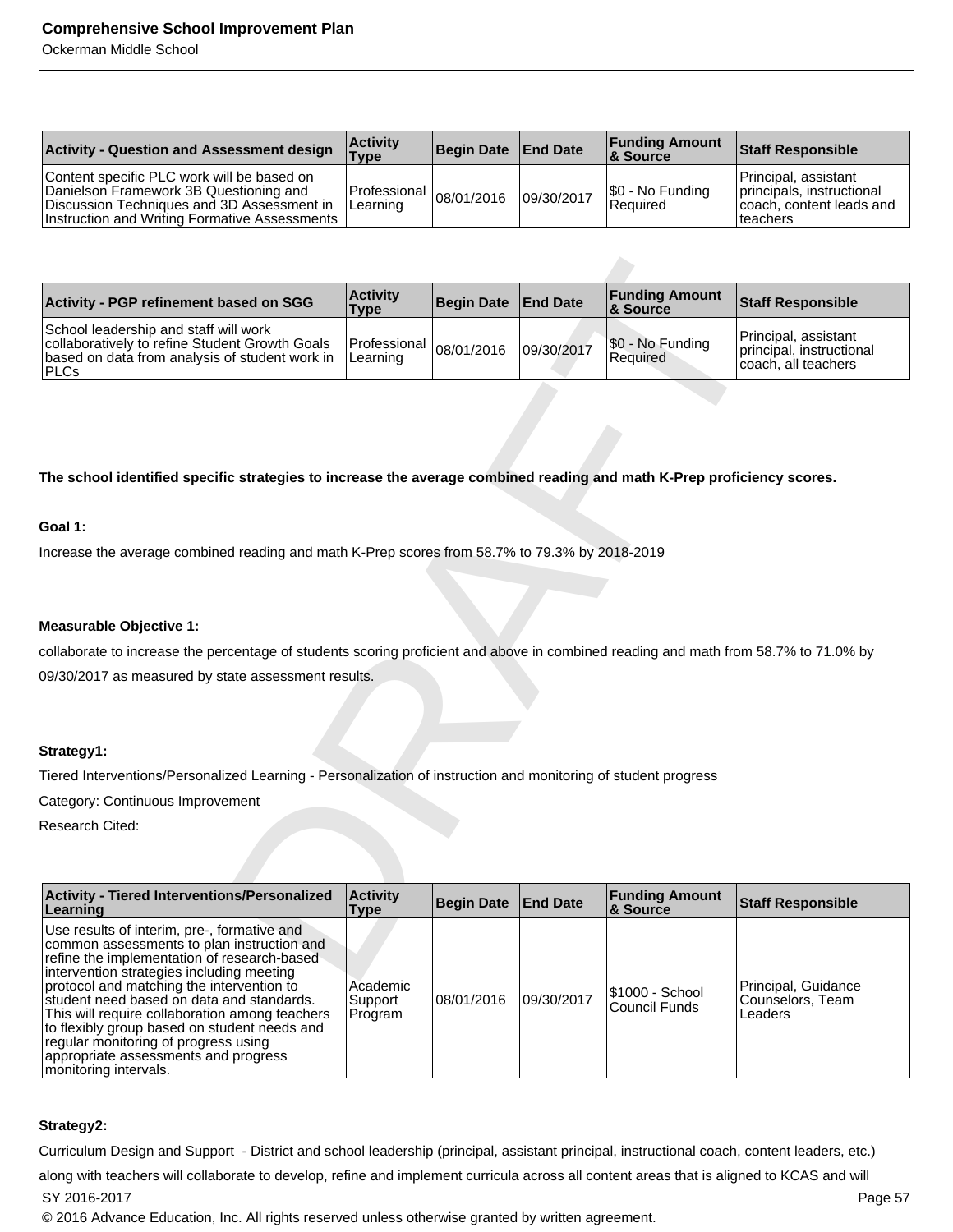Ockerman Middle School

monitor implementation via common assessments and data analysis for continuous instructional improvement.

Category: Professional Learning & Support

| <b>Activity - Curriculum Alignment</b>                                                                                                                                                                                                                                                                                                                                                           | <b>Activity</b><br>Type        | <b>Begin Date</b> | <b>End Date</b> | <b>Funding Amount</b><br>8 Source         | <b>Staff Responsible</b>                              |
|--------------------------------------------------------------------------------------------------------------------------------------------------------------------------------------------------------------------------------------------------------------------------------------------------------------------------------------------------------------------------------------------------|--------------------------------|-------------------|-----------------|-------------------------------------------|-------------------------------------------------------|
| Teachers will continue to work with district and<br>school leadership to develop, refine and<br>implement standards-based units of instruction<br>aligned to KCAS and College Readiness<br>Standards with a clear focus on 21st century<br>skills of critical and creative thinking,<br>collaboration strategies, and written, spoken<br>communication skills via research-based<br>linstruction | Academic<br>Support<br>Program | 108/01/2016       | 09/30/2017      | I\$20000 - School<br><b>Council Funds</b> | Principal, Instructional<br> Coach, Department Chairs |

| <b>Activity - Utilizing Teacher Teams</b>                                                                                                                                                                                                                                                        | <b>Activity</b><br>Type        | Begin Date End Date |            | <b>Funding Amount</b><br>∣& Source | <b>Staff Responsible</b>                                                      |
|--------------------------------------------------------------------------------------------------------------------------------------------------------------------------------------------------------------------------------------------------------------------------------------------------|--------------------------------|---------------------|------------|------------------------------------|-------------------------------------------------------------------------------|
| Continue to facilitate and support the<br>collaboration of teacher teams via the use of<br>data teams process to drive instructional<br>decisions and enrich instructional practice.<br>Weekly meetings with instructional coach as a<br>grade level, teaching team and grade level<br>  content | Academic<br>Support<br>Program | 08/01/2016          | 09/30/2017 | \$0 - No Funding<br>Required       | Principal, Department &<br>Team Leaders,<br>Instructional Coach<br>l teachers |

| <b>Activity - Use of Data</b>                                                                                                                                                                                                                                        | <b>Activity</b><br>Type | Begin Date   End Date |            | <b>Funding Amount</b><br>8 Source | Staff Responsible                                                                                            |
|----------------------------------------------------------------------------------------------------------------------------------------------------------------------------------------------------------------------------------------------------------------------|-------------------------|-----------------------|------------|-----------------------------------|--------------------------------------------------------------------------------------------------------------|
| School leadership and teachers will use data<br>from EPAS, KPREP, common formative and<br>summative assessments, STAR and progress<br>Imonitoring to drive instructional practice as well Support<br>as provide guidance for interventions and<br>counseling points. | Academic<br>Program     | 108/01/2016           | 09/30/2017 | S0 - No Funding<br>Required       | Principal, assistant<br>principal. instructional<br>coach, Guidance<br>Counselors, Content &<br>Team Leaders |

| <b>Feathers will continue to work with district and</b><br>school leadership to develop, refine and<br>implement standards-based units of instruction<br>aligned to KCAS and College Readiness<br>Standards with a clear focus on 21st century<br>skills of critical and creative thinking,<br>collaboration strategies, and written, spoken<br>communication skills via research-based<br>instruction | Academic<br>Support<br>Program | 08/01/2016        | 09/30/2017      | \$20000 - School<br><b>Council Funds</b> | Principal, Instructional<br>Coach, Department Chairs                                                                |
|--------------------------------------------------------------------------------------------------------------------------------------------------------------------------------------------------------------------------------------------------------------------------------------------------------------------------------------------------------------------------------------------------------|--------------------------------|-------------------|-----------------|------------------------------------------|---------------------------------------------------------------------------------------------------------------------|
|                                                                                                                                                                                                                                                                                                                                                                                                        |                                |                   |                 |                                          |                                                                                                                     |
| <b>Activity - Utilizing Teacher Teams</b>                                                                                                                                                                                                                                                                                                                                                              | <b>Activity</b><br>Type        | <b>Begin Date</b> | <b>End Date</b> | <b>Funding Amount</b><br>& Source        | <b>Staff Responsible</b>                                                                                            |
| Continue to facilitate and support the<br>collaboration of teacher teams via the use of<br>data teams process to drive instructional<br>decisions and enrich instructional practice.<br>Weekly meetings with instructional coach as a<br>grade level, teaching team and grade level<br>content                                                                                                         | Academic<br>Support<br>Program | 08/01/2016        | 09/30/2017      | \$0 - No Funding<br>Required             | Principal, Department &<br>Team Leaders,<br><b>Instructional Coach</b><br>teachers                                  |
|                                                                                                                                                                                                                                                                                                                                                                                                        |                                |                   |                 |                                          |                                                                                                                     |
|                                                                                                                                                                                                                                                                                                                                                                                                        |                                |                   |                 |                                          |                                                                                                                     |
| <b>Activity - Use of Data</b>                                                                                                                                                                                                                                                                                                                                                                          | <b>Activity</b><br><b>Type</b> | <b>Begin Date</b> | <b>End Date</b> | <b>Funding Amount</b><br>& Source        | <b>Staff Responsible</b>                                                                                            |
| School leadership and teachers will use data<br>from EPAS, KPREP, common formative and<br>summative assessments, STAR and progress<br>monitoring to drive instructional practice as well<br>as provide guidance for interventions and<br>counseling points.                                                                                                                                            | Academic<br>Support<br>Program | 08/01/2016        | 09/30/2017      | \$0 - No Funding<br>Required             | Principal, assistant<br>principal. instructional<br>coach, Guidance<br>Counselors, Content &<br><b>Team Leaders</b> |
|                                                                                                                                                                                                                                                                                                                                                                                                        |                                |                   |                 |                                          |                                                                                                                     |
| <b>Activity - Common Assessment</b>                                                                                                                                                                                                                                                                                                                                                                    | <b>Activity</b><br><b>Type</b> | <b>Begin Date</b> | <b>End Date</b> | <b>Funding Amount</b><br>& Source        | <b>Staff Responsible</b>                                                                                            |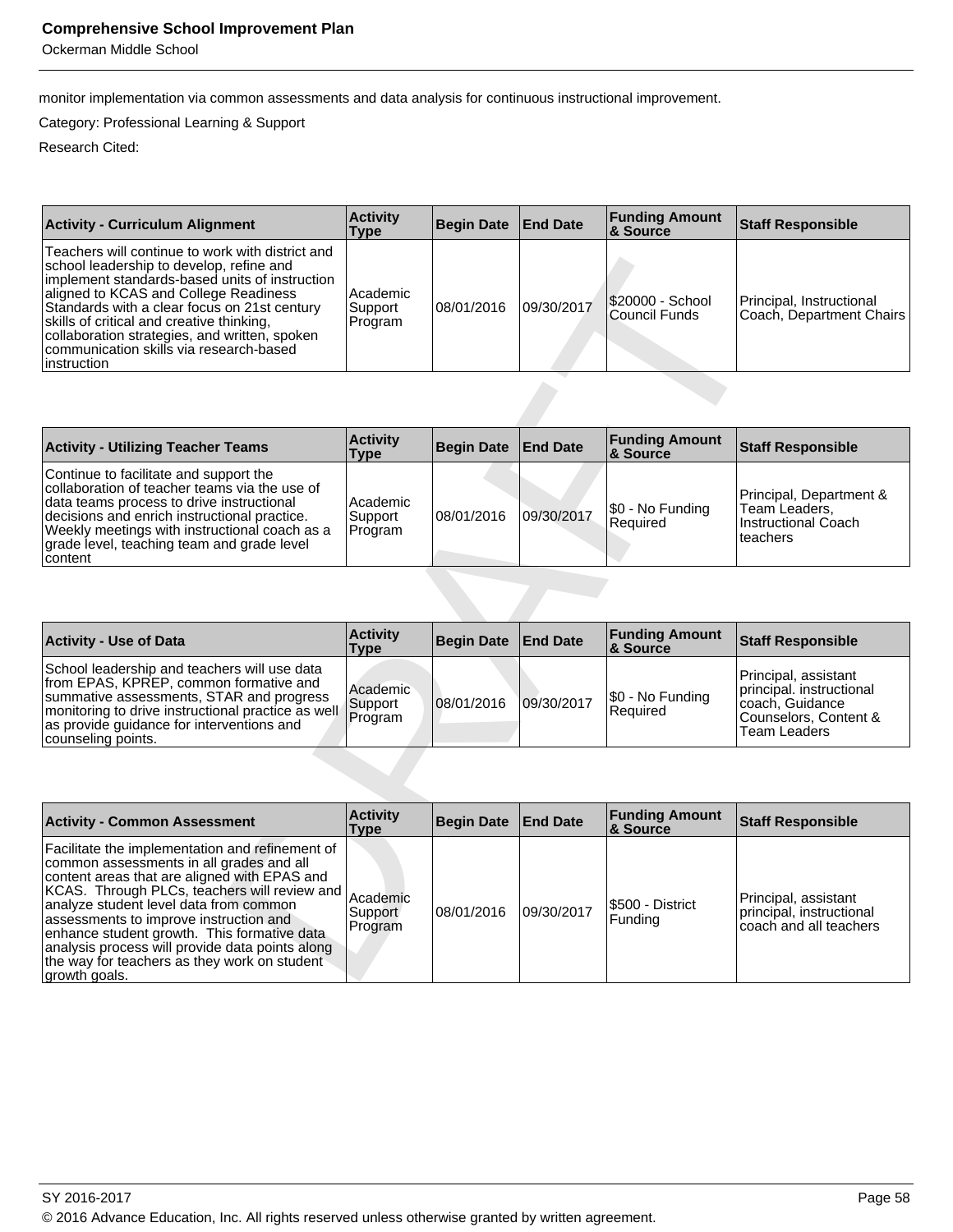Ockerman Middle School

| <b>Activity - Acceleration</b>                                                                                                                                                                                                                                                                                                                                                                                                                                                                                                                                                                                          | <b>Activity</b><br>Type        | <b>Begin Date</b> | <b>End Date</b> | <b>Funding Amount</b><br>& Source                                 | <b>Staff Responsible</b>                                                |
|-------------------------------------------------------------------------------------------------------------------------------------------------------------------------------------------------------------------------------------------------------------------------------------------------------------------------------------------------------------------------------------------------------------------------------------------------------------------------------------------------------------------------------------------------------------------------------------------------------------------------|--------------------------------|-------------------|-----------------|-------------------------------------------------------------------|-------------------------------------------------------------------------|
| Implement a framework to use and monitor<br>appropriate activities for students who have<br>shown mastery of content through formative<br>assessments with district support.<br>Framework may include: Pyramid of<br>interventions for moving our advanced students<br>and formally identified gifted and talented<br>students by offering personalized learning paths<br>provided by 16/17 personalized learning<br>initiative; instructional strategies to<br>enhance/accelerate learning in the classroom;<br>strategies to address affective needs of<br>learners; resources for instruction<br>land/or extensions. | Academic<br>Support<br>Program | 108/01/2016       | 09/30/2017      | I\$1000 - School<br>lCouncil Funds<br>S0 - No Funding<br>Required | Principal, Instructional<br>Coach, Guidance<br>Counselors, all teachers |

| <b>Activity - Professional Learning</b>                                                                                                                                                                                                                                                                                                                                                                                                                                                                                                  | <b>Activity</b><br>Type  | Begin Date End Date |            | <b>Funding Amount</b><br>& Source | <b>Staff Responsible</b>                        |
|------------------------------------------------------------------------------------------------------------------------------------------------------------------------------------------------------------------------------------------------------------------------------------------------------------------------------------------------------------------------------------------------------------------------------------------------------------------------------------------------------------------------------------------|--------------------------|---------------------|------------|-----------------------------------|-------------------------------------------------|
| Provide modeling, embedded PD, training, to:<br>A) support all teachers as they use research-<br>based instructional strategies; 21st Century<br>Skills; differentiation of instruction based on<br>formative and summative assessments to meet<br>the needs of all learners and move learning<br>forward for all students<br>B) personalized learning training and initiative<br>C) Ten Marks training D) State conferences in<br>content areas E) On Demand writing state<br>training to support 15/16 On Demand writing<br>initiative | Professional<br>Learning | 08/01/2016          | 09/30/2017 | \$0 - No Funding<br>Required      | Principal, Instructional<br>Coach, all teachers |

#### **Strategy3:**

| initiative; instructional strategies to<br>enhance/accelerate learning in the classroom;<br>strategies to address affective needs of<br>learners; resources for instruction<br>and/or extensions.                                                                                                                                                                                                                                                                                                                                                                                                                                                                                                                                     |                                |                   |                 |                                   |                                                              |
|---------------------------------------------------------------------------------------------------------------------------------------------------------------------------------------------------------------------------------------------------------------------------------------------------------------------------------------------------------------------------------------------------------------------------------------------------------------------------------------------------------------------------------------------------------------------------------------------------------------------------------------------------------------------------------------------------------------------------------------|--------------------------------|-------------------|-----------------|-----------------------------------|--------------------------------------------------------------|
|                                                                                                                                                                                                                                                                                                                                                                                                                                                                                                                                                                                                                                                                                                                                       |                                |                   |                 |                                   |                                                              |
| <b>Activity - Professional Learning</b>                                                                                                                                                                                                                                                                                                                                                                                                                                                                                                                                                                                                                                                                                               | <b>Activity</b><br><b>Type</b> | <b>Begin Date</b> | <b>End Date</b> | <b>Funding Amount</b><br>& Source | <b>Staff Responsible</b>                                     |
| Provide modeling, embedded PD, training, to:<br>A) support all teachers as they use research-<br>based instructional strategies; 21st Century<br>Skills; differentiation of instruction based on<br>formative and summative assessments to meet<br>the needs of all learners and move learning<br>forward for all students<br>B) personalized learning training and initiative<br>C) Ten Marks training D) State conferences in<br>content areas E) On Demand writing state<br>training to support 15/16 On Demand writing<br>initiative                                                                                                                                                                                              | Professional<br>Learning       | 08/01/2016        | 09/30/2017      | \$0 - No Funding<br>Required      | Principal, Instructional<br>Coach, all teachers              |
| Strategy3:<br>Program Review Implementation and Support - Program Review                                                                                                                                                                                                                                                                                                                                                                                                                                                                                                                                                                                                                                                              |                                |                   |                 |                                   |                                                              |
| Category: Continuous Improvement                                                                                                                                                                                                                                                                                                                                                                                                                                                                                                                                                                                                                                                                                                      |                                |                   |                 |                                   |                                                              |
| Research Cited:                                                                                                                                                                                                                                                                                                                                                                                                                                                                                                                                                                                                                                                                                                                       |                                |                   |                 |                                   |                                                              |
|                                                                                                                                                                                                                                                                                                                                                                                                                                                                                                                                                                                                                                                                                                                                       |                                |                   |                 |                                   |                                                              |
| <b>Activity - Process for Program Review</b>                                                                                                                                                                                                                                                                                                                                                                                                                                                                                                                                                                                                                                                                                          | <b>Activity</b><br>Type        | <b>Begin Date</b> | <b>End Date</b> | <b>Funding Amount</b><br>& Source | <b>Staff Responsible</b>                                     |
| Continue to support and enhance a process for<br>program reviews where all aspects program<br>reviews are reviewed, rationales are<br>established, feedback is given throughout the<br>process, and improvements are made in<br>implementing the proficiency of integrating<br>writing, practical living/career studies and arts<br>and humanities into all content areas. Develop<br>a process for the World Language program<br>review where where all aspects of the world<br>program review are studied in anticipation of<br>the pilot in the 15-16 school year. This will<br>include rationales being established, feedback<br>given throughout the process, and decisions will<br>be made as to how to build/support/sustain a | Academic<br>Support<br>Program | 08/01/2016        | 09/30/2017      | \$500 - General<br>Fund           | Principal; Program Review<br>Lead(s); Instructional<br>coach |

#### **Strategy4:**

Transition - Administration and teachers will collaborate with students and families to enable a positive transition to and from Ockerman

Middle School

Category: Continuous Improvement

Research Cited:

SY 2016-2017 Page 59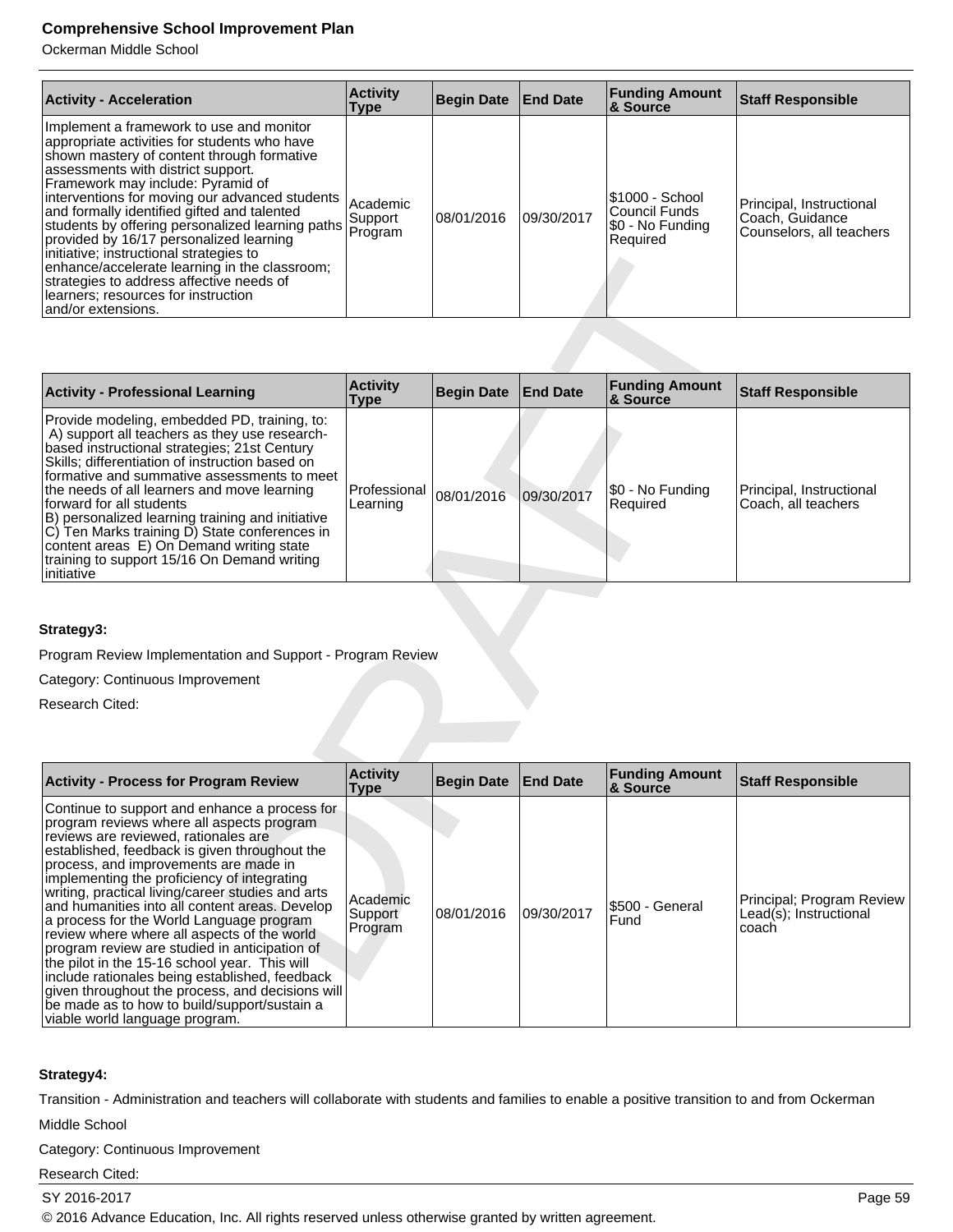Ockerman Middle School

| <b>Activity - Transition</b>                                                                                                                                                                                                                                                                                                          | <b>Activity</b><br>Type        | Begin Date End Date |            | <b>Funding Amount</b><br>8 Source | <b>Staff Responsible</b>                            |
|---------------------------------------------------------------------------------------------------------------------------------------------------------------------------------------------------------------------------------------------------------------------------------------------------------------------------------------|--------------------------------|---------------------|------------|-----------------------------------|-----------------------------------------------------|
| Transition activities will be planned and<br>executed that will promote successful<br>movement and acclimation of students and<br>Ifamilies to and from Ockerman Middle School.<br>These will include but not be limited to Camp<br>Hawk, high school scheduling counseling, 6th<br>grade orientation for students and families, etc. | Academic<br>Support<br>Program | 05/01/2014          | 06/30/2015 | \$750 - School<br>Council Funds   | Principal, Guidance<br> Counselors, Team<br>Leaders |

#### **Goal 2:**

#### **Measurable Objective 1:**

#### **Strategy1:**

| grade orientation for students and families, etc.                                                                                            |                                  |                   |                 |                       |                                                    |
|----------------------------------------------------------------------------------------------------------------------------------------------|----------------------------------|-------------------|-----------------|-----------------------|----------------------------------------------------|
|                                                                                                                                              |                                  |                   |                 |                       |                                                    |
| Goal 2:                                                                                                                                      |                                  |                   |                 |                       |                                                    |
| Increase percentage of students in identified gap groups scoring at or above proficient from 45.5% to 68.7% by 2019.                         |                                  |                   |                 |                       |                                                    |
|                                                                                                                                              |                                  |                   |                 |                       |                                                    |
|                                                                                                                                              |                                  |                   |                 |                       |                                                    |
| <b>Measurable Objective 1:</b>                                                                                                               |                                  |                   |                 |                       |                                                    |
| collaborate to increase the percentage of students in identified gap groups scoring proficient or above from 46.1% to 62.8% by 09/30/2017 as |                                  |                   |                 |                       |                                                    |
| measured by state assessment results.                                                                                                        |                                  |                   |                 |                       |                                                    |
|                                                                                                                                              |                                  |                   |                 |                       |                                                    |
|                                                                                                                                              |                                  |                   |                 |                       |                                                    |
| Strategy1:                                                                                                                                   |                                  |                   |                 |                       |                                                    |
| Professional Learning - Professional Development                                                                                             |                                  |                   |                 |                       |                                                    |
| Category: Professional Learning & Support                                                                                                    |                                  |                   |                 |                       |                                                    |
| Research Cited:                                                                                                                              |                                  |                   |                 |                       |                                                    |
|                                                                                                                                              |                                  |                   |                 |                       |                                                    |
| <b>Activity - Students from Diverse</b>                                                                                                      | <b>Activity</b>                  |                   |                 | <b>Funding Amount</b> |                                                    |
| <b>Backgrounds</b>                                                                                                                           | <b>Type</b>                      | <b>Begin Date</b> | <b>End Date</b> | & Source              | <b>Staff Responsible</b>                           |
| Support/refine the tiered intervention process at<br>all grade levels for all targeted students                                              |                                  |                   |                 |                       |                                                    |
| including non-duplicated gap group (ELL,                                                                                                     |                                  |                   |                 |                       |                                                    |
| special education, F/R). Student progress will<br>be monitored regularly to ensure                                                           | Academic<br>Support <sup>®</sup> | 08/01/2016        | 09/30/2017      | \$1500 - District     | Principal, Counselors,<br>Instructional Coach, ELL |
| implementation/fidelity/ effectiveness of<br>intervention; Establish a two-tiered intervention                                               | Program                          |                   |                 | Funding               | Teacher, Special Ed.<br>Department, all teachers   |
| system for reading and math for focused                                                                                                      |                                  |                   |                 |                       |                                                    |
| intervention services provided during the<br>intervention period, Fast Forword lab or ESS                                                    |                                  |                   |                 |                       |                                                    |
|                                                                                                                                              |                                  |                   |                 |                       |                                                    |
| Strategy2:                                                                                                                                   |                                  |                   |                 |                       |                                                    |
| Best Practice; Progress Monitoring - Best Practice; Progress Monitoring                                                                      |                                  |                   |                 |                       |                                                    |
| Category:                                                                                                                                    |                                  |                   |                 |                       |                                                    |
| Research Cited:                                                                                                                              |                                  |                   |                 |                       |                                                    |

#### **Strategy2:**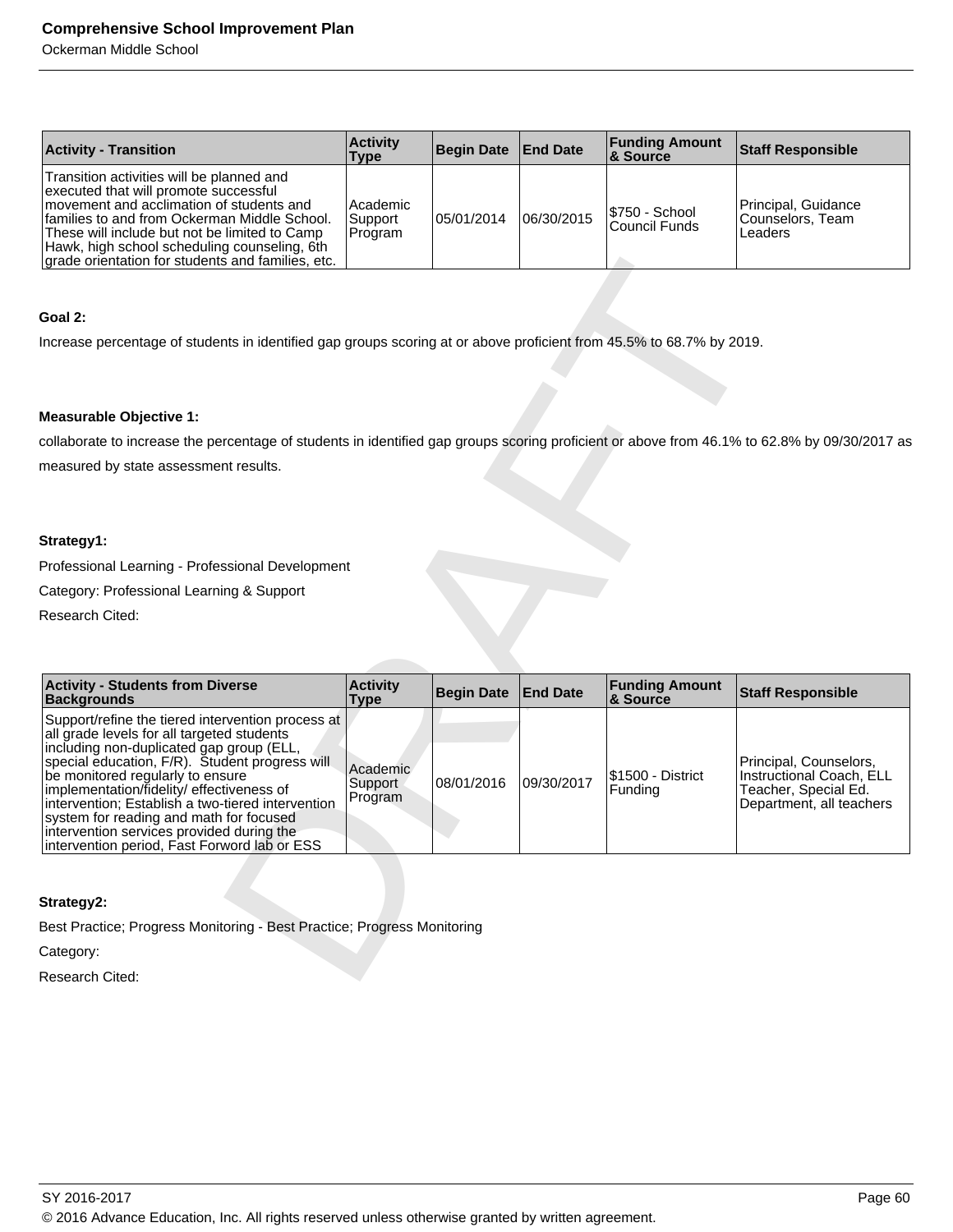Ockerman Middle School

| <b>Activity - Personalization and Progress</b><br>Monitoring                                                                                                                                                                                                                                                                                                                                                                                                                                                        | <b>Activity</b><br><b>Type</b>    | <b>Begin Date</b> | <b>End Date</b> | <b>Funding Amount</b><br><b>&amp; Source</b> | <b>Staff Responsible</b>                                     |
|---------------------------------------------------------------------------------------------------------------------------------------------------------------------------------------------------------------------------------------------------------------------------------------------------------------------------------------------------------------------------------------------------------------------------------------------------------------------------------------------------------------------|-----------------------------------|-------------------|-----------------|----------------------------------------------|--------------------------------------------------------------|
| Support teachers as they use results of pre,<br>formative, and common assessments and<br>STAR to plan for<br>personalized instruction for students who have<br>not achieved content mastery and for<br>underperforming students. Personalization<br>requires collaboration among teachers to<br>flexibly group their students based on their<br>needs as derived by progress monitoring;<br>Flexibly group students during remediation<br>period; utilize FastForward lab; Novice<br>reduction progress through ESS | l Academic<br>Support<br> Program | 108/01/2016       | 09/30/2017      | \$0 - No Funding<br>Required                 | Principal,Counselor,<br>Instructional Coach, all<br>teachers |

#### **Strategy3:**

| <b>Activity - Increase communication</b>                                                                                                                                     | <b>Activity</b><br>Type | Begin Date End Date |            | <b>Funding Amount</b><br>& Source | <b>Staff Responsible</b>                                                            |
|------------------------------------------------------------------------------------------------------------------------------------------------------------------------------|-------------------------|---------------------|------------|-----------------------------------|-------------------------------------------------------------------------------------|
| Ensure communication among school<br>leadership, teachers, and parents/caregivers<br>regarding effectiveness of interventions and<br>continuous progress/student improvement | Parent<br>Involvement   | 08/01/2016          | 09/30/2017 | \$0 - No Funding<br>Required      | Principal. Assistant<br>principal, instructional<br>coach, counselors,<br>lteachers |

| <b>FIEXIDIV group students during remediation</b><br>period; utilize FastForward lab; Novice<br>reduction progress through ESS                                                                                        |                         |                   |                 |                                   |                                                                                    |
|-----------------------------------------------------------------------------------------------------------------------------------------------------------------------------------------------------------------------|-------------------------|-------------------|-----------------|-----------------------------------|------------------------------------------------------------------------------------|
| Strategy3:                                                                                                                                                                                                            |                         |                   |                 |                                   |                                                                                    |
|                                                                                                                                                                                                                       |                         |                   |                 |                                   |                                                                                    |
| Parent/Community Engagement - Parents, caregivers, and community will be actively engaged at OMS                                                                                                                      |                         |                   |                 |                                   |                                                                                    |
| Category: Stakeholder Engagement                                                                                                                                                                                      |                         |                   |                 |                                   |                                                                                    |
| Research Cited:                                                                                                                                                                                                       |                         |                   |                 |                                   |                                                                                    |
|                                                                                                                                                                                                                       |                         |                   |                 |                                   |                                                                                    |
| <b>Activity - Increase communication</b>                                                                                                                                                                              | <b>Activity</b><br>Type | <b>Begin Date</b> | <b>End Date</b> | <b>Funding Amount</b><br>& Source | <b>Staff Responsible</b>                                                           |
| Ensure communication among school<br>leadership, teachers, and parents/caregivers<br>regarding effectiveness of interventions and<br>continuous progress/student improvement                                          | Parent<br>Involvement   | 08/01/2016        | 09/30/2017      | \$0 - No Funding<br>Required      | Principal, Assistant<br>principal, instructional<br>coach, counselors,<br>teachers |
|                                                                                                                                                                                                                       | <b>Activity</b>         |                   |                 | <b>Funding Amount</b>             |                                                                                    |
| <b>Activity - Parent Engagement</b>                                                                                                                                                                                   | <b>Type</b>             | <b>Begin Date</b> | <b>End Date</b> | & Source                          | <b>Staff Responsible</b>                                                           |
| Continue to refine opportunities for increasing<br>parent engagement to include: Parent/Teacher<br>conference, Bi-weekly newsletters, Principal<br>message, daily school announcements posted<br>electronically, etc. | Parent<br>Involvement   | 08/01/2016        | 09/30/2017      | \$0 - No Funding<br>Required      | Principal, STC,                                                                    |
|                                                                                                                                                                                                                       |                         |                   |                 |                                   |                                                                                    |
| Strategy4:                                                                                                                                                                                                            |                         |                   |                 |                                   |                                                                                    |
| <b>Best Practice - Best Practice</b>                                                                                                                                                                                  |                         |                   |                 |                                   |                                                                                    |
| Category:                                                                                                                                                                                                             |                         |                   |                 |                                   |                                                                                    |
| Research Cited:                                                                                                                                                                                                       |                         |                   |                 |                                   |                                                                                    |
|                                                                                                                                                                                                                       |                         |                   |                 |                                   |                                                                                    |
| <b>Activity - Language Acquisition</b>                                                                                                                                                                                | <b>Activity</b>         |                   |                 | <b>Funding Amount</b>             |                                                                                    |
|                                                                                                                                                                                                                       | Type                    | <b>Begin Date</b> | <b>End Date</b> | & Source                          | <b>Staff Responsible</b>                                                           |

# **Strategy4:**

| <b>Activity - Language Acquisition</b>                           | <b>Activity</b><br>Type          | Begin Date End Date |            | <b>Funding Amount</b><br>& Source | <b>Staff Responsible</b>                     |
|------------------------------------------------------------------|----------------------------------|---------------------|------------|-----------------------------------|----------------------------------------------|
| Explore and implement Rosetta Stone for<br>Ilanguage acquisition | l Academic<br>Support<br>Program | 108/01/2016         | 09/30/2017 | S500 - District<br>l Fundina      | Principal, ELL Teacher,<br><b>counselors</b> |

| <b>Activity - Reduce Suspensions/Student</b><br><b>Support</b>                                                                                                                                                                     | <b>Activity</b><br>Type | Begin Date   End Date |            | <b>Funding Amount</b><br>8 Source | <b>Staff Responsible</b>                     |
|------------------------------------------------------------------------------------------------------------------------------------------------------------------------------------------------------------------------------------|-------------------------|-----------------------|------------|-----------------------------------|----------------------------------------------|
| PBIS Team will use SWIS data to identify T2/T3  <br>students needing behavior (and, if needed<br>academic) interventions. Team will further<br>analyze SWIS data to identify trends in<br>behavior and offer ideas for improvement | Other                   | 08/01/2016            | 09/30/2017 | I\$1500 - School<br>Council Funds | Principal. Assistant<br>Principal, PBIS Team |

SY 2016-2017 Page 61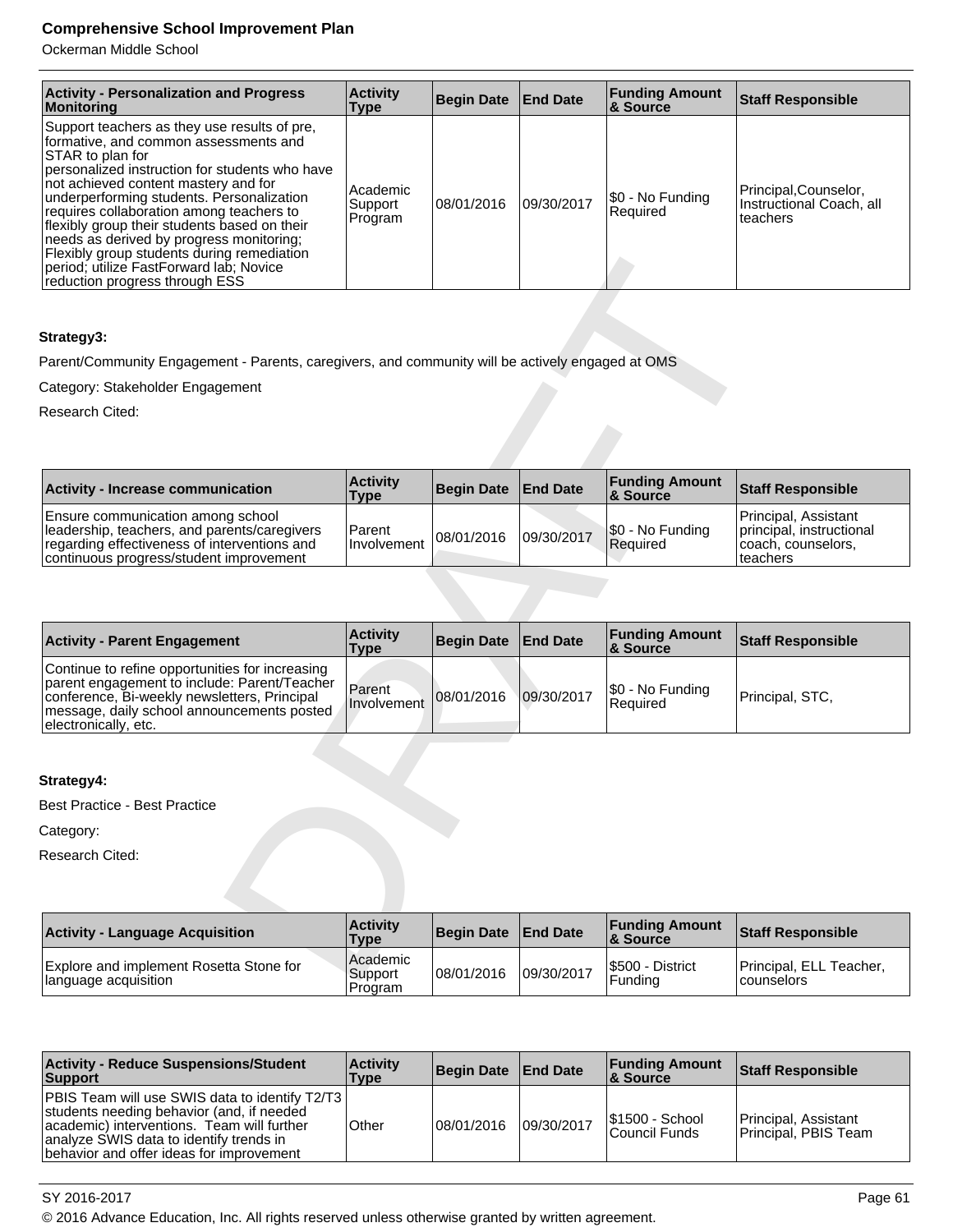Ockerman Middle School

| <b>Activity - Student Problem Solving</b>                                                            | <b>Activity</b><br>Type                 | Begin Date   End Date |            | <b>Funding Amount</b><br>& Source   | <b>Staff Responsible</b>                                         |
|------------------------------------------------------------------------------------------------------|-----------------------------------------|-----------------------|------------|-------------------------------------|------------------------------------------------------------------|
| Training and support for implementation of a<br>student problem solving and<br>lintervention process | <b>Behavioral</b><br>Support<br>Program | 08/01/2016            | 09/30/2017 | \$0 - No Funding<br><b>Required</b> | Principal, Assistant<br>Principal, Counselor(s);<br>Team Leaders |

| <b>Activity - PBIS</b>                                                              | <b>Activity</b><br><b>Type</b>   | Begin Date   End Date |            | <b>Funding Amount</b><br>& Source | <b>Staff Responsible</b>                 |
|-------------------------------------------------------------------------------------|----------------------------------|-----------------------|------------|-----------------------------------|------------------------------------------|
| Continued training and support/monitoring for<br>school-wide implementation of PBIS | Behavioral<br>Support<br>Program | 08/01/2016            | 09/30/2017 | \$0 - No Funding<br>Required      | Assistant Principal, PBIS<br>ICoach/Team |

#### **Goal 3:**

#### **Measurable Objective 1:**

#### **Strategy1:**

| <b>Activity - PBIS</b>                                                                                                                    | <b>Activity</b><br><b>Type</b>   | <b>Begin Date</b> | <b>End Date</b> | <b>Funding Amount</b><br>& Source | <b>Staff Responsible</b>                        |
|-------------------------------------------------------------------------------------------------------------------------------------------|----------------------------------|-------------------|-----------------|-----------------------------------|-------------------------------------------------|
| Continued training and support/monitoring for<br>school-wide implementation of PBIS                                                       | Behavioral<br>Support<br>Program | 08/01/2016        | 09/30/2017      | \$0 - No Funding<br>Required      | <b>Assistant Principal, PBIS</b><br>Coach/Team  |
|                                                                                                                                           |                                  |                   |                 |                                   |                                                 |
| Goal 3:                                                                                                                                   |                                  |                   |                 |                                   |                                                 |
| Reduce the percentage of students scoring Novice in Reading and Math by 50% by 2020.                                                      |                                  |                   |                 |                                   |                                                 |
|                                                                                                                                           |                                  |                   |                 |                                   |                                                 |
|                                                                                                                                           |                                  |                   |                 |                                   |                                                 |
| <b>Measurable Objective 1:</b>                                                                                                            |                                  |                   |                 |                                   |                                                 |
| collaborate to reduce the percentage of all students scoring Novice in reading from 25.5% to 23.0% and in math from 19.5% to 17.6% by     |                                  |                   |                 |                                   |                                                 |
| 09/30/2017 as measured by state assessment results.                                                                                       |                                  |                   |                 |                                   |                                                 |
|                                                                                                                                           |                                  |                   |                 |                                   |                                                 |
|                                                                                                                                           |                                  |                   |                 |                                   |                                                 |
| Strategy1:                                                                                                                                |                                  |                   |                 |                                   |                                                 |
| Professional Learning Communities - Teachers will continue to work in PLCs to refine their understanding of all content standards, design |                                  |                   |                 |                                   |                                                 |
| instruction and assessment to meet the needs of all students and for progress monitoring of student growth goals.                         |                                  |                   |                 |                                   |                                                 |
| Category: Professional Learning & Support                                                                                                 |                                  |                   |                 |                                   |                                                 |
| Research Cited:                                                                                                                           |                                  |                   |                 |                                   |                                                 |
|                                                                                                                                           |                                  |                   |                 |                                   |                                                 |
|                                                                                                                                           |                                  |                   |                 |                                   |                                                 |
| <b>Activity - PGP refinement based on SGG</b>                                                                                             | <b>Activity</b><br><b>Type</b>   | <b>Begin Date</b> | <b>End Date</b> | <b>Funding Amount</b><br>& Source | <b>Staff Responsible</b>                        |
| School leadership and staff will work                                                                                                     |                                  |                   |                 |                                   | Principal, assistant                            |
| collaboratively to refine Student Growth Goals<br>based on data from analysis of student work in<br><b>PLCs</b>                           | Professional<br>Learning         | 08/01/2016        | 09/30/2017      | \$0 - No Funding<br>Required      | principal, instructional<br>coach, all teachers |
|                                                                                                                                           |                                  |                   |                 |                                   |                                                 |
|                                                                                                                                           |                                  |                   |                 |                                   |                                                 |
| <b>Activity - Question and Assessment design</b>                                                                                          | <b>Activity</b><br><b>Type</b>   | <b>Begin Date</b> | <b>End Date</b> | <b>Funding Amount</b><br>& Source | <b>Staff Responsible</b>                        |
| Contant enacific PLC work will ha haead on                                                                                                |                                  |                   |                 |                                   | Princinal accictant                             |

| <b>Activity - Question and Assessment design</b>                                                                                                                                    | <b>Activity</b><br><b>Type</b>                | Begin Date End Date |            | <b>Funding Amount</b><br>8 Source | <b>Staff Responsible</b>                                                                   |
|-------------------------------------------------------------------------------------------------------------------------------------------------------------------------------------|-----------------------------------------------|---------------------|------------|-----------------------------------|--------------------------------------------------------------------------------------------|
| Content specific PLC work will be based on<br>Danielson Framework 3B Questioning and<br>Discussion Techniques and 3D Assessment in<br>Instruction and Writing Formative Assessments | $ $ Professional $ _{08/01/2016}$<br>Learning |                     | 09/30/2017 | \$0 - No Funding<br>l Reauired    | Principal, assistant<br>principals, instructional<br>coach, content leads and<br>Iteachers |

#### **Strategy2:**

Tiered Intervention - Targeted intervention will be implemented and monitored for students identified from multiple data sources, including but

not limited to state assessments, STAR, embedded classroom assessments, who need intervention to meet proficiency. Preference will be

given to students in the gap subpopulations.

#### Category: Learning Systems

#### SY 2016-2017 Page 62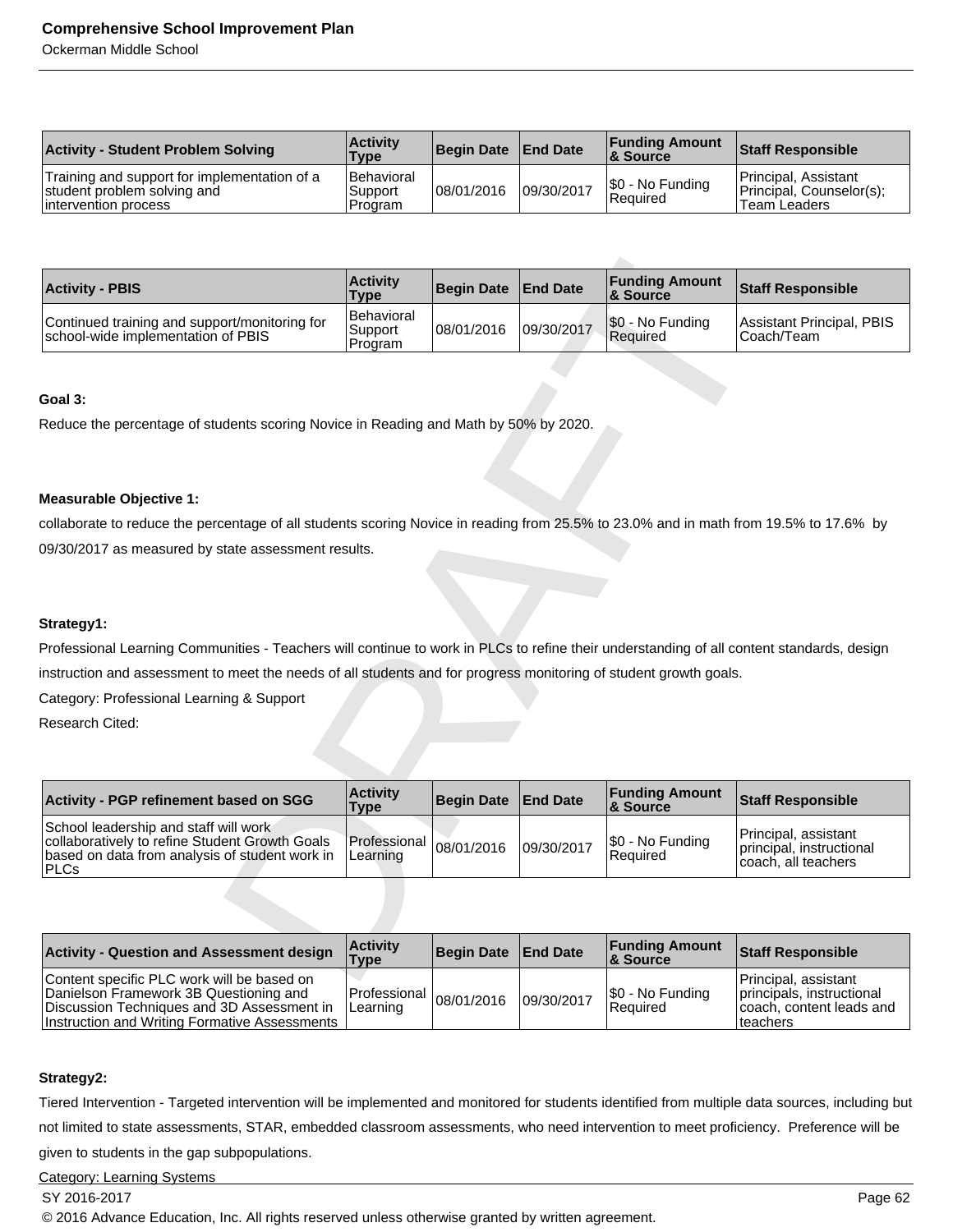Ockerman Middle School

#### Research Cited:

| <b>Activity - Afterschool Intervention (ESS)</b>                                                                                                                                                                                                                                                                                                                                                                                                                                                            | <b>Activity</b><br>Type        | <b>Begin Date End Date</b> |            | <b>Funding Amount</b><br><b>8 Source</b> | <b>Staff Responsible</b>                       |
|-------------------------------------------------------------------------------------------------------------------------------------------------------------------------------------------------------------------------------------------------------------------------------------------------------------------------------------------------------------------------------------------------------------------------------------------------------------------------------------------------------------|--------------------------------|----------------------------|------------|------------------------------------------|------------------------------------------------|
| Students needing more intensive intervention,<br>as identified by state assessments, STAR, or<br>Iclassroom embedded assessments will be<br>personally invited to attend intensive<br>lintervention once a week for three hours until<br>skills are on target and students are on track to<br>proficiency. This intensive intervention is for<br>students identified as below grade level with<br>special consideration given to those within<br>lidentified gap groups or scoring Novice or<br>Apprentice. | Academic<br>Support<br>Program | 08/01/2016                 | 09/30/2017 | I\$3000 - Other                          | <b>ESS Coordinator:</b><br>designated teachers |

| <b>Activity - ESS</b>                                                                                                                                                           | <b>Activity</b><br><b>Type</b>   | <b>Begin Date</b> | <b>End Date</b> | <b>Funding Amount</b><br>8 Source | Staff Responsible                                  |
|---------------------------------------------------------------------------------------------------------------------------------------------------------------------------------|----------------------------------|-------------------|-----------------|-----------------------------------|----------------------------------------------------|
| Three times/week after school students<br>lidentified as below grade level, in gap group, or 1<br>scoring Novice or Apprentice will attend<br>lintervention for reading or math | l Academic<br>Support<br>Program | 08/01/2016        | 09/30/2017      | <b>S3000 - Other</b>              | <b>IESS</b> coordinator and<br>designated teachers |

| intervention once a week for three hours until<br>skills are on target and students are on track to<br>proficiency. This intensive intervention is for<br>students identified as below grade level with<br>special consideration given to those within<br>identified gap groups or scoring Novice or<br>Apprentice. | Academic<br>Support<br>Program | 08/01/2016        | 09/30/2017      | \$3000 - Other                    | <b>ESS Coordinator;</b><br>designated teachers                           |
|---------------------------------------------------------------------------------------------------------------------------------------------------------------------------------------------------------------------------------------------------------------------------------------------------------------------|--------------------------------|-------------------|-----------------|-----------------------------------|--------------------------------------------------------------------------|
|                                                                                                                                                                                                                                                                                                                     |                                |                   |                 |                                   |                                                                          |
| <b>Activity - ESS</b>                                                                                                                                                                                                                                                                                               | <b>Activity</b><br><b>Type</b> | <b>Begin Date</b> | <b>End Date</b> | <b>Funding Amount</b><br>& Source | <b>Staff Responsible</b>                                                 |
| Three times/week after school students<br>identified as below grade level, in gap group, or<br>scoring Novice or Apprentice will attend<br>intervention for reading or math                                                                                                                                         | Academic<br>Support<br>Program | 08/01/2016        | 09/30/2017      | \$3000 - Other                    | <b>ESS</b> coordinator and<br>designated teachers                        |
|                                                                                                                                                                                                                                                                                                                     |                                |                   |                 |                                   |                                                                          |
| <b>Activity - Students Not Meeting Benchmark</b>                                                                                                                                                                                                                                                                    | <b>Activity</b><br><b>Type</b> | <b>Begin Date</b> | <b>End Date</b> | <b>Funding Amount</b><br>& Source | <b>Staff Responsible</b>                                                 |
| Review of data to analyze gaps in instructional<br>programming for identification of students not<br>meeting benchmark and review other student<br>level evaluation data for the purpose of<br>specifying targeted, tiered interventions                                                                            | Academic<br>Support<br>Program | 08/01/2016        | 09/30/2017      | \$0 - No Funding<br>Required      | Principal, assistant<br>principals, instructional<br>coach, team leaders |
|                                                                                                                                                                                                                                                                                                                     |                                |                   |                 |                                   |                                                                          |
| <b>Activity - Interventions</b>                                                                                                                                                                                                                                                                                     | <b>Activity</b><br><b>Type</b> | <b>Begin Date</b> | <b>End Date</b> | <b>Funding Amount</b><br>& Source | <b>Staff Responsible</b>                                                 |
| Implement and monitor tiered interventions for<br>students who have not met grade level<br>benchmarks:<br>Reading Tier 1-FastForword Tier 2-BOLD<br>Math Tier 1-BOLD<br>Tier 2-ESS                                                                                                                                  | Academic<br>Support<br>Program | 08/01/2016        | 09/30/2017      | \$0 - No Funding<br>Required      | Principal, instructional<br>coach, ESS Coordinator,<br>teachers          |
|                                                                                                                                                                                                                                                                                                                     |                                |                   |                 |                                   |                                                                          |
| All children-were screened for kindergarten readiness. If yes, name the assessment.<br>$N1/\Lambda$ (this superior deep not explied                                                                                                                                                                                 |                                |                   |                 |                                   |                                                                          |

| <b>Activity - Interventions</b>                                                                                                                                                        | <b>Activity</b><br><b>Type</b> | Begin Date   End Date |            | <b>Funding Amount</b><br>8. Source | Staff Responsible                                                |
|----------------------------------------------------------------------------------------------------------------------------------------------------------------------------------------|--------------------------------|-----------------------|------------|------------------------------------|------------------------------------------------------------------|
| Implement and monitor tiered interventions for<br>students who have not met grade level<br>Ibenchmarks:<br>Reading Tier 1-FastForword<br>Tier 2-BOLD<br>Math Tier 1-BOLD<br>Tier 2-ESS | Academic<br>Support<br>Program | 08/01/2016            | 09/30/2017 | S0 - No Funding<br>Required        | Principal, instructional<br>coach, ESS Coordinator,<br>Iteachers |

#### **All children-were screened for kindergarten readiness. If yes, name the assessment.**

N/A (this question does not apply)

**The school identified specific strategies to increase the percentage of students who are Kindergarten ready.**

N/A (this question does not apply)

**The school identified specific K-3 strategies to increase the average 3rd grade math and reading combined K-Prep proficiency scores.** 

SY 2016-2017 Page 63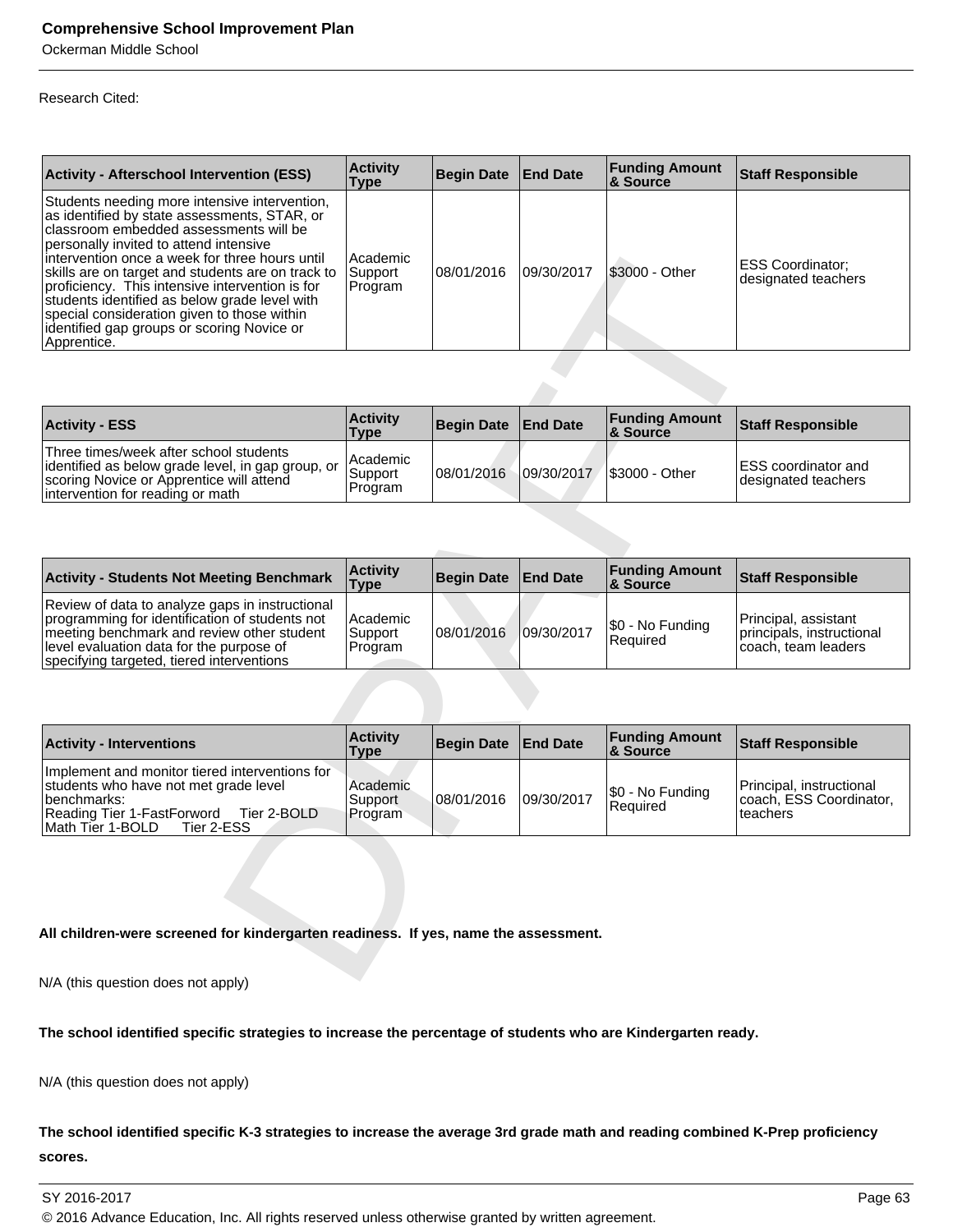Ockerman Middle School

N/A (this question does not apply)

#### **The school identified specific strategies to address subgroup achievement gaps.**

#### **Goal 1:**

Increase percentage of students in identified gap groups scoring at or above proficient from 45.5% to 68.7% by 2019.

#### **Measurable Objective 1:**

#### **Strategy1:**

| <b>Measurable Objective 1:</b>                                                                                                                                                                                        |                                |                   |                 |                                   |                                                                                    |
|-----------------------------------------------------------------------------------------------------------------------------------------------------------------------------------------------------------------------|--------------------------------|-------------------|-----------------|-----------------------------------|------------------------------------------------------------------------------------|
| collaborate to increase the percentage of students in identified gap groups scoring proficient or above from 46.1% to 62.8% by 09/30/2017 as                                                                          |                                |                   |                 |                                   |                                                                                    |
| measured by state assessment results.                                                                                                                                                                                 |                                |                   |                 |                                   |                                                                                    |
|                                                                                                                                                                                                                       |                                |                   |                 |                                   |                                                                                    |
| Strategy1:                                                                                                                                                                                                            |                                |                   |                 |                                   |                                                                                    |
| Parent/Community Engagement - Parents, caregivers, and community will be actively engaged at OMS                                                                                                                      |                                |                   |                 |                                   |                                                                                    |
| Category: Stakeholder Engagement                                                                                                                                                                                      |                                |                   |                 |                                   |                                                                                    |
| Research Cited:                                                                                                                                                                                                       |                                |                   |                 |                                   |                                                                                    |
|                                                                                                                                                                                                                       |                                |                   |                 |                                   |                                                                                    |
|                                                                                                                                                                                                                       |                                |                   |                 |                                   |                                                                                    |
| <b>Activity - Parent Engagement</b>                                                                                                                                                                                   | <b>Activity</b><br><b>Type</b> | <b>Begin Date</b> | <b>End Date</b> | <b>Funding Amount</b><br>& Source | <b>Staff Responsible</b>                                                           |
| Continue to refine opportunities for increasing<br>parent engagement to include: Parent/Teacher<br>conference, Bi-weekly newsletters, Principal<br>message, daily school announcements posted<br>electronically, etc. | Parent<br>Involvement          | 08/01/2016        | 09/30/2017      | \$0 - No Funding<br>Required      | Principal, STC,                                                                    |
|                                                                                                                                                                                                                       |                                |                   |                 |                                   |                                                                                    |
| Activity - Increase communication                                                                                                                                                                                     | <b>Activity</b><br><b>Type</b> | <b>Begin Date</b> | <b>End Date</b> | <b>Funding Amount</b><br>& Source | <b>Staff Responsible</b>                                                           |
| Ensure communication among school<br>leadership, teachers, and parents/caregivers<br>regarding effectiveness of interventions and<br>continuous progress/student improvement                                          | Parent<br><b>Involvement</b>   | 08/01/2016        | 09/30/2017      | \$0 - No Funding<br>Required      | Principal, Assistant<br>principal, instructional<br>coach, counselors,<br>teachers |
|                                                                                                                                                                                                                       |                                |                   |                 |                                   |                                                                                    |
| Strategy2:                                                                                                                                                                                                            |                                |                   |                 |                                   |                                                                                    |
| Professional Learning - Professional Development                                                                                                                                                                      |                                |                   |                 |                                   |                                                                                    |
| Category: Professional Learning & Support                                                                                                                                                                             |                                |                   |                 |                                   |                                                                                    |
| Research Cited:                                                                                                                                                                                                       |                                |                   |                 |                                   |                                                                                    |
|                                                                                                                                                                                                                       |                                |                   |                 |                                   |                                                                                    |

| <b>Activity - Increase communication</b>                                                                                                                                     | <b>Activity</b><br><b>Type</b> | Begin Date End Date |            | <b>Funding Amount</b><br><b>8 Source</b> | <b>Staff Responsible</b>                                                             |
|------------------------------------------------------------------------------------------------------------------------------------------------------------------------------|--------------------------------|---------------------|------------|------------------------------------------|--------------------------------------------------------------------------------------|
| Ensure communication among school<br>leadership, teachers, and parents/caregivers<br>regarding effectiveness of interventions and<br>continuous progress/student improvement | Parent<br>Involvement          | 08/01/2016          | 09/30/2017 | S0 - No Funding<br>Required              | Principal. Assistant<br>principal, instructional<br> coach, counselors,<br>lteachers |

#### **Strategy2:**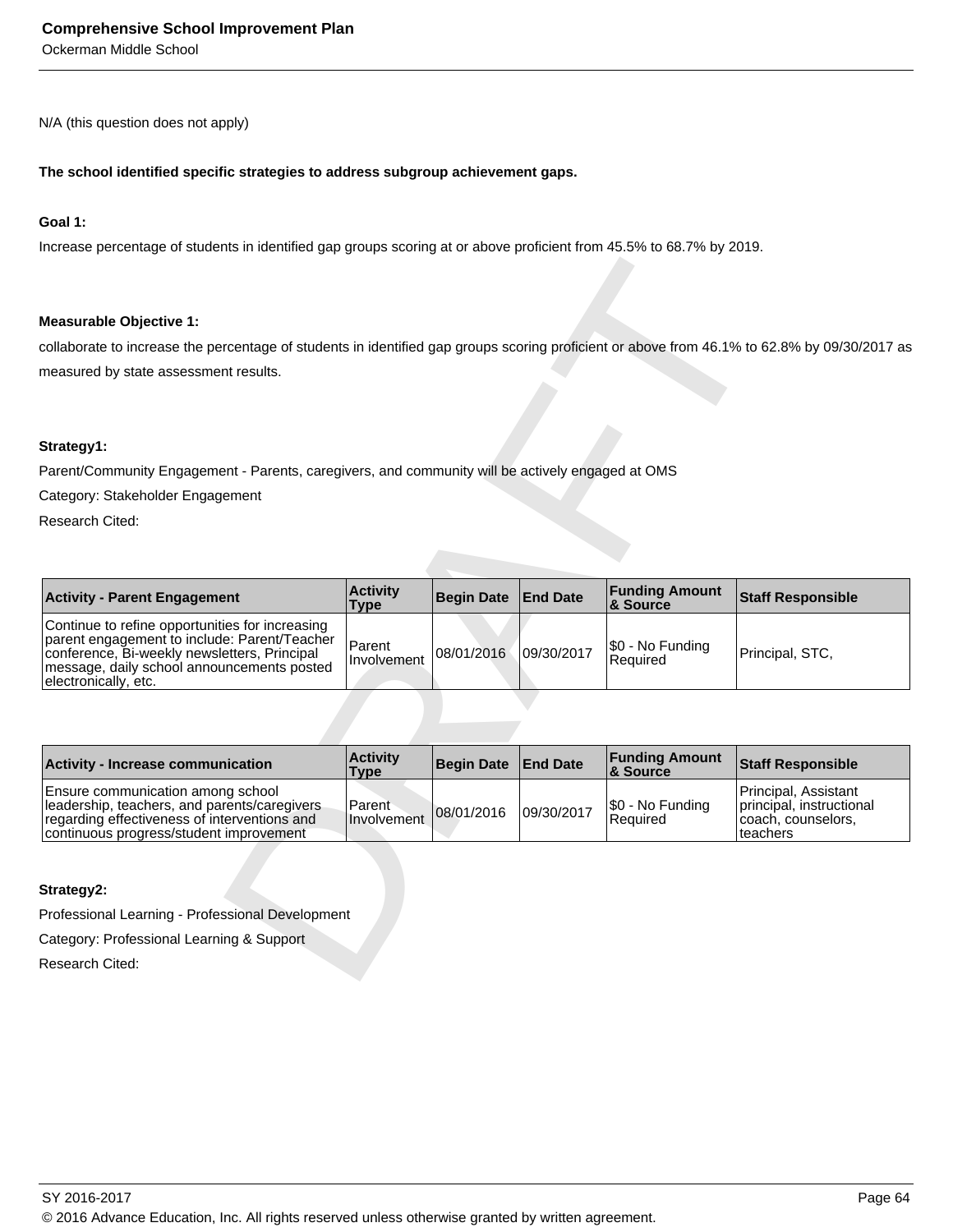Ockerman Middle School

| <b>Activity - Students from Diverse</b><br><b>Backgrounds</b>                                                                                                                                                                                                                                                                                                                                                                                                                | <b>Activity</b><br>Type        | Begin Date   End Date |            | <b>Funding Amount</b><br><b>&amp; Source</b> | <b>Staff Responsible</b>                                                                               |
|------------------------------------------------------------------------------------------------------------------------------------------------------------------------------------------------------------------------------------------------------------------------------------------------------------------------------------------------------------------------------------------------------------------------------------------------------------------------------|--------------------------------|-----------------------|------------|----------------------------------------------|--------------------------------------------------------------------------------------------------------|
| Support/refine the tiered intervention process at<br>all grade levels for all targeted students<br>including non-duplicated gap group (ELL,<br>special education, F/R). Student progress will<br>be monitored regularly to ensure<br> implementation/fidelity/ effectiveness of<br>Intervention; Establish a two-tiered intervention<br>system for reading and math for focused<br>intervention services provided during the<br>intervention period, Fast Forword lab or ESS | Academic<br>Support<br>Program | 108/01/2016           | 09/30/2017 | I\$1500 - District<br>Funding                | Principal, Counselors,<br>Instructional Coach. ELL<br>Teacher, Special Ed.<br>Department, all teachers |

#### **Strategy3:**

| <b>Type</b>                                             | <b>Begin Date</b> | <b>End Date</b> | & Source                            | <b>Staff Responsible</b>                                                |
|---------------------------------------------------------|-------------------|-----------------|-------------------------------------|-------------------------------------------------------------------------|
| PBIS Team will use SWIS data to identify T2/T3<br>Other | 08/01/2016        | 09/30/2017      | \$1500 - School<br>Council Funds    | Principal, Assistant<br>Principal, PBIS Team                            |
|                                                         |                   |                 |                                     |                                                                         |
| <b>Activity</b><br>Type                                 | <b>Begin Date</b> | <b>End Date</b> | <b>Funding Amount</b><br>& Source   | <b>Staff Responsible</b>                                                |
| Academic                                                |                   |                 | \$500 - District                    | Principal, ELL Teacher,                                                 |
| Program                                                 |                   |                 | Funding                             | counselors                                                              |
|                                                         |                   |                 |                                     |                                                                         |
|                                                         |                   |                 |                                     |                                                                         |
| <b>Activity</b><br><b>Type</b>                          | <b>Begin Date</b> | <b>End Date</b> | <b>Funding Amount</b><br>& Source   | <b>Staff Responsible</b>                                                |
| Behavioral<br>Support<br>Program                        | 08/01/2016        | 09/30/2017      | \$0 - No Funding<br>Required        | Principal, Assistant<br>Principal, Counselor(s);<br><b>Team Leaders</b> |
|                                                         |                   |                 |                                     |                                                                         |
| <b>Activity</b><br><b>Type</b>                          | <b>Begin Date</b> | <b>End Date</b> | <b>Funding Amount</b><br>& Source   | <b>Staff Responsible</b>                                                |
|                                                         | <b>Activity</b>   |                 | 09/30/2017<br>Support<br>08/01/2016 | <b>Funding Amount</b>                                                   |

| <b>Activity - Language Acquisition</b>                          | <b>Activity</b><br><b>Type</b> | <b>Begin Date</b> | <b>End Date</b> | <b>Funding Amount</b><br>∣& Source | <b>Staff Responsible</b>                |
|-----------------------------------------------------------------|--------------------------------|-------------------|-----------------|------------------------------------|-----------------------------------------|
| Explore and implement Rosetta Stone for<br>language acquisition | Academic<br>Support<br>Program | 108/01/2016       | 09/30/2017      | I\$500 - District<br>Fundina)      | Principal, ELL Teacher,<br>l counselors |

| <b>Activity - Student Problem Solving</b>                                                            | <b>Activity</b><br>Type                  | Begin Date   End Date |            | <b>Funding Amount</b><br>& Source   | Staff Responsible                                                |
|------------------------------------------------------------------------------------------------------|------------------------------------------|-----------------------|------------|-------------------------------------|------------------------------------------------------------------|
| Training and support for implementation of a<br>student problem solving and<br>lintervention process | <b>Behavioral</b><br>'Support<br>Program | 108/01/2016           | 09/30/2017 | \$0 - No Funding<br><b>Required</b> | Principal, Assistant<br>Principal, Counselor(s);<br>Team Leaders |

| <b>Activity - PBIS</b>                                                              | <b>Activity</b><br><b>Type</b>   | Begin Date End Date |            | <b>Funding Amount</b><br>& Source   | <b>Staff Responsible</b>                  |
|-------------------------------------------------------------------------------------|----------------------------------|---------------------|------------|-------------------------------------|-------------------------------------------|
| Continued training and support/monitoring for<br>school-wide implementation of PBIS | Behavioral<br>Support<br>Program | 108/01/2016         | 09/30/2017 | \$0 - No Funding<br><b>Required</b> | Assistant Principal, PBIS<br>l Coach/Team |

# **Strategy4:**

Best Practice; Progress Monitoring - Best Practice; Progress Monitoring

Category: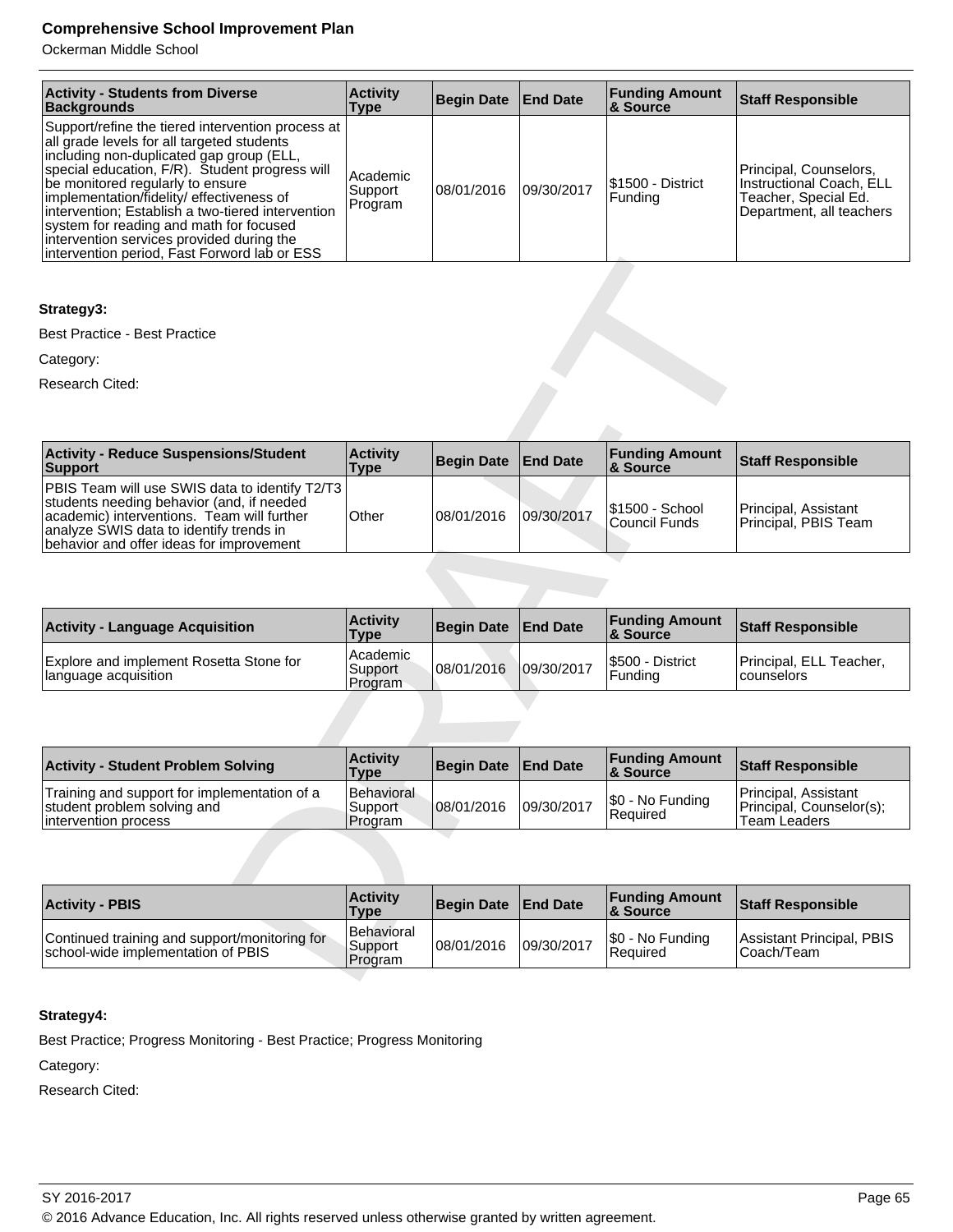Ockerman Middle School

| <b>Activity - Personalization and Progress</b><br>Monitoring                                                                                                                                                                                                                                                                                                                                                                                                                                                        | <b>Activity</b><br>Type          | <b>Begin Date</b> | <b>End Date</b> | <b>Funding Amount</b><br><b>&amp; Source</b> | <b>Staff Responsible</b>                                     |
|---------------------------------------------------------------------------------------------------------------------------------------------------------------------------------------------------------------------------------------------------------------------------------------------------------------------------------------------------------------------------------------------------------------------------------------------------------------------------------------------------------------------|----------------------------------|-------------------|-----------------|----------------------------------------------|--------------------------------------------------------------|
| Support teachers as they use results of pre,<br>formative, and common assessments and<br>STAR to plan for<br>personalized instruction for students who have<br>not achieved content mastery and for<br>underperforming students. Personalization<br>requires collaboration among teachers to<br>flexibly group their students based on their<br>needs as derived by progress monitoring;<br>Flexibly group students during remediation<br>period; utilize FastForward lab; Novice<br>reduction progress through ESS | Academic<br> Support <br>Program | 08/01/2016        | 09/30/2017      | \$0 - No Funding<br>Required                 | Principal,Counselor,<br>Instructional Coach, all<br>teachers |

#### **The school identified specific strategies to increase the average freshman graduation rate.**

#### **Goal 1:**

#### **Measurable Objective 1:**

#### **Strategy1:**

| Flexibly group students during remediation<br>period; utilize FastForward lab; Novice<br>reduction progress through ESS                                                                                                                                                           |                                       |                   |                 |                                   |                          |  |  |
|-----------------------------------------------------------------------------------------------------------------------------------------------------------------------------------------------------------------------------------------------------------------------------------|---------------------------------------|-------------------|-----------------|-----------------------------------|--------------------------|--|--|
|                                                                                                                                                                                                                                                                                   |                                       |                   |                 |                                   |                          |  |  |
|                                                                                                                                                                                                                                                                                   |                                       |                   |                 |                                   |                          |  |  |
| The school identified specific strategies to increase the average freshman graduation rate.                                                                                                                                                                                       |                                       |                   |                 |                                   |                          |  |  |
| N/A (this question does not apply)                                                                                                                                                                                                                                                |                                       |                   |                 |                                   |                          |  |  |
| The school identified specific strategies to increase the percentage of students who are college and career ready.                                                                                                                                                                |                                       |                   |                 |                                   |                          |  |  |
| Goal 1:                                                                                                                                                                                                                                                                           |                                       |                   |                 |                                   |                          |  |  |
| Increase the percentage of students who are college and career ready from 58.7% to 79.3% by 2018-19.                                                                                                                                                                              |                                       |                   |                 |                                   |                          |  |  |
|                                                                                                                                                                                                                                                                                   |                                       |                   |                 |                                   |                          |  |  |
| <b>Measurable Objective 1:</b>                                                                                                                                                                                                                                                    |                                       |                   |                 |                                   |                          |  |  |
| collaborate to increase the percentage of students who are college and career ready from 58.7% to 71.0% by 09/30/2017 as measured by                                                                                                                                              |                                       |                   |                 |                                   |                          |  |  |
| state assessment results.                                                                                                                                                                                                                                                         |                                       |                   |                 |                                   |                          |  |  |
| Strategy1:                                                                                                                                                                                                                                                                        |                                       |                   |                 |                                   |                          |  |  |
| Academic/Career Advising - Academic and Career Advising                                                                                                                                                                                                                           |                                       |                   |                 |                                   |                          |  |  |
| Category: Career Readiness Pathways                                                                                                                                                                                                                                               |                                       |                   |                 |                                   |                          |  |  |
| Research Cited:                                                                                                                                                                                                                                                                   |                                       |                   |                 |                                   |                          |  |  |
|                                                                                                                                                                                                                                                                                   |                                       |                   |                 |                                   |                          |  |  |
| <b>Activity - Technology Tools for Careers</b>                                                                                                                                                                                                                                    | <b>Activity</b><br><b>Type</b>        | <b>Begin Date</b> | <b>End Date</b> | <b>Funding Amount</b><br>& Source | <b>Staff Responsible</b> |  |  |
| Provide all students the opportunity to explore<br>and utilize technology tools and applications<br>effectively and productively in all subjects to<br>advance them on their path to career and<br>college readiness; 1:1 with Chromebooks; High<br>School credit-bearing classes | Career<br>Preparation/<br>Orientation | 08/01/2016        | 09/30/2017      | \$0 - No Funding<br>Required      | Principal, all teachers  |  |  |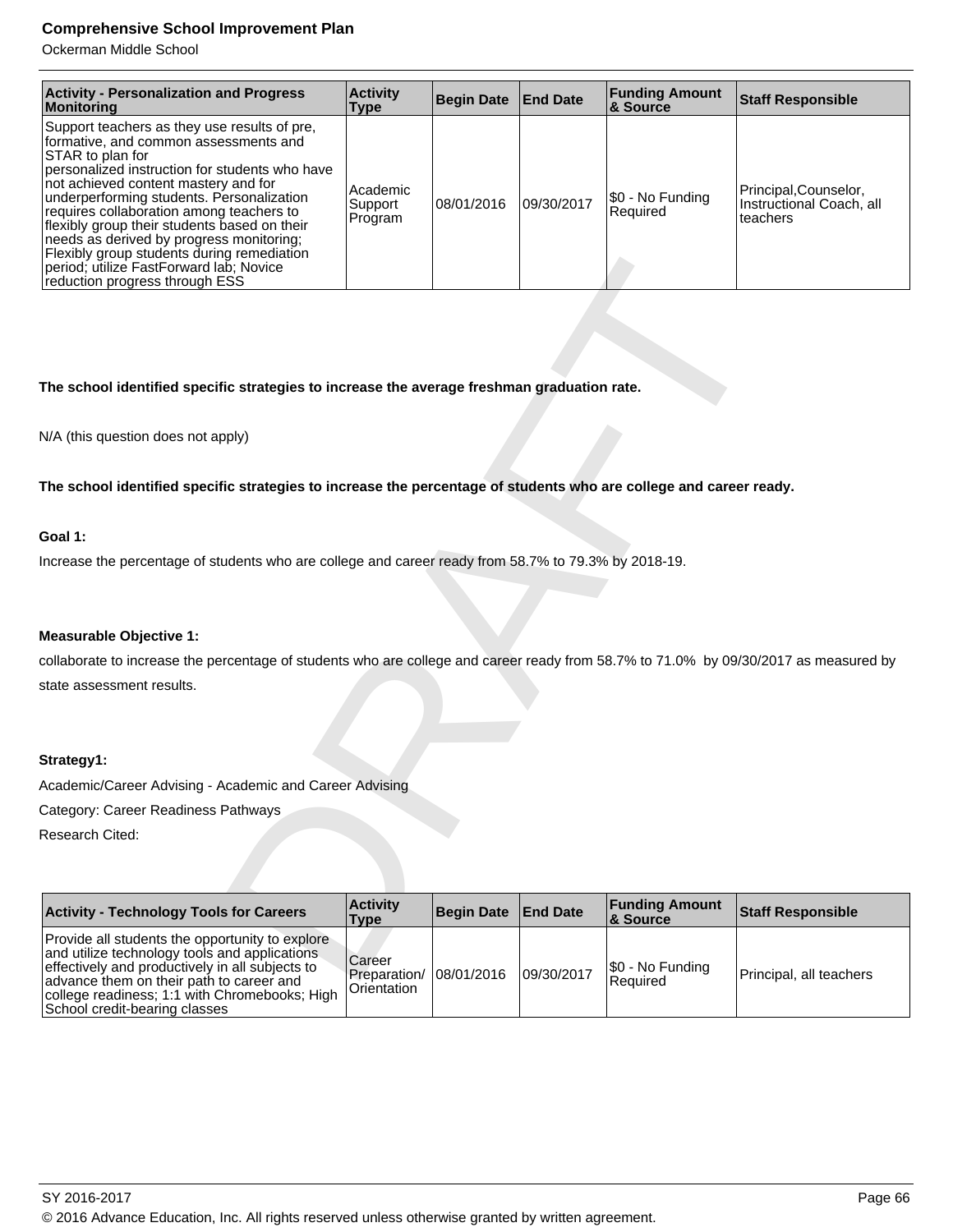Ockerman Middle School

| <b>Activity - Innovation</b>                                                                                                                                                                                                                                                                                                                                                 | <b>Activity</b><br>Type               | Begin Date End Date |            | <b>Funding Amount</b><br>∣& Source | Staff Responsible                                                   |
|------------------------------------------------------------------------------------------------------------------------------------------------------------------------------------------------------------------------------------------------------------------------------------------------------------------------------------------------------------------------------|---------------------------------------|---------------------|------------|------------------------------------|---------------------------------------------------------------------|
| Increase access and opportunities for all<br>students to participate in science, technology,<br>engineering, and mathematics (STEM)<br>programs including but not limited to: virtual<br>zoo, bicycle STEM club. Priority will also be<br>made to increase the inventory of mobile labs.<br>Blended learning initiative 16/17; PBL initiative<br>16/17; 1:1 with Chromebooks | Career<br>Preparation/<br>Orientation | 108/01/2016         | 09/30/2017 | S20000 - District<br> Funding      | Principal, Instructional<br> Coach, Department<br>Head(s): teachers |

#### **Strategy2:**

| Strategy2:                                                                                                                                                                                                                                                                                                                                                                                                                                                                                                                               |                                       |                   |                 |                                   |                                                  |
|------------------------------------------------------------------------------------------------------------------------------------------------------------------------------------------------------------------------------------------------------------------------------------------------------------------------------------------------------------------------------------------------------------------------------------------------------------------------------------------------------------------------------------------|---------------------------------------|-------------------|-----------------|-----------------------------------|--------------------------------------------------|
| Targeted Intervention - Pre-assessment; STAR, common formative assessment will be analyzed in teacher teams to design specific targeted                                                                                                                                                                                                                                                                                                                                                                                                  |                                       |                   |                 |                                   |                                                  |
| instruction and intervention for students                                                                                                                                                                                                                                                                                                                                                                                                                                                                                                |                                       |                   |                 |                                   |                                                  |
| Category: Continuous Improvement                                                                                                                                                                                                                                                                                                                                                                                                                                                                                                         |                                       |                   |                 |                                   |                                                  |
| Research Cited:                                                                                                                                                                                                                                                                                                                                                                                                                                                                                                                          |                                       |                   |                 |                                   |                                                  |
|                                                                                                                                                                                                                                                                                                                                                                                                                                                                                                                                          |                                       |                   |                 |                                   |                                                  |
| <b>Activity - System of Interventions</b>                                                                                                                                                                                                                                                                                                                                                                                                                                                                                                | <b>Activity</b><br><b>Type</b>        | <b>Begin Date</b> | <b>End Date</b> | <b>Funding Amount</b><br>& Source | <b>Staff Responsible</b>                         |
| Continue to implement/support a system of<br>intervention based on data specific to individual<br>student needs and present levels of<br>performance. Students scoring below the 40th<br>percentile in reading as identified by STAR<br>Reading will have FastForword 40 minutes<br>daily. Students scoring below the 40th<br>percentile in math as identified by STAR Math<br>will have their intervention with TenMarks.<br>Special education teachers will have their<br>caseloads during remediation period to focus<br>on TenMarks. | Academic<br>Support<br>Program        | 08/01/2016        | 09/30/2017      | \$1500 - School<br>Council Funds  | Principal, Instructional<br>Coach, all teachers  |
| Strategy3:<br>Career Readiness Pathway - Career Readiness Pathway will be studied for integration in current curriculum                                                                                                                                                                                                                                                                                                                                                                                                                  |                                       |                   |                 |                                   |                                                  |
| Category: Career Readiness Pathways                                                                                                                                                                                                                                                                                                                                                                                                                                                                                                      |                                       |                   |                 |                                   |                                                  |
| Research Cited:                                                                                                                                                                                                                                                                                                                                                                                                                                                                                                                          |                                       |                   |                 |                                   |                                                  |
|                                                                                                                                                                                                                                                                                                                                                                                                                                                                                                                                          |                                       |                   |                 |                                   |                                                  |
| <b>Activity - Career and Academic Advising for</b><br><b>CTE</b>                                                                                                                                                                                                                                                                                                                                                                                                                                                                         | <b>Activity</b><br><b>Type</b>        | <b>Begin Date</b> | <b>End Date</b> | <b>Funding Amount</b><br>& Source | <b>Staff Responsible</b>                         |
| Study and begin to implement career and<br>academic advising to broaden career pathways<br>for CTE programs available within the district.                                                                                                                                                                                                                                                                                                                                                                                               | Career<br>Preparation/<br>Orientation | 08/01/2016        | 09/30/2017      | \$0 - No Funding<br>Required      | Practical living Teacher,<br>Guidance Counselors |
|                                                                                                                                                                                                                                                                                                                                                                                                                                                                                                                                          |                                       |                   |                 |                                   |                                                  |

#### **Strategy3:**

| Activity - Career and Academic Advising for Activity<br>$ $ CTE                                                                                                      | Type                         | Begin Date   End Date |            | <b>Funding Amount</b><br>8 Source | <b>Staff Responsible</b>                                |
|----------------------------------------------------------------------------------------------------------------------------------------------------------------------|------------------------------|-----------------------|------------|-----------------------------------|---------------------------------------------------------|
| Study and begin to implement career and<br>academic advising to broaden career pathways   Preparation/ 08/01/2016<br>for CTE programs available within the district. | Career<br><b>Orientation</b> |                       | 09/30/2017 | \$0 - No Funding<br>Required      | <b>Practical living Teacher,</b><br>Guidance Counselors |

**The school identified specific strategies to increase the percentage of distinguished programs in the arts and humanities, PL/CS and writing.**

#### **Goal 1:**

Increase the average combined reading and math K-Prep scores from 58.7% to 79.3% by 2018-2019

SY 2016-2017 Page 67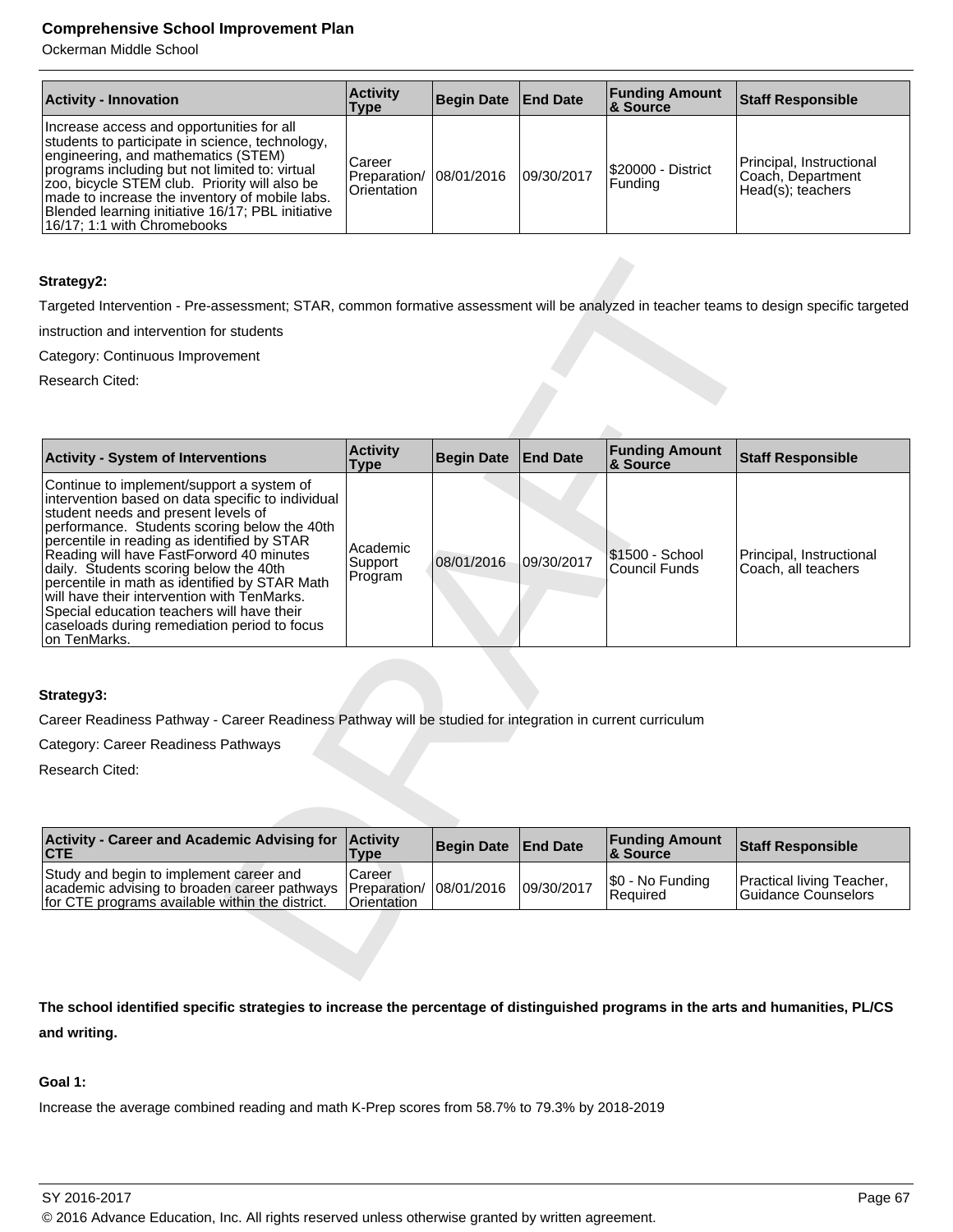Ockerman Middle School

#### **Measurable Objective 1:**

collaborate to increase the percentage of students scoring proficient and above in combined reading and math from 58.7% to 71.0% by 09/30/2017 as measured by state assessment results.

#### **Strategy1:**

Program Review Implementation and Support - Program Review

| Category: Continuous Improvement                                                                                                                                                                                                                                                                                                                                                                                                                                                                                                                                                                                                                                                                                                                                        |                                |                   |                 |                                   |                                                              |  |  |
|-------------------------------------------------------------------------------------------------------------------------------------------------------------------------------------------------------------------------------------------------------------------------------------------------------------------------------------------------------------------------------------------------------------------------------------------------------------------------------------------------------------------------------------------------------------------------------------------------------------------------------------------------------------------------------------------------------------------------------------------------------------------------|--------------------------------|-------------------|-----------------|-----------------------------------|--------------------------------------------------------------|--|--|
| Research Cited:                                                                                                                                                                                                                                                                                                                                                                                                                                                                                                                                                                                                                                                                                                                                                         |                                |                   |                 |                                   |                                                              |  |  |
|                                                                                                                                                                                                                                                                                                                                                                                                                                                                                                                                                                                                                                                                                                                                                                         |                                |                   |                 |                                   |                                                              |  |  |
| <b>Activity - Process for Program Review</b>                                                                                                                                                                                                                                                                                                                                                                                                                                                                                                                                                                                                                                                                                                                            | <b>Activity</b><br><b>Type</b> | <b>Begin Date</b> | <b>End Date</b> | <b>Funding Amount</b><br>& Source | <b>Staff Responsible</b>                                     |  |  |
| Continue to support and enhance a process for<br>program reviews where all aspects program<br>reviews are reviewed, rationales are<br>established, feedback is given throughout the<br>process, and improvements are made in<br>implementing the proficiency of integrating<br>writing, practical living/career studies and arts<br>and humanities into all content areas. Develop<br>a process for the World Language program<br>review where where all aspects of the world<br>program review are studied in anticipation of<br>the pilot in the 15-16 school year. This will<br>include rationales being established, feedback<br>given throughout the process, and decisions will<br>be made as to how to build/support/sustain a<br>viable world language program. | Academic<br>Support<br>Program | 08/01/2016        | 09/30/2017      | \$500 - General<br>Fund           | Principal; Program Review<br>Lead(s); Instructional<br>coach |  |  |
|                                                                                                                                                                                                                                                                                                                                                                                                                                                                                                                                                                                                                                                                                                                                                                         |                                |                   |                 |                                   |                                                              |  |  |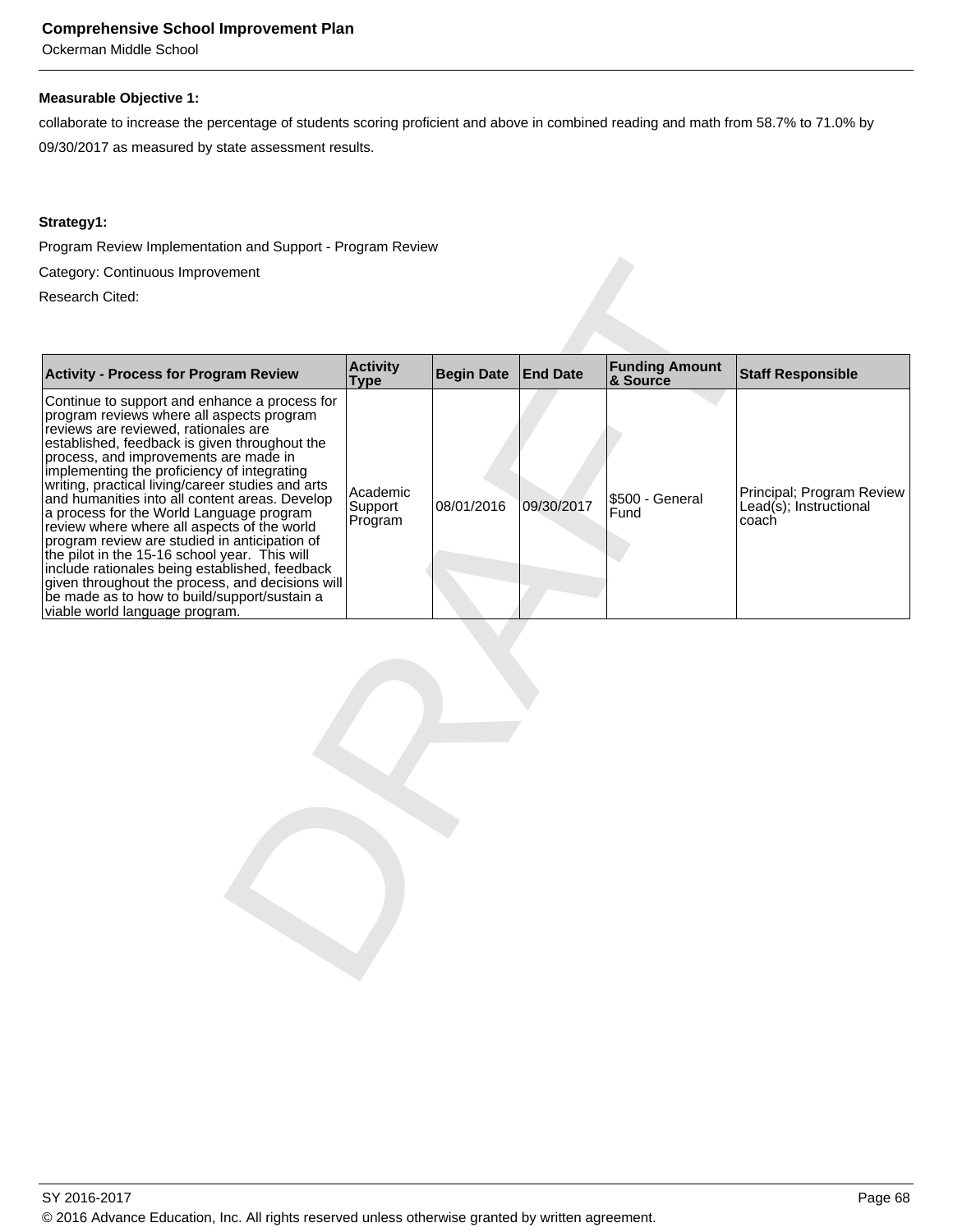# Executive Summary **Executive Summary**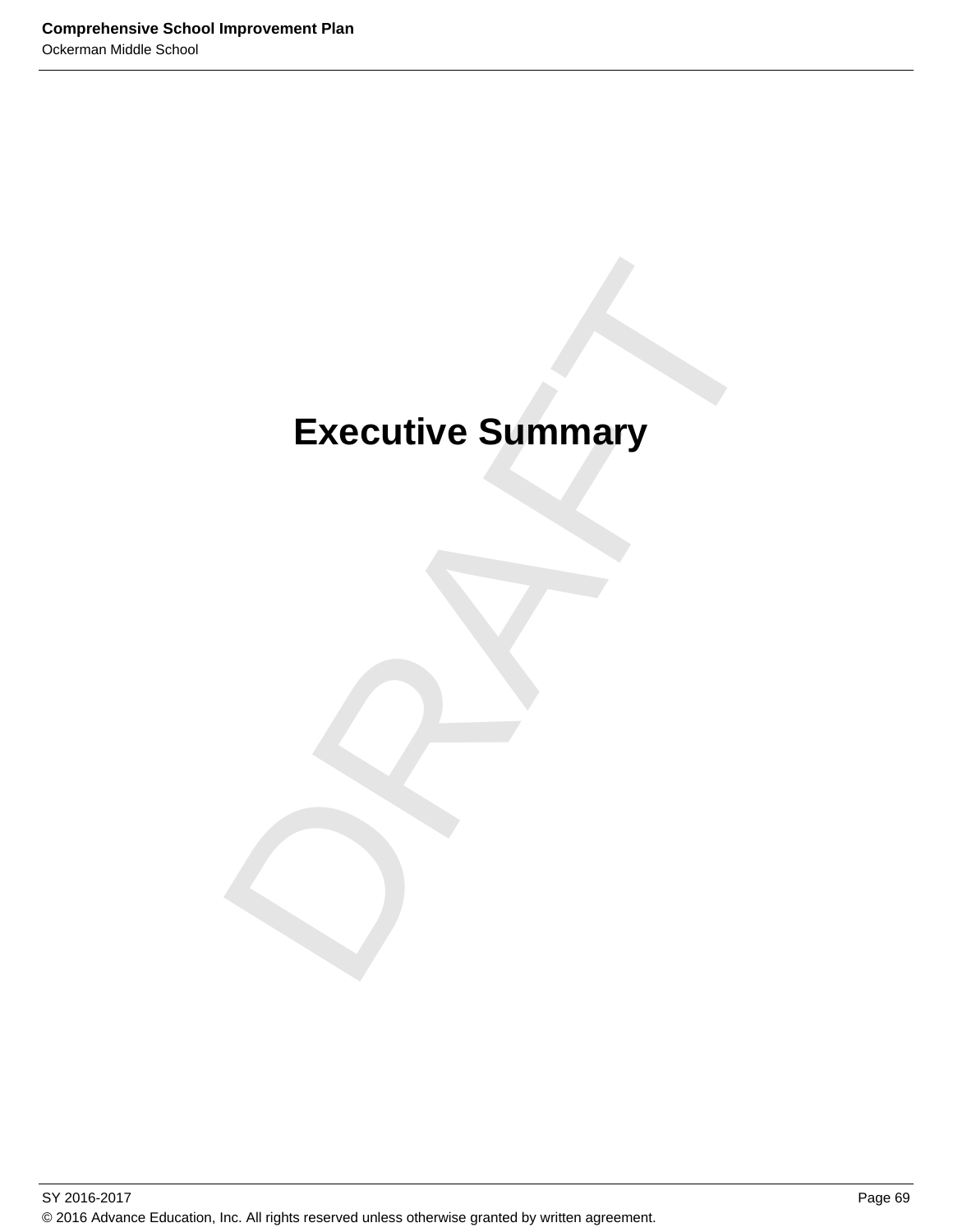## **Introduction**

Every school has its own story to tell. The context in which teaching and learning takes place influences the processes and procedures by which the school makes decisions around curriculum, instruction, and assessment. The context also impacts the way a school stays faithful to its vision. Many factors contribute to the overall narrative such as an identification of stakeholders, a description of stakeholder engagement, the trends and issues affecting the school, and the kinds of programs and services that a school implements to support student learning.

Summary (ES) is to provide a school with an opportunity to describe in narrative form the strength<br>doing so, the public and members of the school community will have a more complete picture of ht<br>iss of self-reflection for The purpose of the Executive Summary (ES) is to provide a school with an opportunity to describe in narrative form the strengths and challenges it encounters. By doing so, the public and members of the school community will have a more complete picture of how the school perceives itself and the process of self-reflection for continuous improvement. This summary is structured for the school to reflect on how it provides teaching and learning on a day to day basis.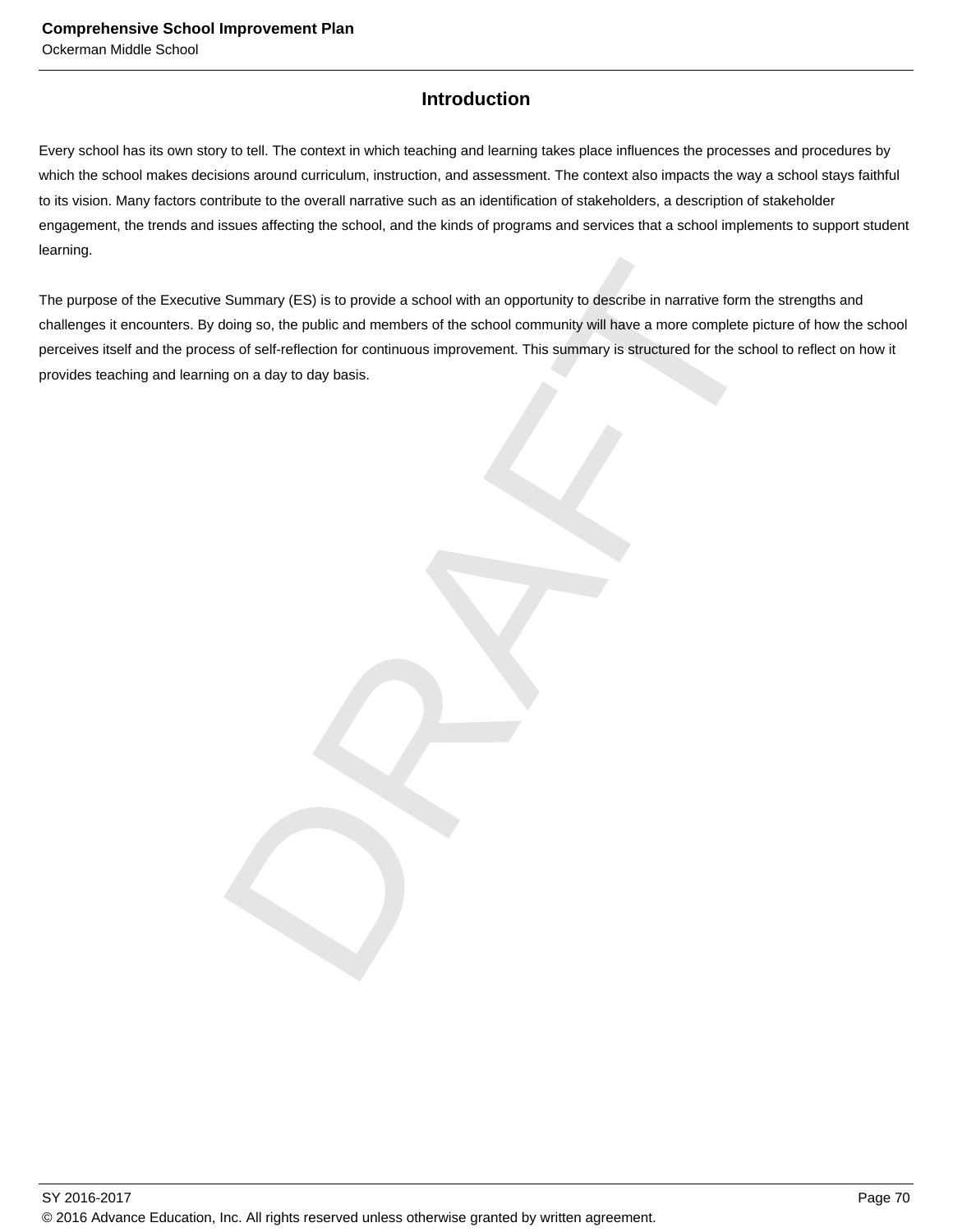# **Description of the School**

**Describe the school's size, community/communities, location, and changes it has experienced in the last three years. Include demographic information about the students, staff, and community at large. What unique features and challenges are associated with the community/communities the school serves?**

Ockerman Middle School has proudly served the Florence area community for over five decades, offering a comprehensive range of courses for all of our students, at all ability levels and interests, as well as a full range of activities. Ockerman Middle School recognizes that change is a key word during the middle school years. Our educational programs are continuing to meet the changing needs of our students.

Our central location in the Boone County School District allows us to draw from as many as 8-9 elementary schools while sending our students to Boone County, Randall Cooper, and Larry A. Ryle High Schools. We have an enrollment of just about 880 students with 44% of our students qualifying for Free and Reduced Lunch. Special Education students account for just under 10% of our student population. Presently, there are over 14 different native languages spoken among these students.

unities the school serves?<br>
sproudly served the Florence area community for over five decades, offering a comprehensive ran<br>
bility levels and interests, as well as a full range of activities. Ockerman Middle School recogn Over the past three years Ockerman Middle School has welcomed 19 teachers that are new to the building. The head principal, assistant principal, vice principal and one of the guidance counselors are also new to Ockerman within the last three school years. This transition in staffing has improved the instruction to our students as well as improved the culture of our building. For the 2013-14 school, OMS was rated "distinguished" be the state of Kentucky. For the 2014-15 school year, OMS was ranked "proficient" by the state of Kentucky. For the 2015- 16 school year, OMS was rated "distinguished" and "high performing."

Our 2016-17 school year has gotten off to a very successful and exciting start. We are now a 1:1 school with a chromebook for every student. The availability of technology for our students has empowered our initiatives toward project-based learning and blended learning. Our technology has also allowed us to provide new offerings to our students such as a foreign language of the students' choice through Rosetta Stone.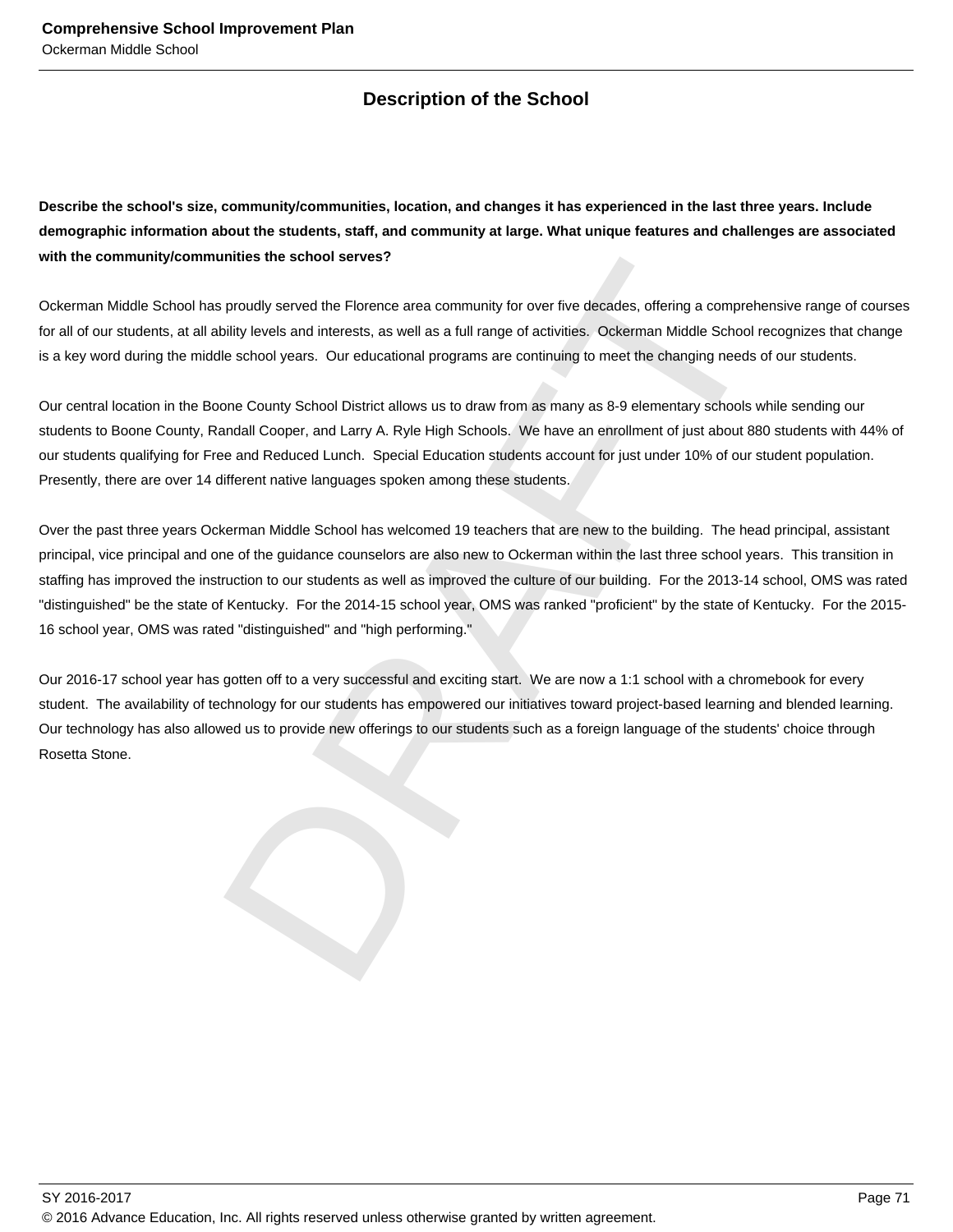## **School's Purpose**

### **Provide the school's purpose statement and ancillary content such as mission, vision, values, and/or beliefs. Describe how the school embodies its purpose through its program offerings and expectations for students.**

ddle School is to develop lite-long learners and to inspire every student to achieve his or her potention the deucational process work together to create a sate and challenging environment in which conditions in elementary .Our mission at Ockerman Middle School is to develop life-long learners and to inspire every student to achieve his or her potential. Additionally, all people involved in the educational process work together to create a safe and challenging environment in which students make successful transitions from the elementary schools to the high schools. Furthermore, students are given the opportunity to develop: -a positive self-image based on success in academic accomplishments and a maturing means of handling social and emotional issues -an understanding of their individual responsibilities in the school community and 21st century society in general -skills in critical and creative thinking, problem solving, and decision making that aid in communicating their ideas and beliefs clearly. accurately, and appropriately

-an understanding of academic disciplines, technology, the arts, physical wellness, and practical living skills as they relate to the 21st century learner

We realize also that children of the middle school age change and differ in abilities, capacities, and patterns of growth. Therefore, our programs are structured to attempt to meet the emotional, intellectual, moral, and physical needs of this age group. We believe that every child should be afforded the educational opportunity, regardless of economic, racial, or religious background. We believe that students should enjoy being in school, should be in regular attendance, and be instructed by teachers with the highest degree of excellence.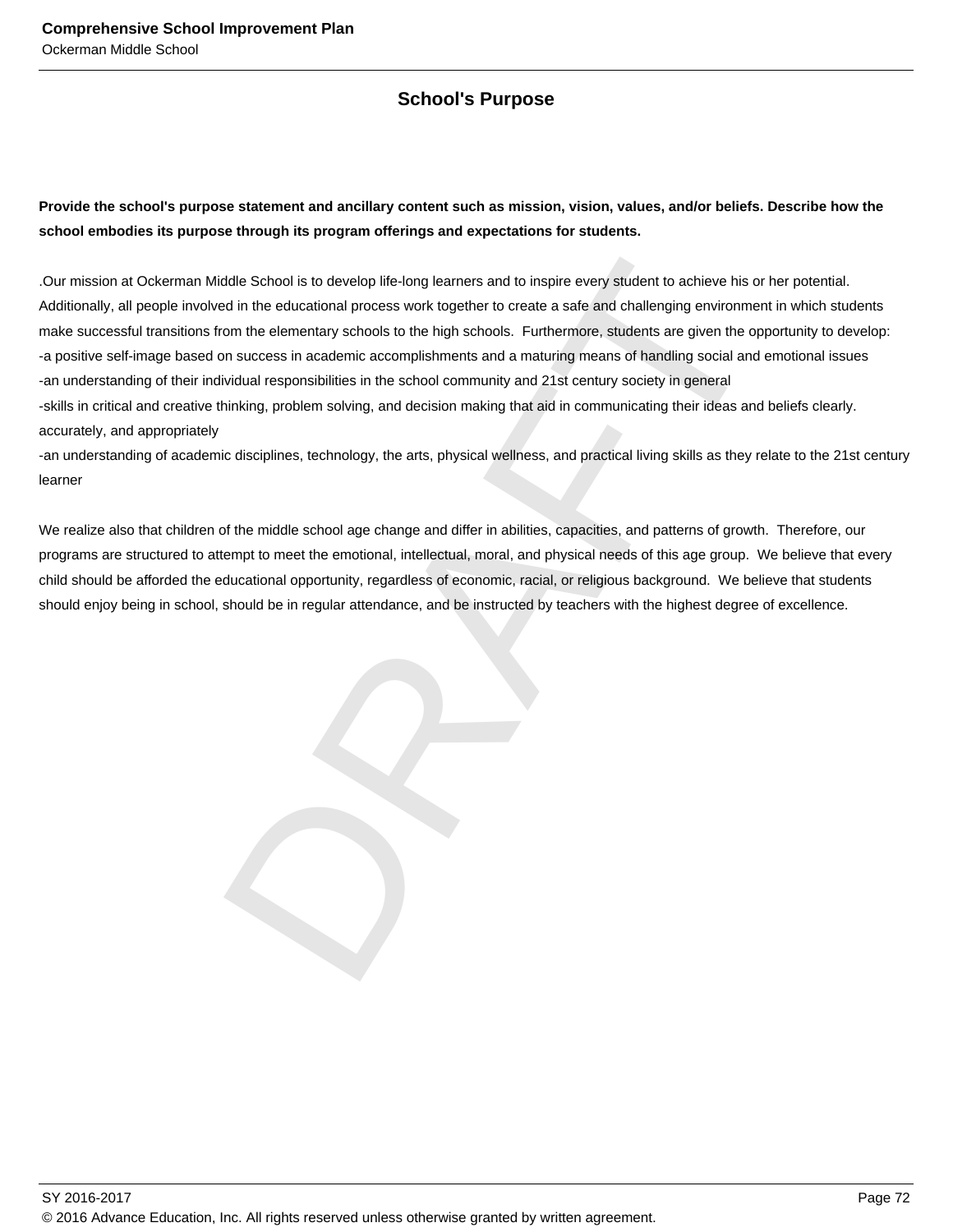### **Notable Achievements and Areas of Improvement**

**Describe the school's notable achievements and areas of improvement in the last three years. Additionally, describe areas for improvement that the school is striving to achieve in the next three years.**

.Ockerman Middle School has had numerous notable achievements of the last three years that had had significant contribution to our efforts to continuously improve.

-For the 2013-14 school year, and to the present, OMS established a 25 minute remediation and enrichment period called BOLD (Building Opportunities and Leading Development). This universal time in our daily schedule has allowed all staff to work together to meet all of our students needs and ensure their growth.

-Beginning in 2013-14 school year, all teachers developed Student Growth Goals (SGG) and Professional Growth Plans (PGP) that were directly tied to the present levels of student performance, curricular gaps and pacing, and best instructional practices. This has resulted in thriving PLC's among same grade level/content teachers

-Safety and emergency procedures have been refined, implemented, and practiced to a much greater degree to ensure the safety of all stakeholders at OMS

-Beginning in the 2016-16 school year, we created within our ESS program offerings specific to our students in our Gap groups or students that are performing novice as indicated by Star or KPREP

s had numerous notable achievements of the last three years that had had significant contribution<br>
and to the present, OMS established a 25 minute remediation and enrichment period called BOLI<br>
ewelcoment). This universal -Beginning in the 2014-15 school year, teachers have maintained Project and Problem-Based learning as a priority within their instruction. We have a "virtual zoo," offering during our BOLD period. We have an Energy class and club during our BOLD period that also works with district level personnel. In partnership with BMX and Duke Energy we have a bike club that builds bicycles from scratch during our BOLD period. For the 2015-16 school year, every teacher has created one PBL experience for their students.

-Our SBDM pays a stipend to a staff member to work in our library for an additional hour everyday after school. We have made this adjustment to better support our students who may not have the necessary structures or supports at home.

-We adjusted our intramural sports program in 2015-16 to offer four, 2-week sessions of varying physical activity events. We will maintain this during the 2016-17 school year to support our intentions to increase the amount of students participating as well as teach principles of wellness for life

-2015-16 school year we are a 1:1 school with a chromebook for every student

-2015-16 school year includes a partnership with Summit Schools to help facilitate our Project-Based and Blended Learning initiatives -2015-16 school year we have approximately 200 students utilizing Rosetta Stone for a foreign language exposure. We want to increase this number to 600 for the 2016-17 school year.

Our greatest priorities over the next three years will be;

-Continue to support the academic growth of our Gap students as well as our students scoring novice according to KPREP

-Continue to grow and improve our instructional practices as they relate to PBL and Blended Learning

-Incorporation of a World Language curriculum for all of our students